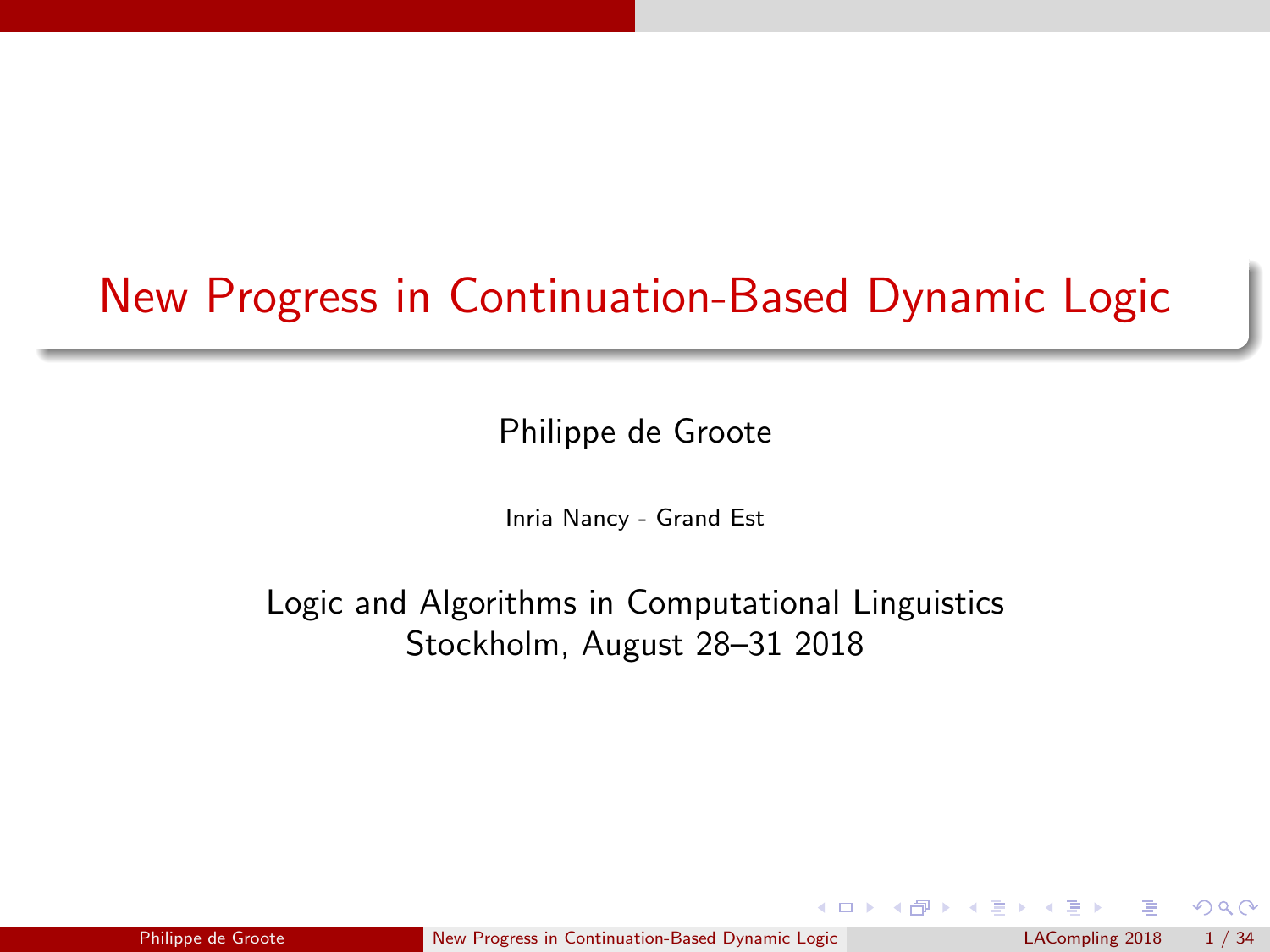- <sup>1</sup> [A type-theoretic reconstruction of dynamic logic](#page-2-0)
- 2 [Need for more flexibility](#page-87-0)
- <sup>3</sup> [A more flexible framework](#page-100-0)

 $299$ 

重

メロトメ 御下 メミトメ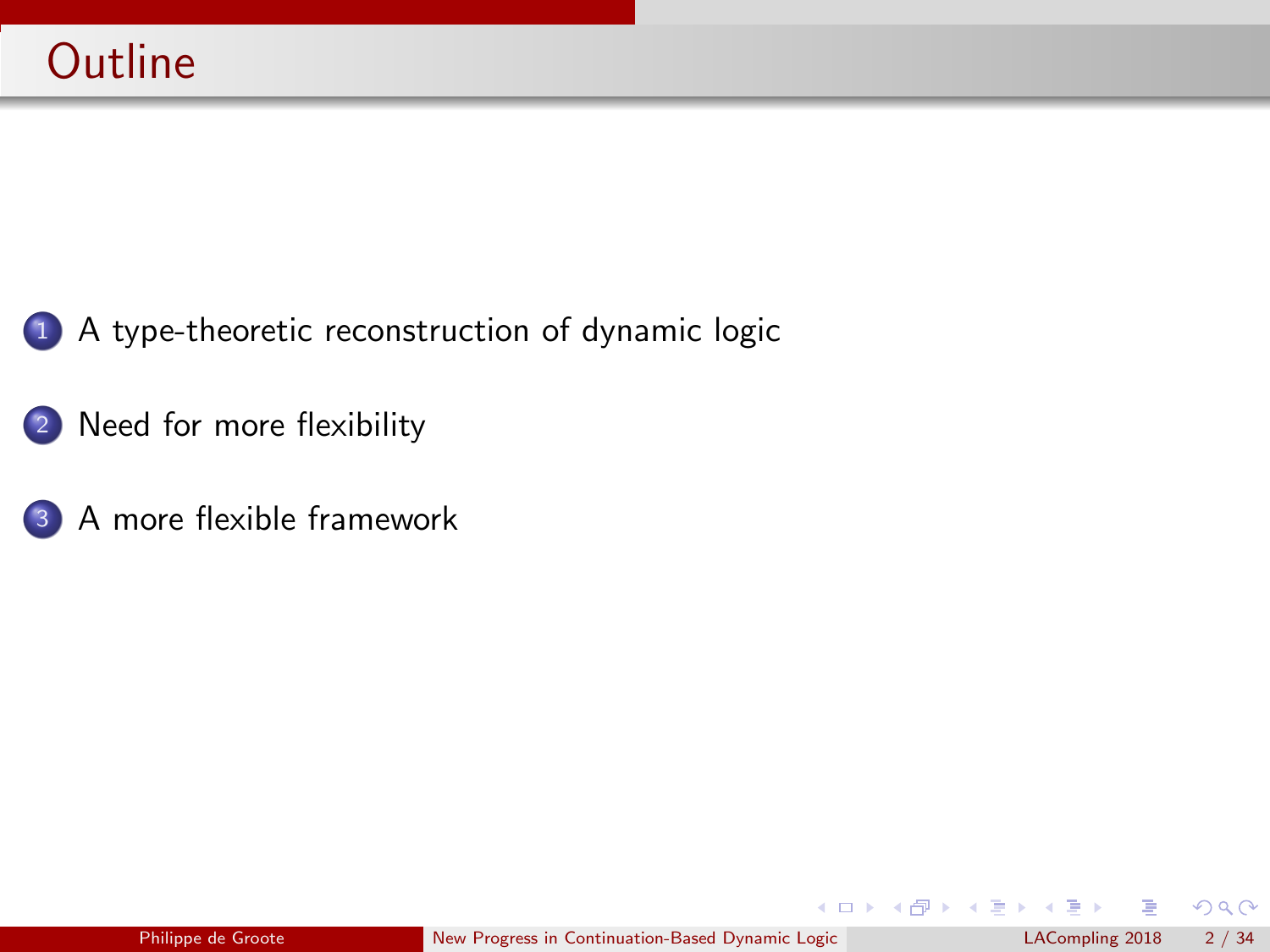# <span id="page-2-0"></span>Outline

<sup>1</sup> [A type-theoretic reconstruction of dynamic logic](#page-2-0)

- [Dynamic binding](#page-3-0)
- [Expressing propositions in context](#page-7-0)
- [Typing the left and the right contexts](#page-12-0)
- **•** [Semantic interpretation of the sentences](#page-23-0)
- [Updating and accessing the context](#page-28-0)
- [Assigning a semantics to the lexical entries](#page-50-0)
- [Dynamic propositions](#page-58-0)
- **•** [Formal framework](#page-62-0)
- [Dynamic connectives](#page-66-0)
- **[Translation of first-order logic](#page-76-0)**
- [Application to donkey sentences](#page-81-0)

4 D F

**10回上**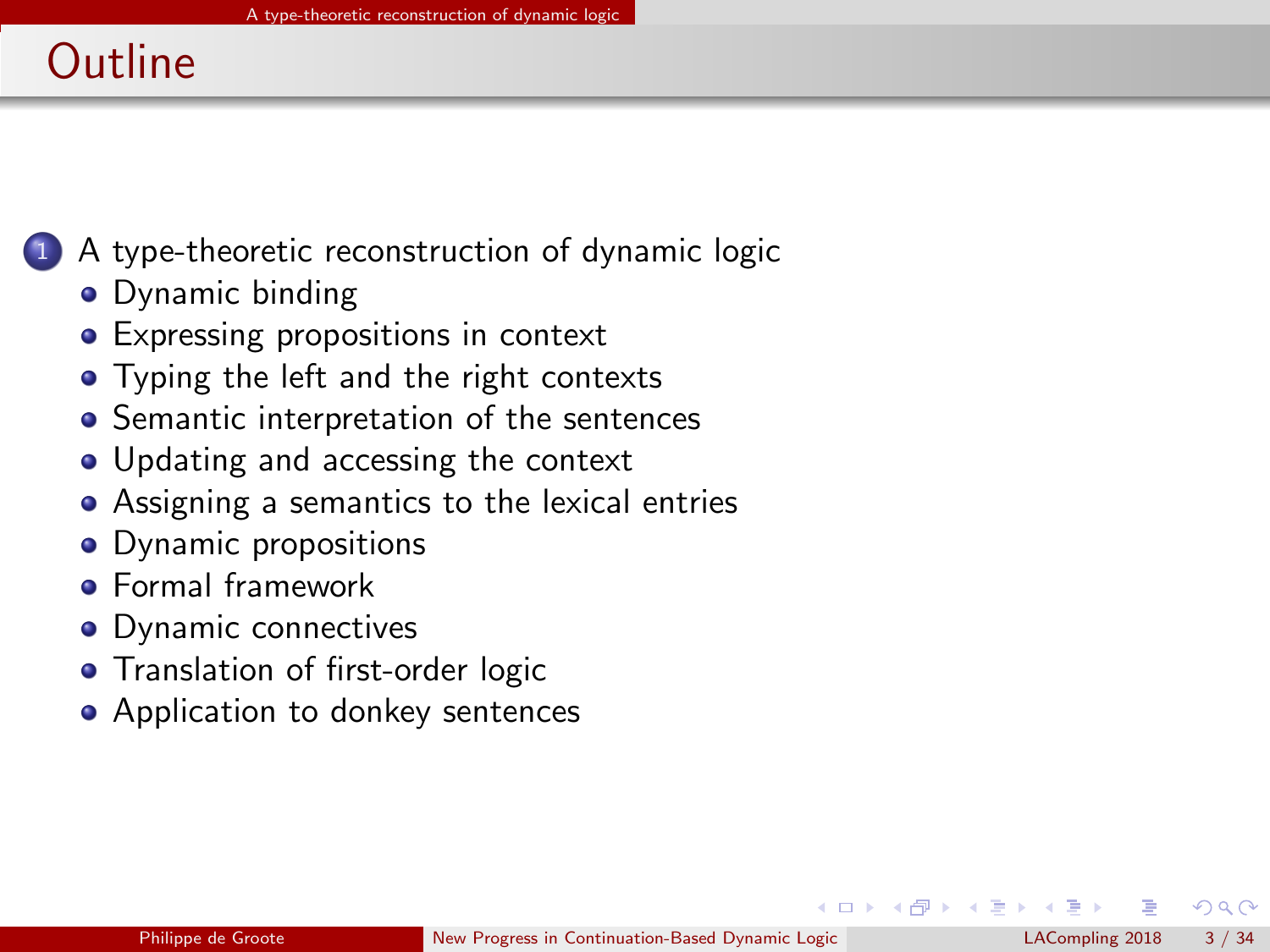<span id="page-3-0"></span>舌

 $299$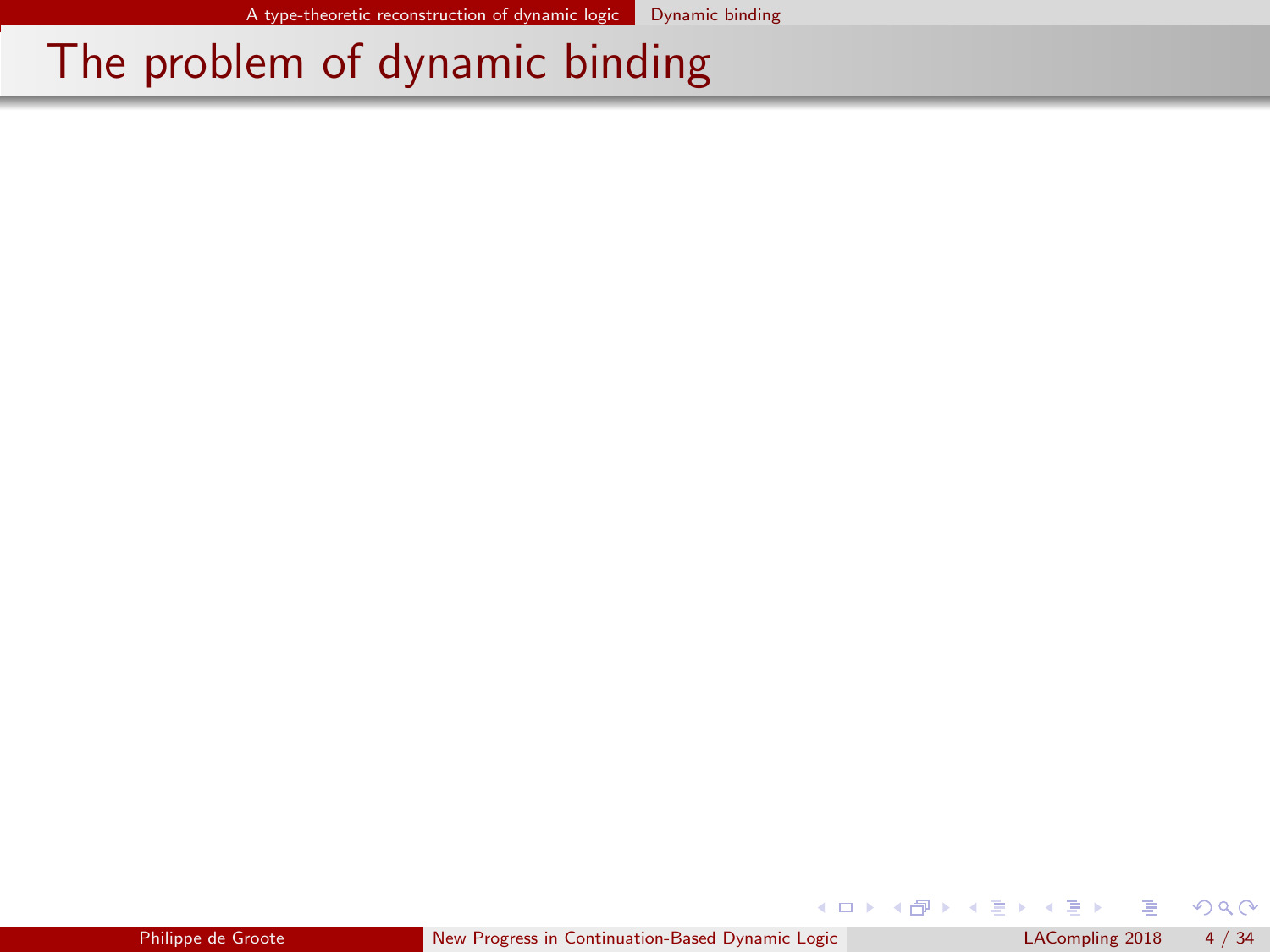<span id="page-4-0"></span>An old problem:

A man enters the room. He smiles.

 $\mathbb{A}$  man enters the room $\mathbb{I} = \exists x.\text{man}(x) \land \text{enters\_the\_room}(x)$ . x is bound.

 $\mathbb{H}$  He smiles  $=$  smiles $(x)$ . x is free.

 $\Omega$ 

イロト イ部ト イ君ト イ君)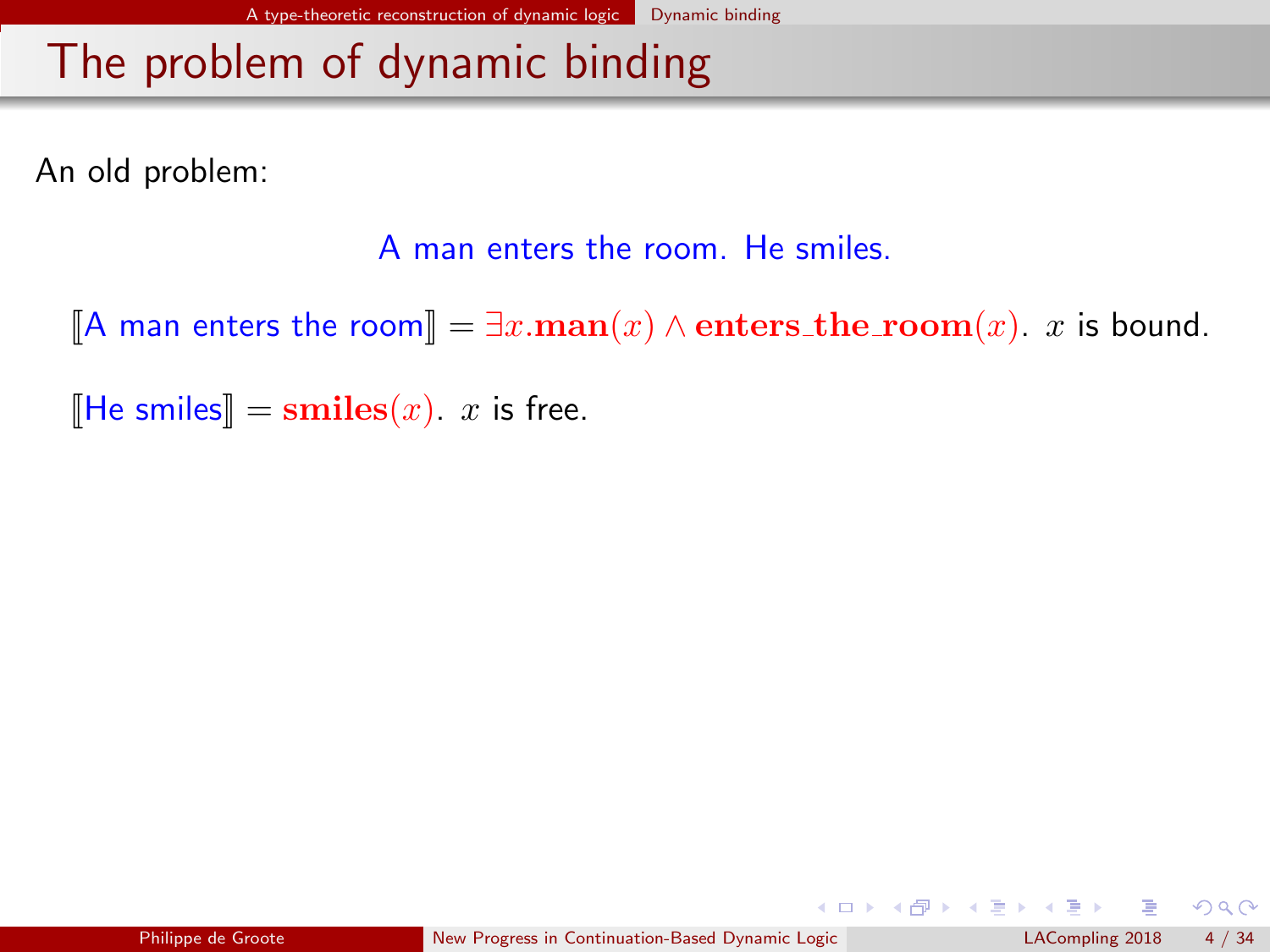<span id="page-5-0"></span>An old problem:

A man enters the room. He smiles.

 $\mathbb{A}$  man enters the room $\mathbb{I} = \exists x.\text{man}(x) \land \text{enters\_the\_room}(x)$ . x is bound.

 $\Vert$ He smiles $\Vert$  = smiles $(x)$ . x is free.

How can we get from these:

 $A$  man enters the room. He smiles  $=\exists x.\text{man}(x) \land \text{enters\_the\_room}(x) \land \text{smiles}(x).$ 

 $\Omega$ 

イロト イ部 トイモト イモト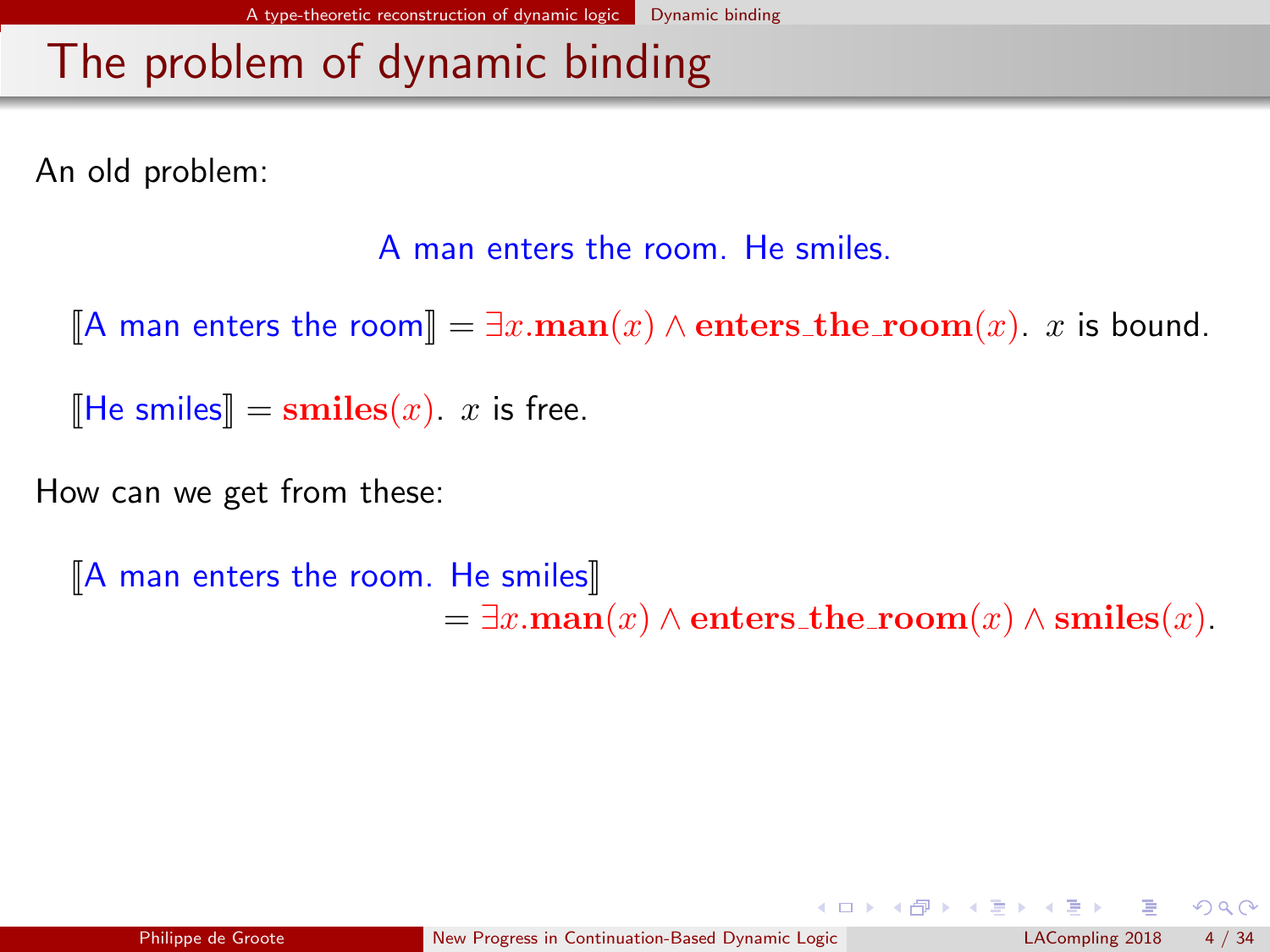<span id="page-6-0"></span>An old problem:

A man enters the room. He smiles.

 $\mathbb{A}$  man enters the room $\mathbb{I} = \exists x.\text{man}(x) \land \text{enters\_the\_room}(x)$ . x is bound.

 $\Vert$ He smiles $\Vert$  = smiles $(x)$ . x is free.

How can we get from these:

```
A man enters the room. He smiles
                    =\exists x.\text{man}(x) \land \text{enters\_the\_room}(x) \land \text{smiles}(x).
```
A well known solution: DRT.

- The reference markers of DRT act as existential quantifiers.
- Nevertheless, from a technical point of view, they must be considered as free variables.

 $\Omega$ 

 $\left\{ \begin{array}{ccc} 1 & 0 & 0 \\ 0 & 1 & 0 \end{array} \right\}$  ,  $\left\{ \begin{array}{ccc} 0 & 0 & 0 \\ 0 & 0 & 0 \end{array} \right\}$  ,  $\left\{ \begin{array}{ccc} 0 & 0 & 0 \\ 0 & 0 & 0 \end{array} \right\}$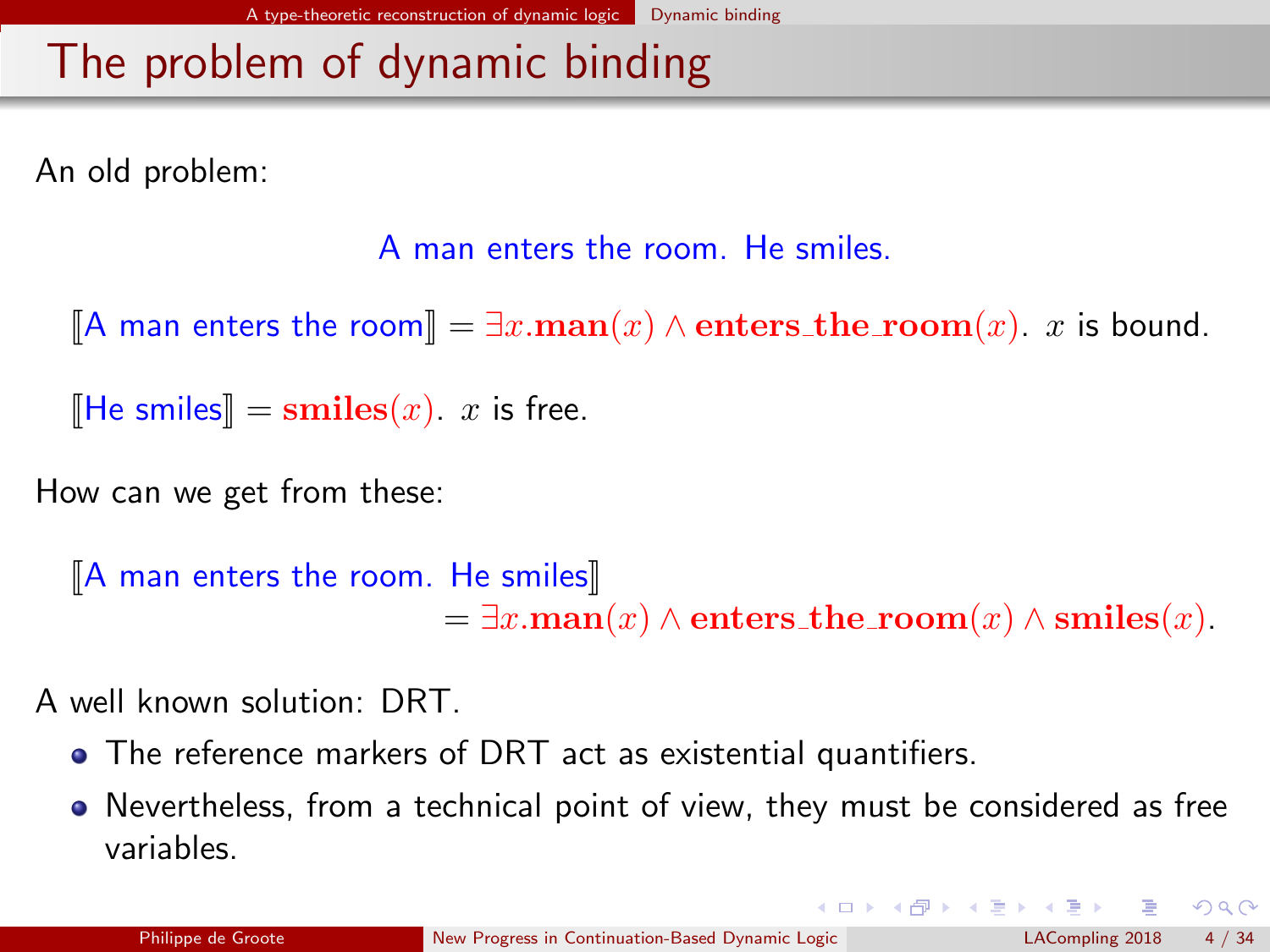$299$ 

<span id="page-7-0"></span>メロト メ御 トメ ヨ トメ ヨト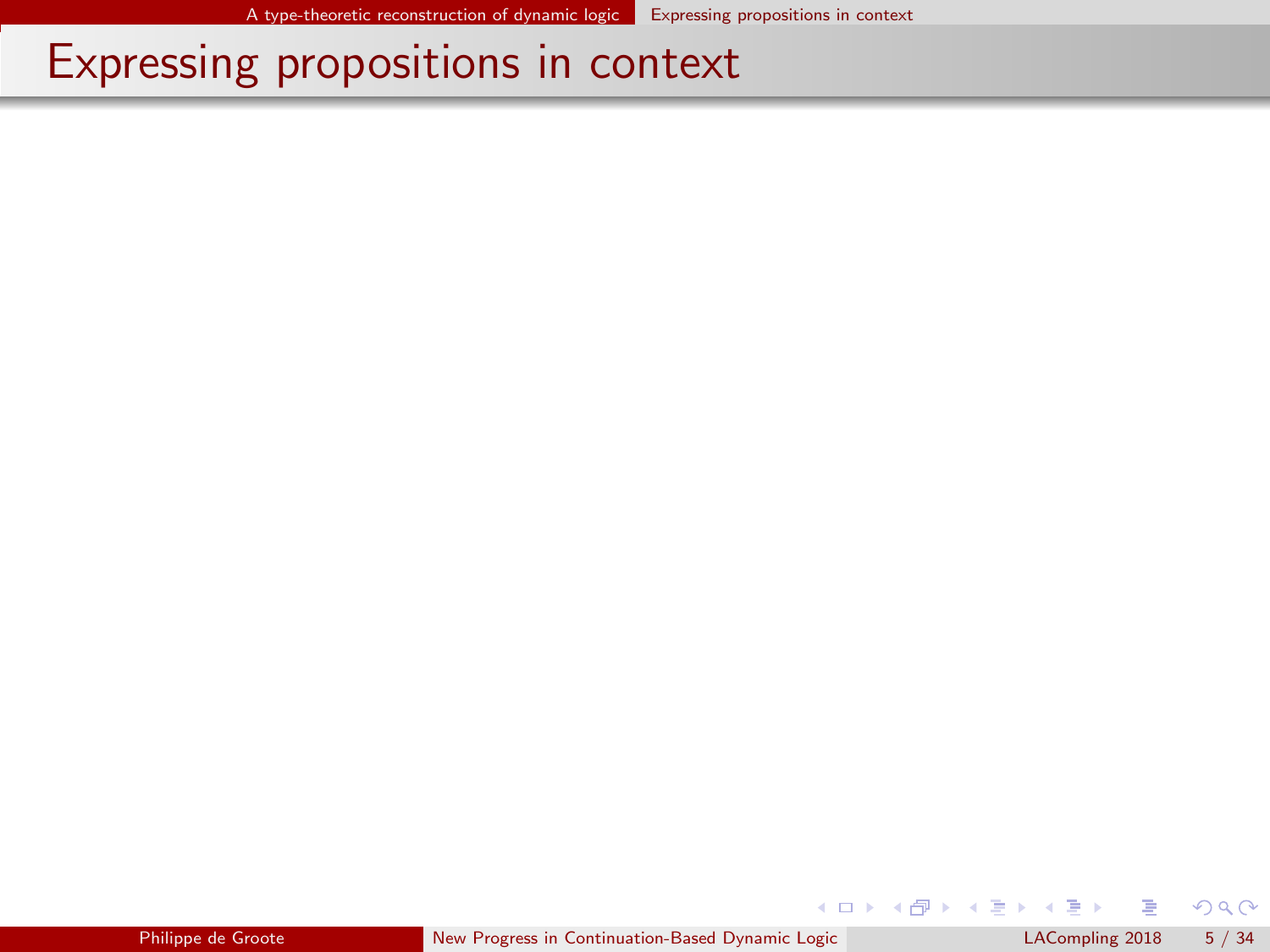<span id="page-8-0"></span>"The key idea behind (...) Discourse Representation Theory is that each new sentence of a discourse is interpreted in the context provided by the sentences preceding it."

> van Eijck and Kamp. Representing Discourse in Context. In Handbook of Logic and Language. Elsevier, 1997.

> > **K ロ ト K 何 ト K ヨ ト K**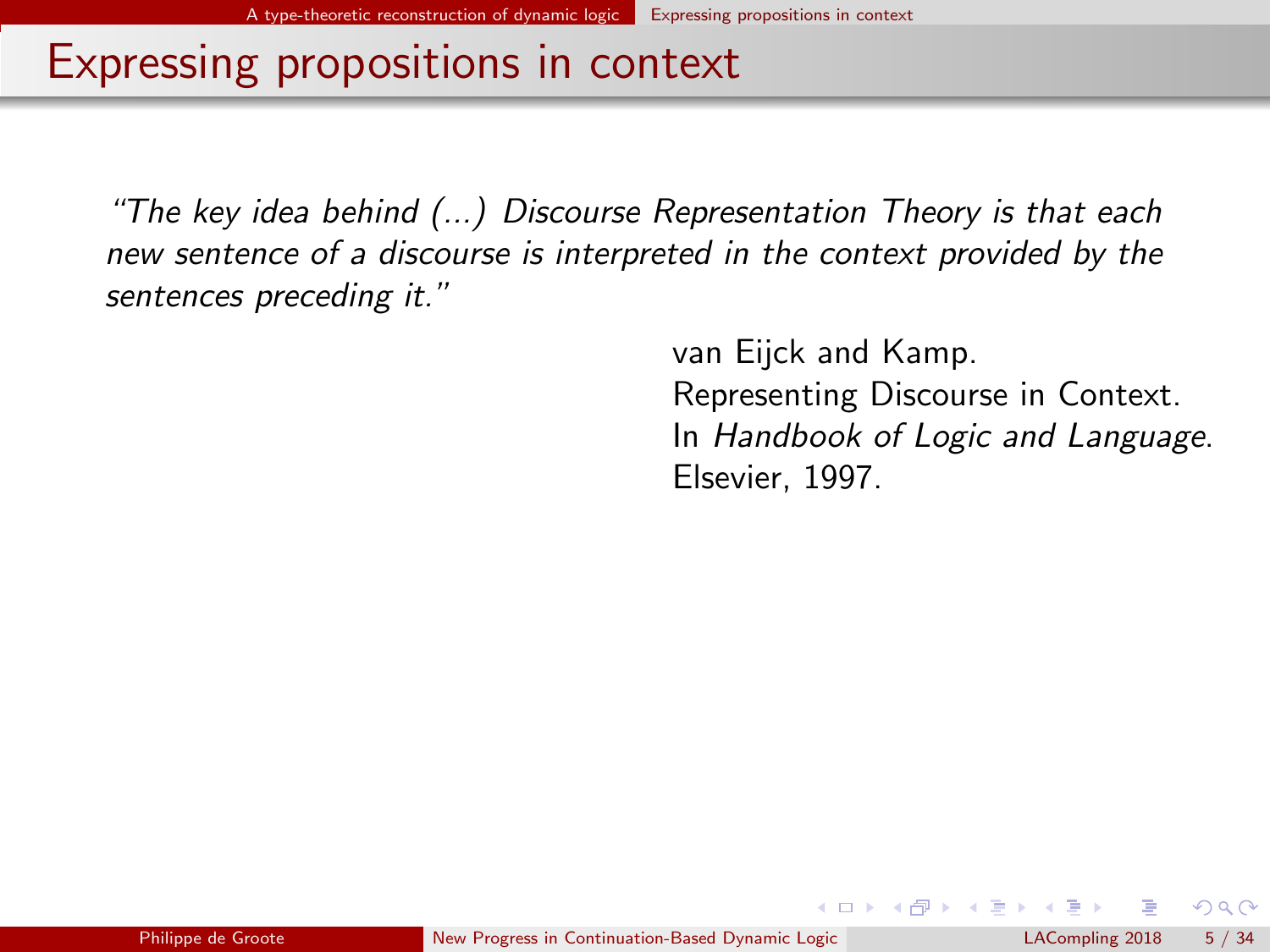<span id="page-9-0"></span>"The key idea behind (...) Discourse Representation Theory is that each new sentence of a discourse is interpreted in the context provided by the sentences preceding it."

> van Eijck and Kamp. Representing Discourse in Context. In Handbook of Logic and Language. Elsevier, 1997.

> > **K ロ ト K 何 ト K ヨ ト K**

We go two steps further: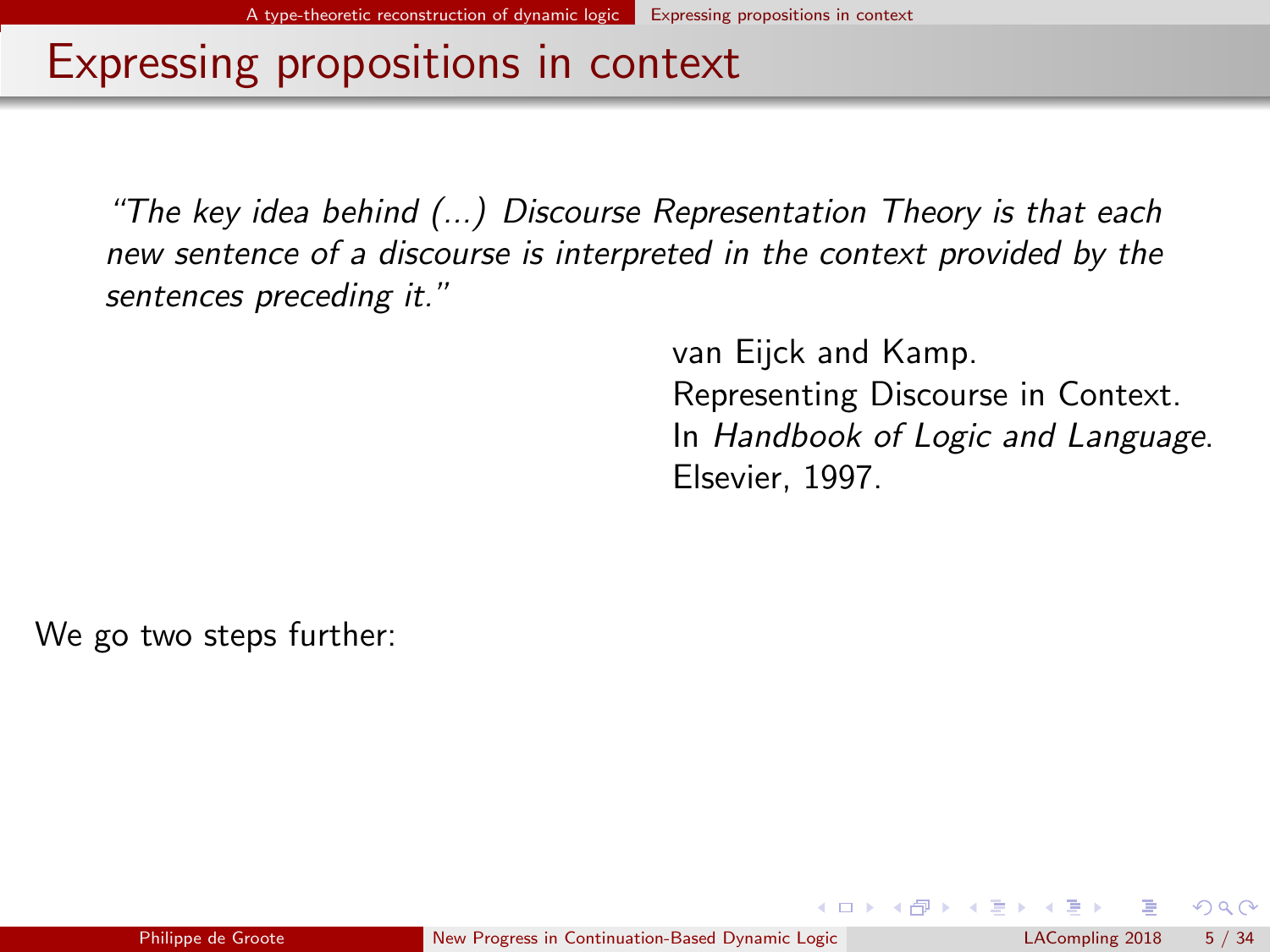<span id="page-10-0"></span>"The key idea behind (...) Discourse Representation Theory is that each new sentence of a discourse is interpreted in the context provided by the sentences preceding it."

> van Eijck and Kamp. Representing Discourse in Context. In Handbook of Logic and Language. Elsevier, 1997.

> > **K ロ ▶ - K 何 ▶ - K ヨ ▶ - K**

We go two steps further:

We will interpret a sentence according to both its left and right contexts.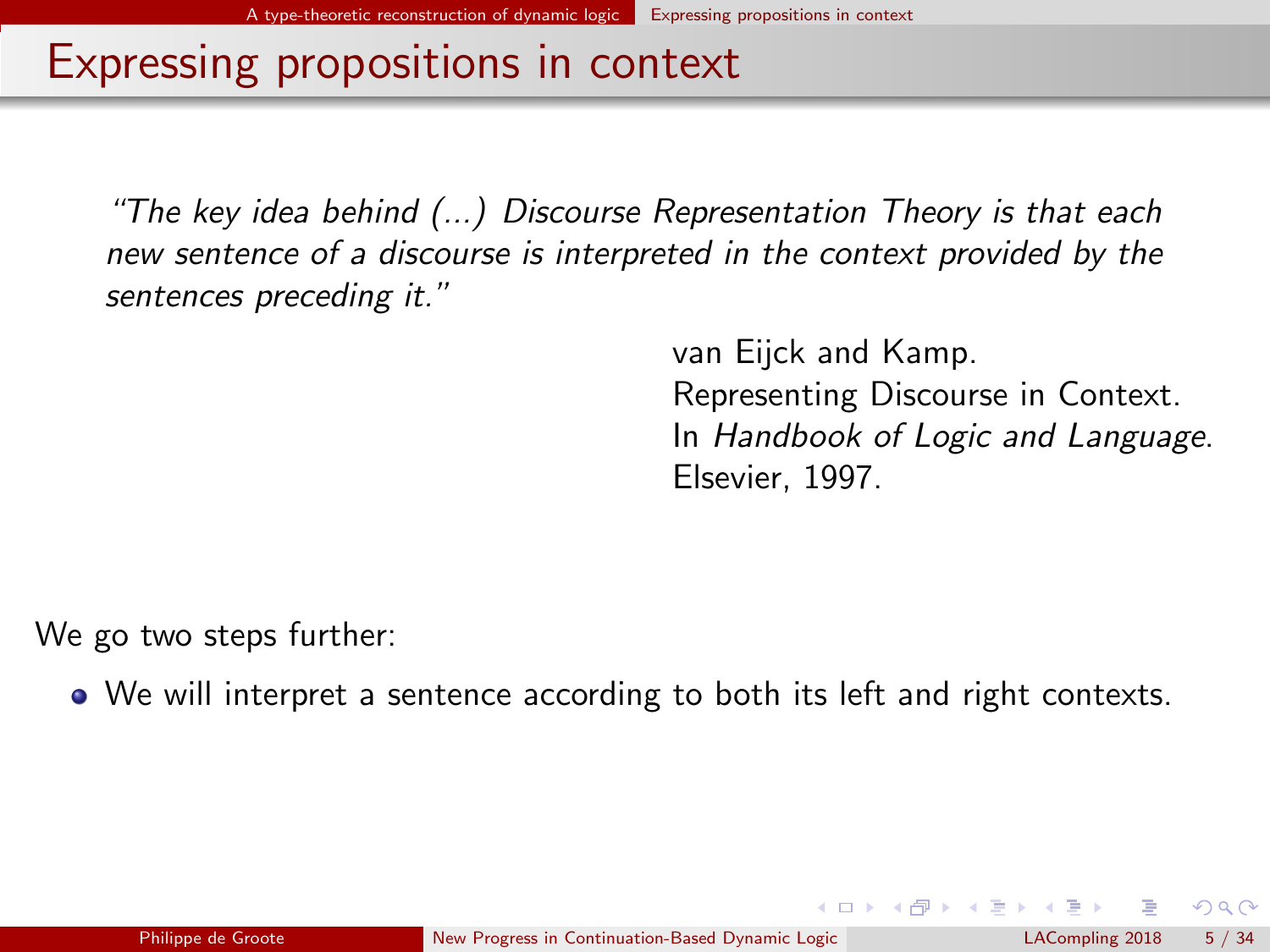<span id="page-11-0"></span>"The key idea behind (...) Discourse Representation Theory is that each new sentence of a discourse is interpreted in the context provided by the sentences preceding it."

> van Eijck and Kamp. Representing Discourse in Context. In Handbook of Logic and Language. Elsevier, 1997.

> > $\left\{ \begin{array}{ccc} 1 & 0 & 0 \\ 0 & 1 & 0 \end{array} \right\}$  ,  $\left\{ \begin{array}{ccc} 0 & 0 & 0 \\ 0 & 0 & 0 \end{array} \right\}$  ,  $\left\{ \begin{array}{ccc} 0 & 0 & 0 \\ 0 & 0 & 0 \end{array} \right\}$

We go two steps further:

- We will interpret a sentence according to both its left and right contexts.
- **•** These two kinds of contexts will be abstracted over the meaning of the sentences.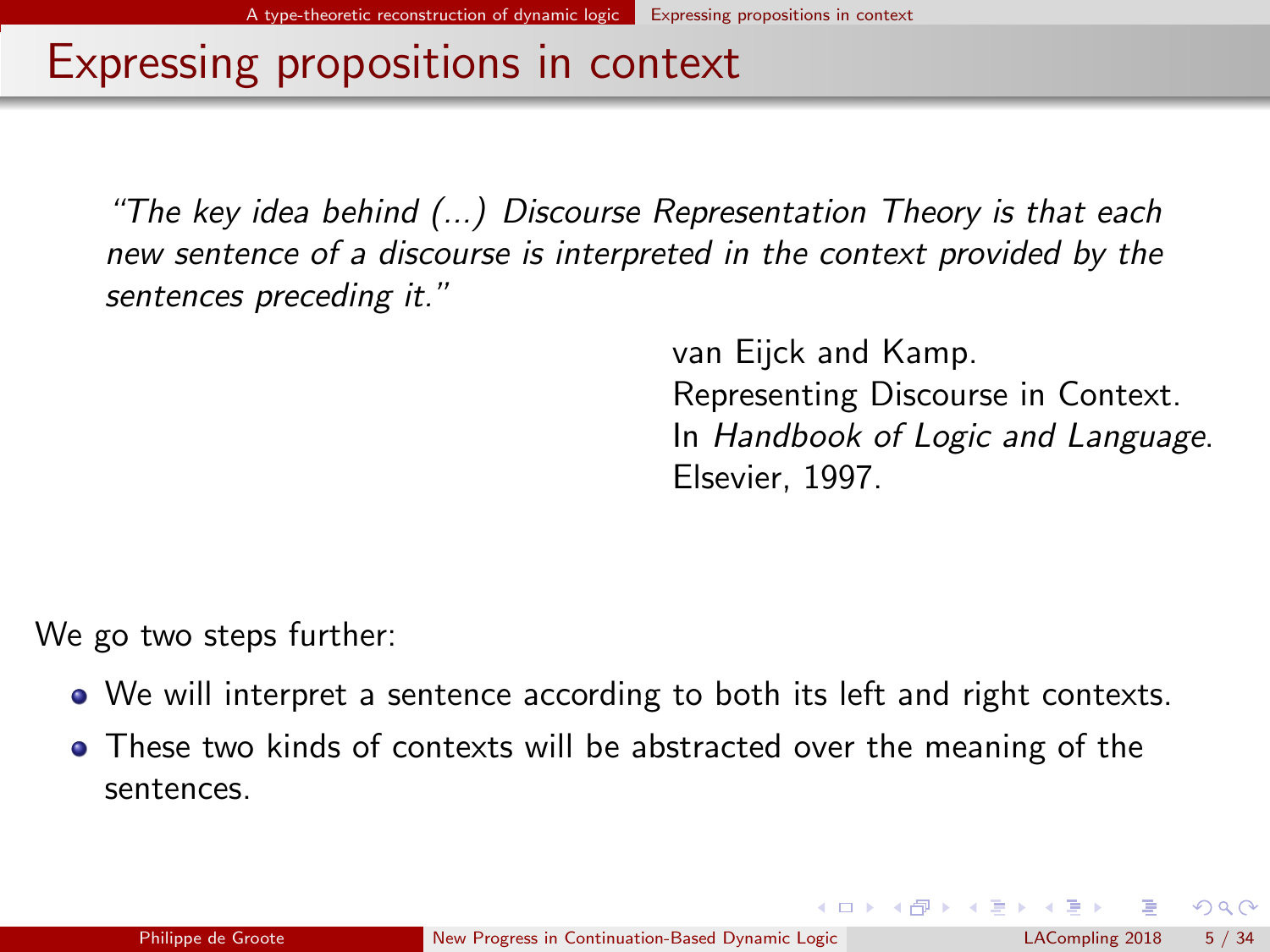$298$ 

<span id="page-12-0"></span>メロト メ御 トメ きょ メきょ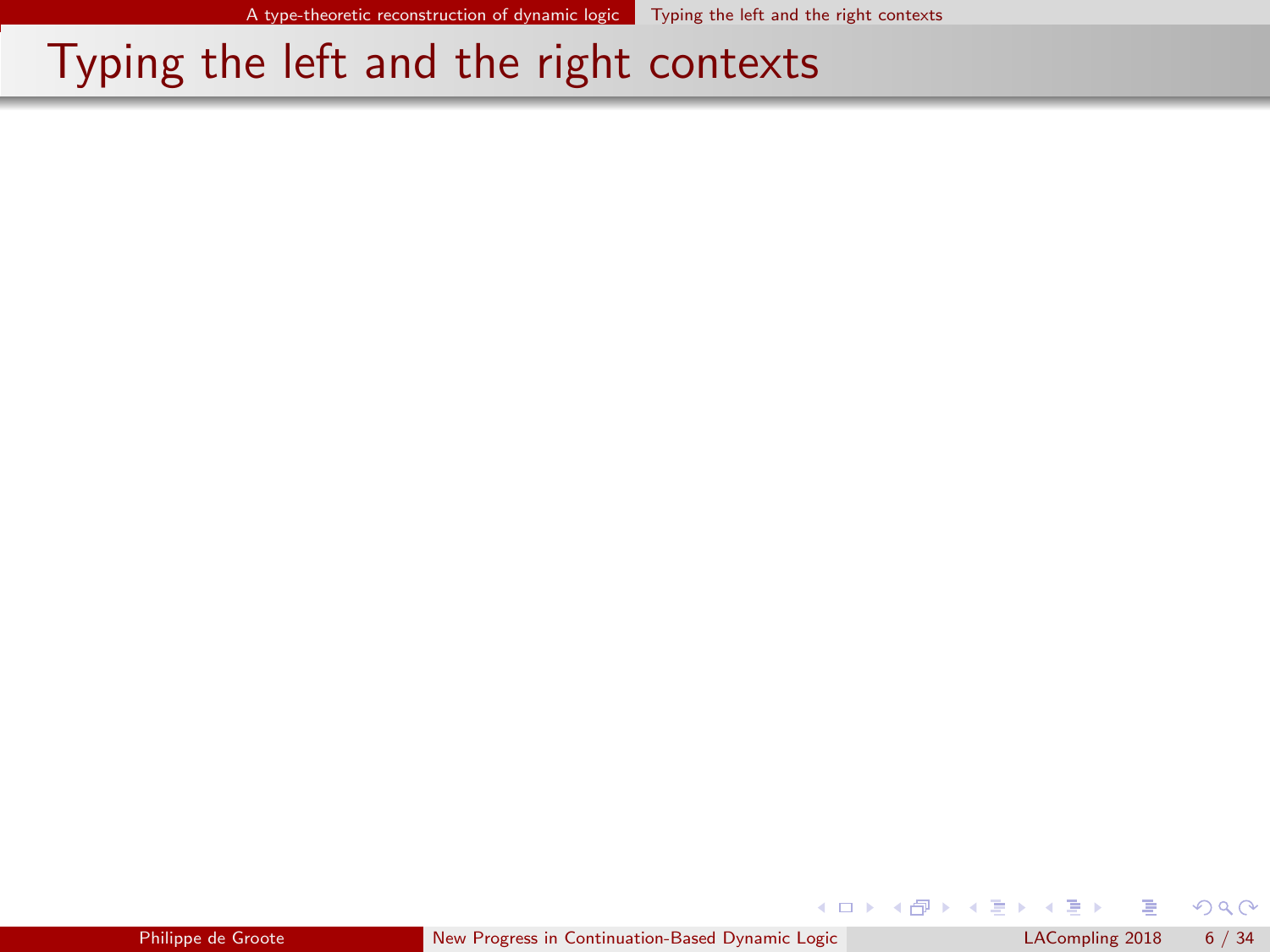<span id="page-13-0"></span>Montague semantics is based on Church's simple type theory, which provides a full hierarchy of functional types built upon two atomic types:

- $\bullet$   $\iota$ , the type of individuals (a.k.a. entities).
- $\bullet$   $\sigma$ , the type of propositions (a.k.a. truth values).

 $\Omega$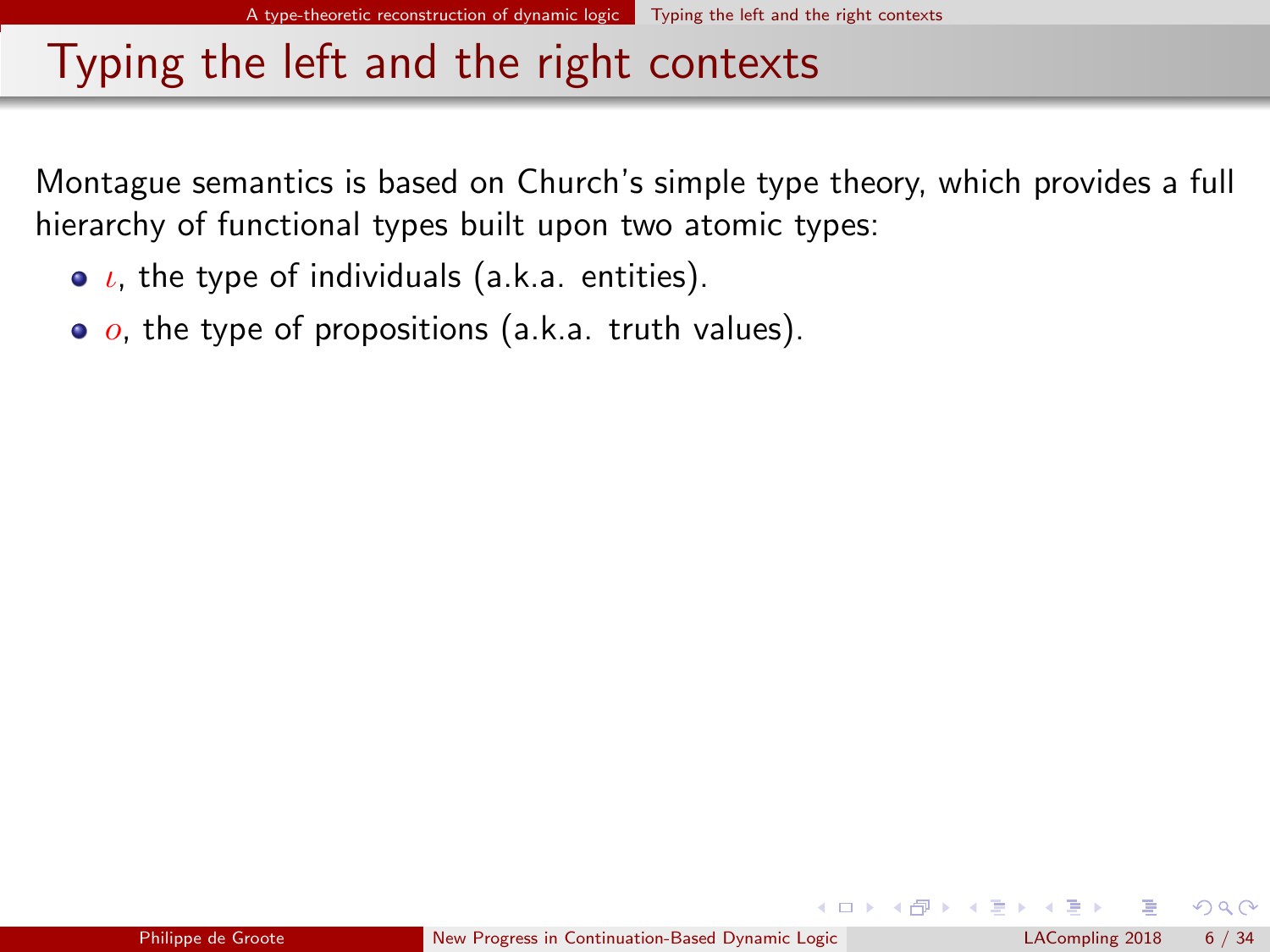<span id="page-14-0"></span>Montague semantics is based on Church's simple type theory, which provides a full hierarchy of functional types built upon two atomic types:

- $\bullet$   $\iota$ , the type of individuals (a.k.a. entities).
- $\bullet$   $o$ , the type of propositions (a.k.a. truth values).

We add a third atomic type,  $\gamma$ , which stands for the type of the left contexts.

 $\Omega$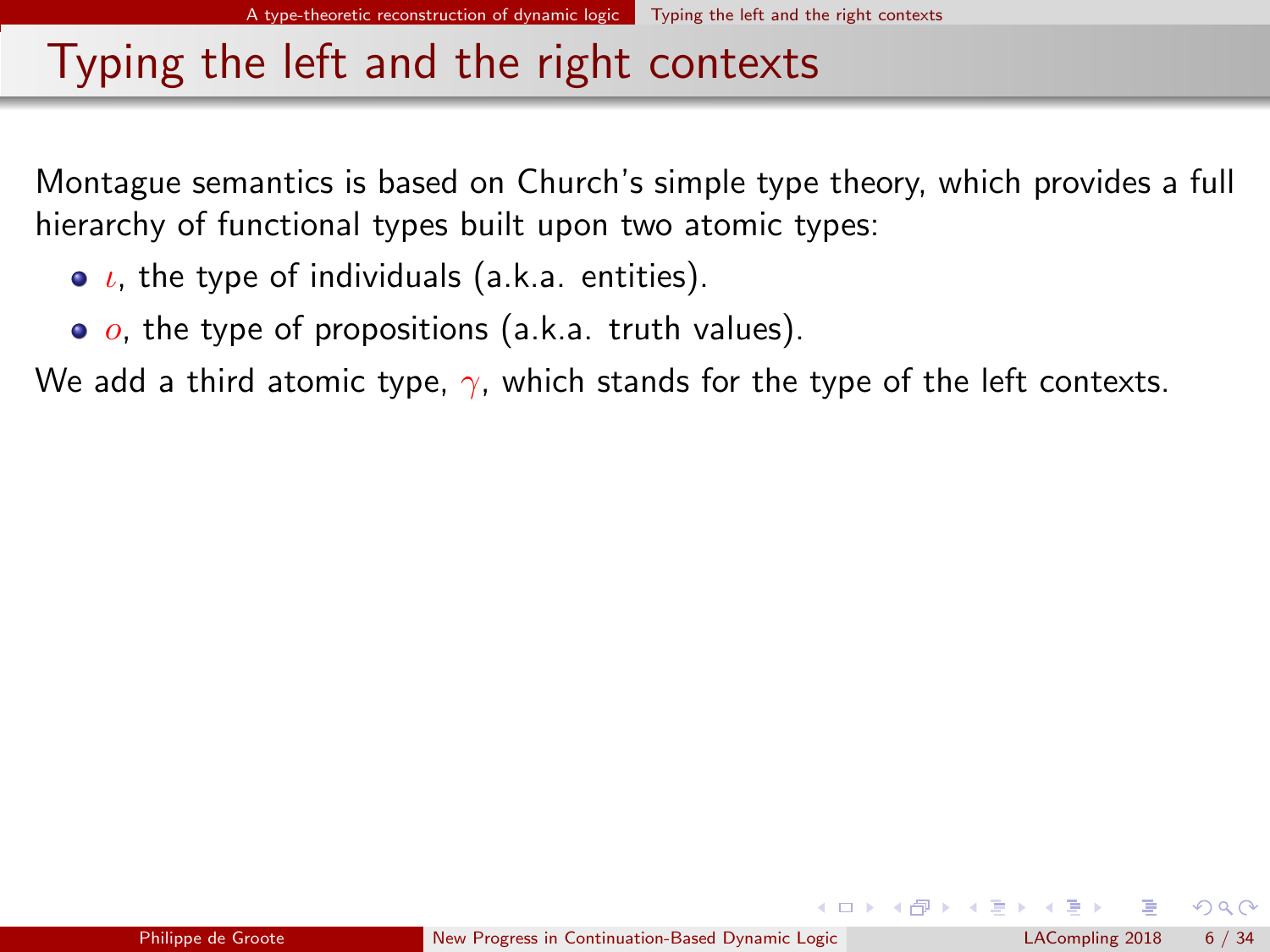<span id="page-15-0"></span>Montague semantics is based on Church's simple type theory, which provides a full hierarchy of functional types built upon two atomic types:

- $\bullet$   $\iota$ , the type of individuals (a.k.a. entities).
- $\bullet$   $o$ , the type of propositions (a.k.a. truth values).

We add a third atomic type,  $\gamma$ , which stands for the type of the left contexts.

What about the type of the right contexts?

 $\Omega$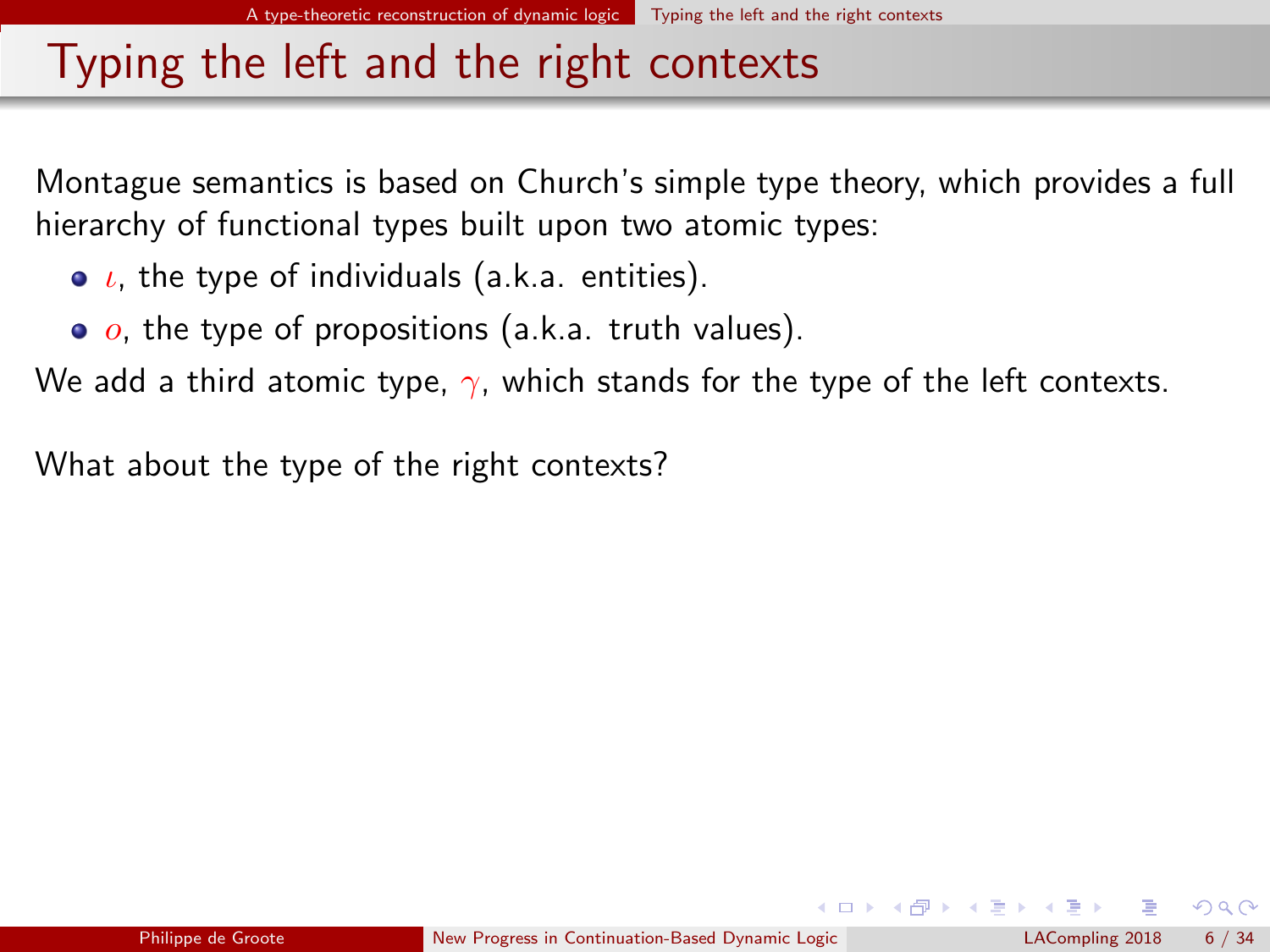<span id="page-16-0"></span>Montague semantics is based on Church's simple type theory, which provides a full hierarchy of functional types built upon two atomic types:

- $\bullet$   $\iota$ , the type of individuals (a.k.a. entities).
- $\bullet$   $o$ , the type of propositions (a.k.a. truth values).

We add a third atomic type,  $\gamma$ , which stands for the type of the left contexts.

What about the type of the right contexts?

•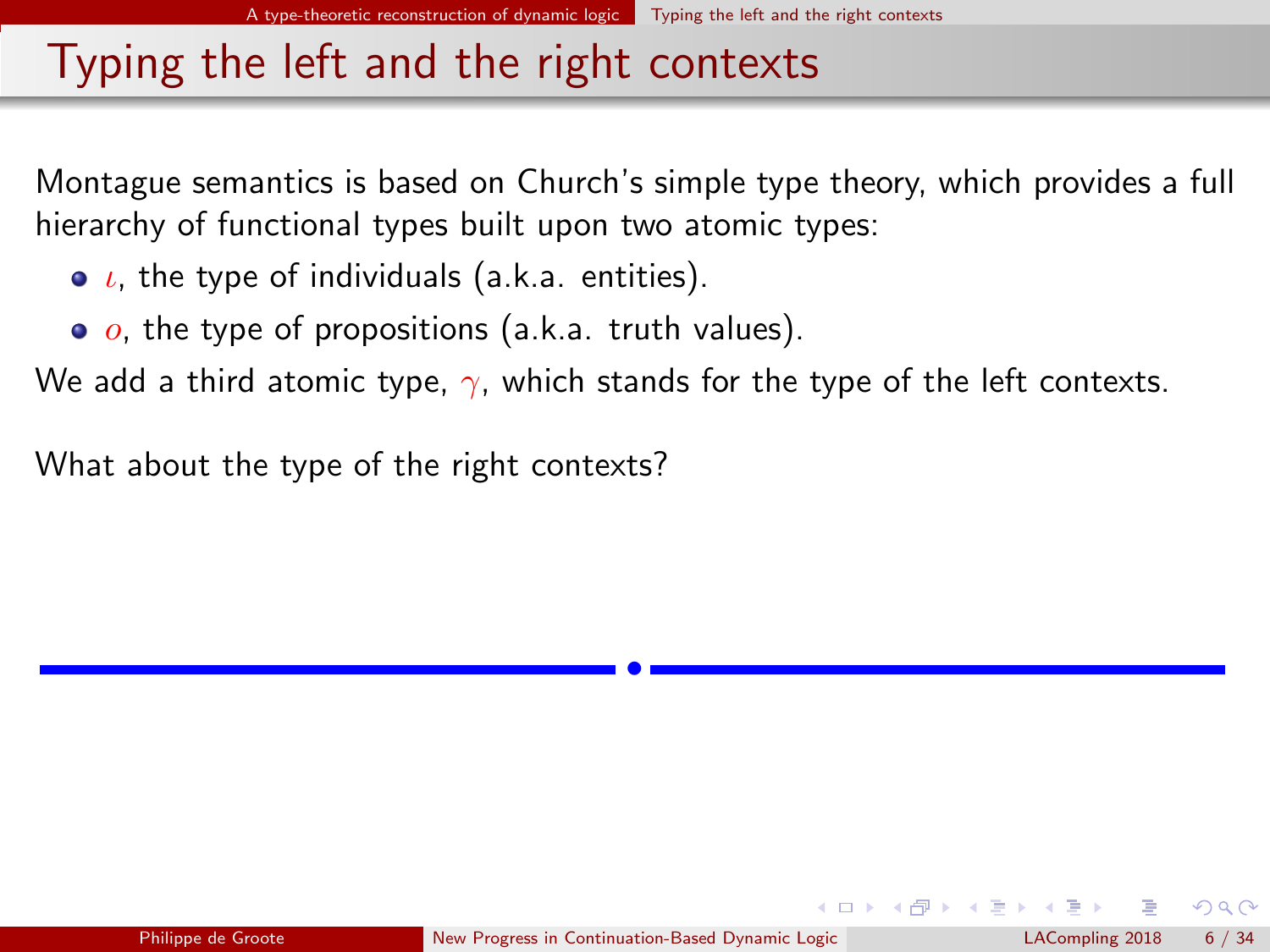<span id="page-17-0"></span>Montague semantics is based on Church's simple type theory, which provides a full hierarchy of functional types built upon two atomic types:

- $\bullet$   $\iota$ , the type of individuals (a.k.a. entities).
- $\bullet$   $o$ , the type of propositions (a.k.a. truth values).

We add a third atomic type,  $\gamma$ , which stands for the type of the left contexts.

What about the type of the right contexts?

• ↓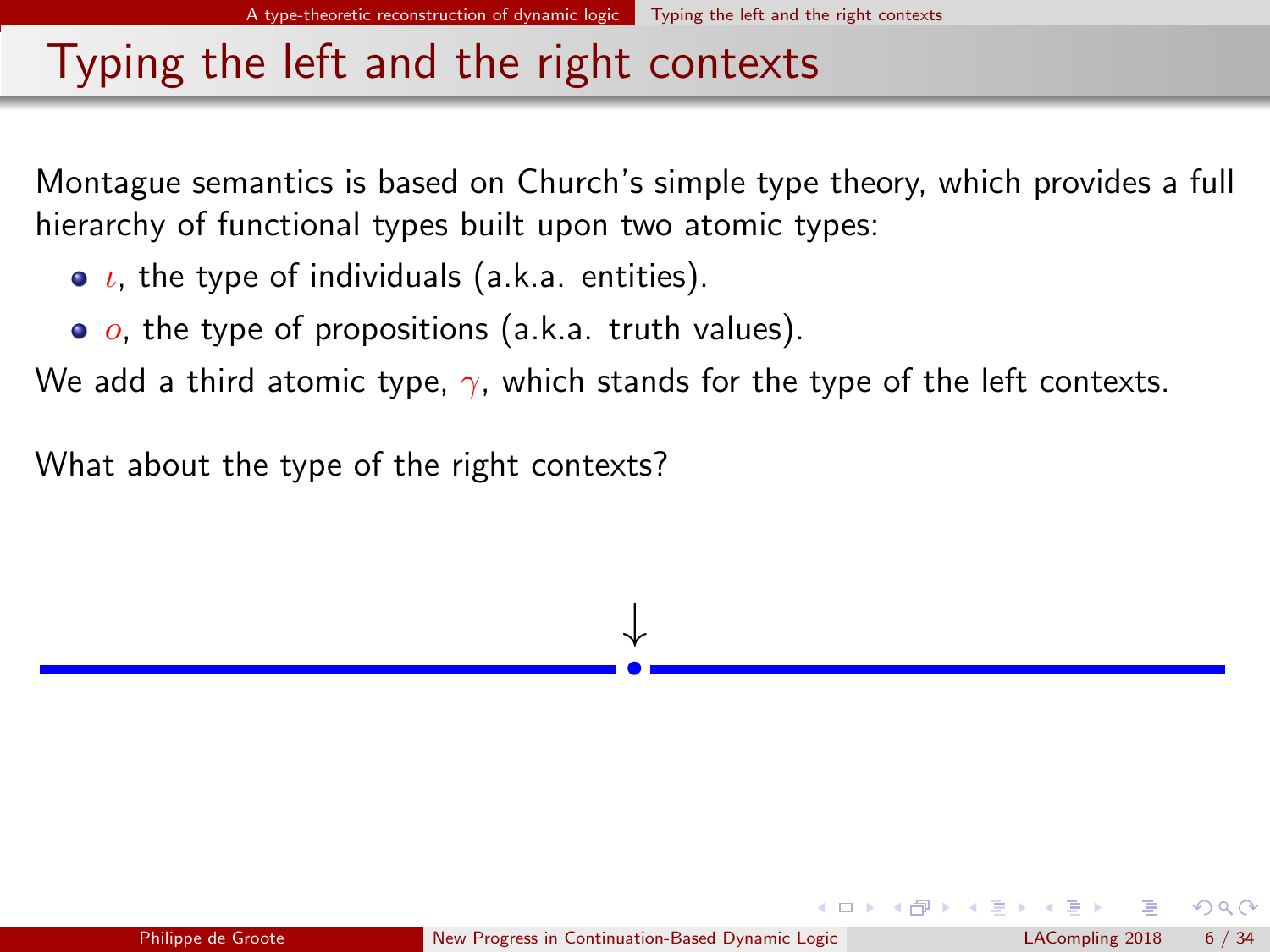<span id="page-18-0"></span>Montague semantics is based on Church's simple type theory, which provides a full hierarchy of functional types built upon two atomic types:

- $\bullet$   $\iota$ , the type of individuals (a.k.a. entities).
- $\bullet$   $o$ , the type of propositions (a.k.a. truth values).

We add a third atomic type,  $\gamma$ , which stands for the type of the left contexts.

What about the type of the right contexts?

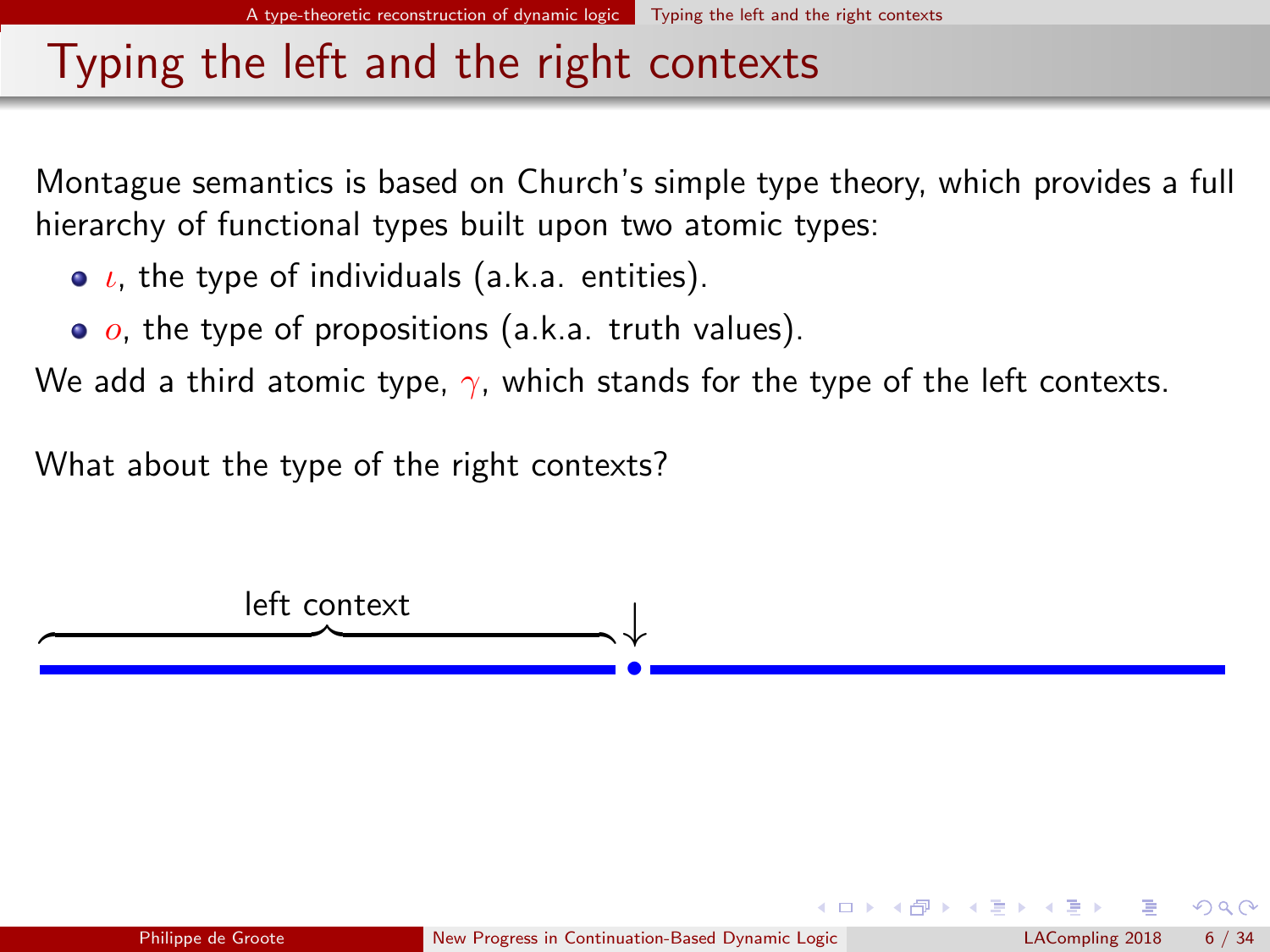<span id="page-19-0"></span>Montague semantics is based on Church's simple type theory, which provides a full hierarchy of functional types built upon two atomic types:

- $\bullet$   $\iota$ , the type of individuals (a.k.a. entities).
- $\bullet$   $o$ , the type of propositions (a.k.a. truth values).

We add a third atomic type,  $\gamma$ , which stands for the type of the left contexts.

What about the type of the right contexts?

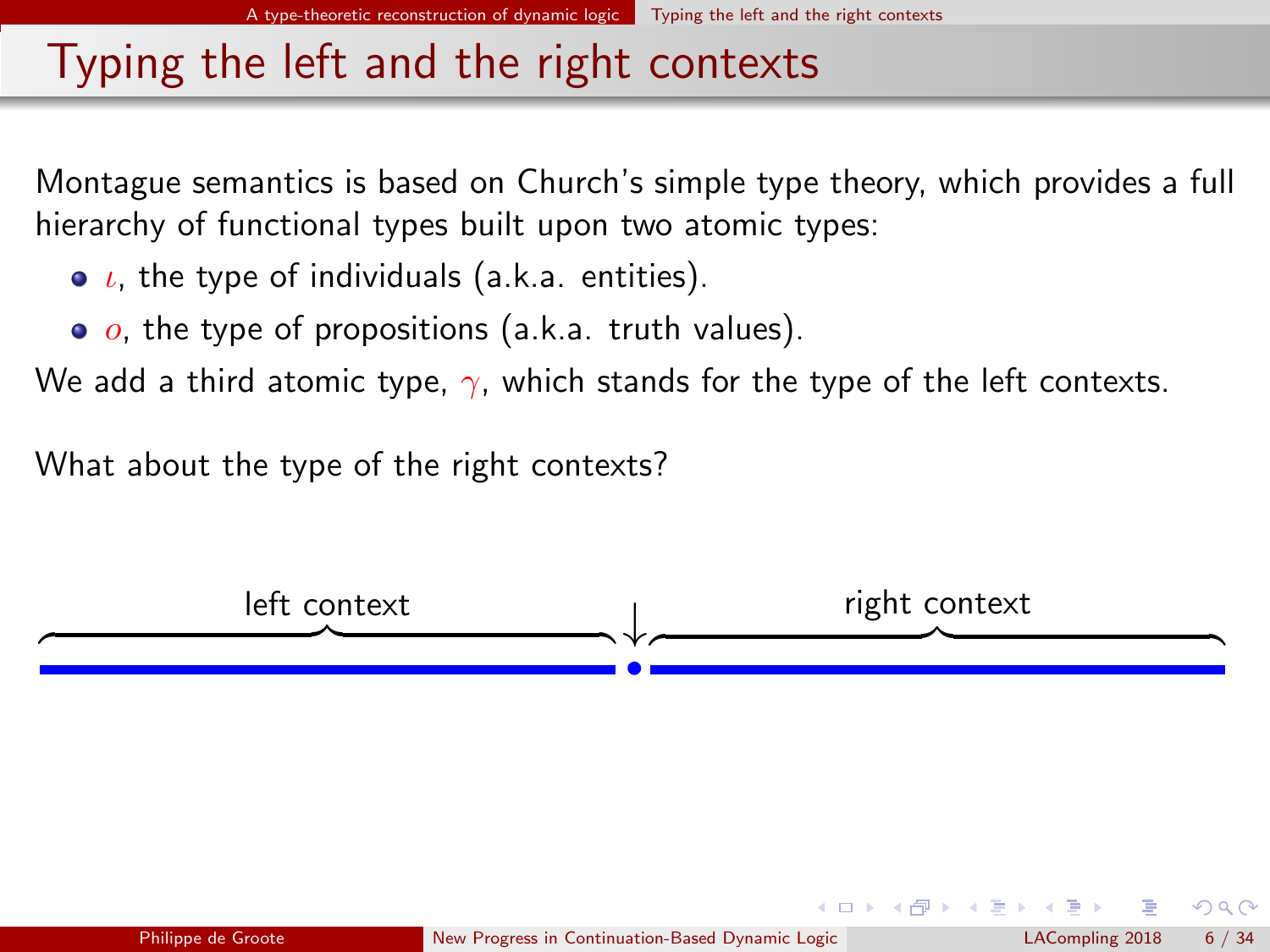<span id="page-20-0"></span>Montague semantics is based on Church's simple type theory, which provides a full hierarchy of functional types built upon two atomic types:

- $\bullet$   $\iota$ , the type of individuals (a.k.a. entities).
- $\bullet$   $o$ , the type of propositions (a.k.a. truth values).

We add a third atomic type,  $\gamma$ , which stands for the type of the left contexts.

What about the type of the right contexts?

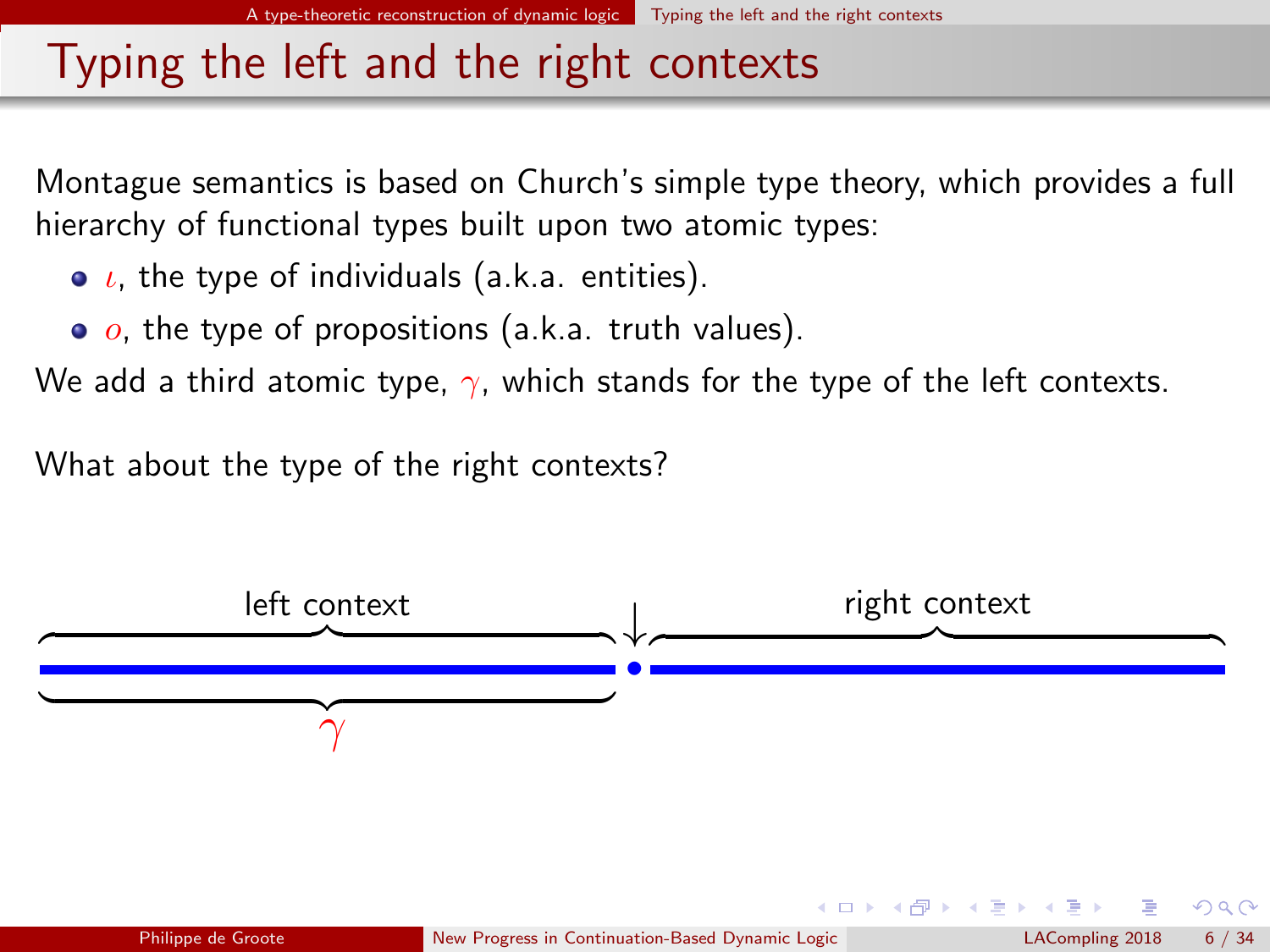<span id="page-21-0"></span>Montague semantics is based on Church's simple type theory, which provides a full hierarchy of functional types built upon two atomic types:

- $\bullet$   $\iota$ , the type of individuals (a.k.a. entities).
- $\bullet$   $o$ , the type of propositions (a.k.a. truth values).

We add a third atomic type,  $\gamma$ , which stands for the type of the left contexts.

What about the type of the right contexts?

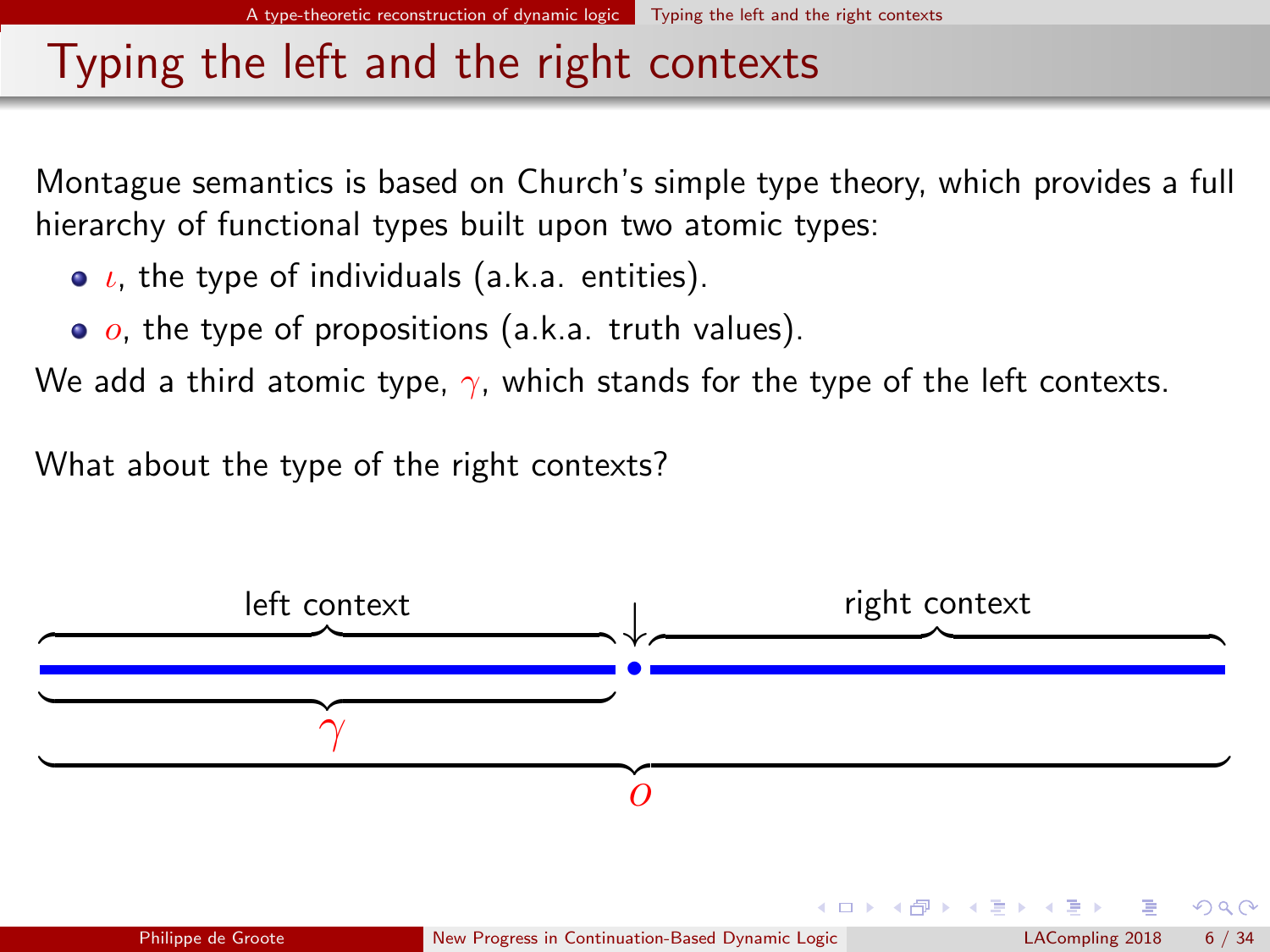<span id="page-22-0"></span>Montague semantics is based on Church's simple type theory, which provides a full hierarchy of functional types built upon two atomic types:

- $\bullet$   $\iota$ , the type of individuals (a.k.a. entities).
- $\bullet$   $o$ , the type of propositions (a.k.a. truth values).

We add a third atomic type,  $\gamma$ , which stands for the type of the left contexts.

What about the type of the right contexts?

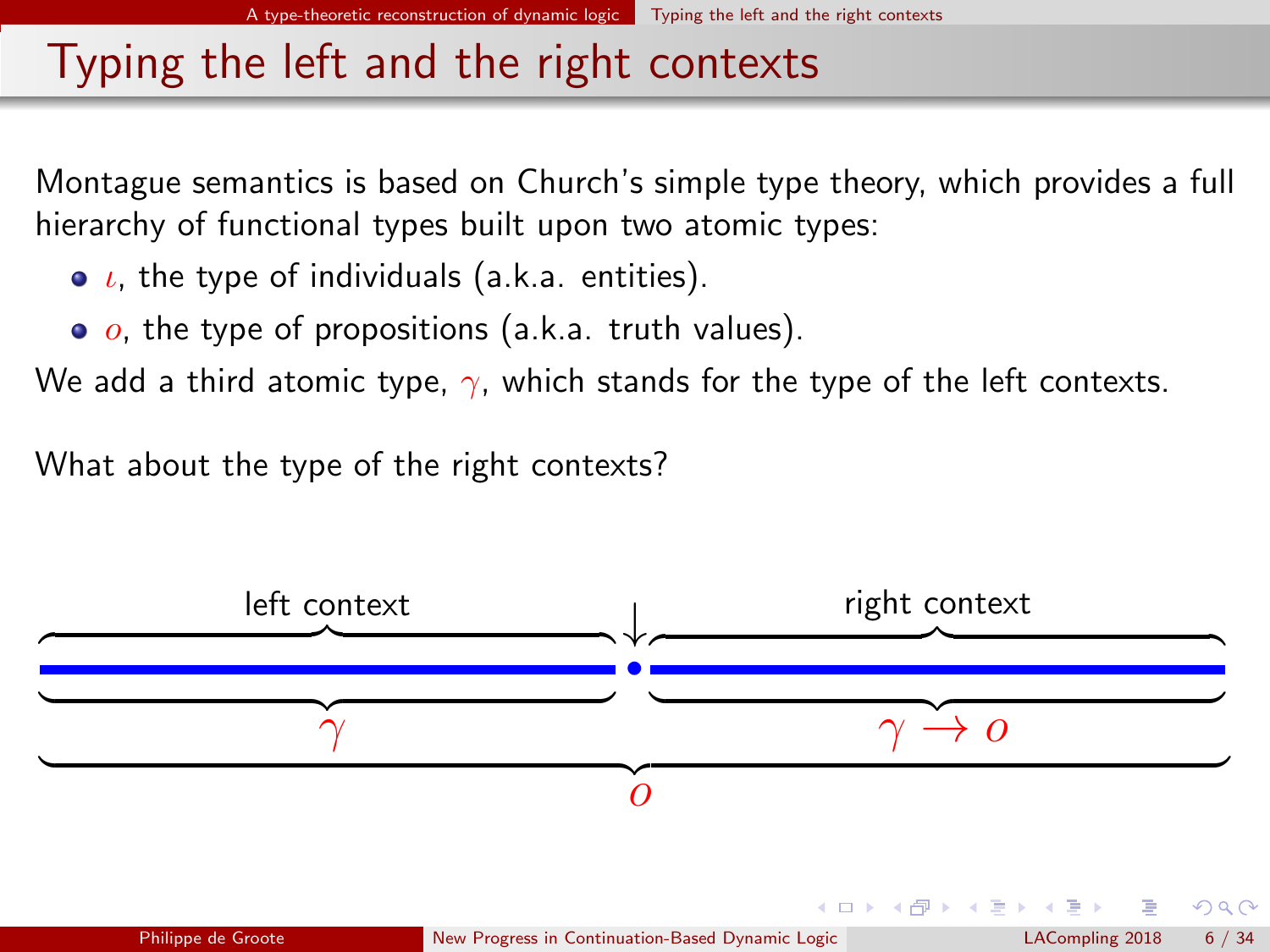$299$ 

<span id="page-23-0"></span> $\left\{ \begin{array}{ccc} 1 & 0 & 0 \\ 0 & 1 & 0 \end{array} \right\}$  ,  $\left\{ \begin{array}{ccc} 0 & 0 & 0 \\ 0 & 0 & 0 \end{array} \right\}$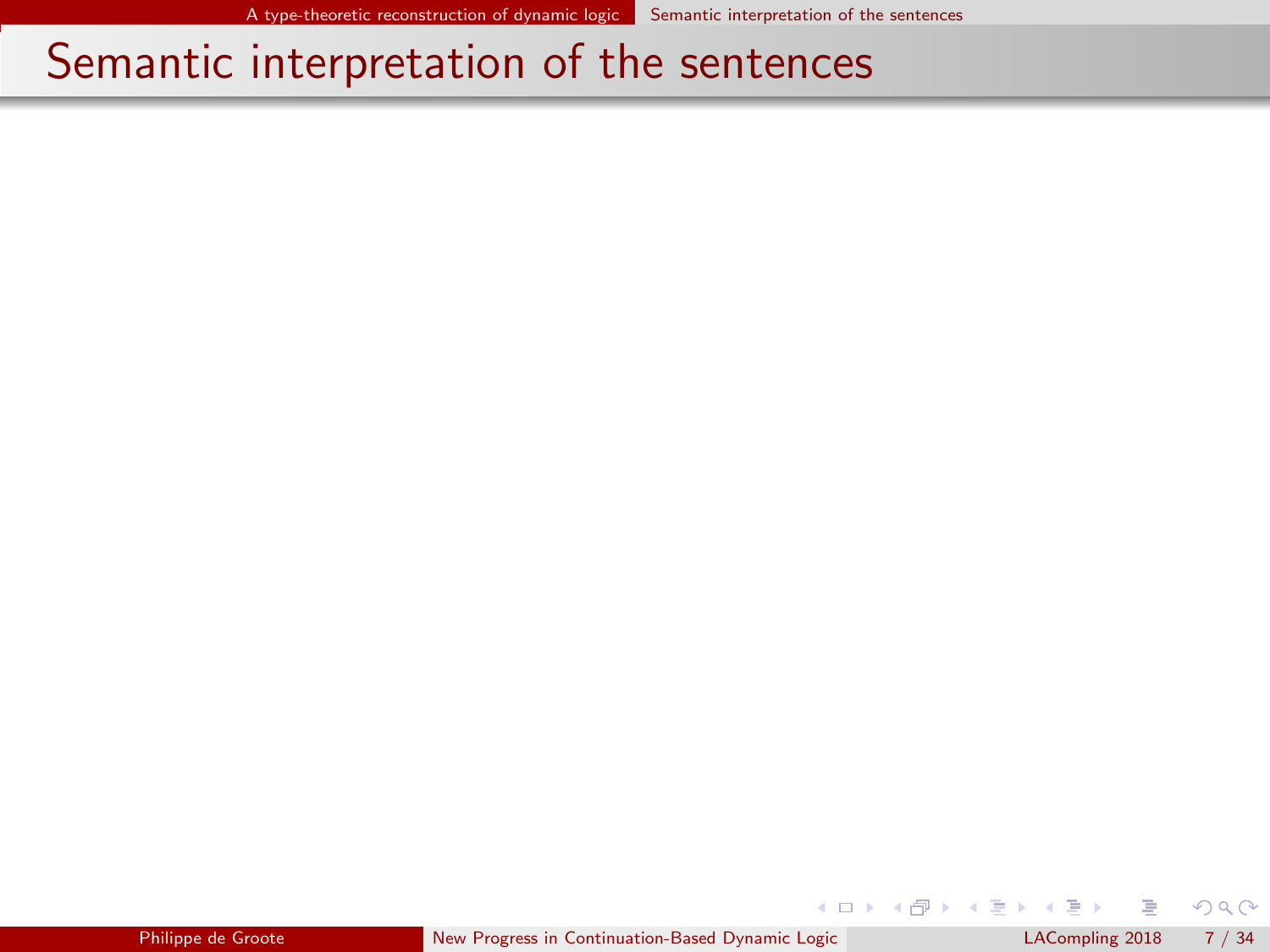<span id="page-24-0"></span> $\bullet$  Let s be the syntactic category of sentences. Remember that we intend to abstract our notions of left and right contexts over the meaning of the sentences.

 $\Omega$ 

(□ ) ( n ) ( 三 )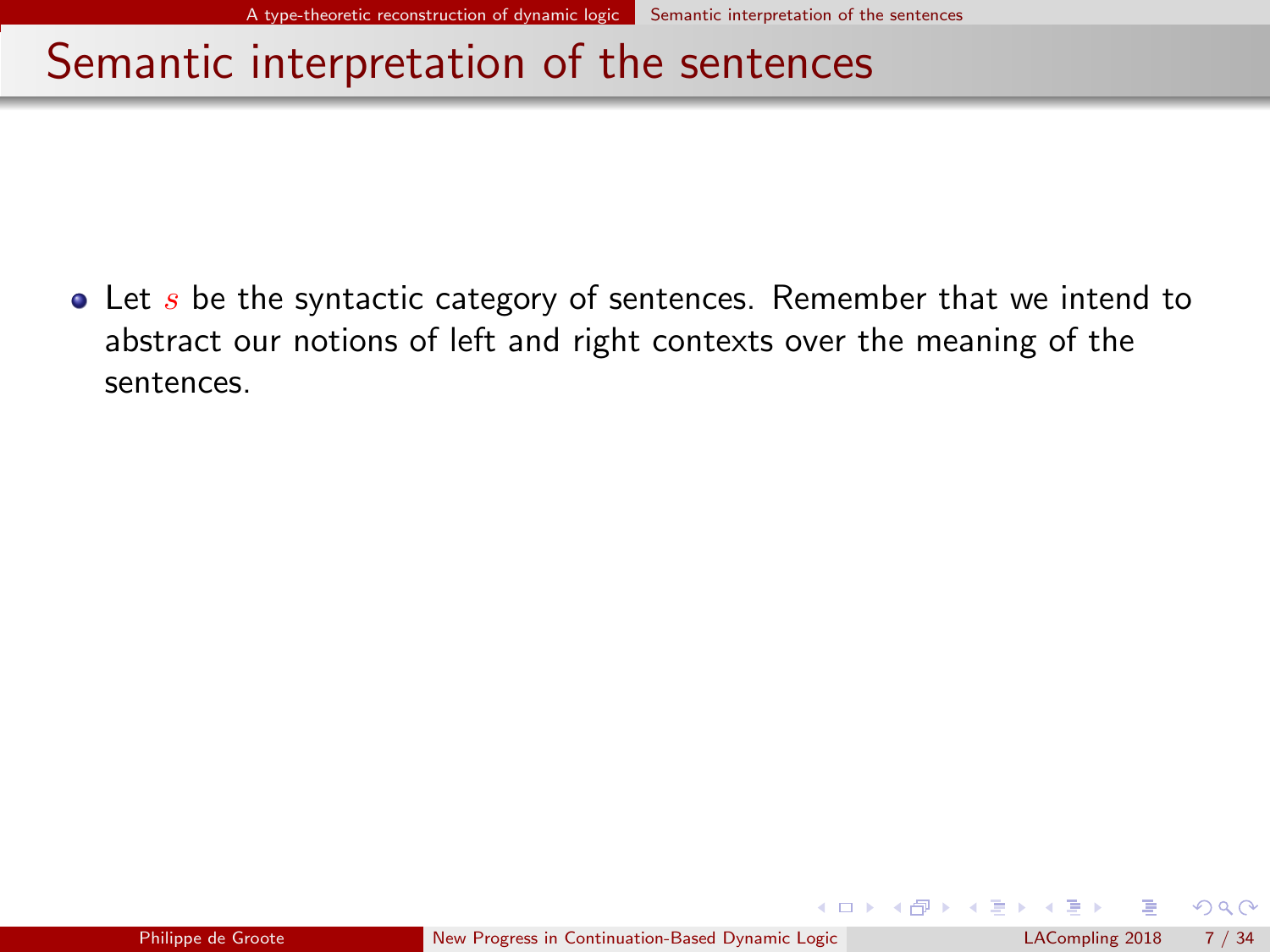<span id="page-25-0"></span> $\bullet$  Let s be the syntactic category of sentences. Remember that we intend to abstract our notions of left and right contexts over the meaning of the sentences.

 $\llbracket s \rrbracket = \gamma \rightarrow (\gamma \rightarrow o) \rightarrow o$ 

 $\Omega$ 

 $\left\{ \begin{array}{ccc} 1 & 0 & 0 \\ 0 & 1 & 0 \end{array} \right\}$  ,  $\left\{ \begin{array}{ccc} 0 & 0 & 0 \\ 0 & 0 & 0 \end{array} \right\}$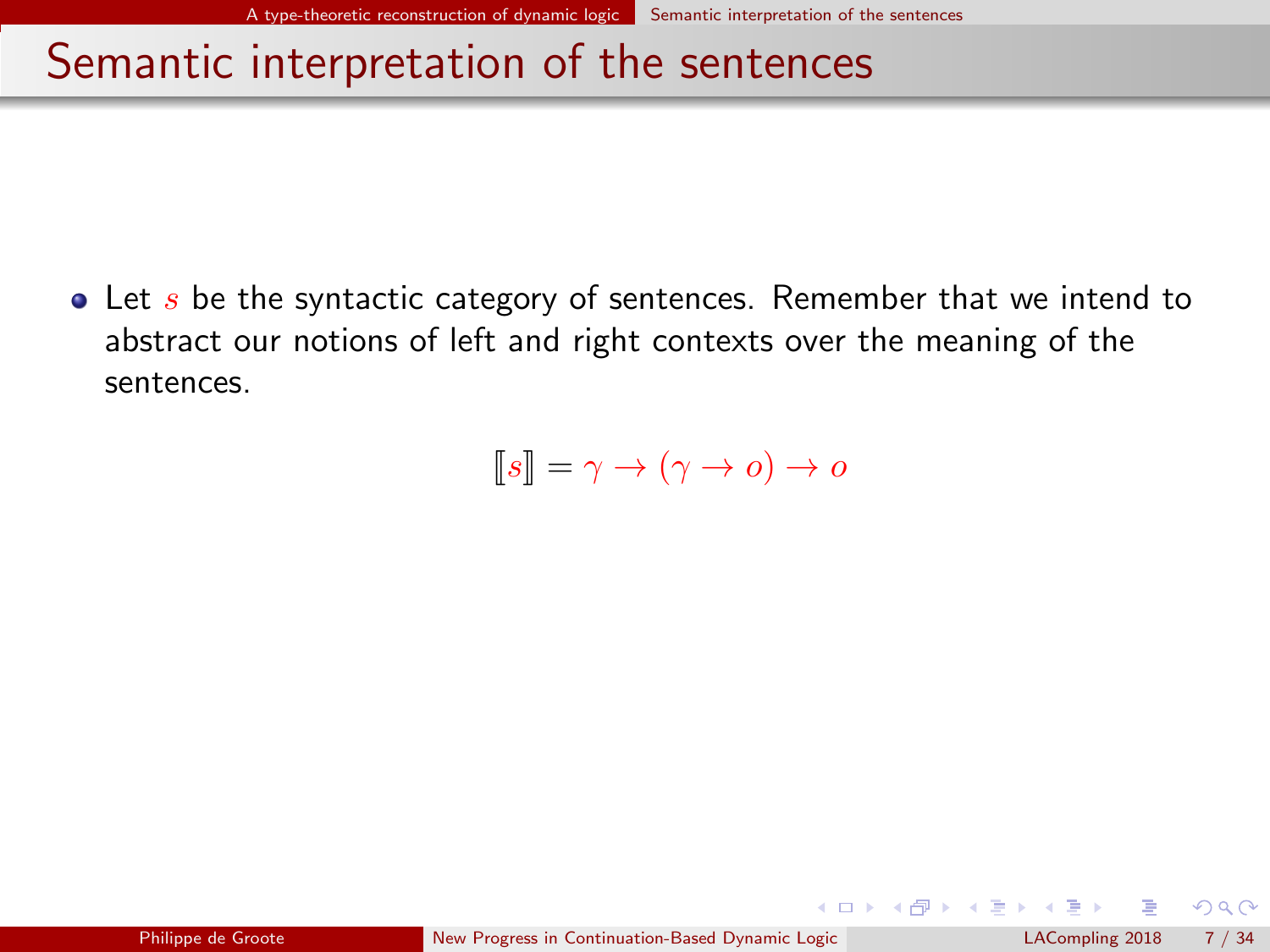<span id="page-26-0"></span> $\bullet$  Let s be the syntactic category of sentences. Remember that we intend to abstract our notions of left and right contexts over the meaning of the sentences.

 $\llbracket s \rrbracket = \gamma \rightarrow (\gamma \rightarrow o) \rightarrow o$ 

• Composition of two sentence interpretations:

 $\Omega$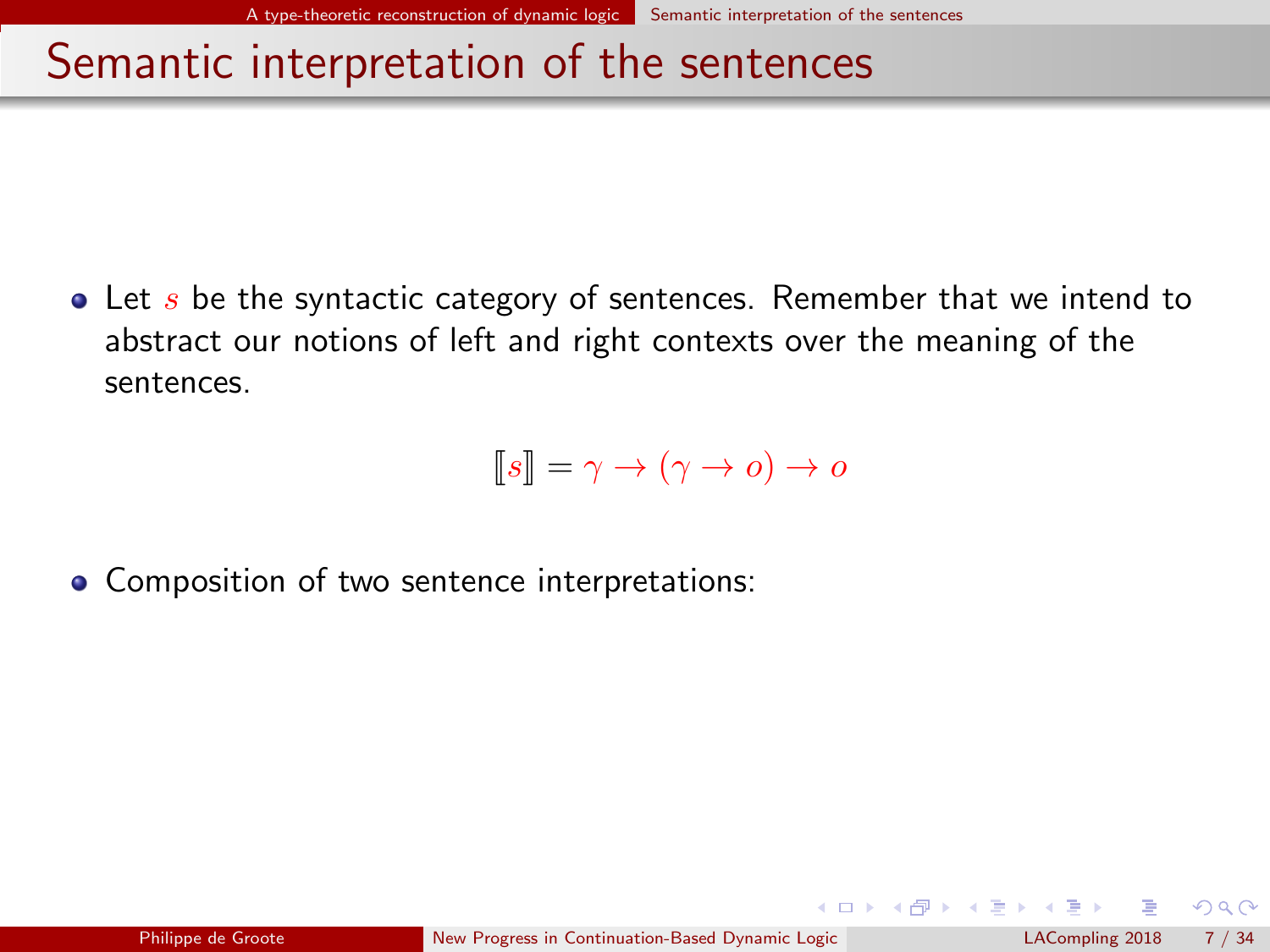<span id="page-27-0"></span> $\bullet$  Let s be the syntactic category of sentences. Remember that we intend to abstract our notions of left and right contexts over the meaning of the sentences.

$$
[\![s]\!] = \gamma \to (\gamma \to o) \to o
$$

• Composition of two sentence interpretations:

$$
\llbracket S_1. S_2 \rrbracket = \lambda e\phi. \llbracket S_1 \rrbracket e \left( \lambda e'. \llbracket S_2 \rrbracket e' \phi \right)
$$

 $\Omega$ 

(□ ) ( n ) ( 三 )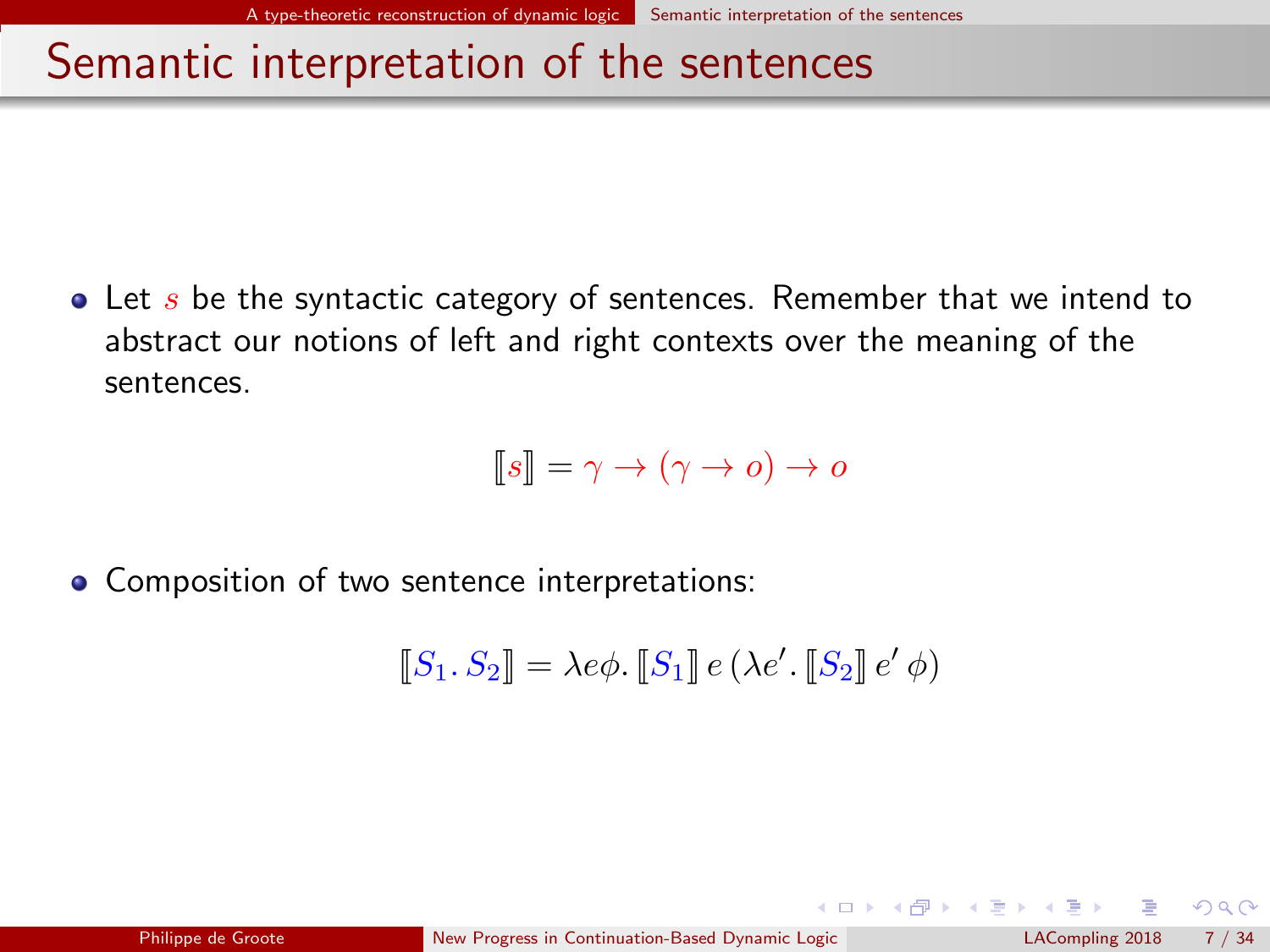$299$ 

<span id="page-28-0"></span>イロト イ部ト イ君ト イ君)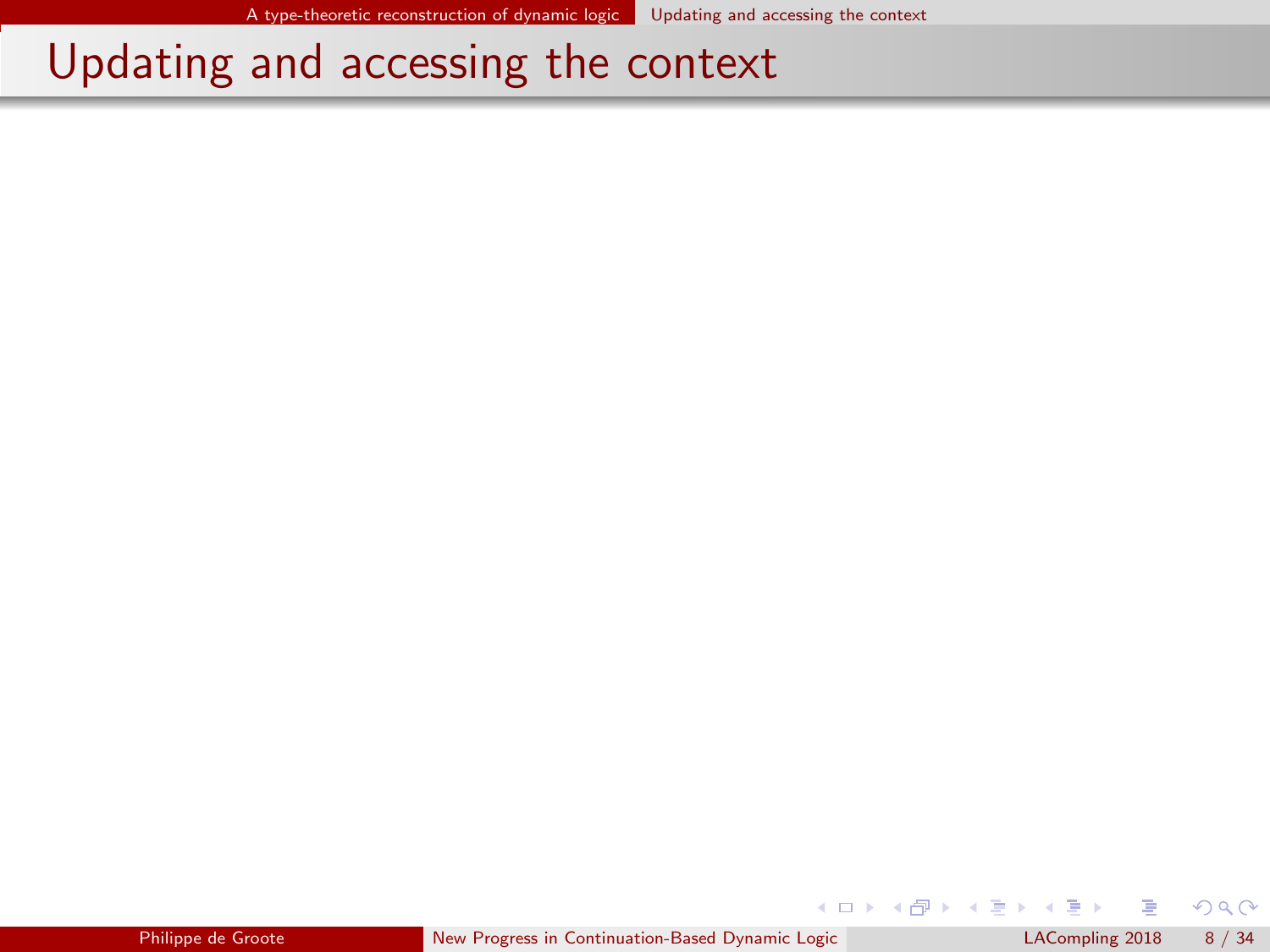<span id="page-29-0"></span>• The empty context:

 $\equiv$ 

 $299$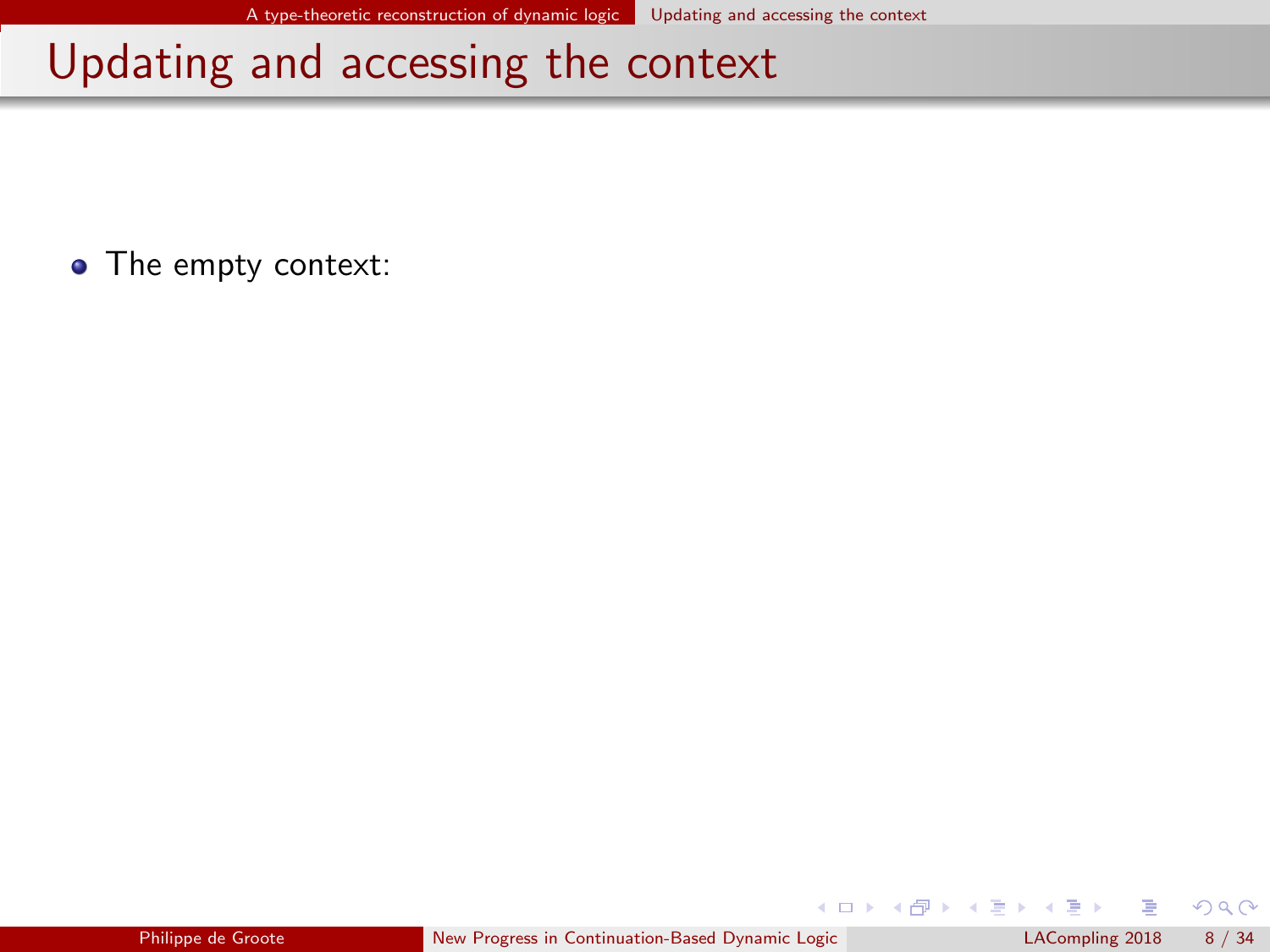<span id="page-30-0"></span>• The empty context:

nil :  $\gamma$ 

 $\equiv$ 

 $299$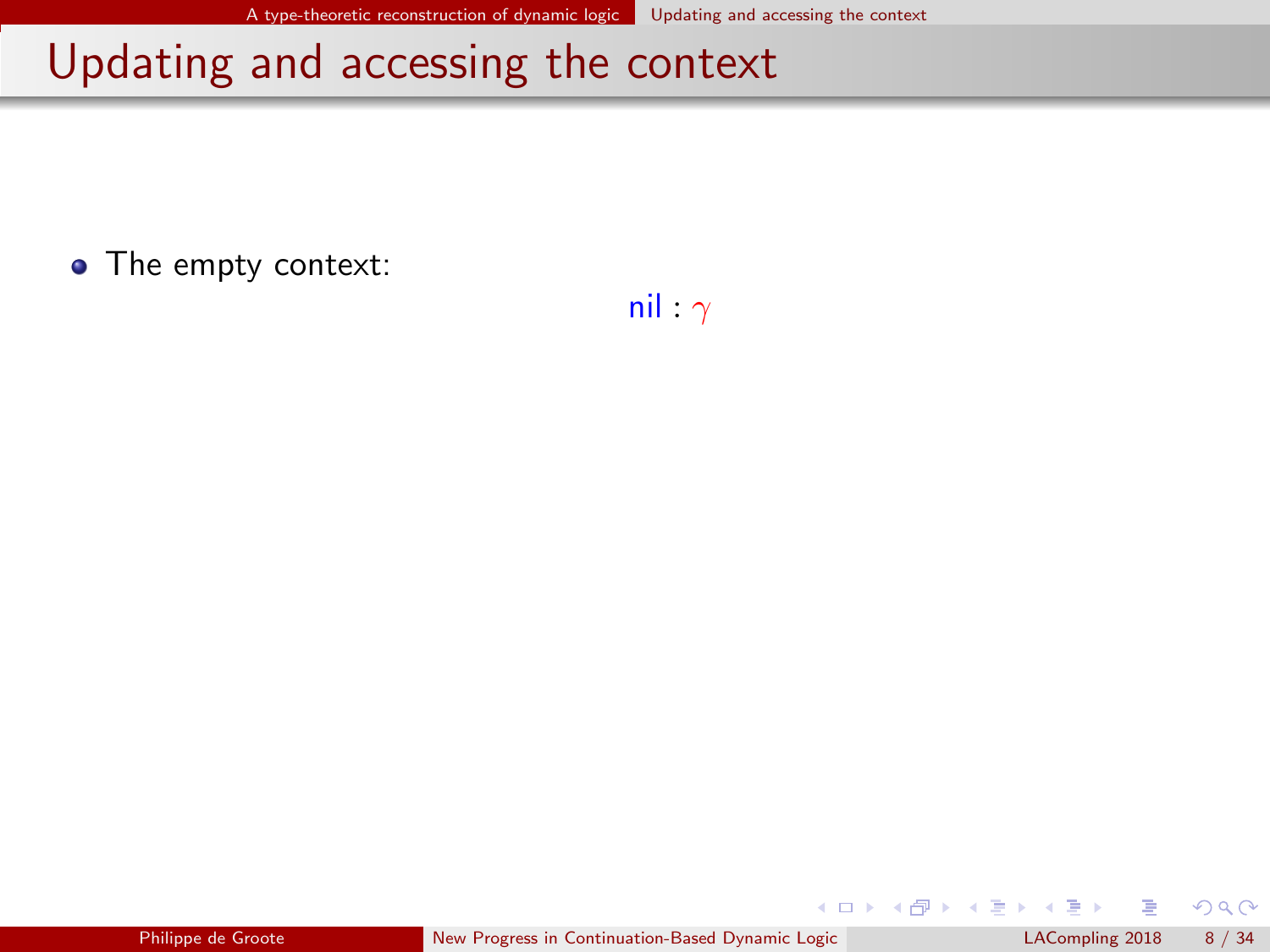<span id="page-31-0"></span>• The empty context:

nil :  $\gamma$ 

Updating the context (adding a reference marker to the context):

**K ロ ▶ - K 何 ▶ - K ヨ ▶ - K**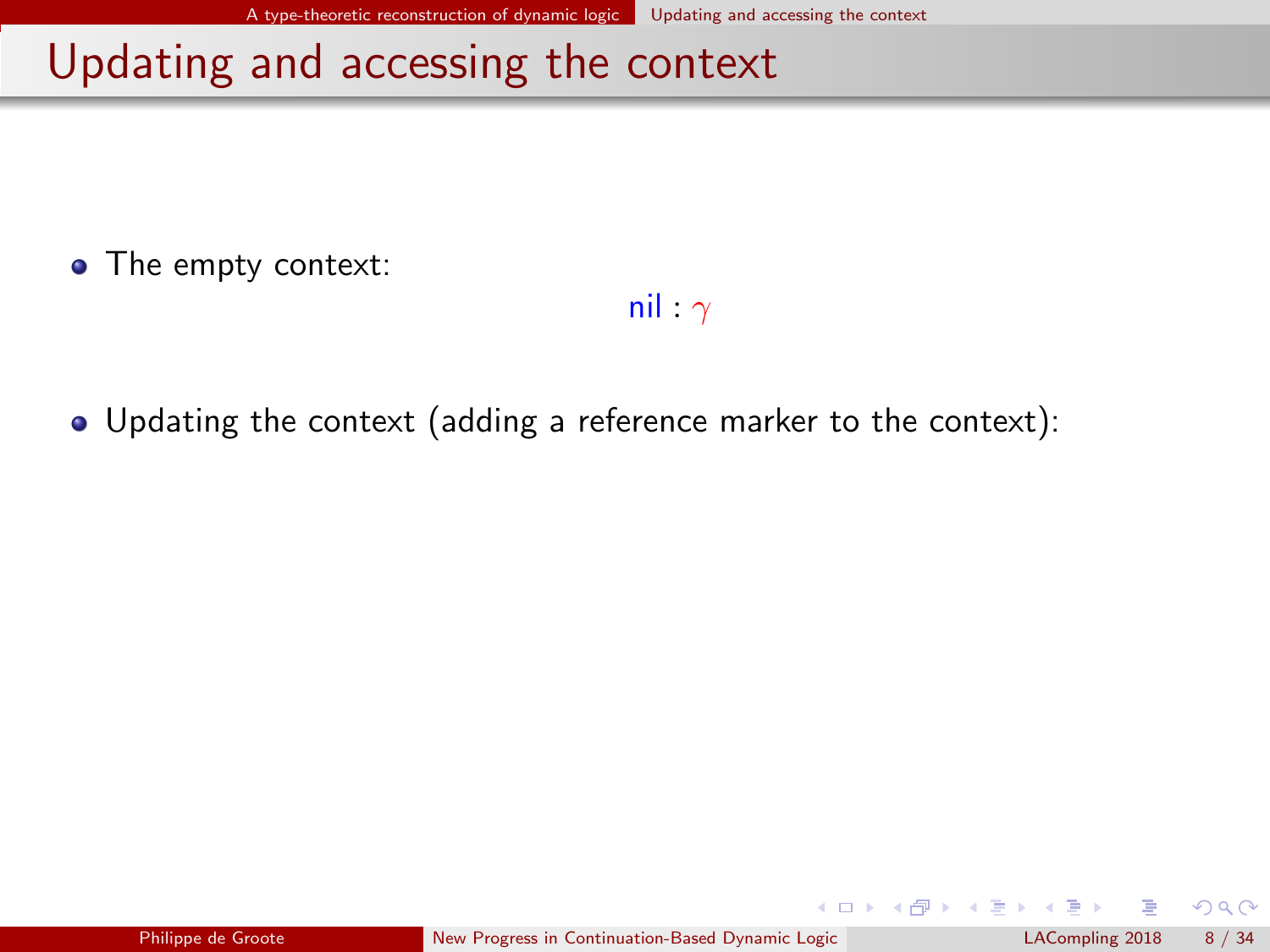<span id="page-32-0"></span>• The empty context:

nil :  $\gamma$ 

Updating the context (adding a reference marker to the context):

:::  $: \iota \to \gamma \to \gamma$ 

 $\Omega$ 

 $\left\{ \begin{array}{ccc} 1 & 0 & 0 \\ 0 & 1 & 0 \end{array} \right.$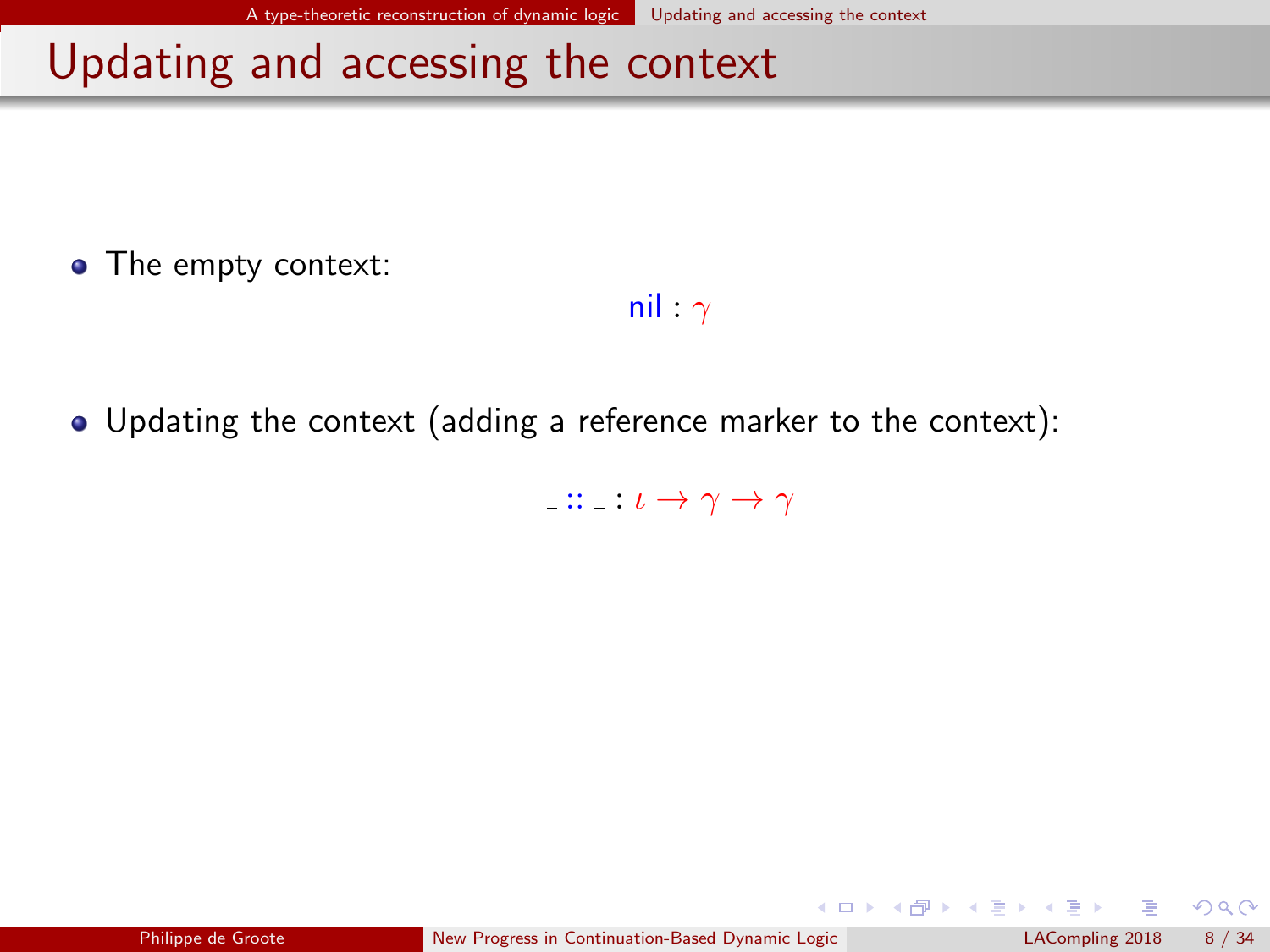<span id="page-33-0"></span>• The empty context:

nil :  $\gamma$ 

Updating the context (adding a reference marker to the context):

:::  $: \iota \to \gamma \to \gamma$ 

• Accessing the context (anaphora resolution):

 $\Omega$ 

 $\left\{ \begin{array}{ccc} 1 & 0 & 0 \\ 0 & 1 & 0 \end{array} \right.$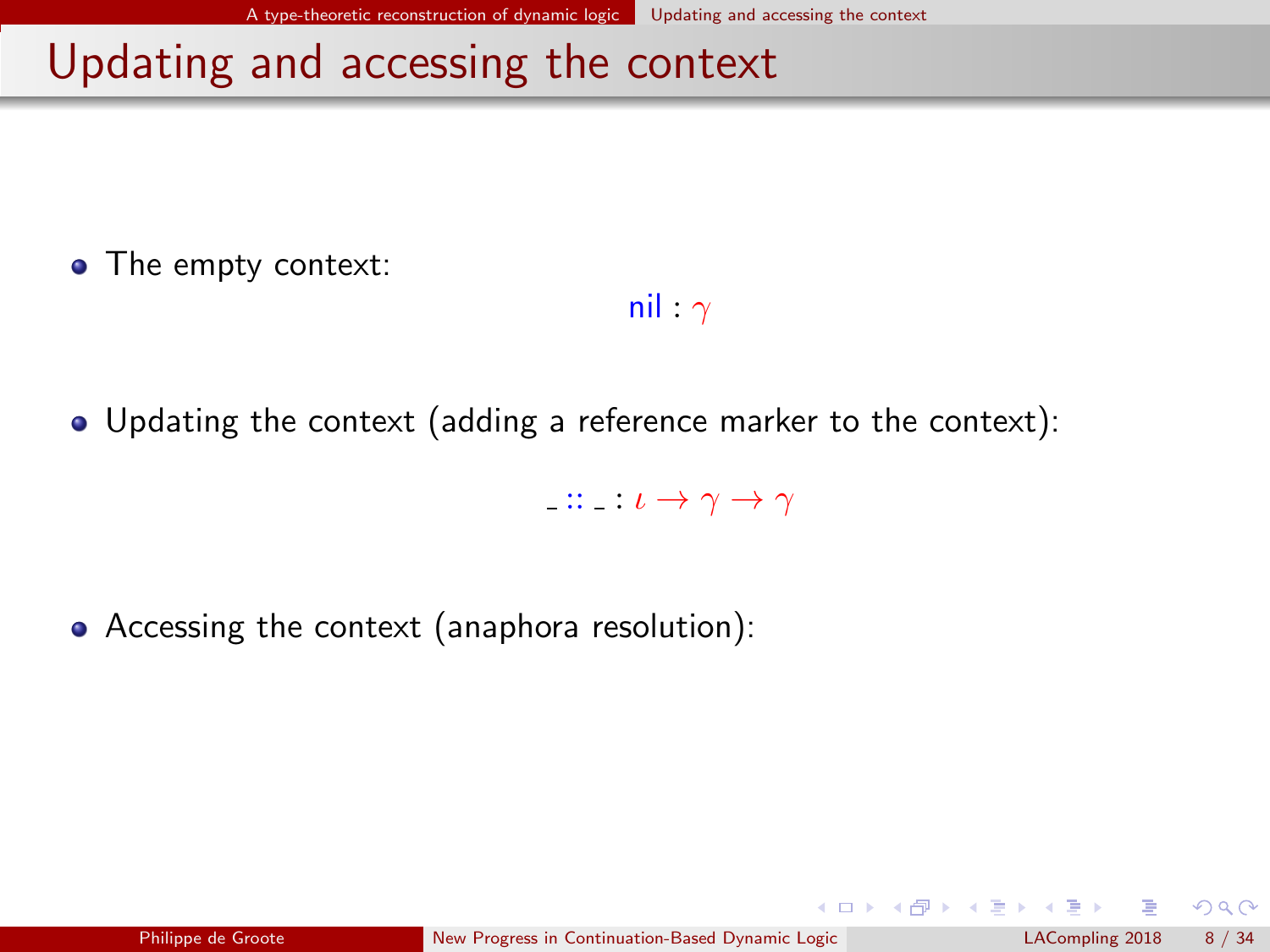<span id="page-34-0"></span>• The empty context:

nil :  $\gamma$ 

Updating the context (adding a reference marker to the context):

:::  $: \iota \to \gamma \to \gamma$ 

• Accessing the context (anaphora resolution):

sel :  $\gamma \rightarrow \iota$ 

 $\Omega$ 

**K ロ ト K 御 ト K 澄 ト K 差 ト**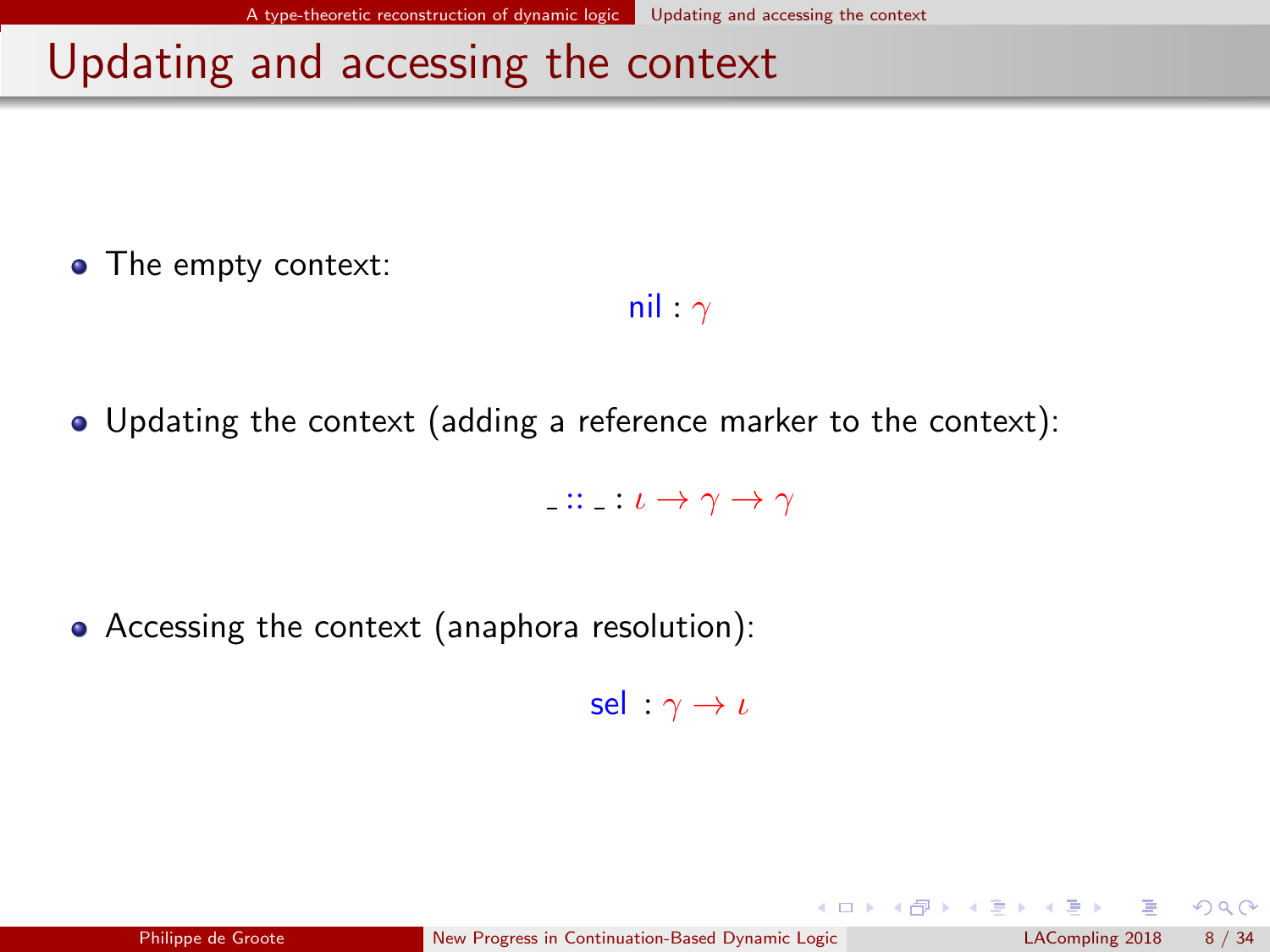$299$ 

<span id="page-35-0"></span> $A \equiv \lambda$  ,  $A \equiv \lambda$  ,  $A \equiv \lambda$  ,  $A \equiv \lambda$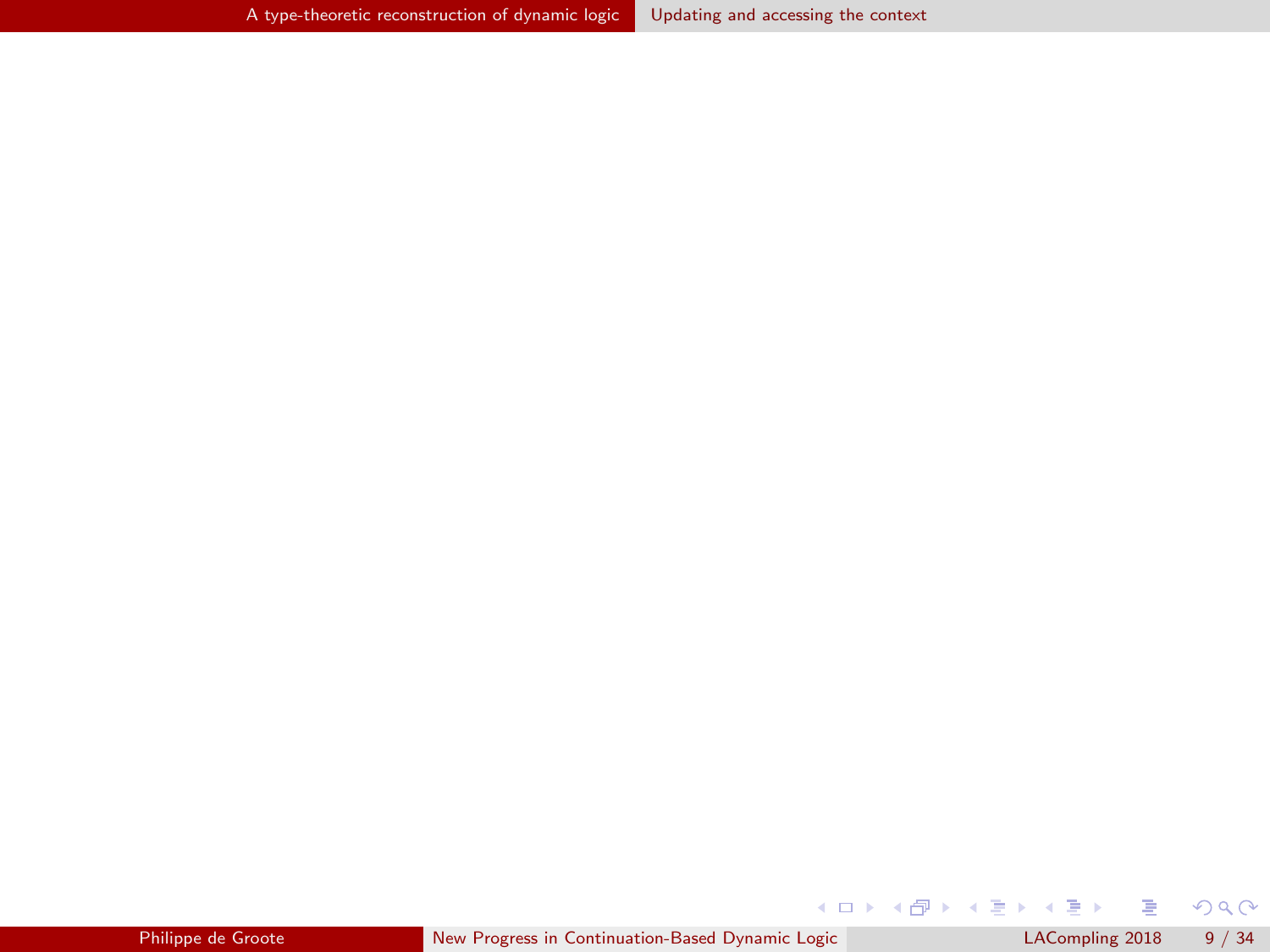<span id="page-36-0"></span>• A man enters the room.  $(S_1)$ <br>He smiles.  $(S_2)$ He smiles.

 $299$ 

**K ロ ト K 御 ト K 澄 ト K 差 ト**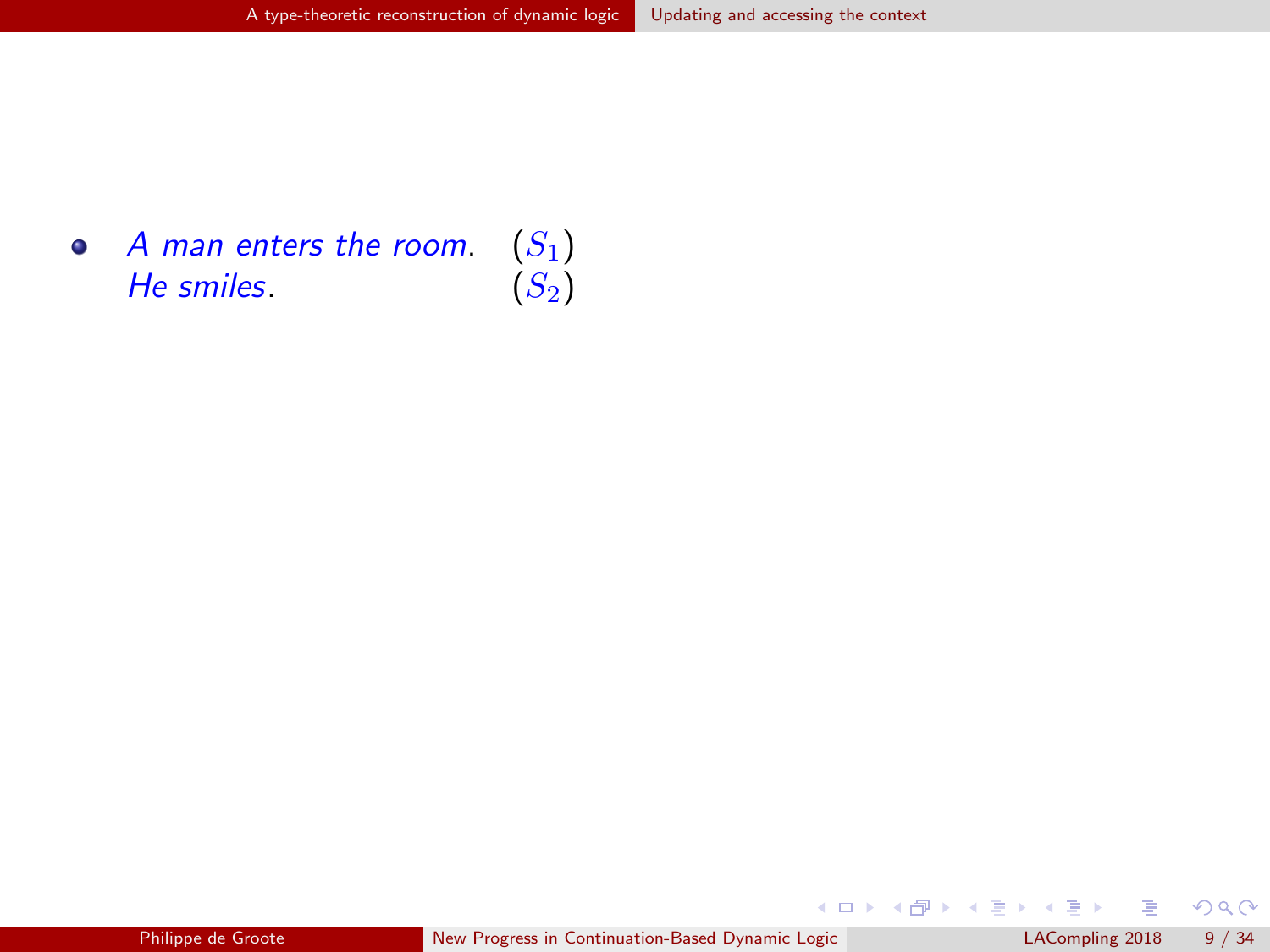- <span id="page-37-0"></span>A man enters the room.  $(S_1)$ <br>He smiles.  $(S_2)$  $\bullet$ He smiles.
- $\bullet$   $\llbracket S_1 \rrbracket = \lambda e \phi$ .  $\exists x. (\text{man } x) \wedge (\text{enters } x) \wedge (\phi(x::e))$

 $299$ 

メロト メ都 トメ ヨ トメ ヨト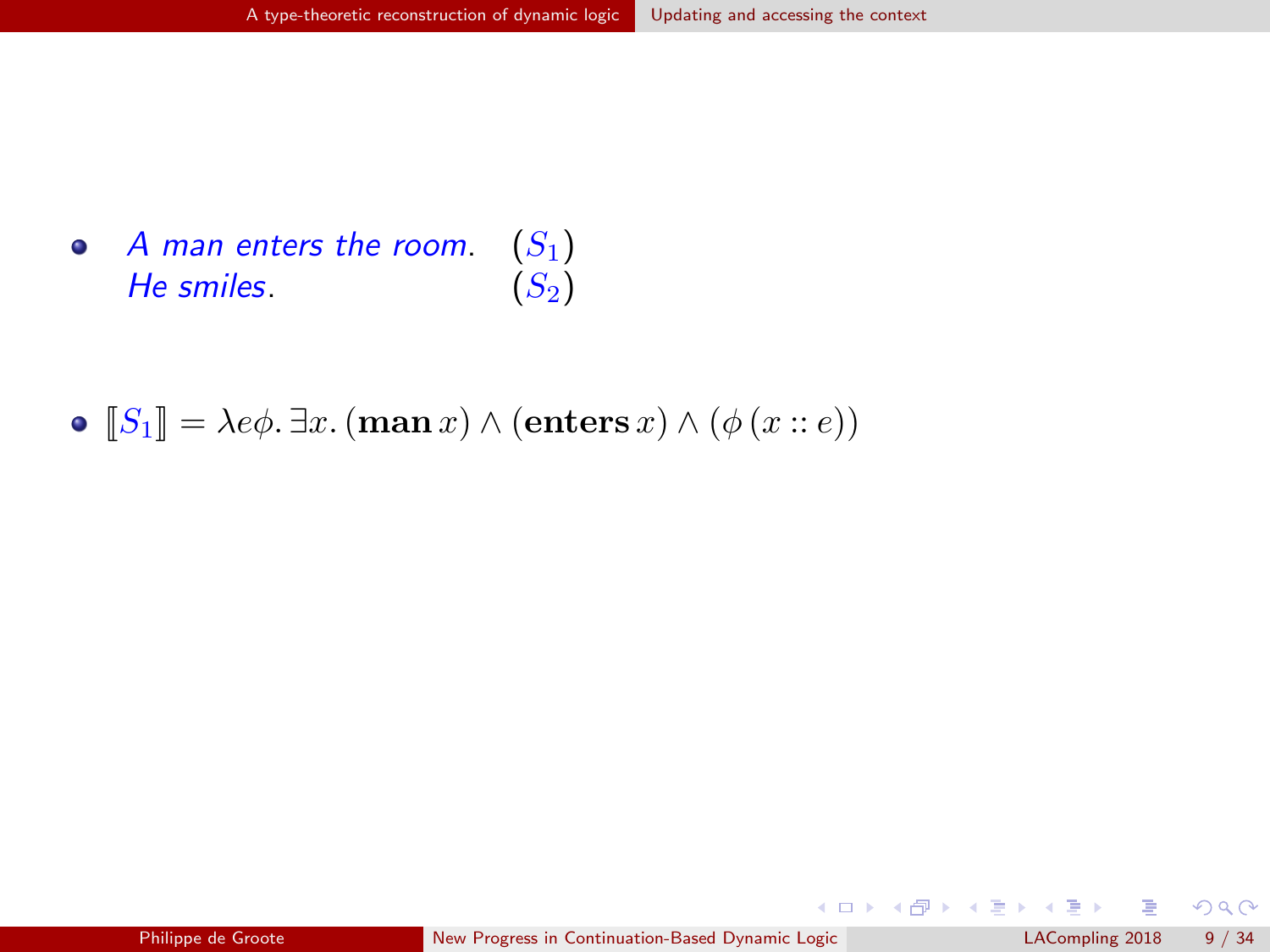- <span id="page-38-0"></span>A man enters the room.  $(S_1)$ <br>He smiles.  $(S_2)$  $\bullet$ He smiles.
- $\bullet$   $\llbracket S_1 \rrbracket = \lambda e \phi$ .  $\exists x. (\text{man } x) \wedge (\text{enters } x) \wedge (\phi(x::e))$
- $\bullet$   $\llbracket S_2 \rrbracket = \lambda e\phi$ . (smiles (sel e))  $\wedge$  ( $\phi$  e)

 $2990$ 

メロメ メ御き メミメ メミメ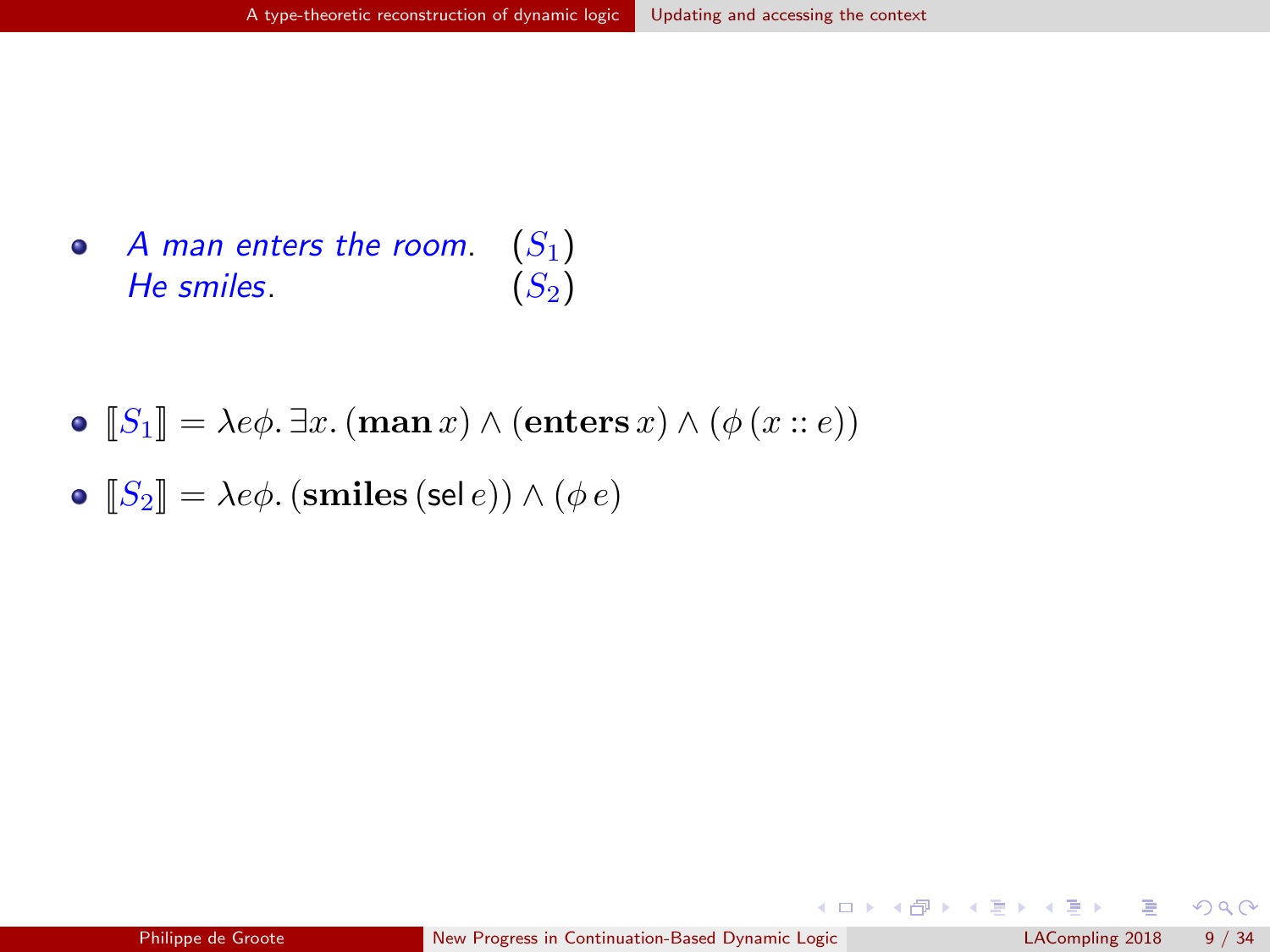<span id="page-39-0"></span>• A man enters the room.  $(S_1)$ <br>He smiles.  $(S_2)$ He smiles.

• 
$$
[S_1] = \lambda e \phi \cdot \exists x \cdot (\mathbf{man}\, x) \land (\mathbf{enters}\, x) \land (\phi(x :: e))
$$

• 
$$
[S_2] = \lambda e \phi
$$
. (smiles (sel *e*))  $\wedge (\phi e)$ 

$$
\bullet \ [S_1.S_2] = \lambda e_1 \phi. [S_1] \ e_1 (\lambda e_2. [S_2] \ e_2 \ \phi)
$$

 $299$ 

**K ロ ト K 御 ト K 澄 ト K 差 ト**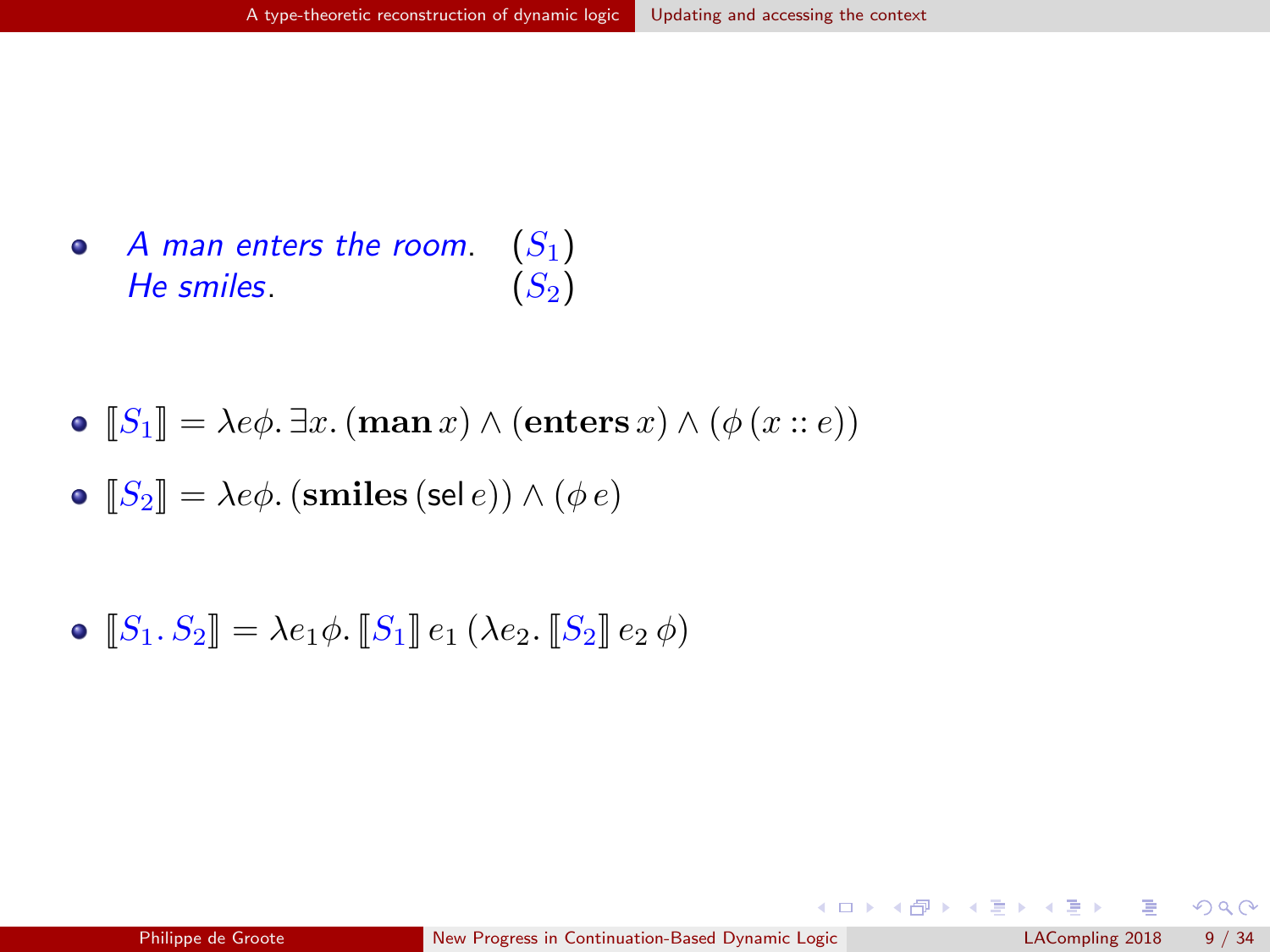<span id="page-40-0"></span> $\parallel$ A man enters the room. He smiles  $\parallel$ 

 $299$ 

メロメ メ都 メメ君 メメ君 メ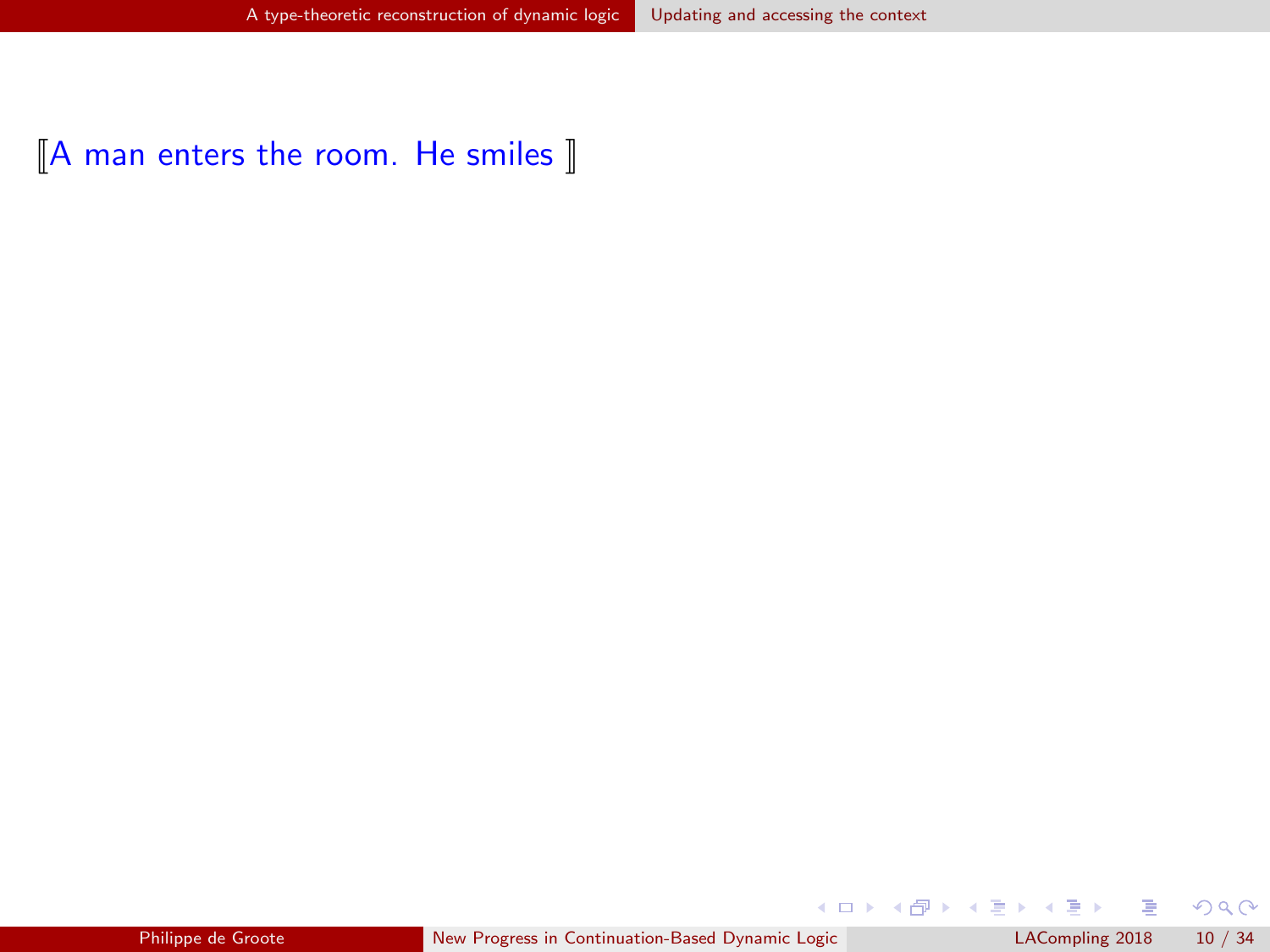## <span id="page-41-0"></span> $\parallel$ A man enters the room. He smiles  $\parallel$

 $=$   $[S_1, S_2]$ 

 $299$ 

K ロ X K 個 X K 差 X K 差 X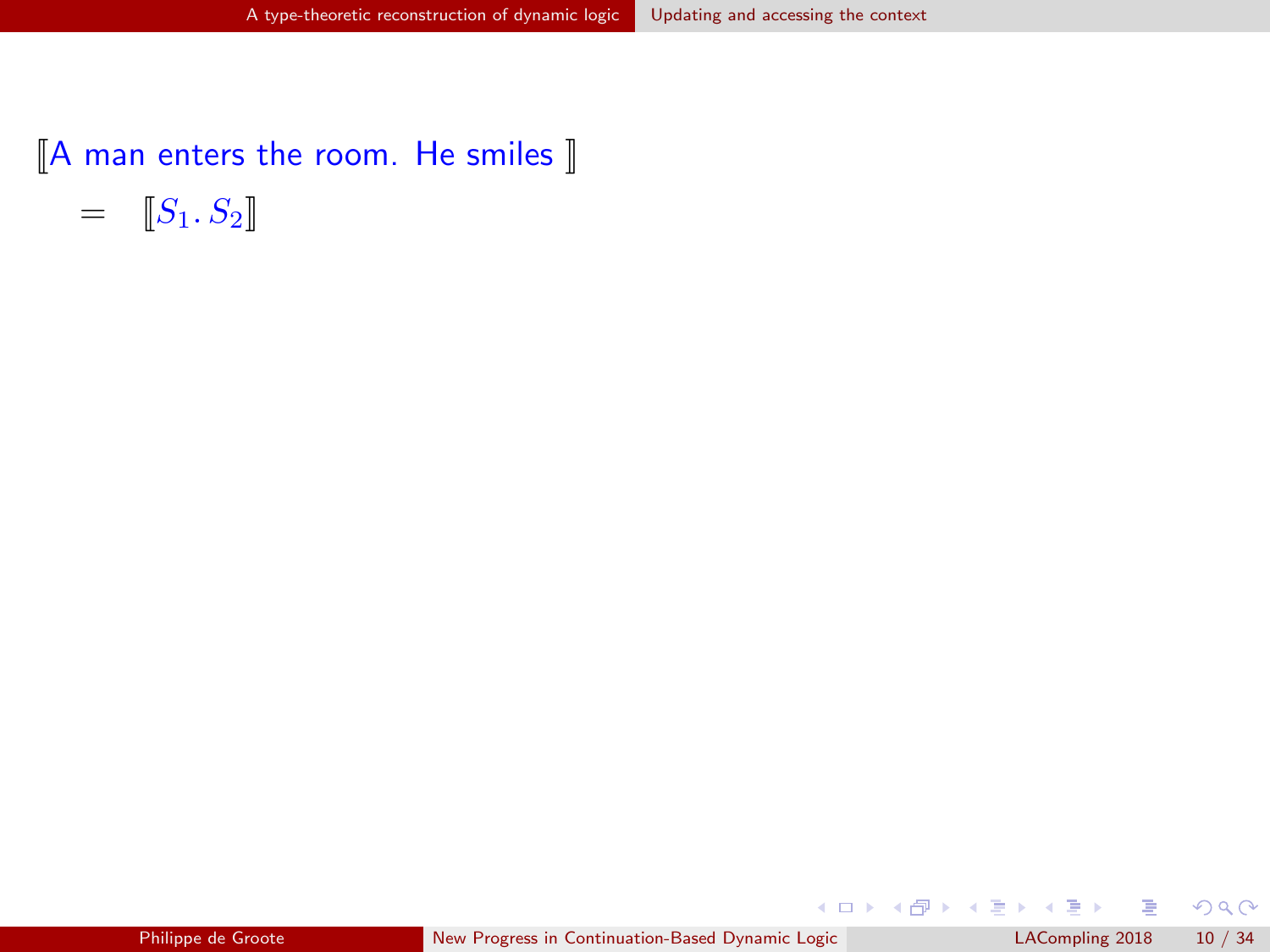- <span id="page-42-0"></span> $=$   $[S_1, S_2]$
- $= \lambda e_1 \phi_1$ .  $\llbracket S_1 \rrbracket e_1 (\lambda e_2$ .  $\llbracket S_2 \rrbracket e_2 \phi_1)$

 $299$ 

メロト メ都 トメ ヨ トメ ヨト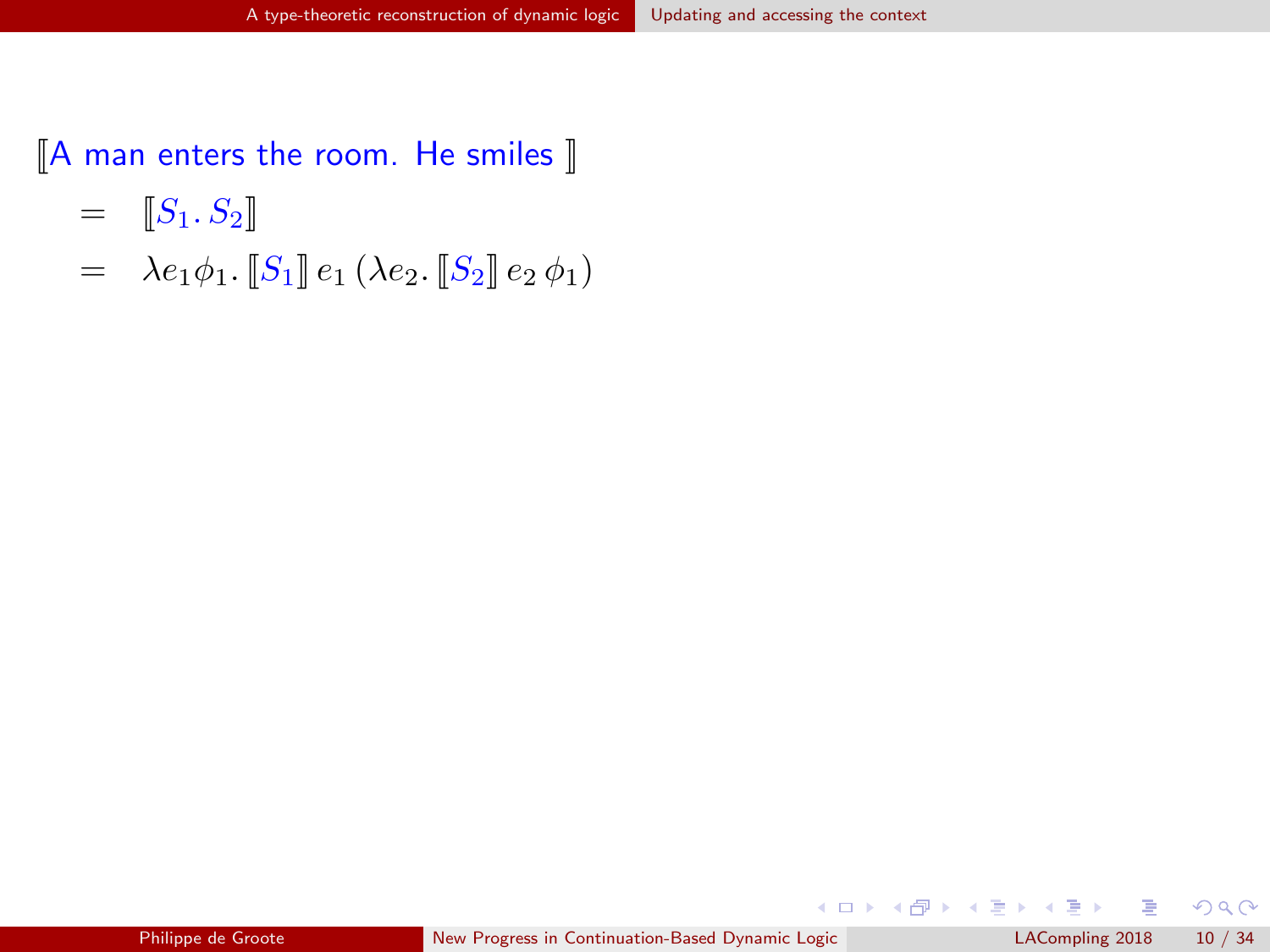- <span id="page-43-0"></span>=  $[S_1, S_2]$ <br>=  $\lambda e_1 \phi_1$ .
- $\lambda e_1 \phi_1$ .  $\llbracket S_1 \rrbracket e_1 (\lambda e_2$ .  $\llbracket S_2 \rrbracket e_2 \phi_1$
- $= \lambda e_1 \phi_1.(\lambda e \phi \cdot \exists x.(\mathbf{man} x) \wedge (\mathbf{enters} x) \wedge (\phi(x::e))) e_1 (\lambda e_2. \llbracket S_2 \rrbracket e_2 \phi_1)$

 $\Omega$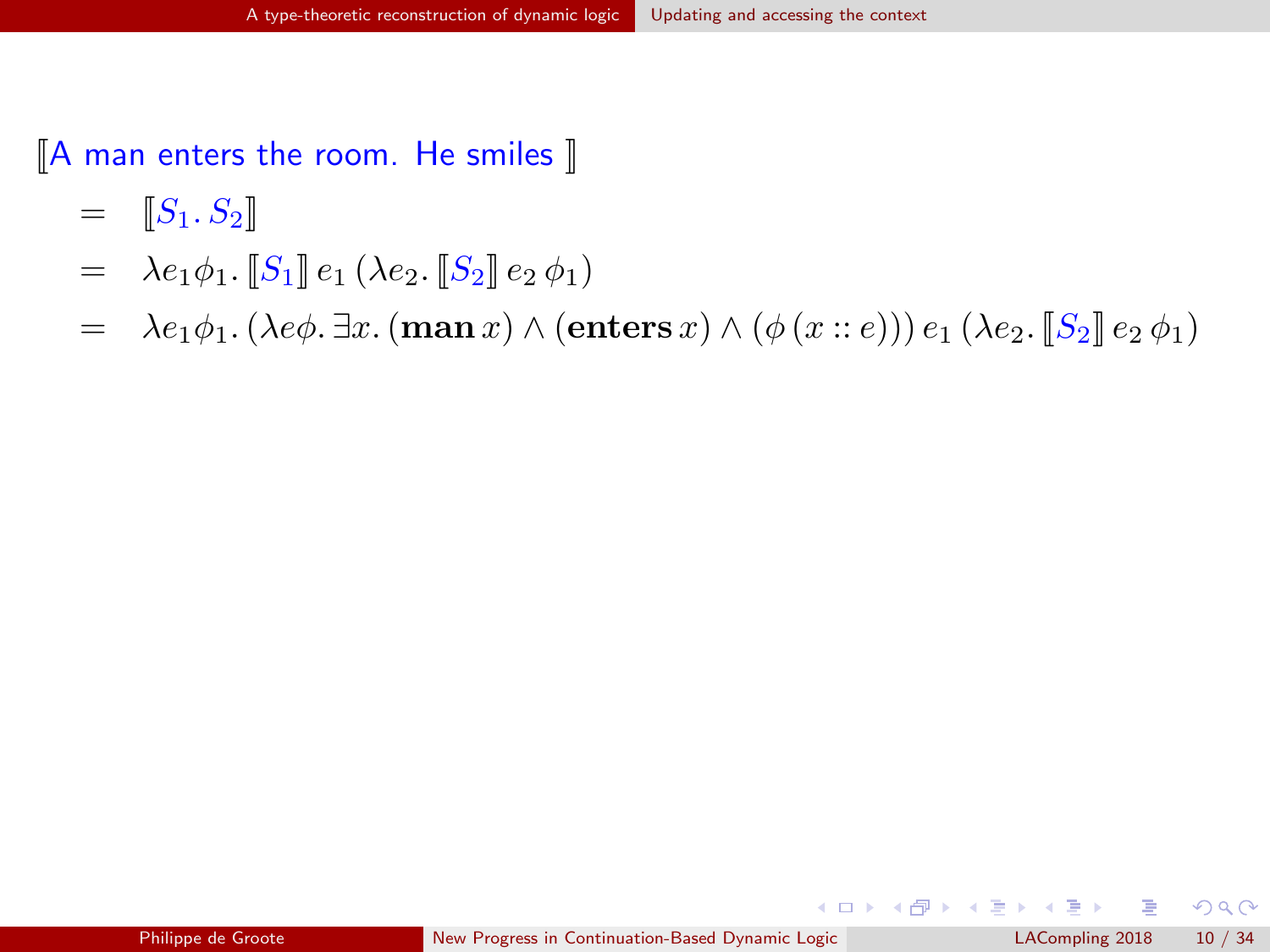- <span id="page-44-0"></span> $=$   $[[S_1, S_2]]$
- $= \lambda e_1 \phi_1$ .  $\llbracket S_1 \rrbracket e_1 (\lambda e_2$ .  $\llbracket S_2 \rrbracket e_2 \phi_1)$
- $= \lambda e_1 \phi_1.(\lambda e \phi \cdot \exists x.(\mathbf{man} x) \wedge (\mathbf{enters} x) \wedge (\phi(x::e))) e_1 (\lambda e_2. \llbracket S_2 \rrbracket e_2 \phi_1)$
- $\rightarrow_{\beta} \lambda e_1 \phi_1.(\lambda \phi. \exists x. (\mathbf{man} x) \wedge (\mathbf{enters} x) \wedge (\phi(x::e_1))) (\lambda e_2. \llbracket S_2 \rrbracket e_2 \phi_1)$

イロト イ押ト イヨト イヨト

 $\Omega$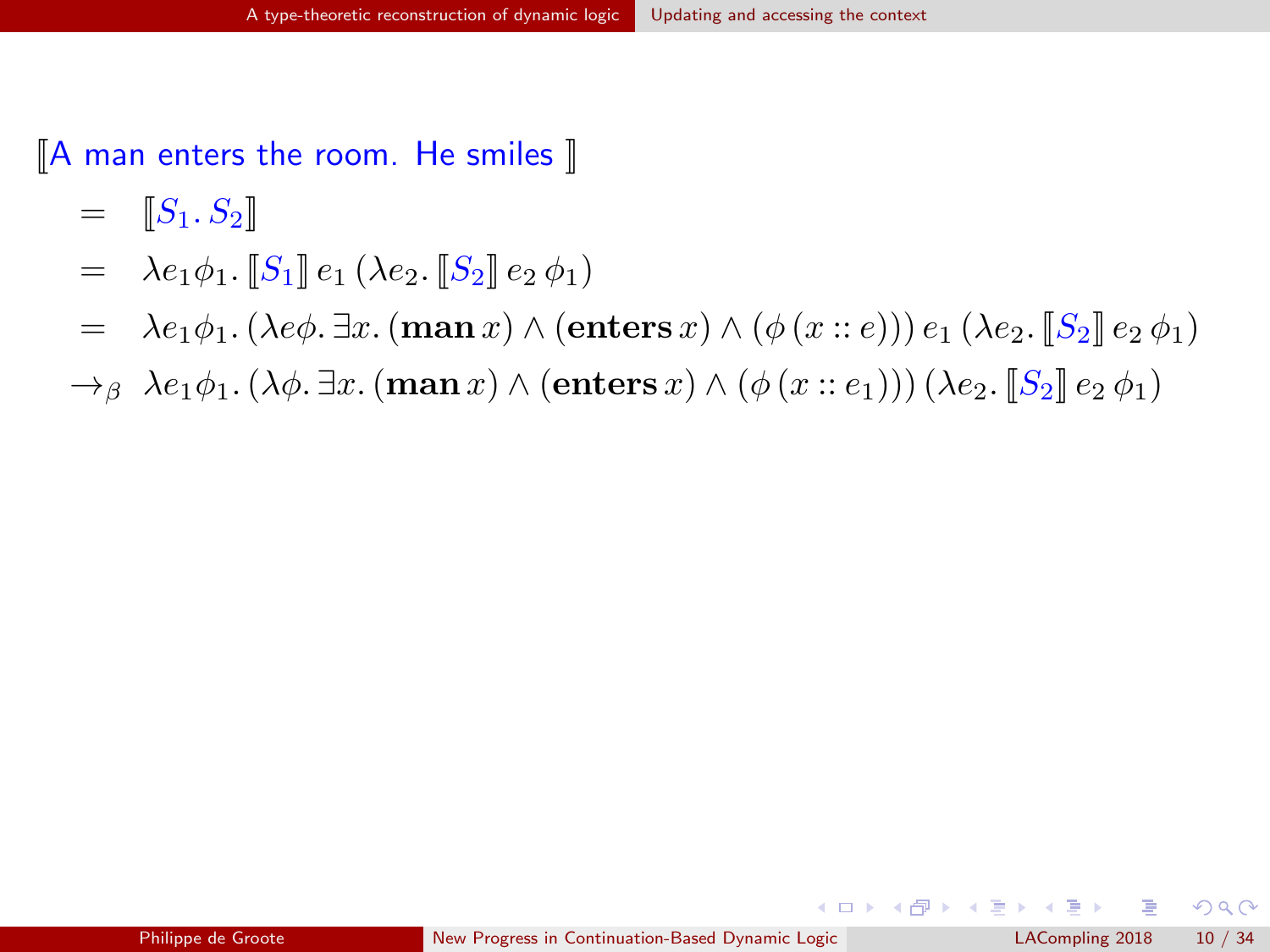- <span id="page-45-0"></span> $=$   $[[S_1, S_2]]$
- $= \lambda e_1 \phi_1$ .  $\llbracket S_1 \rrbracket e_1 (\lambda e_2$ .  $\llbracket S_2 \rrbracket e_2 \phi_1)$
- $= \lambda e_1 \phi_1.(\lambda e \phi \cdot \exists x.(\textbf{man } x) \wedge (\textbf{enters } x) \wedge (\phi(x::e))) e_1 (\lambda e_2. [S_2] e_2 \phi_1)$
- $\rightarrow$ <sub>β</sub>  $\lambda e_1 \phi_1$ . ( $\lambda \phi$ .  $\exists x$ . (man x)  $\wedge$  (enters x)  $\wedge$  ( $\phi$  (x ::  $e_1$ ))) ( $\lambda e_2$ .  $\llbracket S_2 \rrbracket e_2 \phi_1$ )
- $\rightarrow$ <sub>β</sub>  $\lambda e_1 \phi_1$ .  $\exists x.$  (man x)  $\wedge$  (enters x)  $\wedge$  (( $\lambda e_2$ .  $\llbracket S_2 \rrbracket e_2 \phi_1$ ) (x ::  $e_1$ ))

 $\Omega$ 

( ロ ) ( 何 ) ( ヨ ) ( ヨ )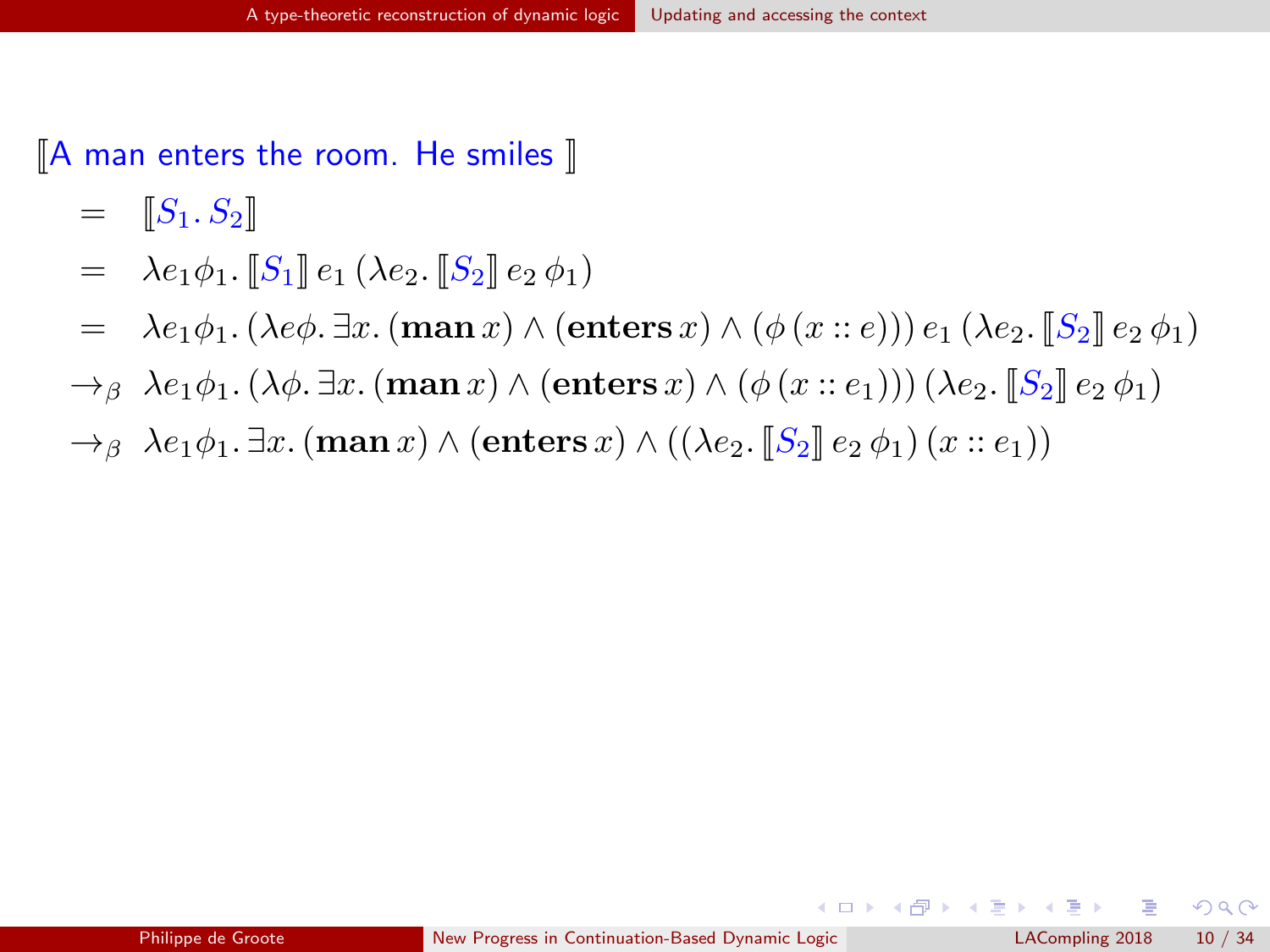- <span id="page-46-0"></span> $=$   $[[S_1, S_2]]$
- $= \lambda e_1 \phi_1$ .  $\llbracket S_1 \rrbracket e_1 (\lambda e_2$ .  $\llbracket S_2 \rrbracket e_2 \phi_1)$
- $= \lambda e_1 \phi_1.(\lambda e \phi \cdot \exists x.(\textbf{man } x) \wedge (\textbf{enters } x) \wedge (\phi(x::e))) e_1 (\lambda e_2. [S_2] e_2 \phi_1)$
- $\rightarrow$ <sub>β</sub>  $\lambda e_1 \phi_1$ . ( $\lambda \phi$ .  $\exists x$ . (man x)  $\wedge$  (enters x)  $\wedge$  ( $\phi$  (x ::  $e_1$ ))) ( $\lambda e_2$ .  $\llbracket S_2 \rrbracket e_2 \phi_1$ )
- $\rightarrow$ <sub>β</sub>  $\lambda e_1 \phi_1$ .  $\exists x.$  (man x)  $\wedge$  (enters x)  $\wedge$  (( $\lambda e_2$ .  $\llbracket S_2 \rrbracket e_2 \phi_1$ ) (x ::  $e_1$ ))
- $\rightarrow$ <sub>β</sub>  $\lambda e_1 \phi_1$ .  $\exists x.$  (man  $x) \wedge$  (enters  $x) \wedge (\llbracket S_2 \rrbracket (x :: e_1) \phi_1)$

 $\Omega$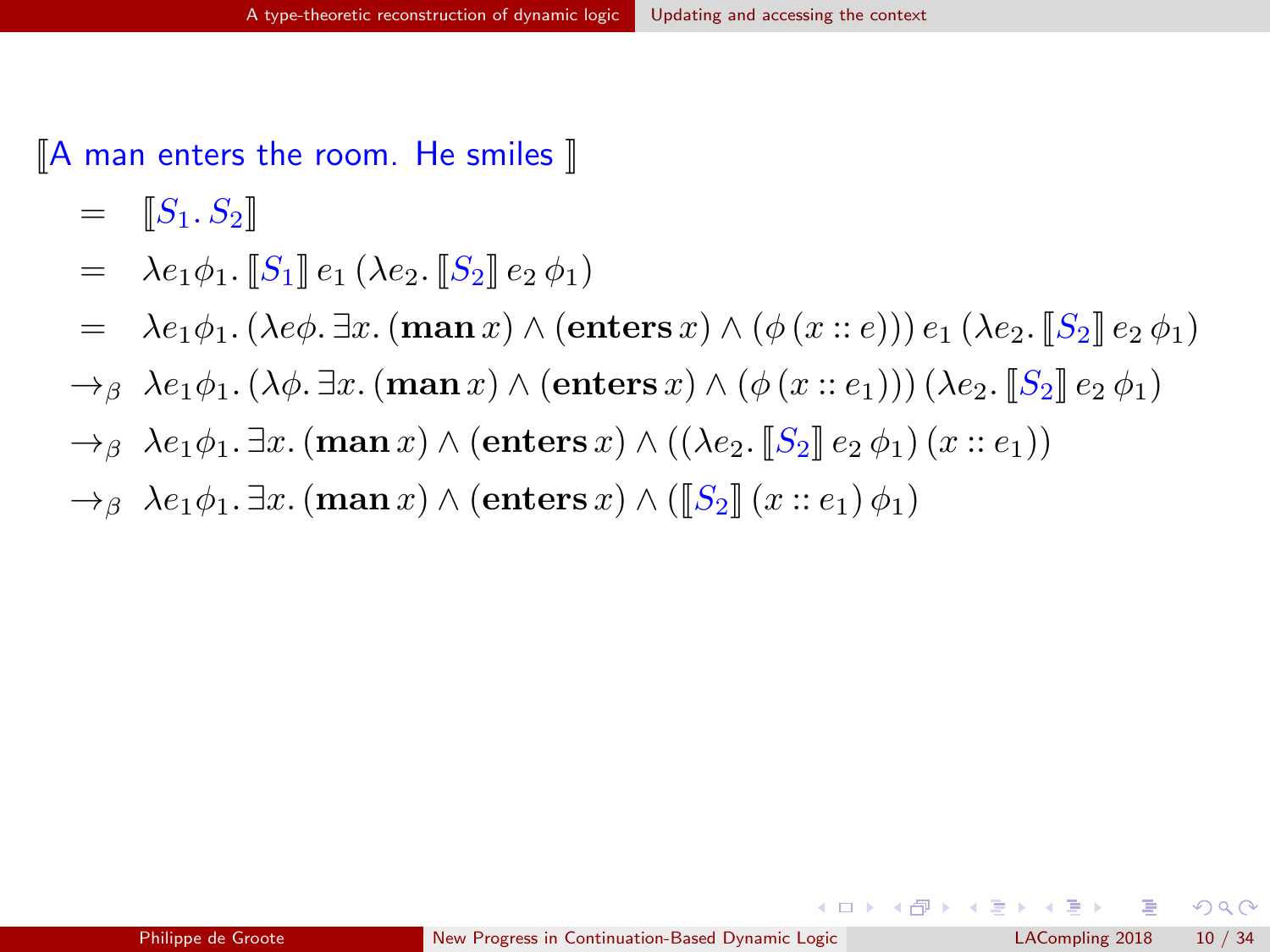- <span id="page-47-0"></span> $=$   $[[S_1, S_2]]$
- $= \lambda e_1 \phi_1$ .  $\llbracket S_1 \rrbracket e_1 (\lambda e_2$ .  $\llbracket S_2 \rrbracket e_2 \phi_1)$
- $= \lambda e_1 \phi_1.(\lambda e \phi \cdot \exists x.(\textbf{man } x) \wedge (\textbf{enters } x) \wedge (\phi(x::e))) e_1 (\lambda e_2. [S_2] e_2 \phi_1)$
- $\rightarrow$ <sub>β</sub>  $\lambda e_1 \phi_1$ . ( $\lambda \phi$ .  $\exists x$ . (man x)  $\wedge$  (enters x)  $\wedge$  ( $\phi$  (x ::  $e_1$ ))) ( $\lambda e_2$ .  $\llbracket S_2 \rrbracket e_2 \phi_1$ )
- $\rightarrow$ <sub>β</sub>  $\lambda e_1 \phi_1 \cdot \exists x.$  (man x)  $\wedge$  (enters x)  $\wedge$  (( $\lambda e_2$ .  $\llbracket S_2 \rrbracket e_2 \phi_1$ ) (x ::  $e_1$ ))
- $\rightarrow$ <sub>β</sub>  $\lambda e_1 \phi_1$ .  $\exists x.$  (man x)  $\wedge$  (enters x)  $\wedge$  ([S<sub>2</sub>]] (x :: e<sub>1</sub>)  $\phi_1$ )
- $= \lambda e_1 \phi_1 \cdot \exists x \cdot (\text{man } x) \wedge (\text{enters } x)$  $\wedge ((\lambda e\phi.(\textbf{smiles}(\textbf{sel }e)) \wedge (\phi e))(x:: e_1)\phi_1)$

 $\Omega$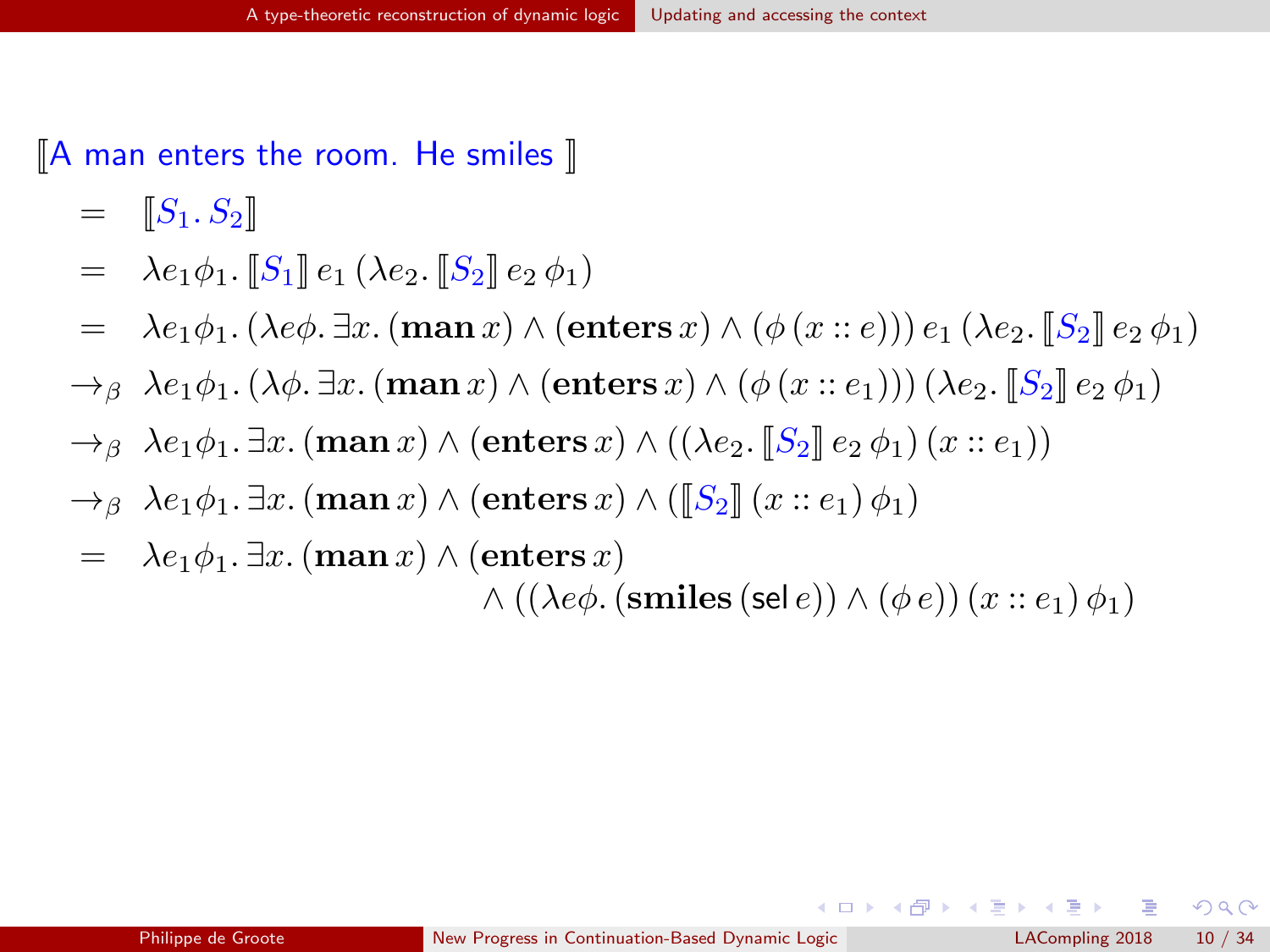<span id="page-48-0"></span> $=$   $[[S_1, S_2]]$ 

- $= \lambda e_1 \phi_1$ .  $\llbracket S_1 \rrbracket e_1 (\lambda e_2$ .  $\llbracket S_2 \rrbracket e_2 \phi_1)$
- $= \lambda e_1 \phi_1.(\lambda e \phi \cdot \exists x.(\textbf{man } x) \wedge (\textbf{enters } x) \wedge (\phi(x::e))) e_1 (\lambda e_2. [S_2] e_2 \phi_1)$
- $\rightarrow$ <sub>β</sub>  $\lambda e_1 \phi_1$ . ( $\lambda \phi$ .  $\exists x$ . (man x)  $\wedge$  (enters x)  $\wedge$  ( $\phi$  (x ::  $e_1$ ))) ( $\lambda e_2$ .  $\llbracket S_2 \rrbracket e_2 \phi_1$ )
- $\rightarrow$ <sub>β</sub>  $\lambda e_1 \phi_1 \cdot \exists x.$  (man x)  $\wedge$  (enters x)  $\wedge$  (( $\lambda e_2$ .  $\llbracket S_2 \rrbracket e_2 \phi_1$ ) (x ::  $e_1$ ))
- $\rightarrow$ <sub>β</sub>  $\lambda e_1 \phi_1$ .  $\exists x.$  (man  $x) \wedge$  (enters  $x) \wedge (\llbracket S_2 \rrbracket (x :: e_1) \phi_1)$
- $= \lambda e_1 \phi_1 \cdot \exists x \cdot (\mathbf{man} x) \wedge (\mathbf{enters} x)$  $\wedge ((\lambda e\phi.(\textbf{smiles}(\textbf{sel }e)) \wedge (\phi e))(x:: e_1)\phi_1)$
- $\rightarrow$ <sub>β</sub>  $\lambda e_1 \phi_1$ .  $\exists x$ . (man x)  $\wedge$  (enters x)  $\wedge ((\lambda \phi.(\textbf{smiles}(\textbf{sel}(x :: e_1))) \wedge (\phi(x :: e_1))) \phi_1)$

 $209$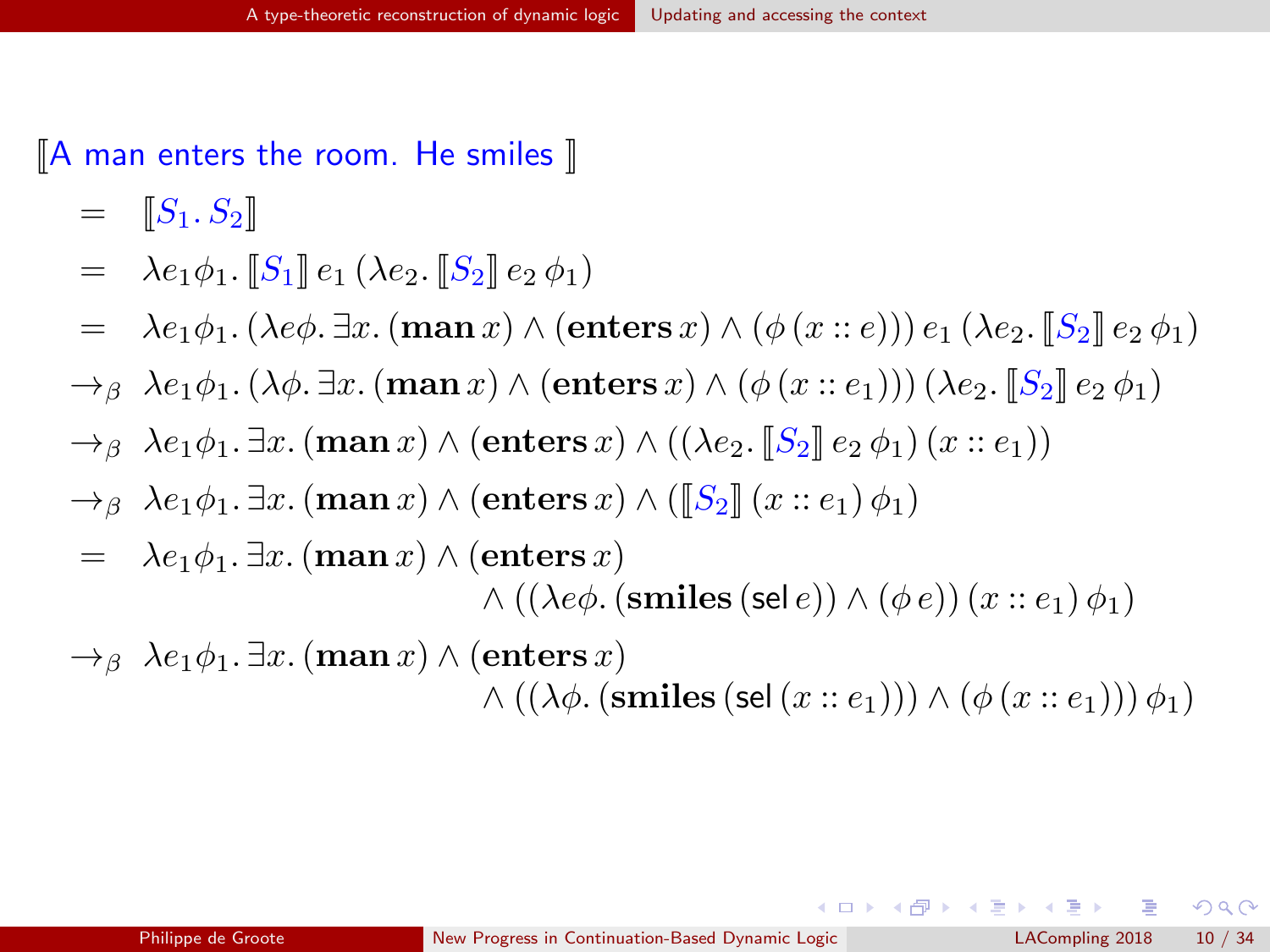<span id="page-49-0"></span> $=$   $[[S_1, S_2]]$ 

- $= \lambda e_1 \phi_1$ .  $\llbracket S_1 \rrbracket e_1 (\lambda e_2$ .  $\llbracket S_2 \rrbracket e_2 \phi_1$
- $= \lambda e_1 \phi_1.(\lambda e \phi \cdot \exists x.(\mathbf{man}\, x) \wedge (\mathbf{enters}\, x) \wedge (\phi(x : e))) e_1 (\lambda e_2. [\mathcal{S}_2] \mathcal{E}_2 \phi_1)$
- $\rightarrow$ <sub>β</sub>  $\lambda e_1 \phi_1$ . ( $\lambda \phi$ .  $\exists x$ . (man x)  $\wedge$  (enters x)  $\wedge$  ( $\phi$  (x ::  $e_1$ ))) ( $\lambda e_2$ .  $\llbracket S_2 \rrbracket e_2 \phi_1$ )
- $\rightarrow$ <sub>β</sub>  $\lambda e_1 \phi_1 \cdot \exists x.$  (man x)  $\wedge$  (enters x)  $\wedge$  (( $\lambda e_2$ .  $\llbracket S_2 \rrbracket e_2 \phi_1$ ) (x ::  $e_1$ ))
- $\rightarrow$ <sub>β</sub>  $\lambda e_1 \phi_1$ .  $\exists x.$  (man  $x) \wedge$  (enters  $x) \wedge (\llbracket S_2 \rrbracket (x :: e_1) \phi_1)$
- $= \lambda e_1 \phi_1 \cdot \exists x \cdot (\mathbf{man} x) \wedge (\mathbf{enters} x)$  $\wedge ((\lambda e\phi.(\textbf{smiles}(\textbf{sel }e)) \wedge (\phi e))(x:: e_1)\phi_1)$
- $\rightarrow$ <sub>β</sub>  $\lambda e_1 \phi_1$ .  $\exists x$ . (man x)  $\wedge$  (enters x)  $\wedge ((\lambda \phi.(\textbf{smiles}(\textbf{sel}(x :: e_1))) \wedge (\phi(x :: e_1))) \phi_1)$

 $\rightarrow$ <sub>β</sub>  $\lambda e_1 \phi_1 \cdot \exists x.$  (man  $x) \wedge$  (enters  $x) \wedge$  (smiles (sel  $(x :: e_1)) \wedge (\phi_1 (x :: e_1))$ )

 $\Omega$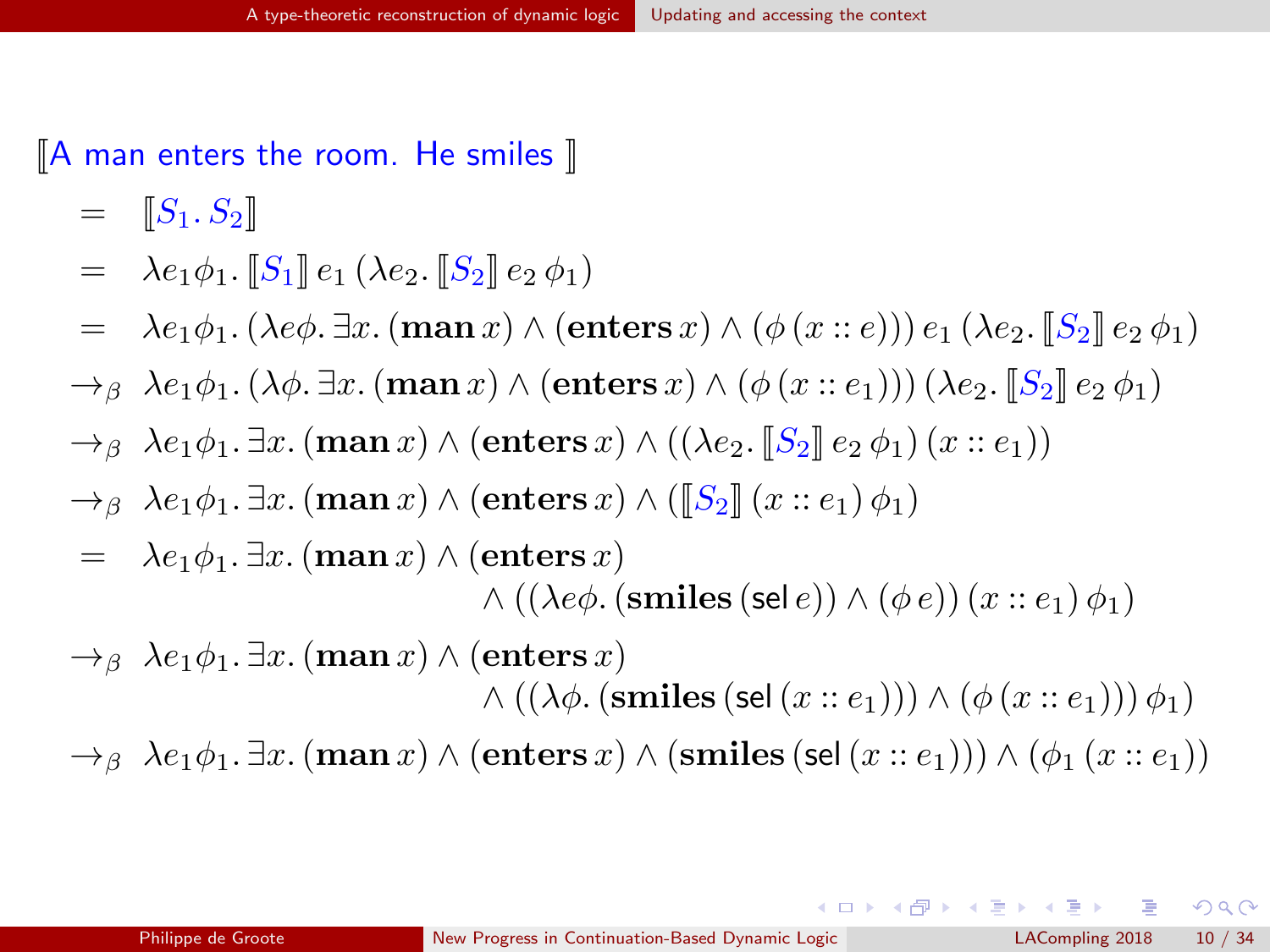<span id="page-50-0"></span> $299$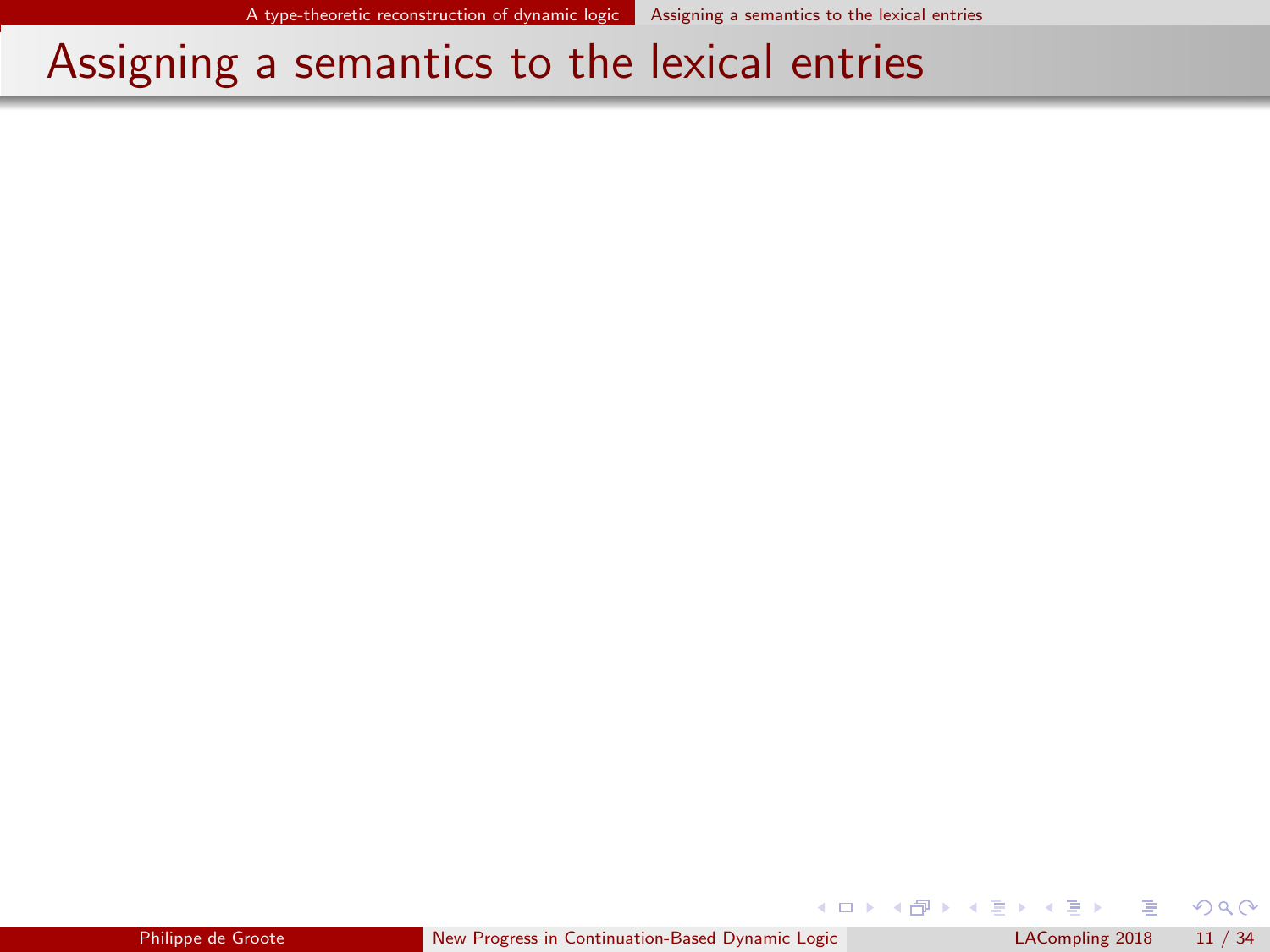<span id="page-51-0"></span>
$$
\begin{array}{rcl}\n\llbracket s \rrbracket & = & o \\
\llbracket n \rrbracket & = & \iota \to o \\
\llbracket np \rrbracket & = & (\iota \to o) \to o\n\end{array}
$$

 $QQ$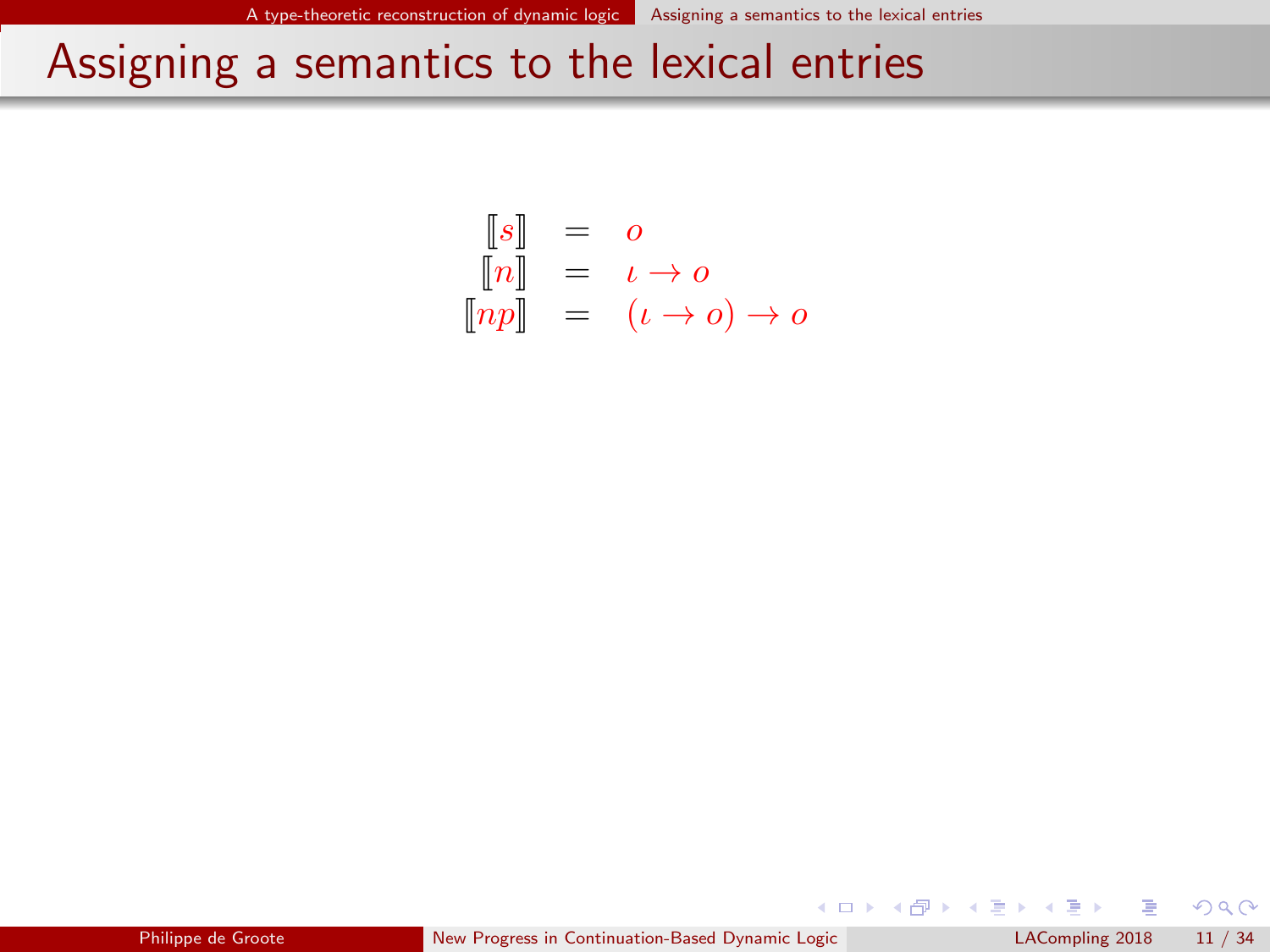<span id="page-52-0"></span>
$$
\begin{aligned}\n\llbracket s \rrbracket &= o \\
\llbracket n \rrbracket &= \iota \to o \\
\llbracket np \rrbracket &= (\iota \to o) \to o \\
\llbracket s \rrbracket &= o \\
\llbracket n \rrbracket &= \iota \to \llbracket s \rrbracket \\
\llbracket np \rrbracket &= (\iota \to \llbracket s \rrbracket) \to \llbracket s \rrbracket\n\end{aligned} \tag{1}
$$

 $QQ$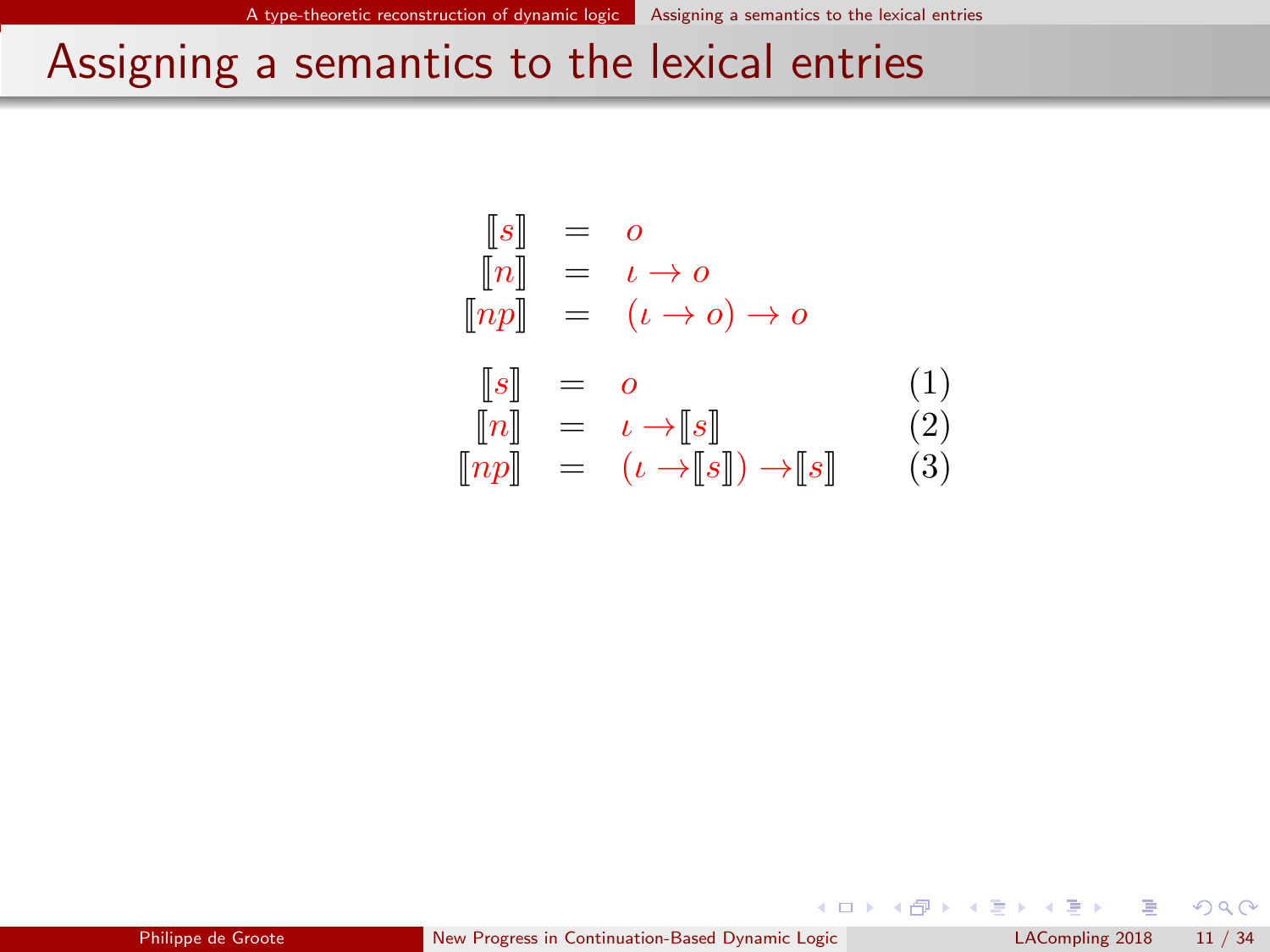<span id="page-53-0"></span>
$$
\begin{aligned}\n[s] &= o \\
[n] &= \iota \to o \\
[np] &= (\iota \to o) \to o \\
[s] &= o \\
[n] &= \iota \to [s] \\
[np] &= (\iota \to [s]) \to [s] \\
\end{aligned} \tag{1}
$$

Replacing (1) with:

$$
\llbracket s \rrbracket = \gamma \to (\gamma \to o) \to o
$$

**K ロ ▶ | K 何 ▶ | K 日** 

 $2990$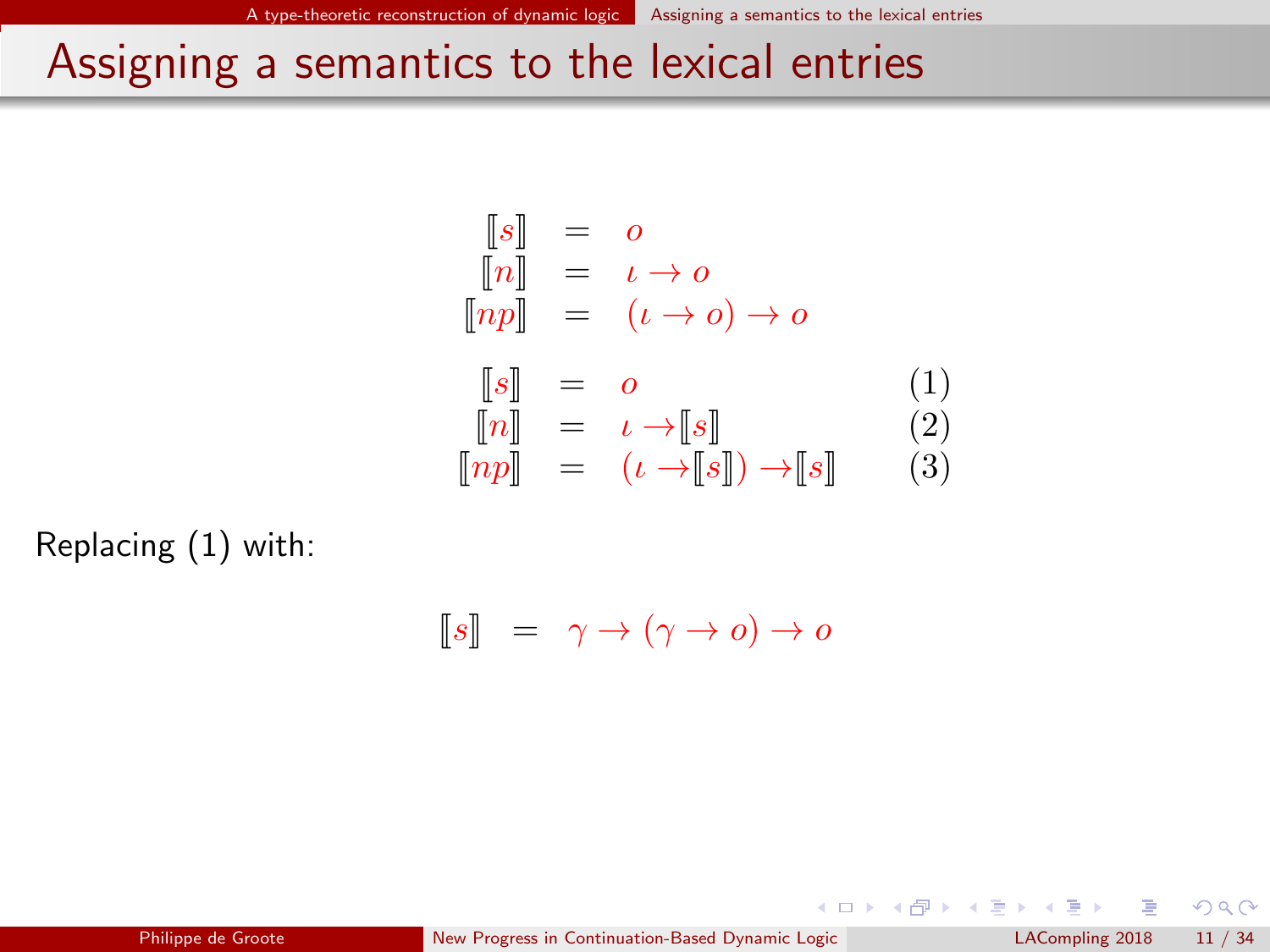<span id="page-54-0"></span>
$$
\begin{aligned}\n[s] &= o \\
[n] &= \iota \to o \\
[np] &= (\iota \to o) \to o \\
[s] &= o \\
[n] &= \iota \to [s] \\
[np] &= (\iota \to [s]) \to [s] \\
\end{aligned} \tag{1}
$$

Replacing (1) with:

$$
\llbracket s \rrbracket = \gamma \to (\gamma \to o) \to o
$$

we obtain:

$$
\begin{bmatrix} n \end{bmatrix} = \iota \to \gamma \to (\gamma \to o) \to o
$$
  

$$
\begin{bmatrix} np \end{bmatrix} = (\iota \to \gamma \to (\gamma \to o) \to o) \to \gamma \to (\gamma \to o) \to o
$$

**K ロ ▶ | K 何 ▶ | K 日** 

 $299$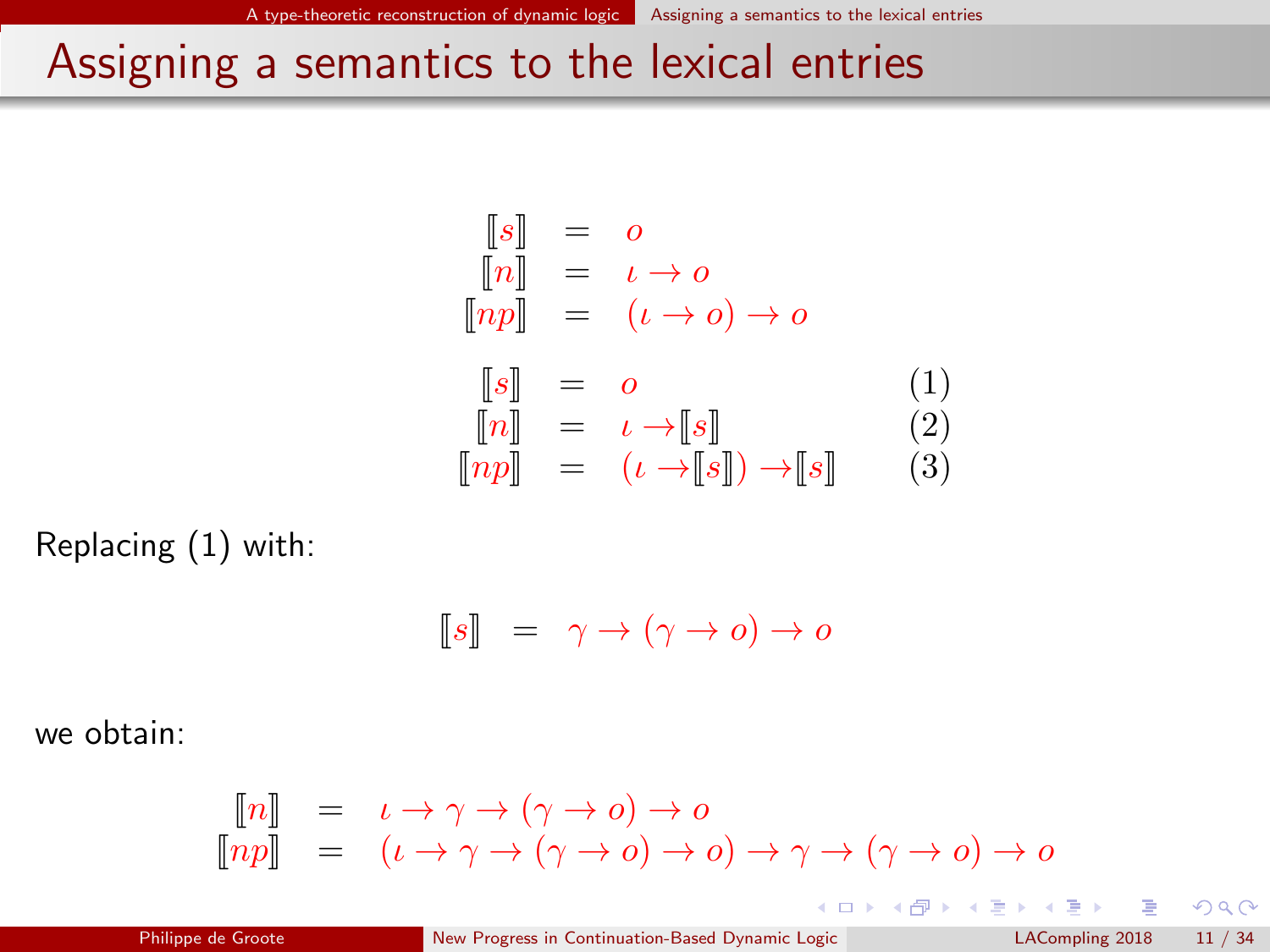<span id="page-55-0"></span>This interpretation results in handcrafted lexical semantics such as the following:

 $299$ 

イロト イ部ト イ君ト イ君)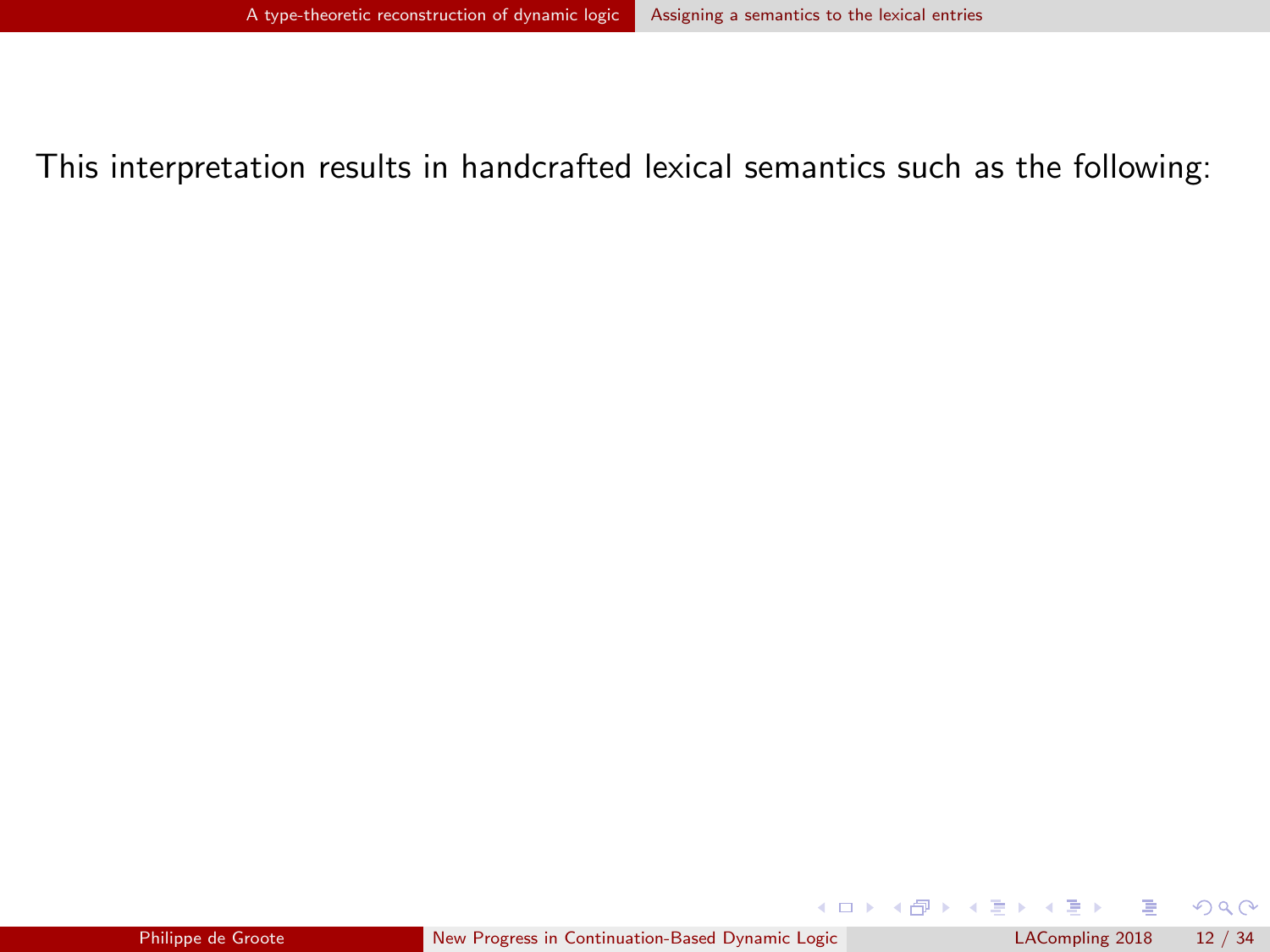<span id="page-56-0"></span>This interpretation results in handcrafted lexical semantics such as the following:

$$
\begin{array}{ll}\n\text{[farmer]} &= \lambda x e \phi. \text{farmer } x \wedge \phi e \\
\text{[donkey]} &= \lambda x e \phi. \text{ donkey } x \wedge \phi e \\
\text{[owns]} &= \lambda os. s \left(\lambda x. o \left(\lambda y e \phi. \text{own } xy \wedge \phi e\right)\right) \\
\text{[beats]} &= \lambda os. s \left(\lambda x. o \left(\lambda y e \phi. \text{beat } xy \wedge \phi e\right)\right) \\
\text{[who]} &= \lambda r n x e \phi. n x e \left(\lambda e. r \left(\lambda \psi. \psi x\right) e \phi\right) \\
\text{[a]} &= \lambda n \psi e \phi. \exists x. n x e \left(\lambda e. \psi x \left(x::e\right) \phi\right) \\
\text{[every]} &= \lambda n \psi e \phi. \left(\forall x. \neg (n x e \left(\lambda e. \neg (\psi x \left(x::e\right) \left(\lambda e. \top\right))))\right) \wedge \phi e \\
\text{[[it]} &= \lambda \psi e \phi. \psi \left(\text{sel } e\right) e \phi\n\end{array}
$$

 $299$ 

メロト メ御 トメ きょ メきょ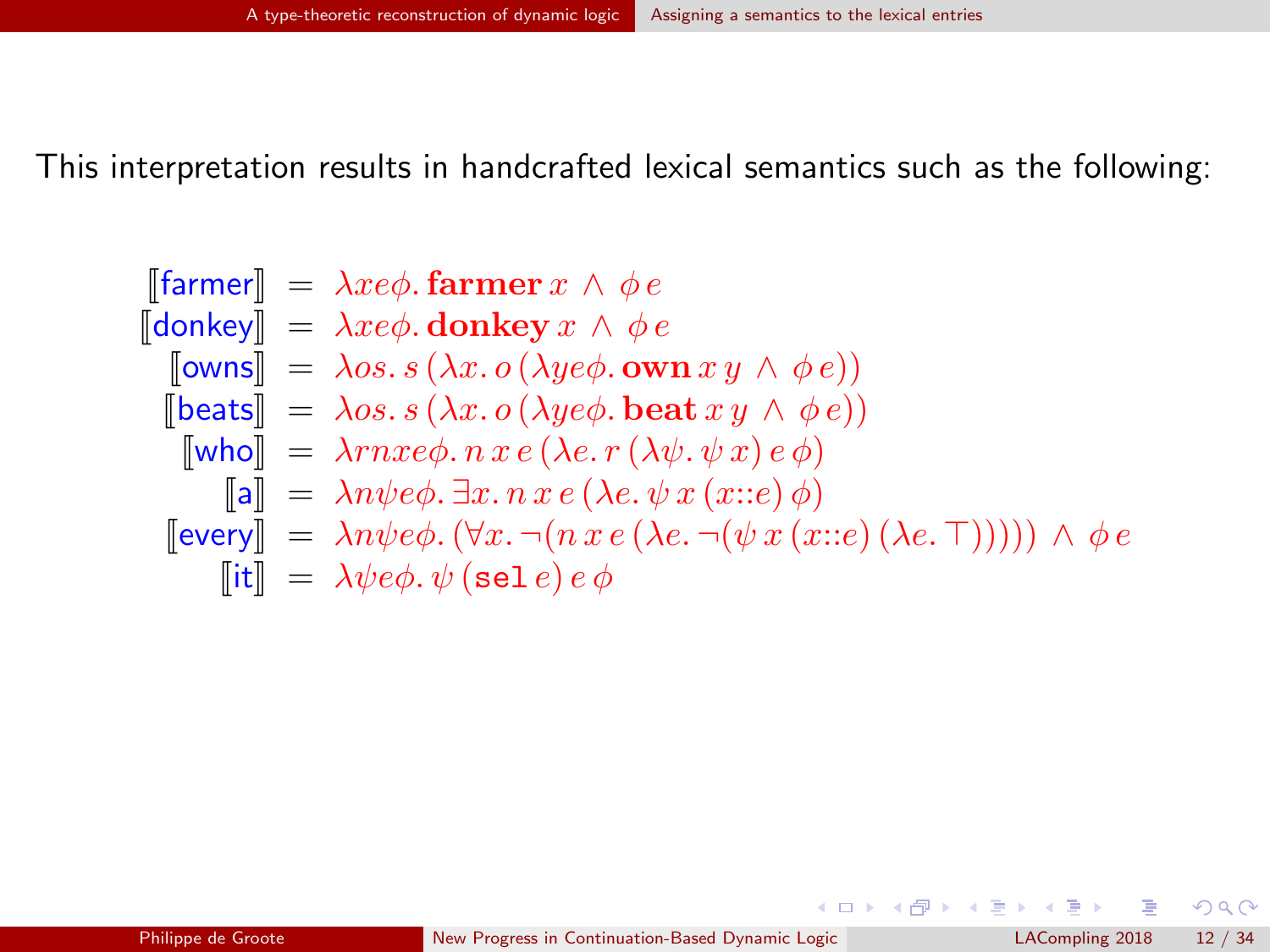<span id="page-57-0"></span>This interpretation results in handcrafted lexical semantics such as the following:

$$
\begin{array}{ll}\n\text{[farmer]} &= \lambda x e \phi. \text{farmer } x \wedge \phi e \\
\text{[donkey]} &= \lambda x e \phi. \text{ donkey } x \wedge \phi e \\
&= \text{[owns]} = \lambda os. s \ (\lambda x. o \ (\lambda y e \phi. \text{ own } x y \wedge \phi e)) \\
\text{[beats]} &= \lambda os. s \ (\lambda x. o \ (\lambda y e \phi. \text{ beat } x y \wedge \phi e)) \\
\text{[who]} &= \lambda r n x e \phi. n x e \ (\lambda e. r \ (\lambda \psi. \psi x) e \phi) \\
&= \text{[a]} = \lambda n \psi e \phi. \exists x. n x e \ (\lambda e. \psi x \ (\text{x::} e) \ (\phi) \\
\text{[every]} &= \lambda n \psi e \phi. \ (\forall x. \neg (n x e \ (\lambda e. \neg (\psi x \ (\text{x::} e) \ (\lambda e. \top))))) \ \wedge \ \phi e \\
\text{[it]} &= \lambda \psi e \phi. \ \psi \ (\text{sel } e) \ e \phi\n\end{array}
$$

...which might seem a little bit involved.

 $299$ 

K ロ ) (K 音 ) (K 급 ) (K 급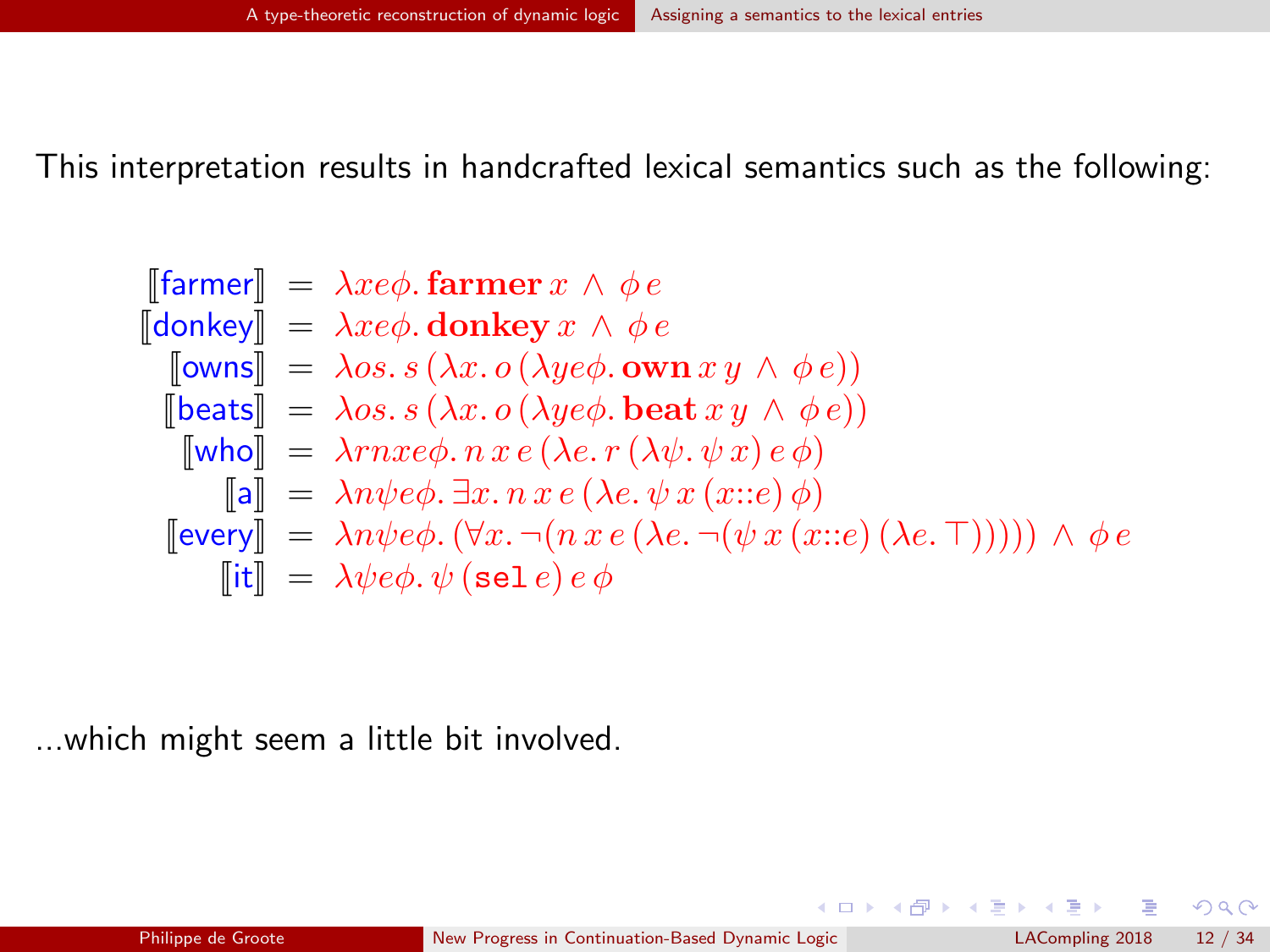$299$ 

<span id="page-58-0"></span>メロト メ都 トメ ヨ トメ ヨト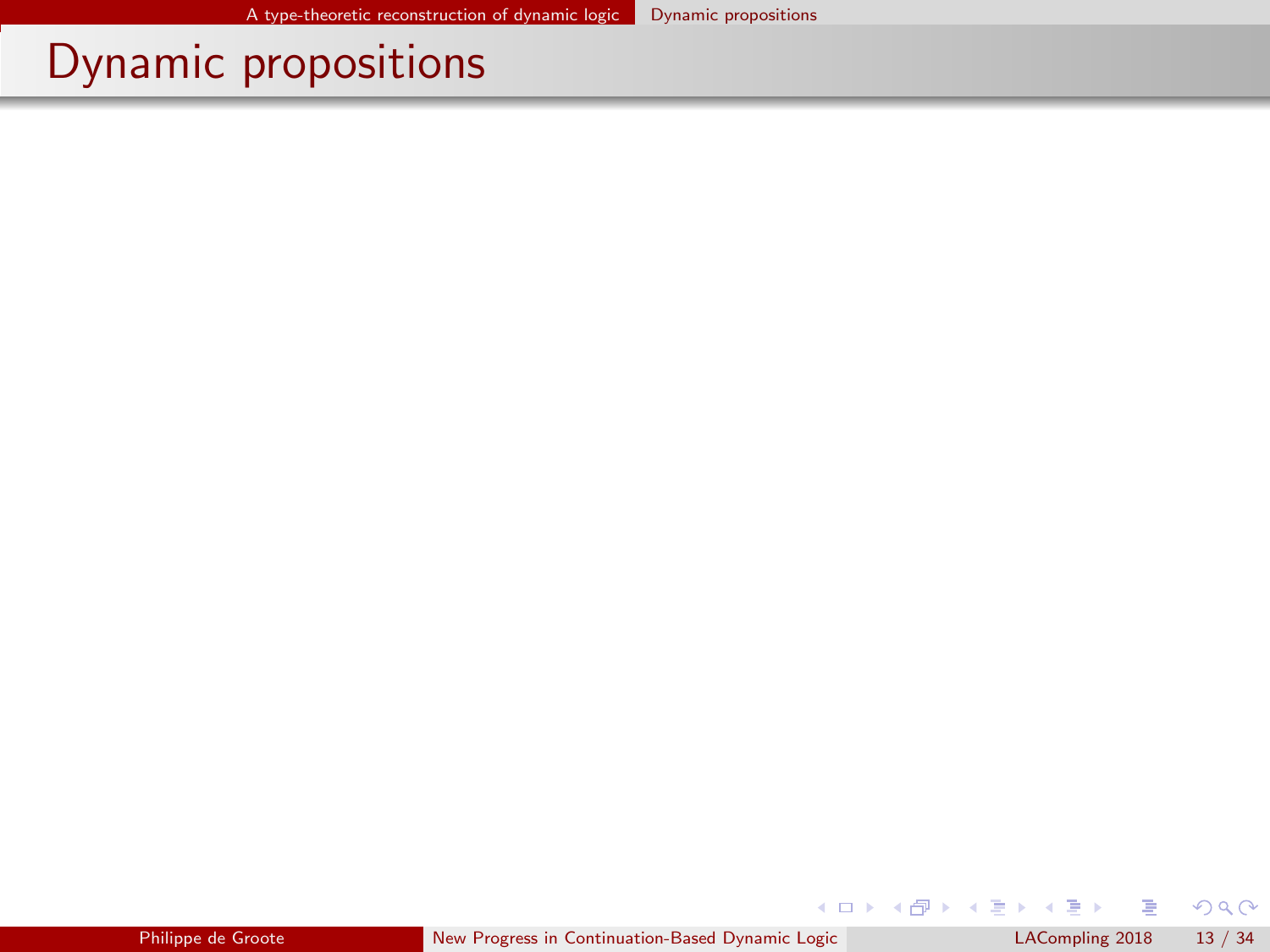<span id="page-59-0"></span>• Let  $\Omega \triangleq \gamma \rightarrow (\gamma \rightarrow o) \rightarrow o$ .

 $299$ 

メロト メ御 トメ きょ メきょ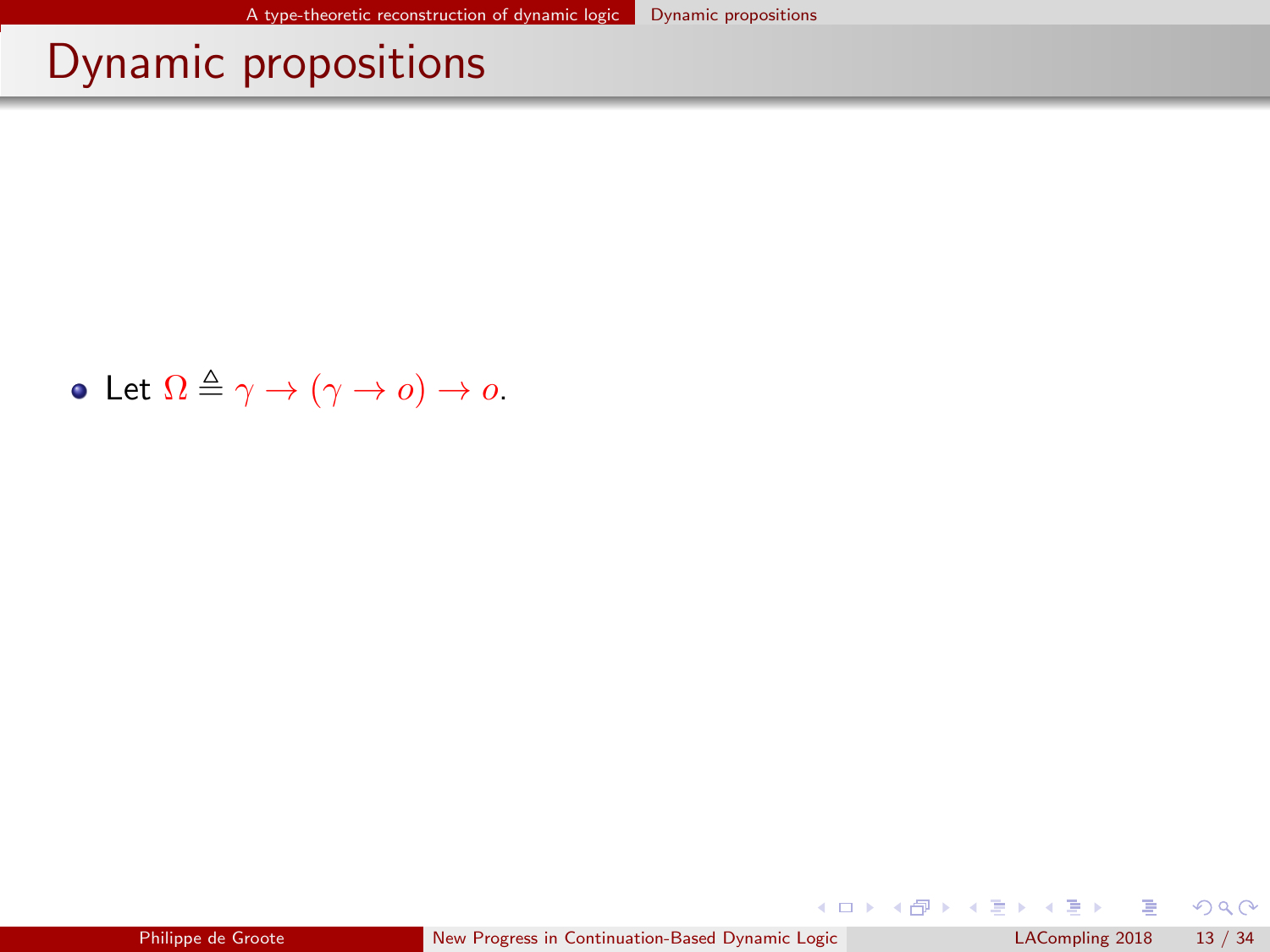- <span id="page-60-0"></span>• Let  $\Omega \triangleq \gamma \rightarrow (\gamma \rightarrow o) \rightarrow o$ .
- $\Omega$  may be seen as the type of dynamic propositions.

 $QQ$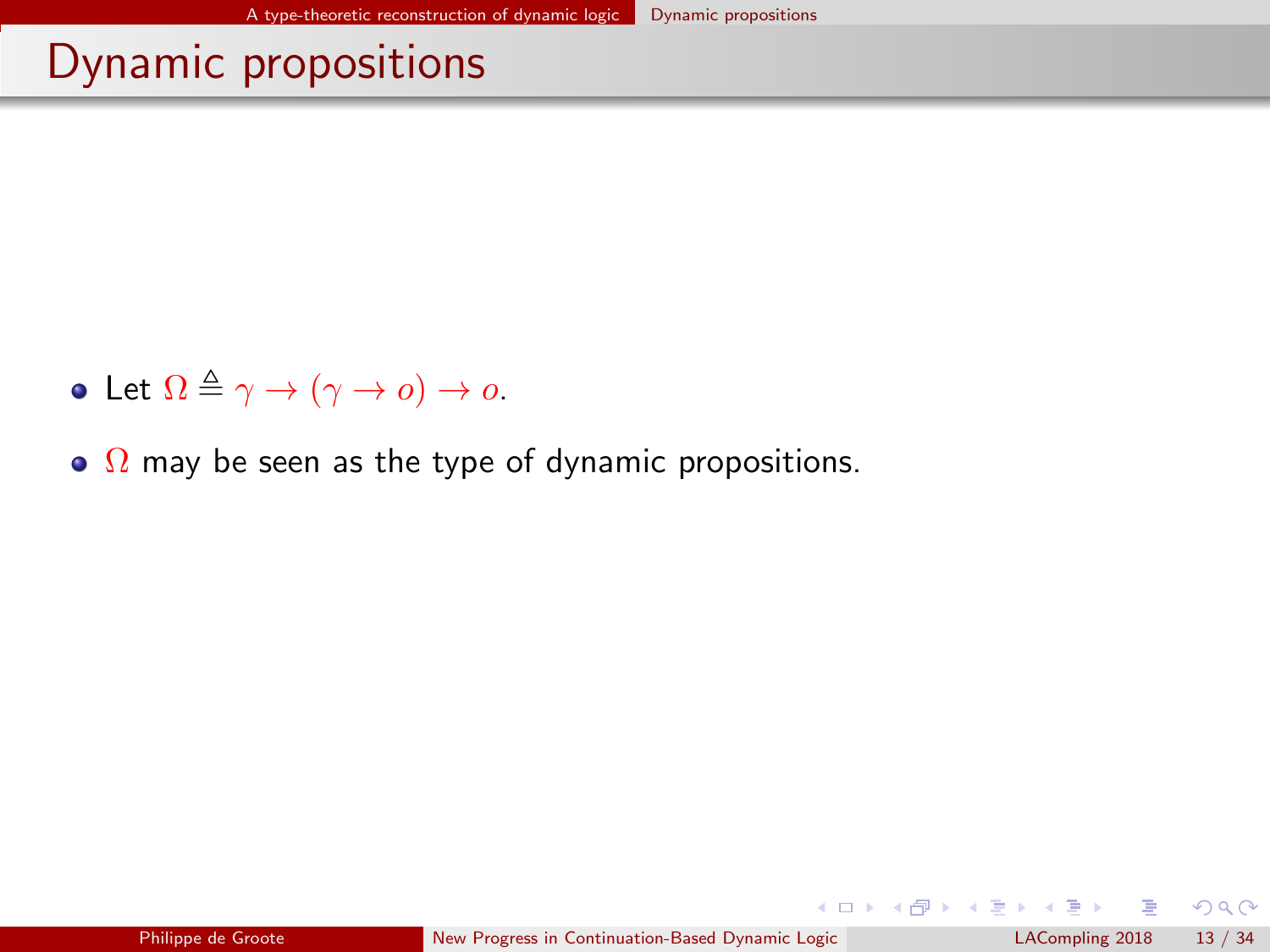- <span id="page-61-0"></span>• Let  $\Omega \triangleq \gamma \rightarrow (\gamma \rightarrow o) \rightarrow o$ .
- $\Omega$  may be seen as the type of dynamic propositions.
- We therefore intend to design a logic acting on propositions of type  $\Omega$

 $\Omega$ 

イロト イ部ト イ君ト イ君)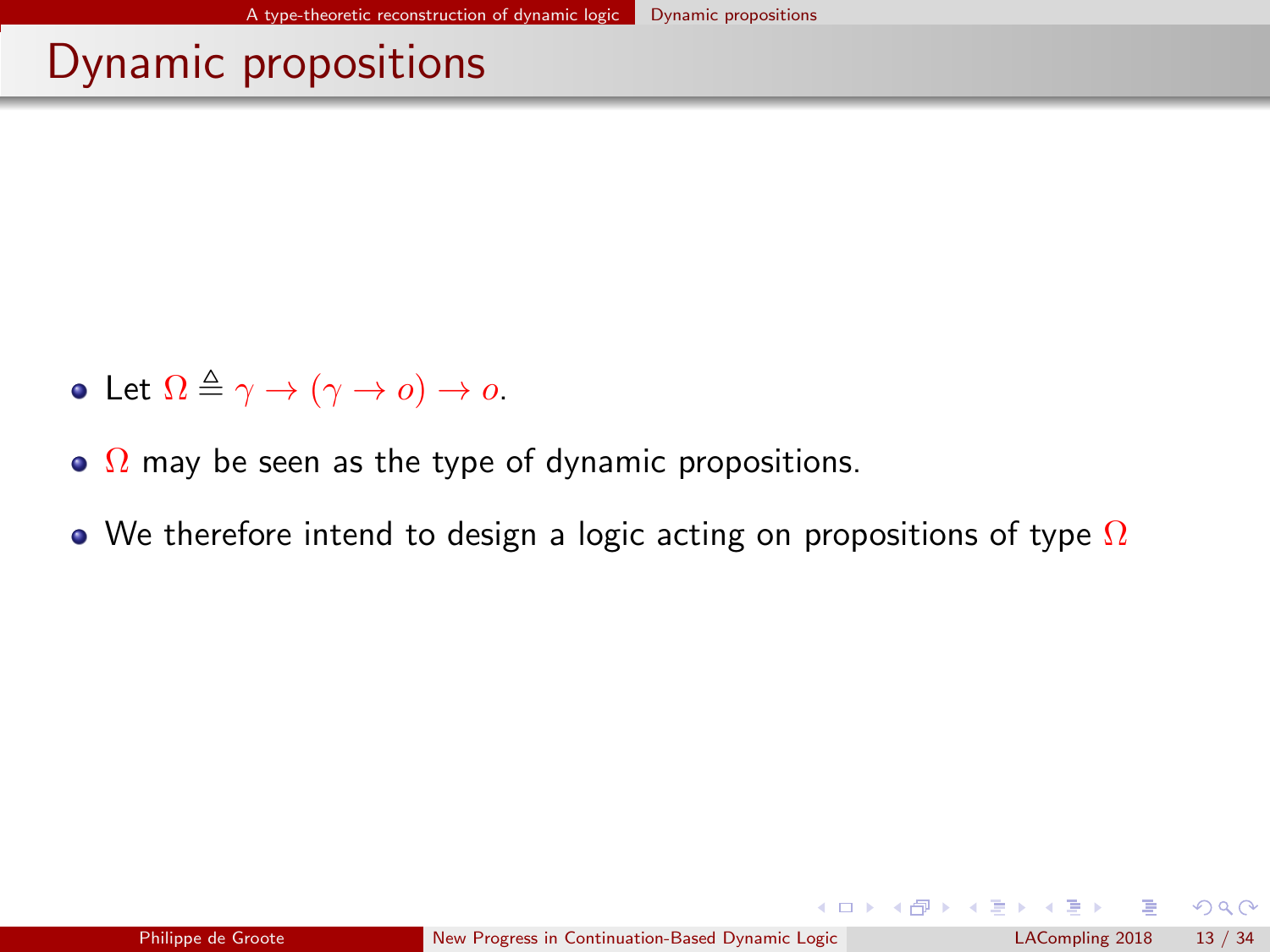$299$ 

<span id="page-62-0"></span>イロト イ部ト イミト イミト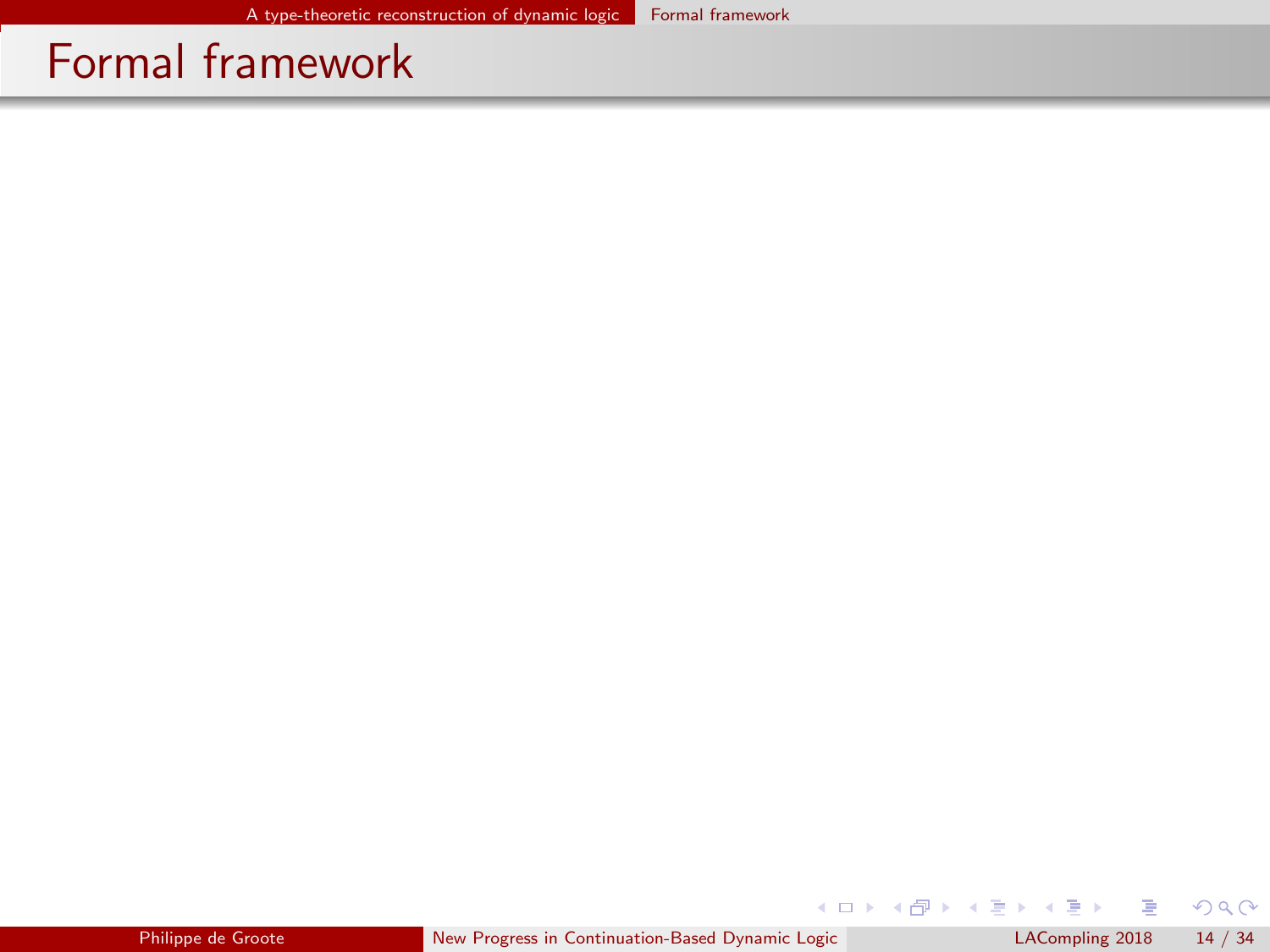<span id="page-63-0"></span>We consider a simply-typed  $\lambda$ -calculus, the terms of which are built upon a signature including the following constants:

 $\Omega$ 

**K ロ ト K 何 ト K ヨ ト K**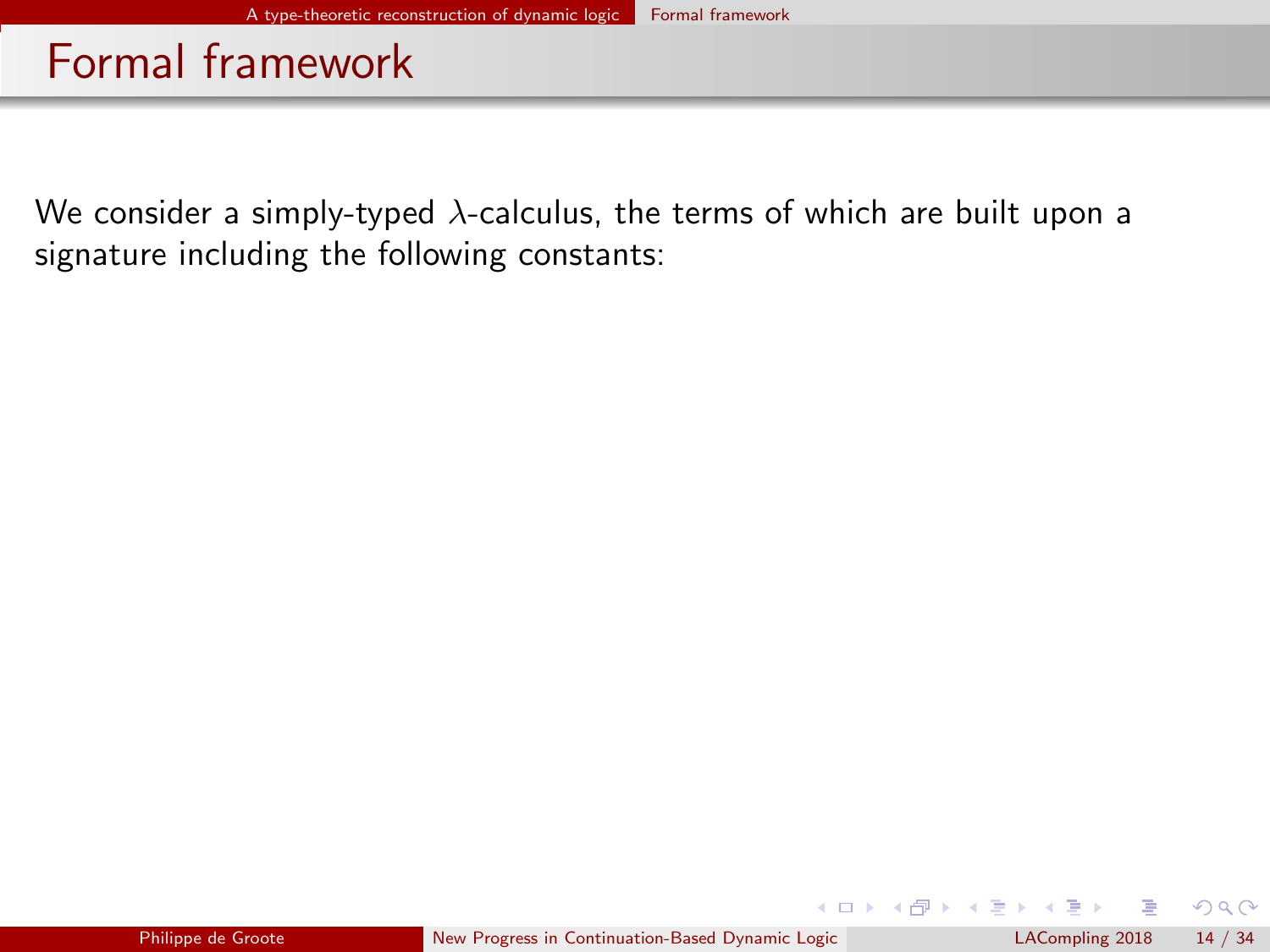<span id="page-64-0"></span>We consider a simply-typed  $\lambda$ -calculus, the terms of which are built upon a signature including the following constants:

First-order logic

 $\top$  : o (truth)  $\lnot$  :  $o \rightarrow o$  (negation)  $\wedge$  :  $o \rightarrow o \rightarrow o$  (conjunction)  $\exists$  :  $(\iota \to o) \to o$  (existential quantification)

 $\Omega$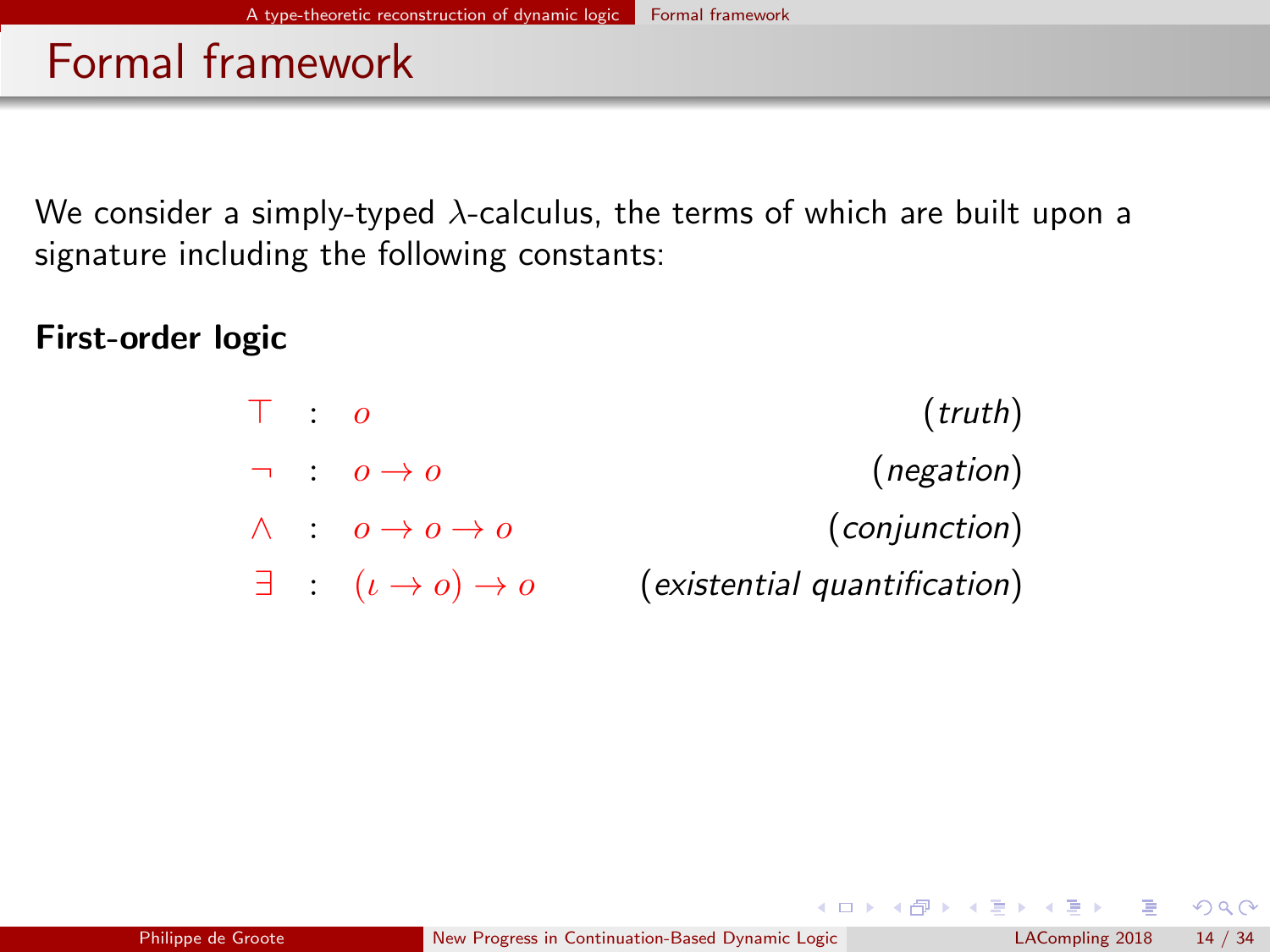<span id="page-65-0"></span>We consider a simply-typed  $\lambda$ -calculus, the terms of which are built upon a signature including the following constants:

First-order logic

 $\top$  : o (truth)  $\lnot$  :  $o \rightarrow o$  (negation)  $\wedge$  :  $o \rightarrow o \rightarrow o$  (conjunction)  $\exists$  :  $(\iota \to o) \to o$  (existential quantification)

#### Dynamic primitives

 $:: : \iota \rightarrow \gamma \rightarrow \gamma$  (context updating) sel :  $\gamma \rightarrow \iota$  (choice operator)

 $QQ$ 

 $\left\{ \begin{array}{ccc} 1 & 0 & 0 \\ 0 & 1 & 0 \end{array} \right.$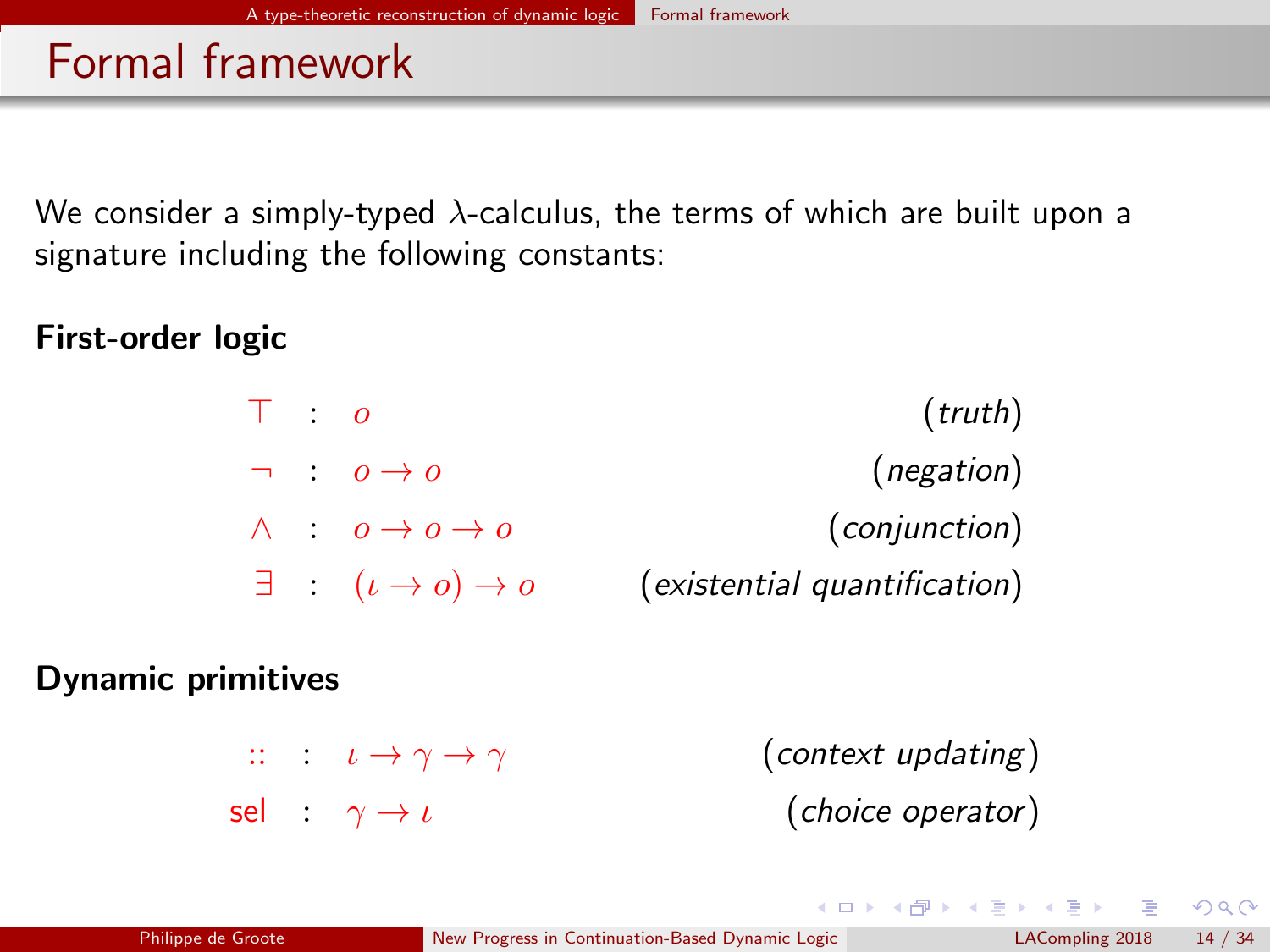$299$ 

<span id="page-66-0"></span>メロト メ都 トメ ヨ トメ ヨト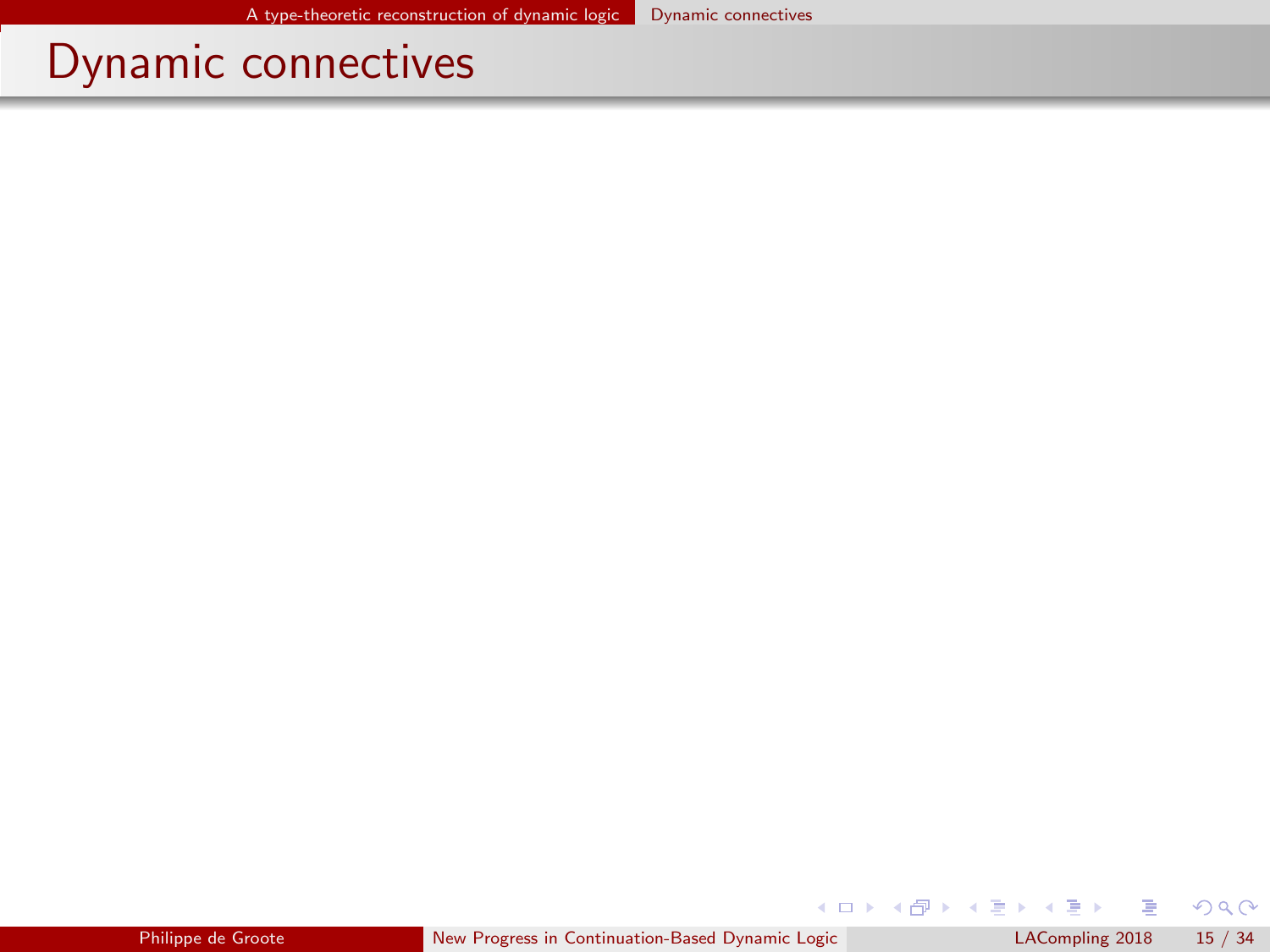<span id="page-67-0"></span>Conjunction

 $299$ 

メロト メ都 トメ ヨ トメ ヨト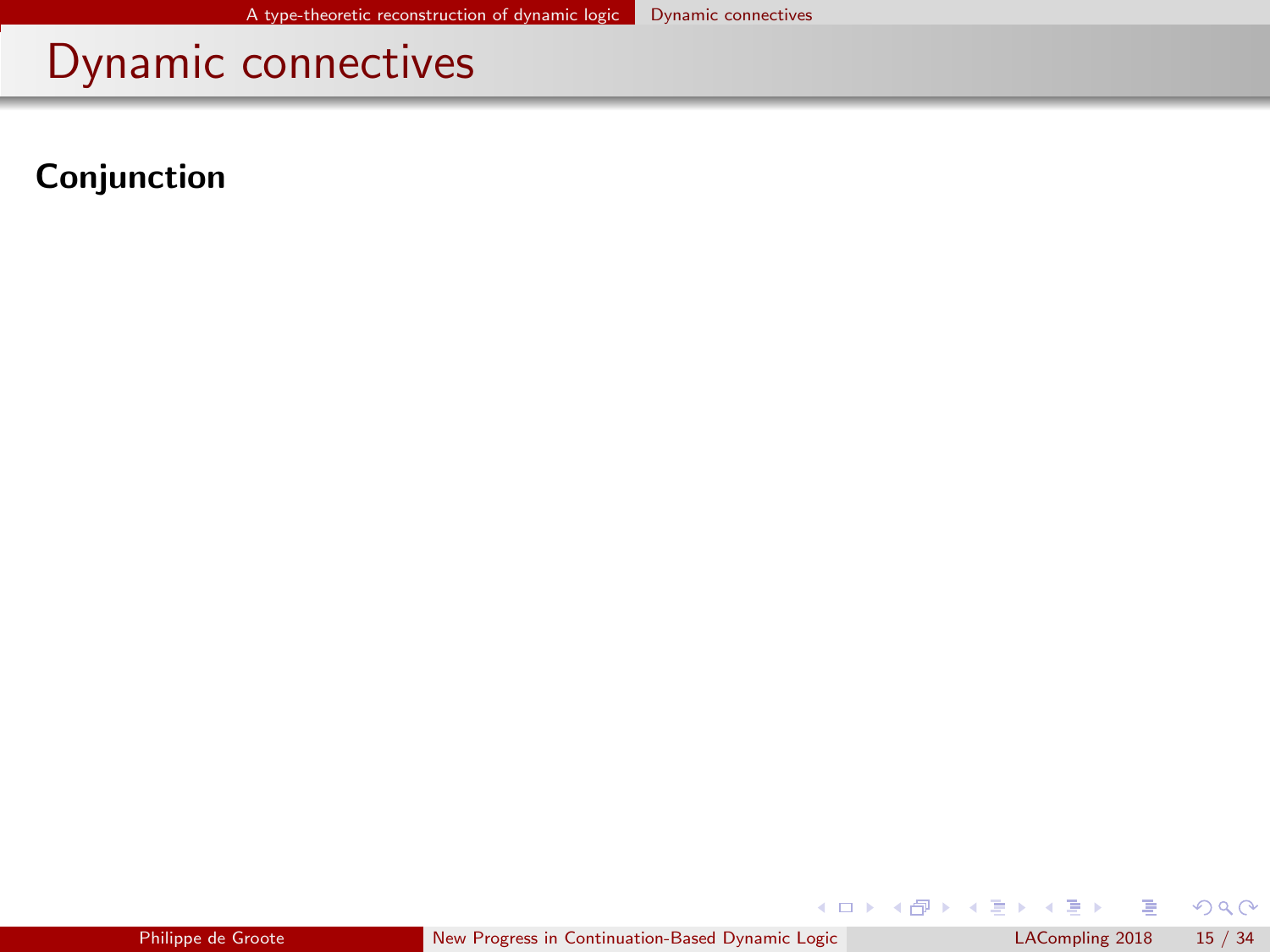#### <span id="page-68-0"></span>Conjunction

Conjunction is nothing but sentence composition. We therefore define:

P V  $Q \stackrel{\triangle}{=} \lambda e \phi$ . P e (λe. Q e φ)

 $QQ$ 

**K ロ ト K 何 ト K ヨ ト K**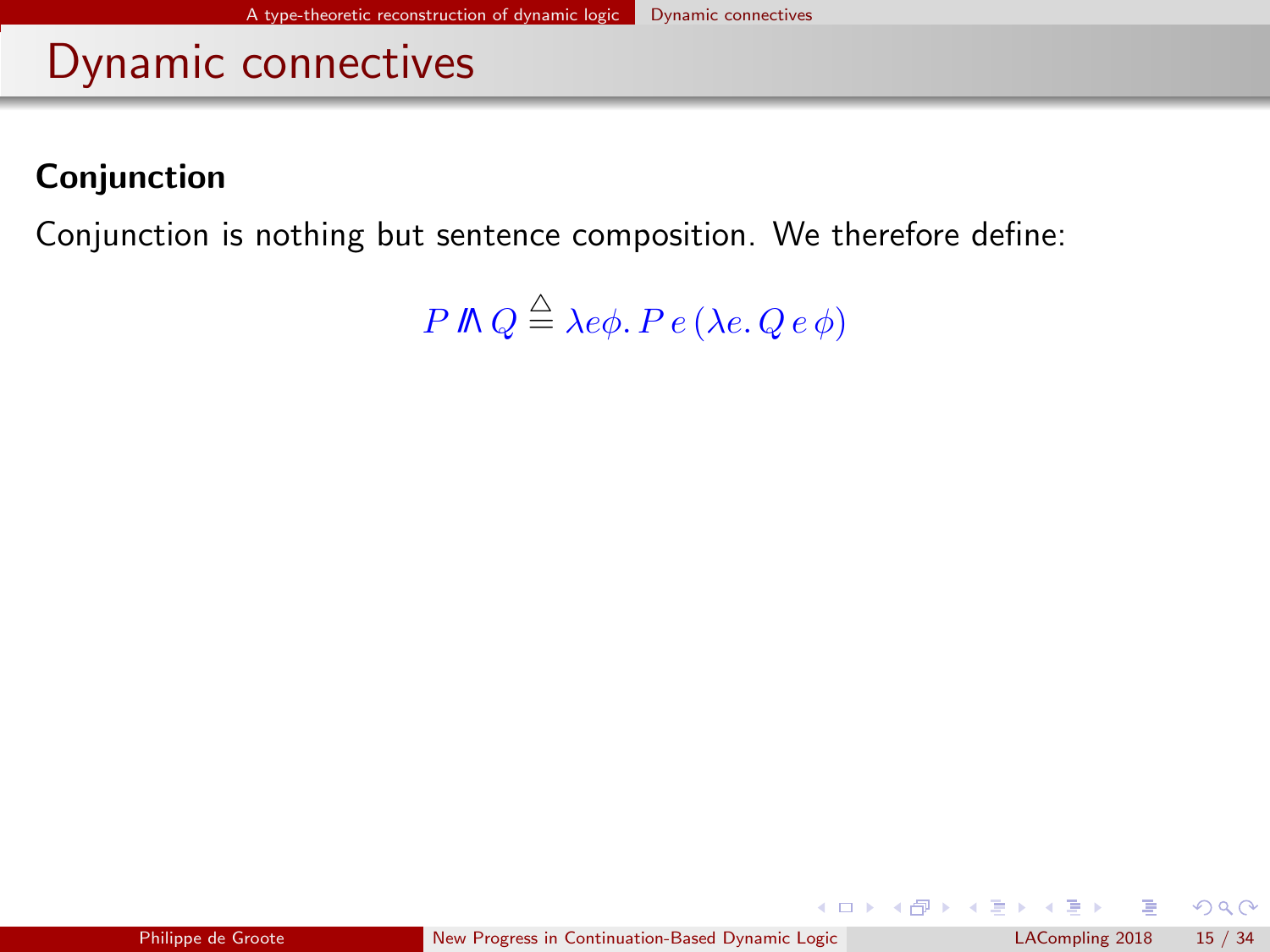#### <span id="page-69-0"></span>Conjunction

Conjunction is nothing but sentence composition. We therefore define:

$$
P \nparallel Q \stackrel{\triangle}{=} \lambda e \phi. \, P \, e \, (\lambda e. \, Q \, e \, \phi)
$$

Existential quantification

 $299$ 

**K ロ ト K 何 ト K ヨ ト K**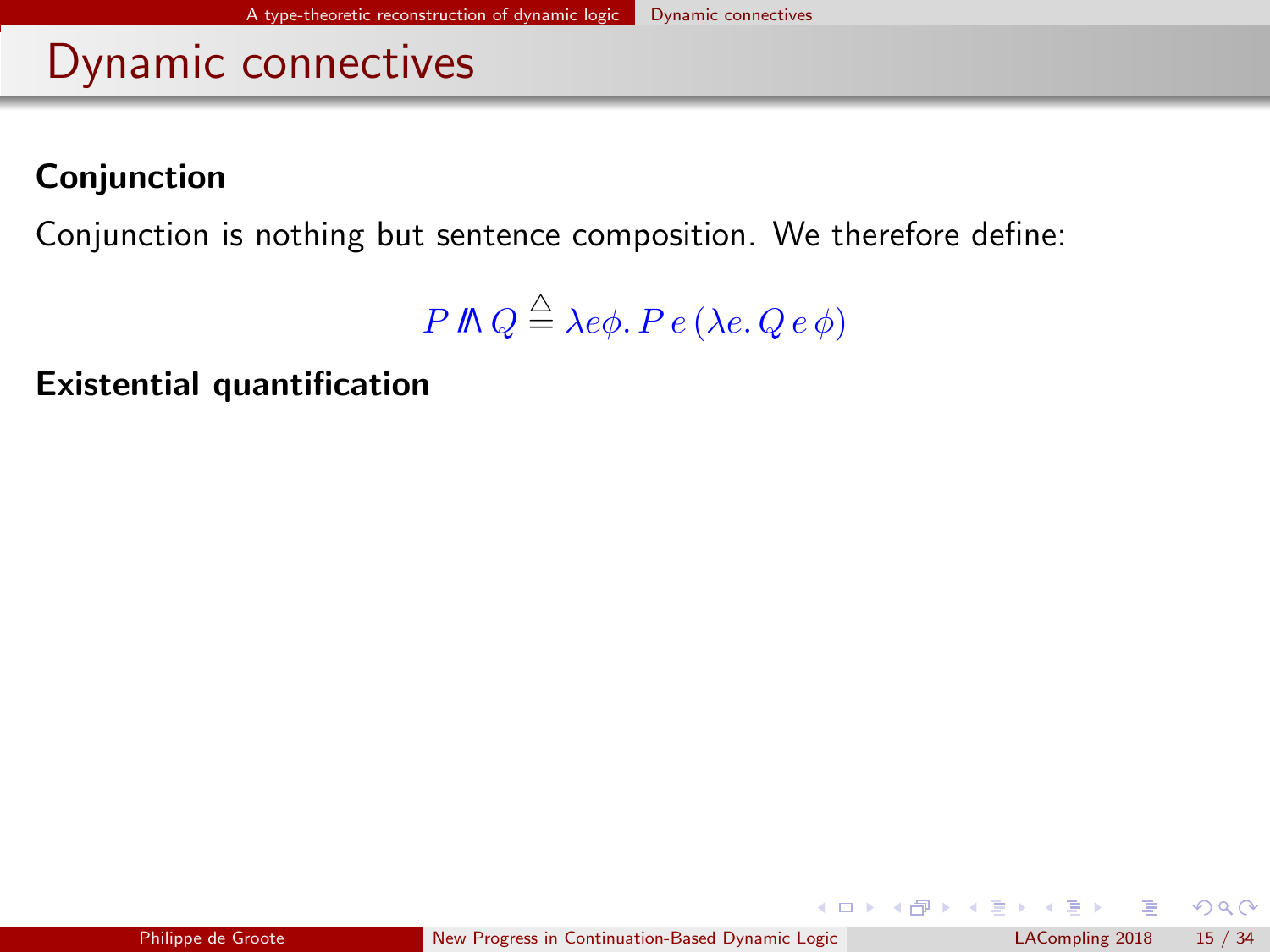#### <span id="page-70-0"></span>**Conjunction**

Conjunction is nothing but sentence composition. We therefore define:

$$
P \nparallel Q \stackrel{\triangle}{=} \lambda e \phi. \, P \, e \, (\lambda e. \, Q \, e \, \phi)
$$

#### Existential quantification

Existential quantification introduces "reference markers". It is therefore responsible for context updating:

 $\exists \! \ket{x,P} \stackrel{\triangle}{=} \lambda e \phi$ .  $\exists x.\, P\, x\, (x :: e) \, \phi$ 

 $\Omega$ 

**K Q X K A P X 4 3 X 4**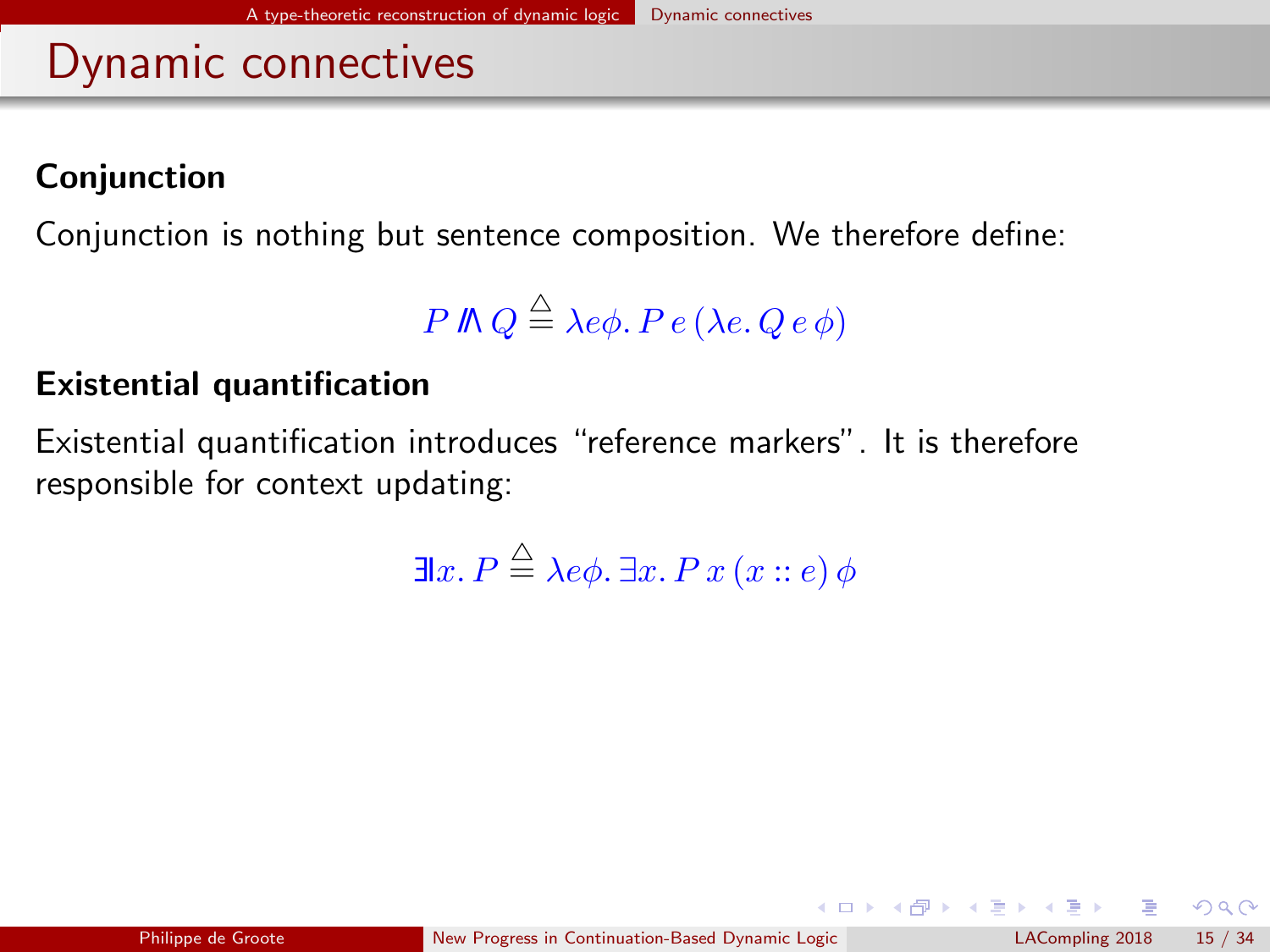#### <span id="page-71-0"></span>Conjunction

Conjunction is nothing but sentence composition. We therefore define:

$$
P \nparallel Q \stackrel{\triangle}{=} \lambda e \phi. \, P \, e \, (\lambda e. \, Q \, e \, \phi)
$$

#### Existential quantification

Existential quantification introduces "reference markers". It is therefore responsible for context updating:

$$
\exists x. P \stackrel{\triangle}{=} \lambda e \phi. \exists x. P x (x :: e) \phi
$$

#### Negation

 $\Omega$ 

**K Q X K A P X 4 3 X 4**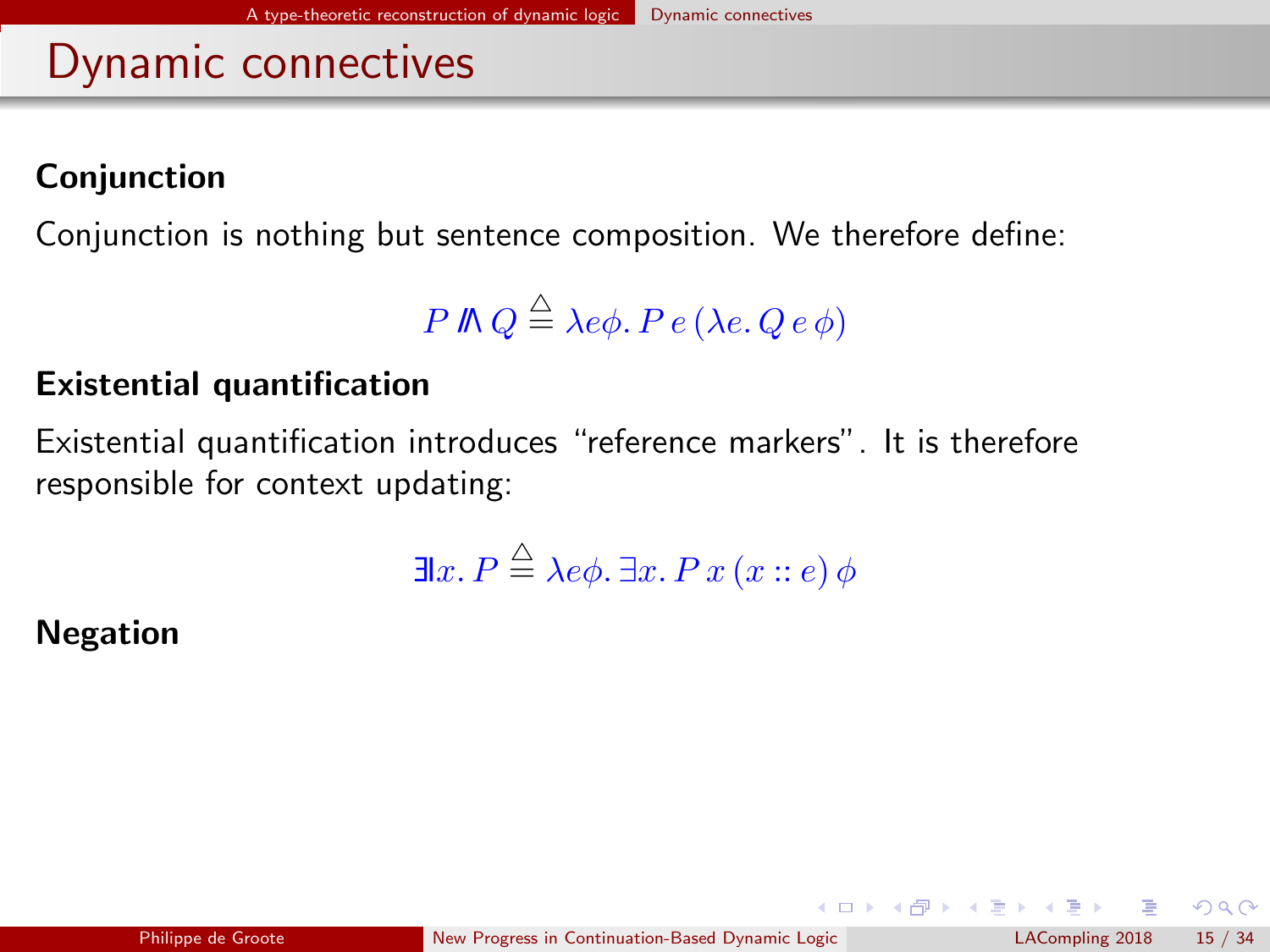### <span id="page-72-0"></span>Dynamic connectives

### **Conjunction**

Conjunction is nothing but sentence composition. We therefore define:

$$
P \nparallel Q \stackrel{\triangle}{=} \lambda e \phi. \, P \, e \, (\lambda e. \, Q \, e \, \phi)
$$

#### Existential quantification

Existential quantification introduces "reference markers". It is therefore responsible for context updating:

$$
\exists x. P \stackrel{\triangle}{=} \lambda e \phi. \exists x. P x (x :: e) \phi
$$

### Negation

We do not want the continuation of the discourse to fall into the scope of the negation. Consequently, negation must be defined as follows:

$$
\neg P \stackrel{\triangle}{=} (\lambda e \phi, \neg (P e (\lambda e. \top))) \land (\phi e)
$$

 $\Omega$ 

 $(1)$   $(1)$   $(1)$   $(1)$   $(1)$   $(1)$   $(1)$   $(1)$   $(1)$   $(1)$   $(1)$   $(1)$   $(1)$   $(1)$   $(1)$   $(1)$   $(1)$   $(1)$   $(1)$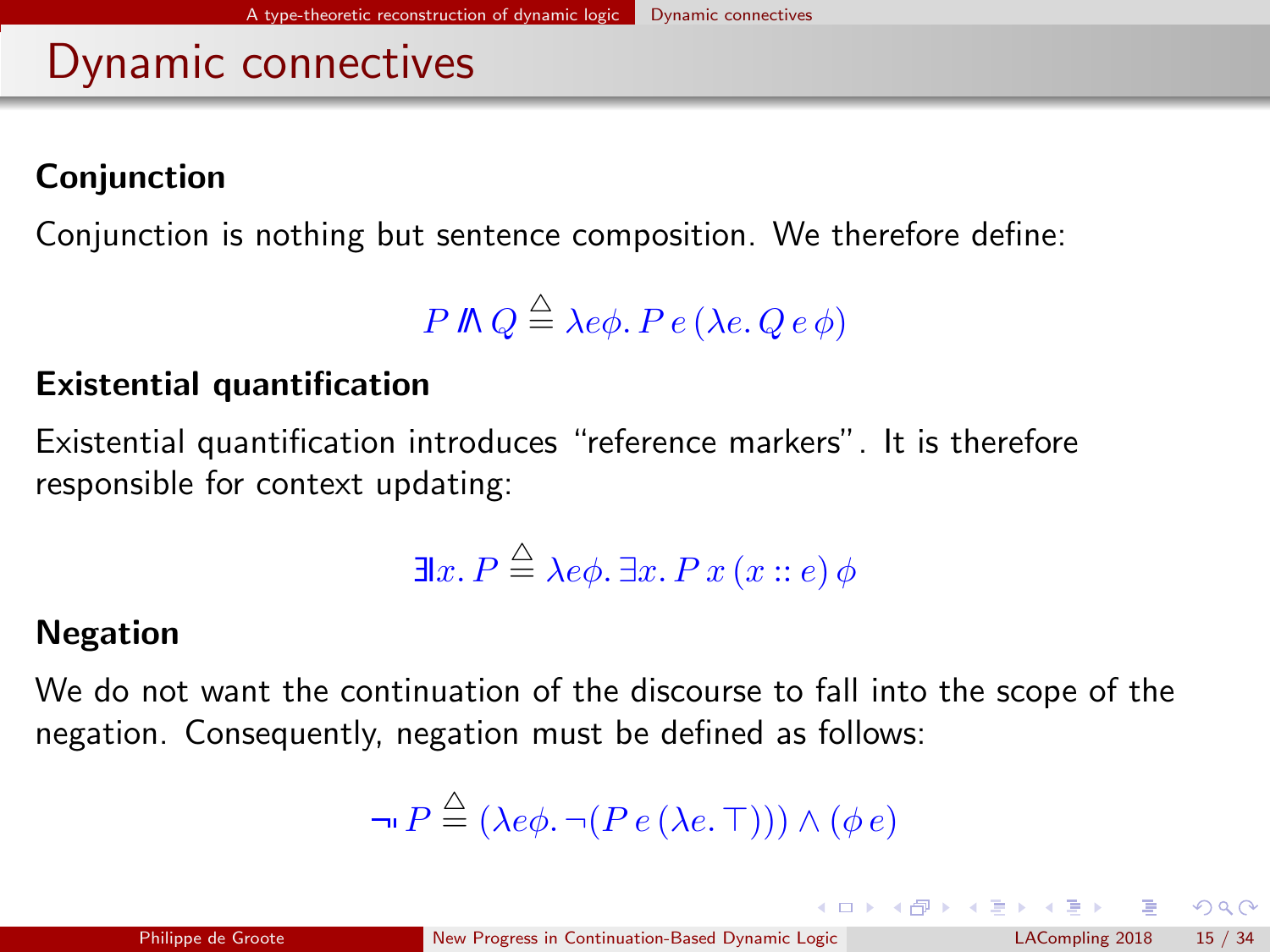$299$ 

<span id="page-73-0"></span>メロトメ 御き メミドメ 差す 一番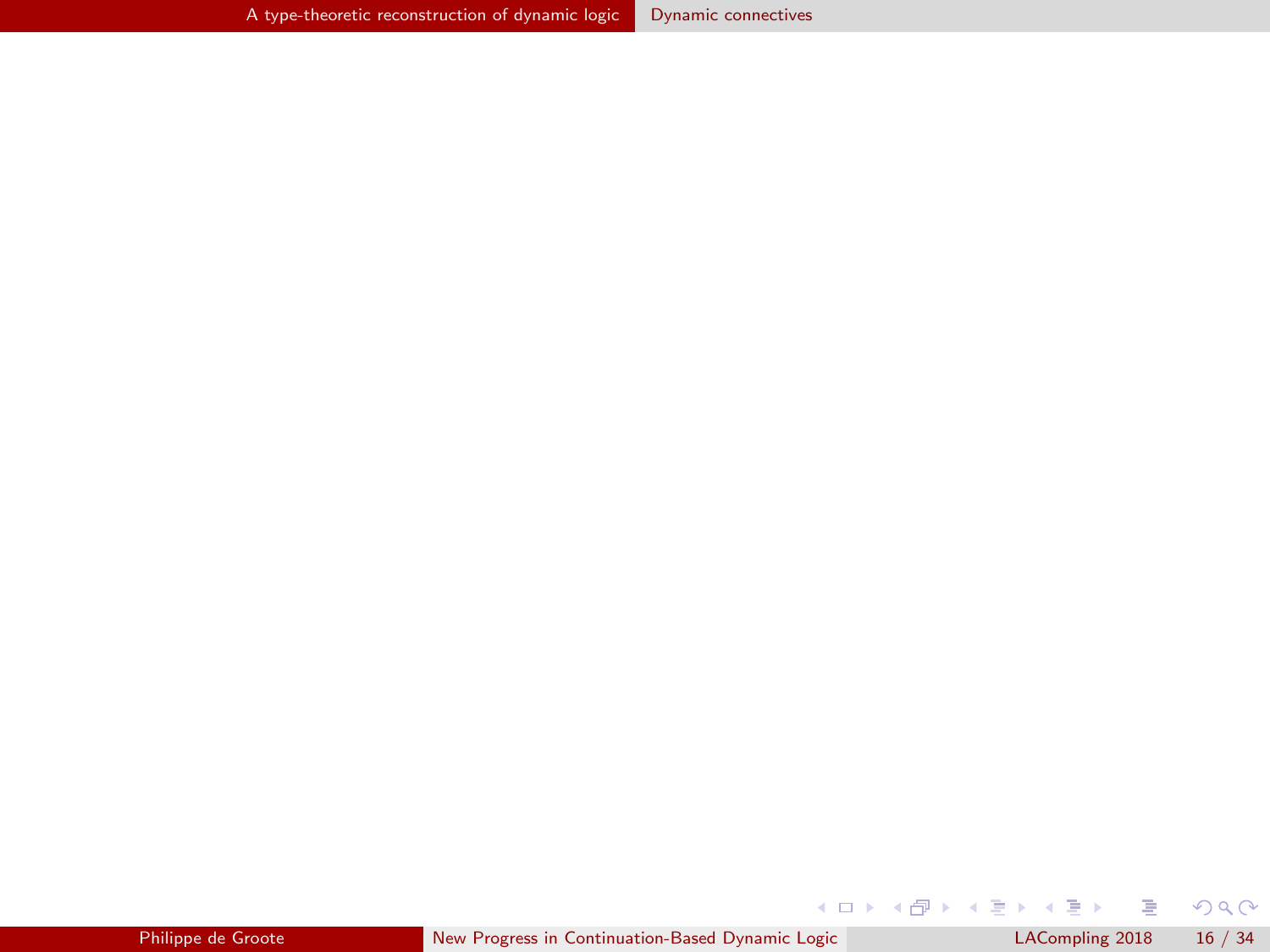### <span id="page-74-0"></span>Disjunction, Implication, and Universal Quantification

 $299$ 

イロト イ部ト イミト イミト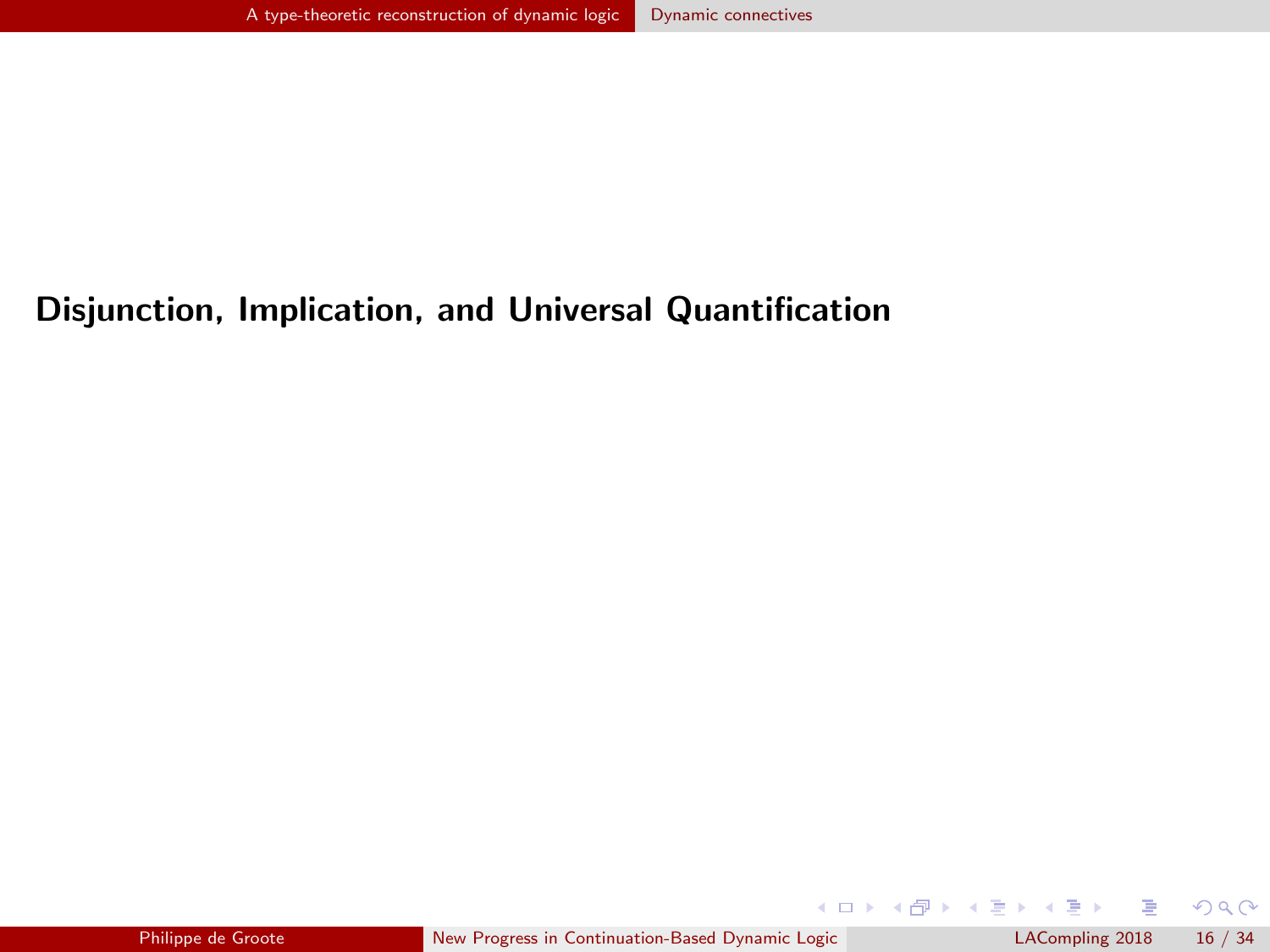### <span id="page-75-0"></span>Disjunction, Implication, and Universal Quantification

These are defined using de Morgan's laws:

$$
\begin{array}{l} P\mathbb{W}\,Q \; \triangleq \; \neg(\neg P\,\mathbb{M} \, \neg(Q) \\ P \Rightarrow Q \; \triangleq \; \neg(P\,\mathbb{M} \, \neg(Q) \\ \mathbb{W} x. \, P \; \triangleq \; \neg(\exists \exists x. \; \neg(P) \end{array}
$$

 $QQ$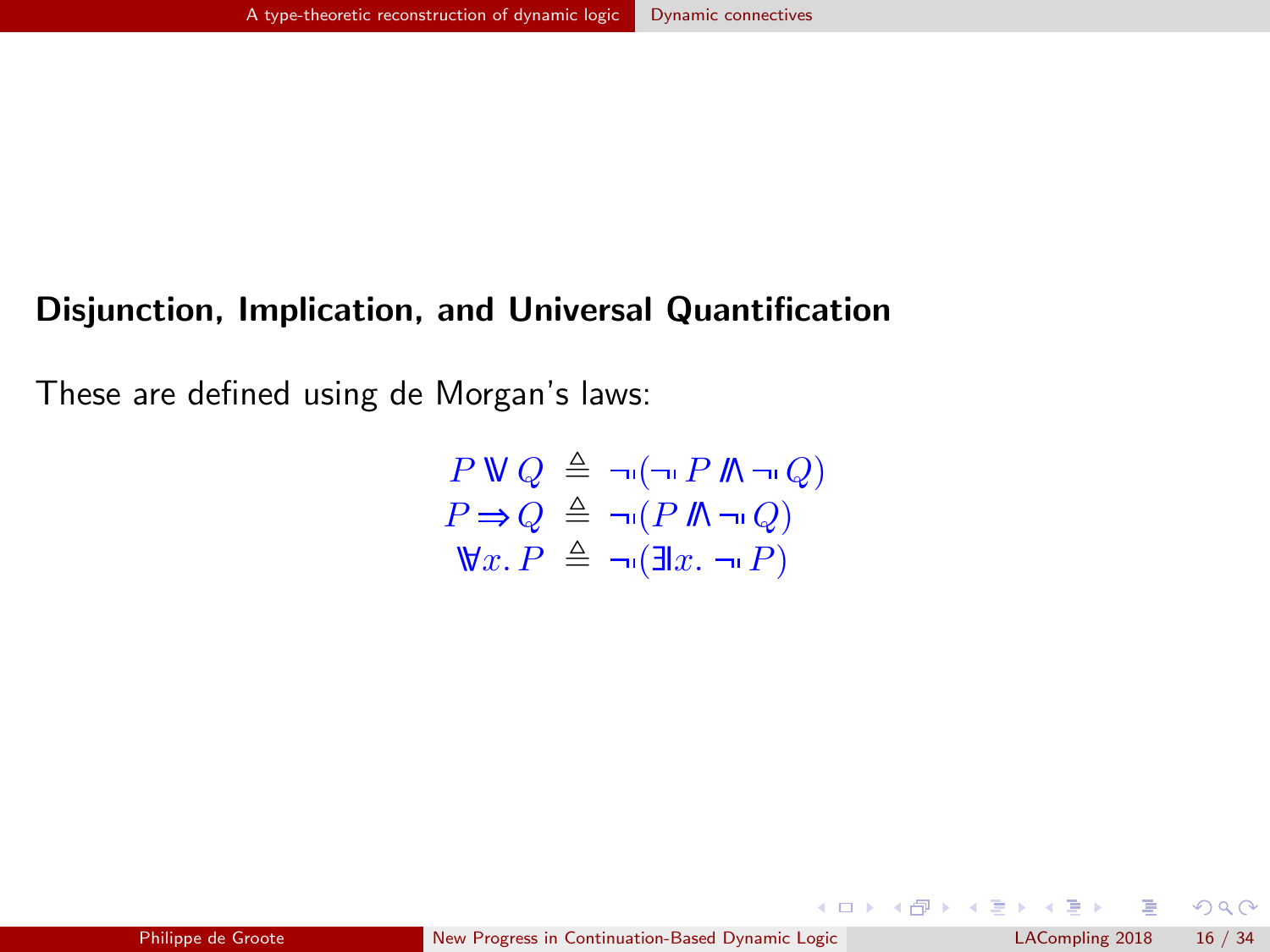$299$ 

<span id="page-76-0"></span>メロメ メ御 メメ きょうぼき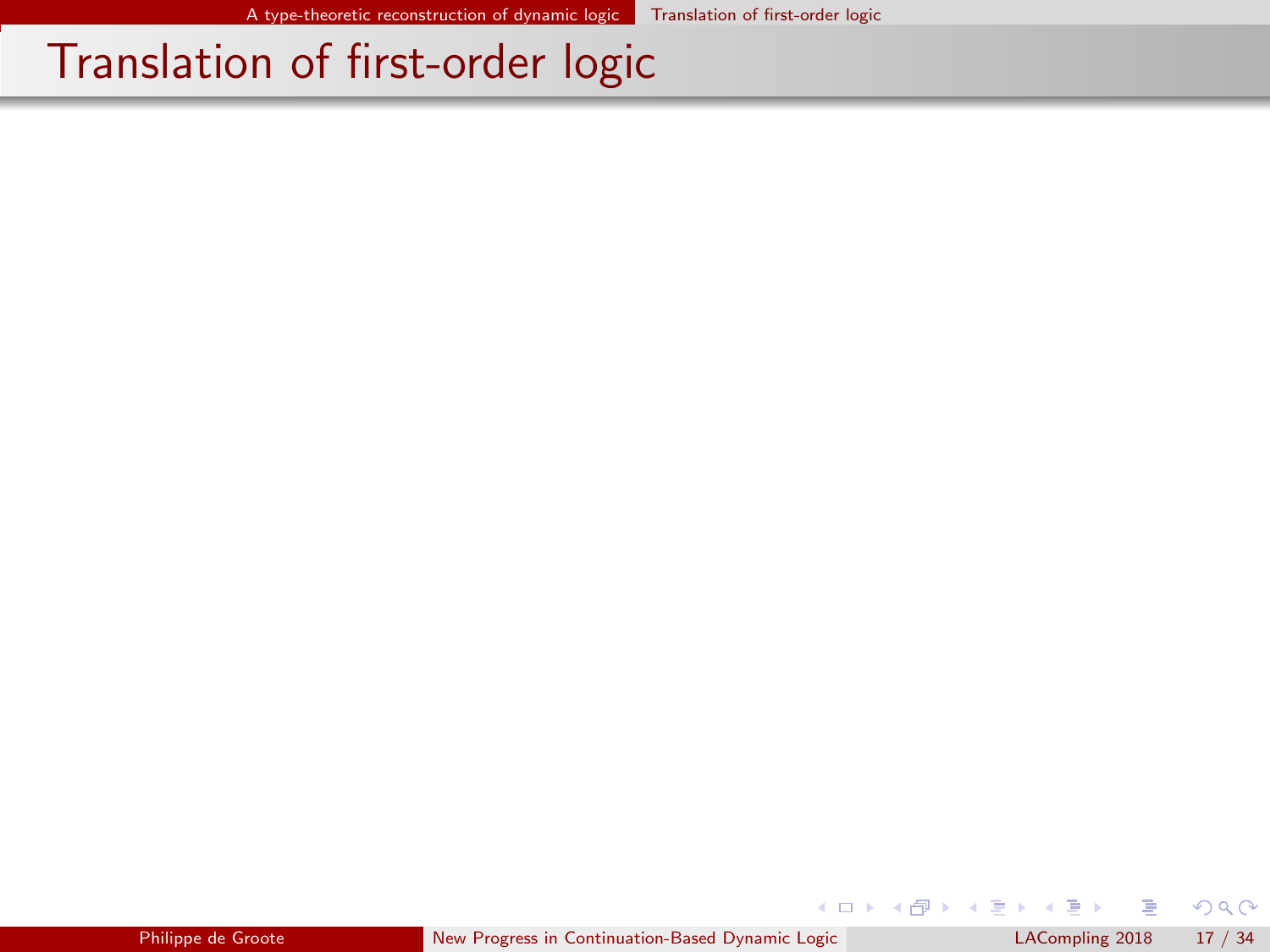<span id="page-77-0"></span>Embedding of first-order logic into dynamic logic

 $299$ 

 $\left\{ \begin{array}{ccc} 1 & 0 & 0 \\ 0 & 1 & 0 \end{array} \right\}$  ,  $\left\{ \begin{array}{ccc} 0 & 0 & 0 \\ 0 & 0 & 0 \end{array} \right\}$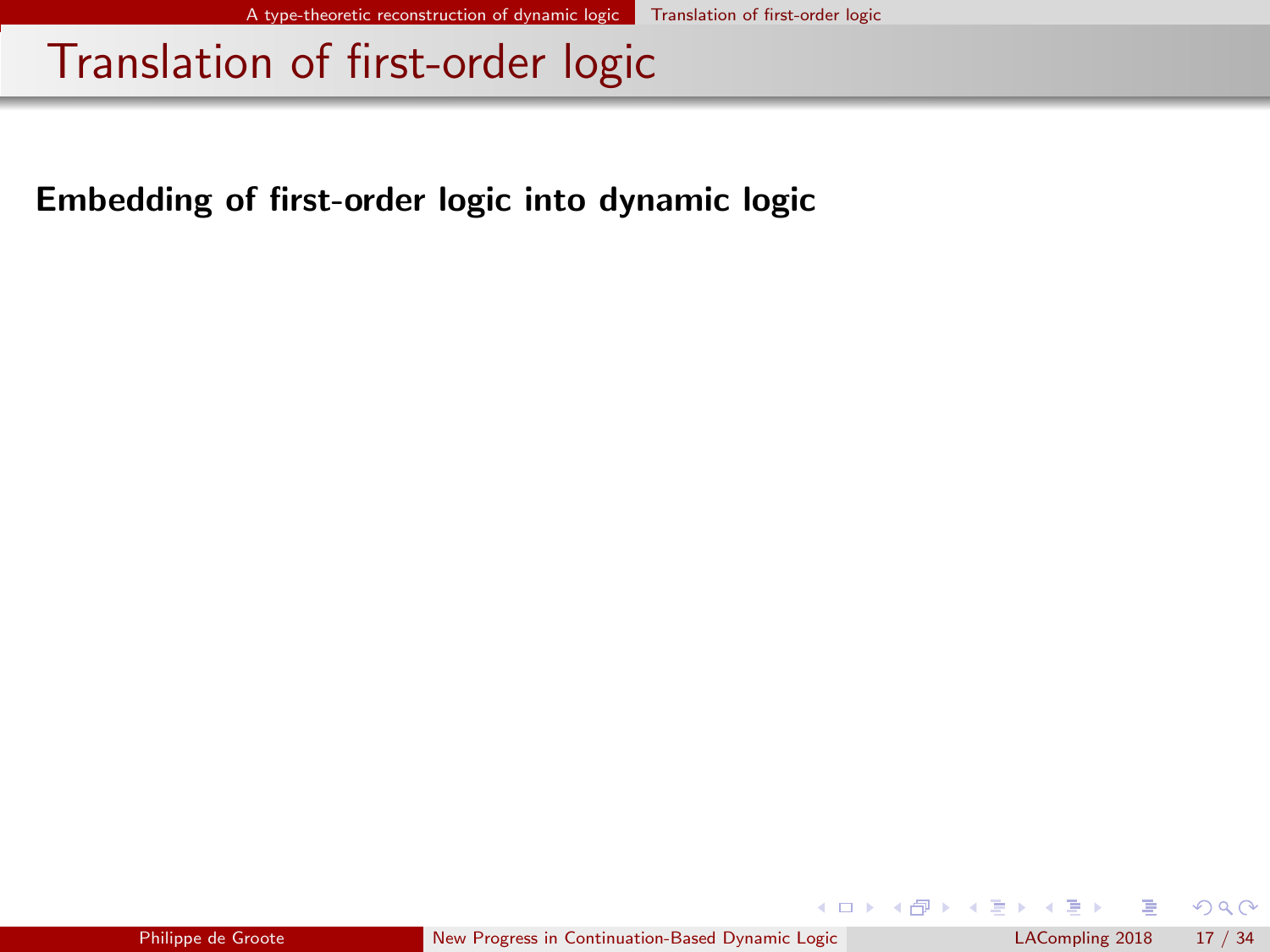<span id="page-78-0"></span>Embedding of first-order logic into dynamic logic

 $\overline{A} = \lambda e \phi$ .  $A \wedge (\phi e)$ 

 $299$ 

**K ロ ト K 何 ト K ヨ ト K**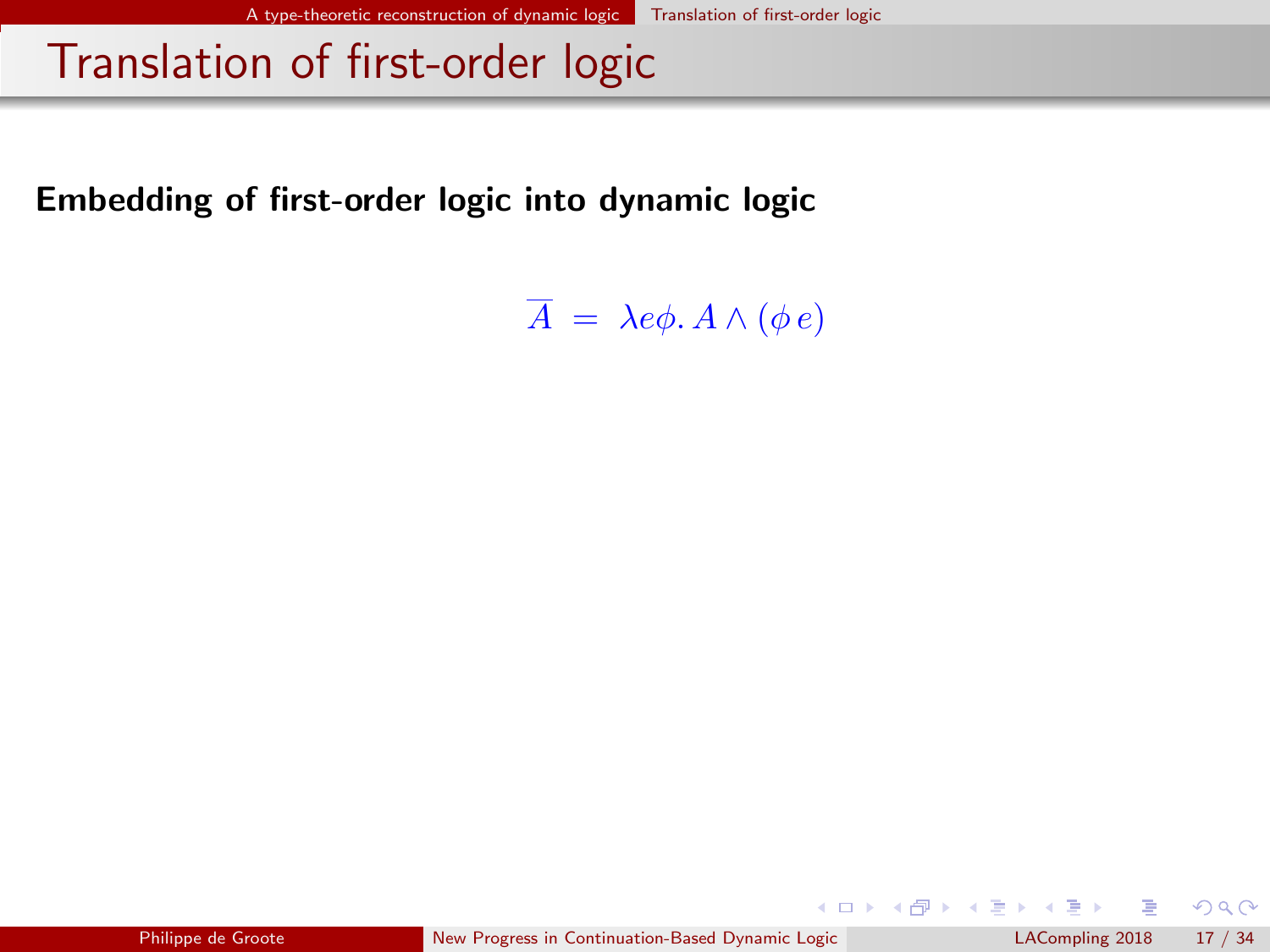<span id="page-79-0"></span>Embedding of first-order logic into dynamic logic

 $\overline{A} = \lambda e \phi$ .  $A \wedge (\phi e)$  $\overline{\neg P}$  =  $\neg \overline{P}$  $P \wedge Q = P$ V  $\pmb Q$  $\overline{P \vee Q} = \overline{P} \mathbb{W} \overline{Q}$  $\overline{P \rightarrow Q} = \overline{P} \rightarrow \overline{Q}$  $\overline{\exists x \ P} = \exists x \ \overline{P}$  $\forall x. P = \mathbb{V}x. P$ 

 $\Omega$ 

( ロ ) ( 何 ) ( ヨ ) ( ヨ )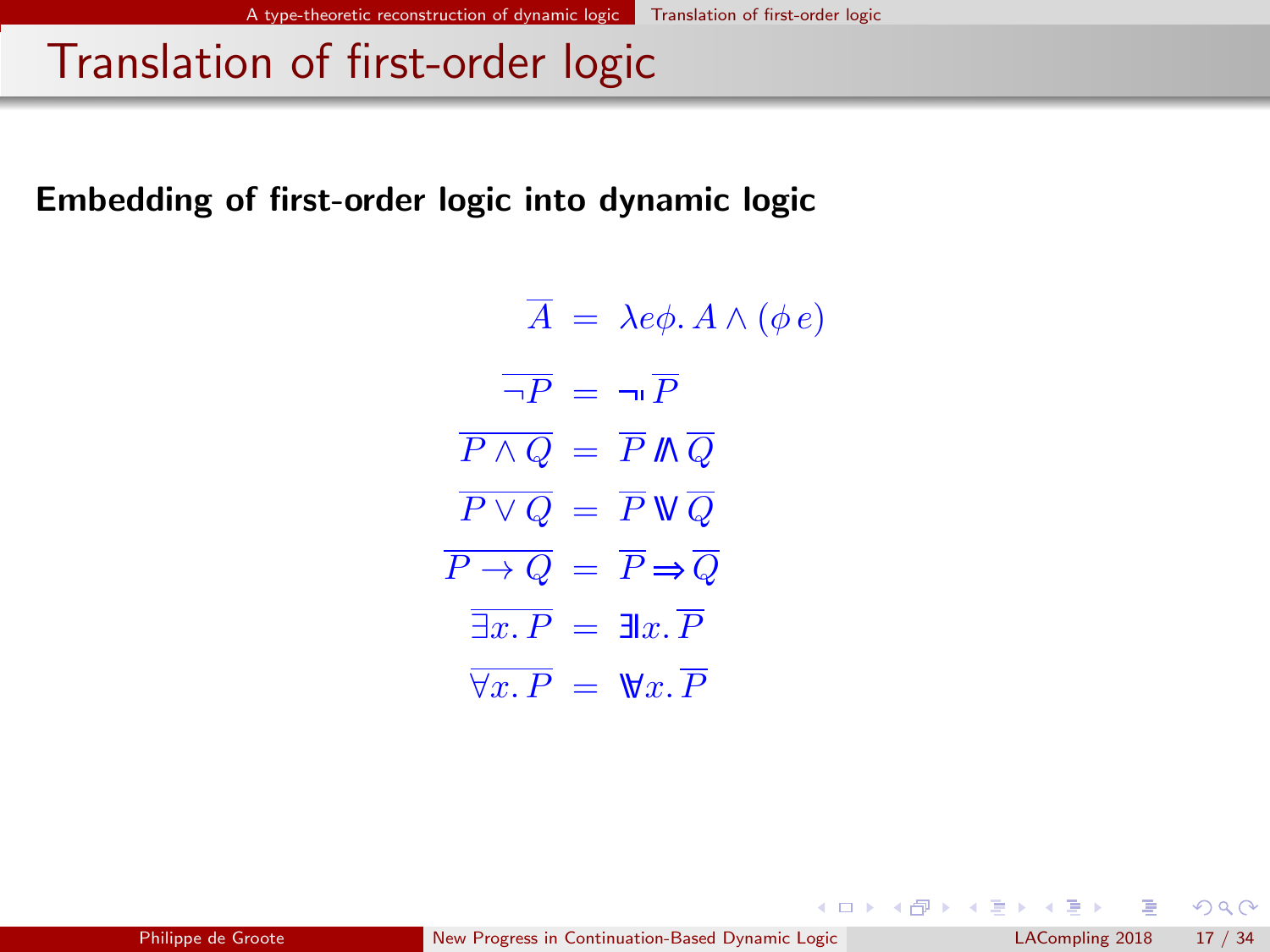<span id="page-80-0"></span>Embedding of first-order logic into dynamic logic

 $\overline{A} = \lambda e \phi$ .  $A \wedge (\phi e)$  $\overline{\neg P}$  =  $\neg \overline{P}$  $P \wedge Q = P$ V  $\pmb Q$  $\overline{P \vee Q} = \overline{P} \mathbb{W} \overline{Q}$  $\overline{P \rightarrow Q} = \overline{P} \rightarrow \overline{Q}$  $\overline{\exists x. P}$  =  $\exists x. \overline{P}$  $\forall x. P = \mathbb{V}x. P$ 

This embedding is such that, for every term e of type  $\gamma$ :

$$
P \equiv \overline{P} e (\lambda e. \top)
$$

 $\Omega$ 

( ロ ) ( 何 ) ( ヨ ) ( ヨ )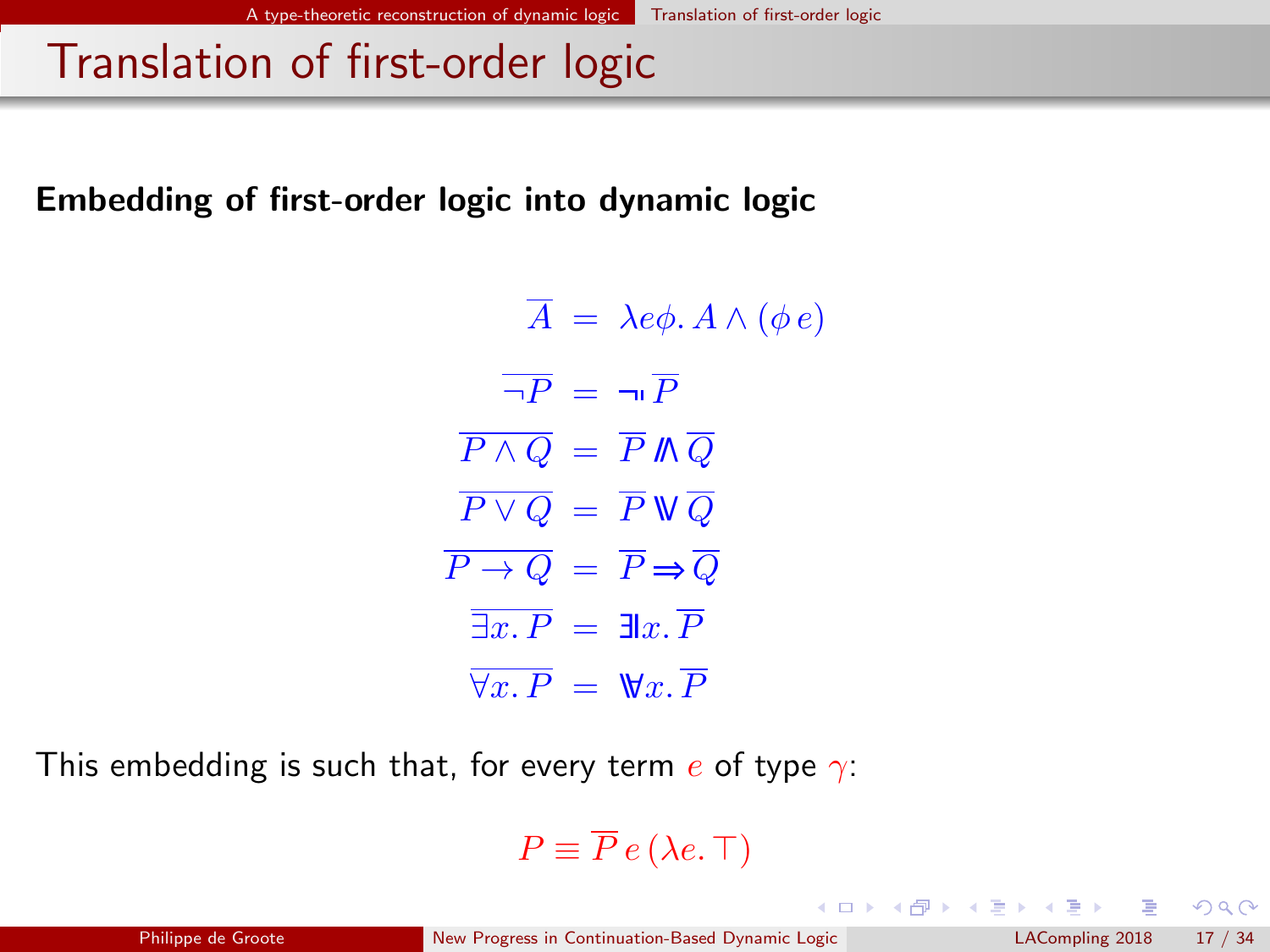### <span id="page-81-0"></span>Application to donkey sentences

 $299$ 

メロト メ御 トメ きょ メきょ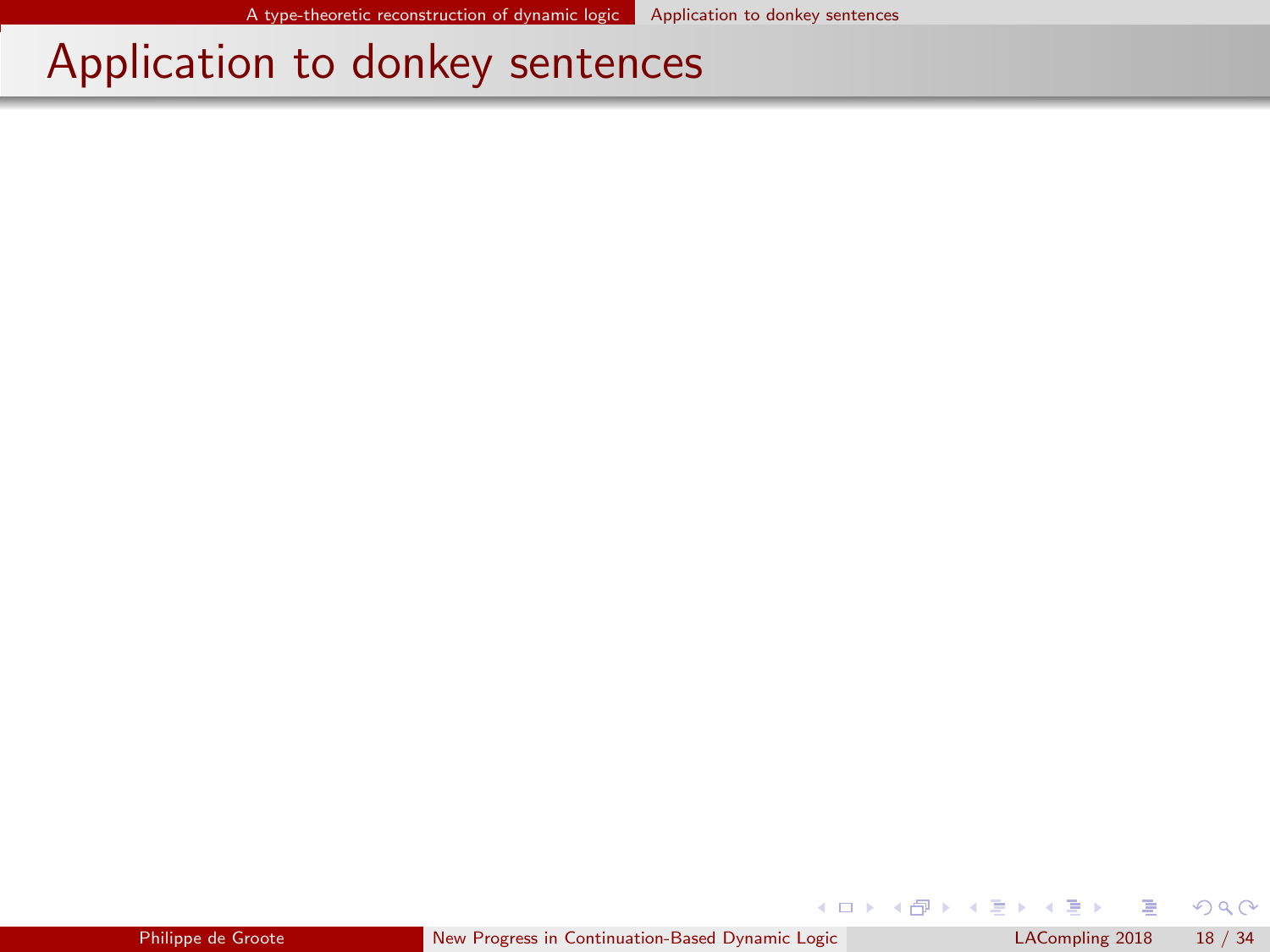## <span id="page-82-0"></span>Application to donkey sentences

Montague-like semantic interpretation:

 $299$ 

 $\left\{ \begin{array}{ccc} 1 & 0 & 0 \\ 0 & 1 & 0 \end{array} \right\}$  ,  $\left\{ \begin{array}{ccc} 0 & 0 & 0 \\ 0 & 0 & 0 \end{array} \right\}$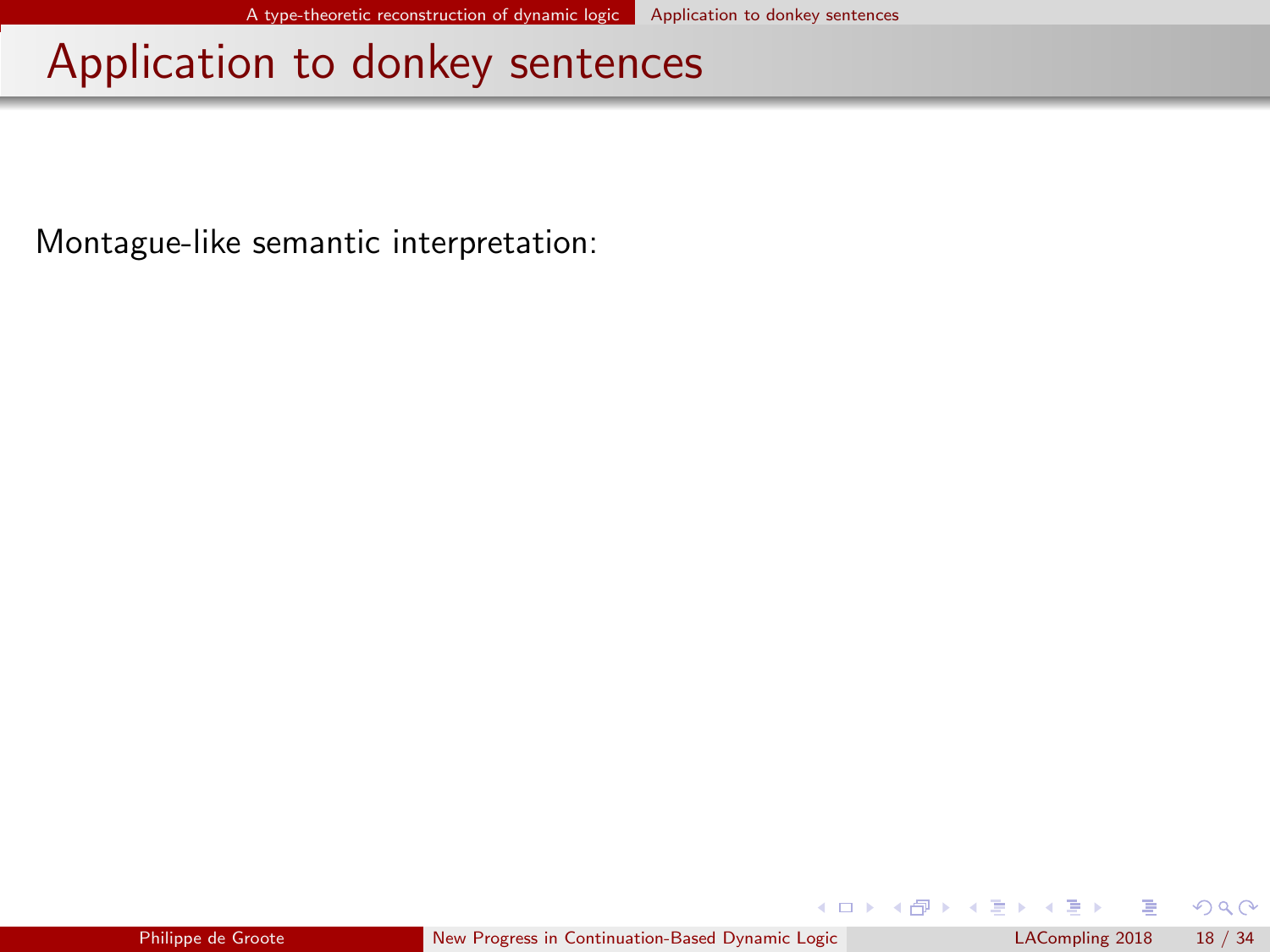## <span id="page-83-0"></span>Application to donkey sentences

Montague-like semantic interpretation:

$$
\begin{aligned}\n\text{[farmer]} &= \lambda x. \text{ farmer } x \\
\text{[donkey]} &= \lambda x. \text{ donkey } x \\
\text{[owns]} &= \lambda OS. S \left(\lambda x. O \left(\lambda y. \text{ own } x \, y\right)\right) \\
\text{[beats]} &= \lambda OS. S \left(\lambda x. O \left(\lambda y. \text{ beat } x \, y\right)\right) \\
\text{[who]} &= \lambda RQx. \left(Q \, x\right) \wedge \left(R \left(\lambda P. P \, x\right)\right) \\
\text{[a]} &= \lambda PQ. \exists x. \left(P \, x\right) \wedge \left(Q \, x\right) \\
\text{[every]} &= \lambda PQ. \forall x. \left(P \, x\right) \rightarrow \left(Q \, x\right) \\
\text{[it]} &= ???\n\end{aligned}
$$

 $\Omega$ 

(□ ) ( n ) ( 三 )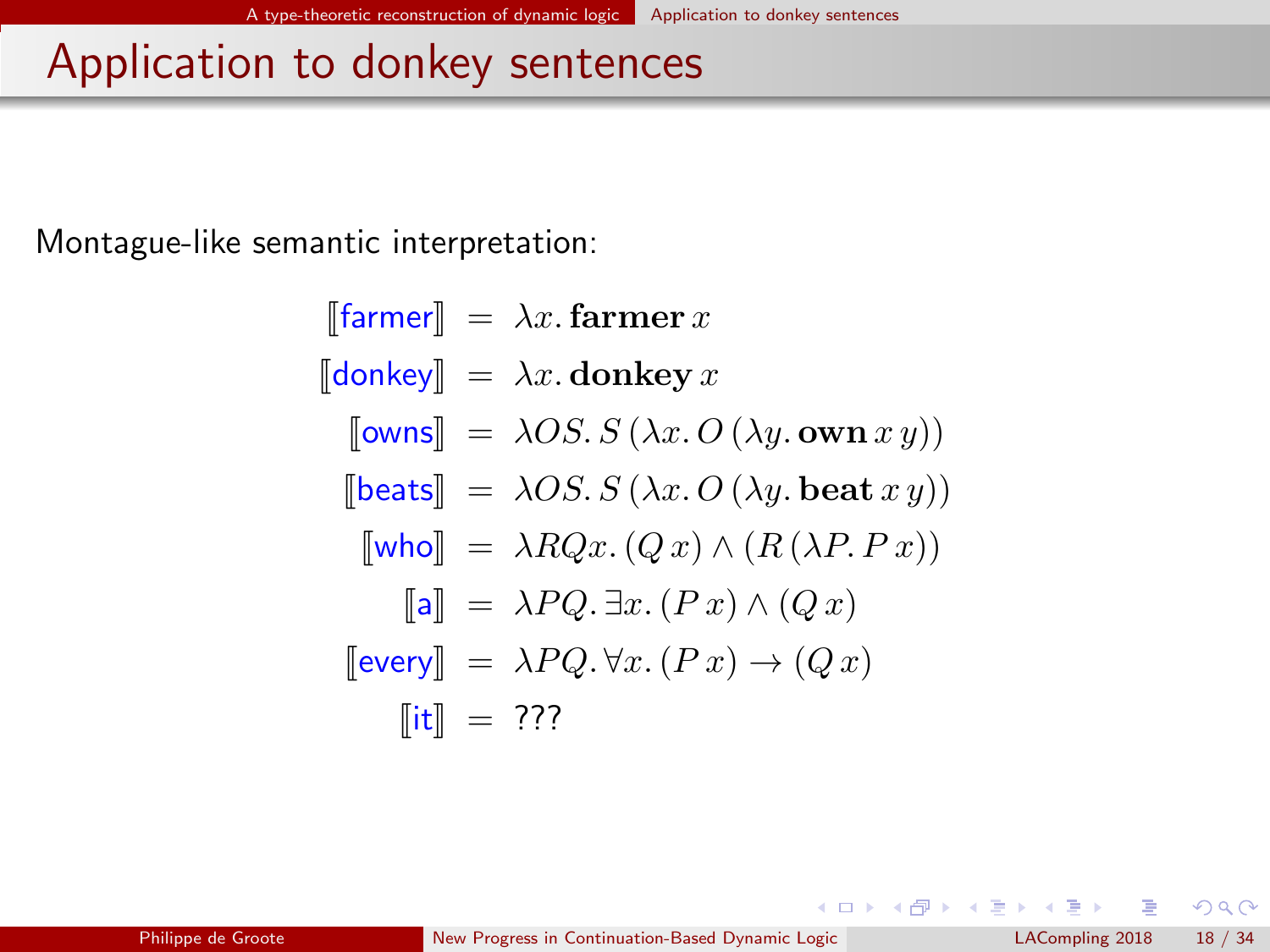$299$ 

<span id="page-84-0"></span> $A \equiv \lambda$  ,  $A \equiv \lambda$  ,  $A \equiv \lambda$  ,  $A \equiv \lambda$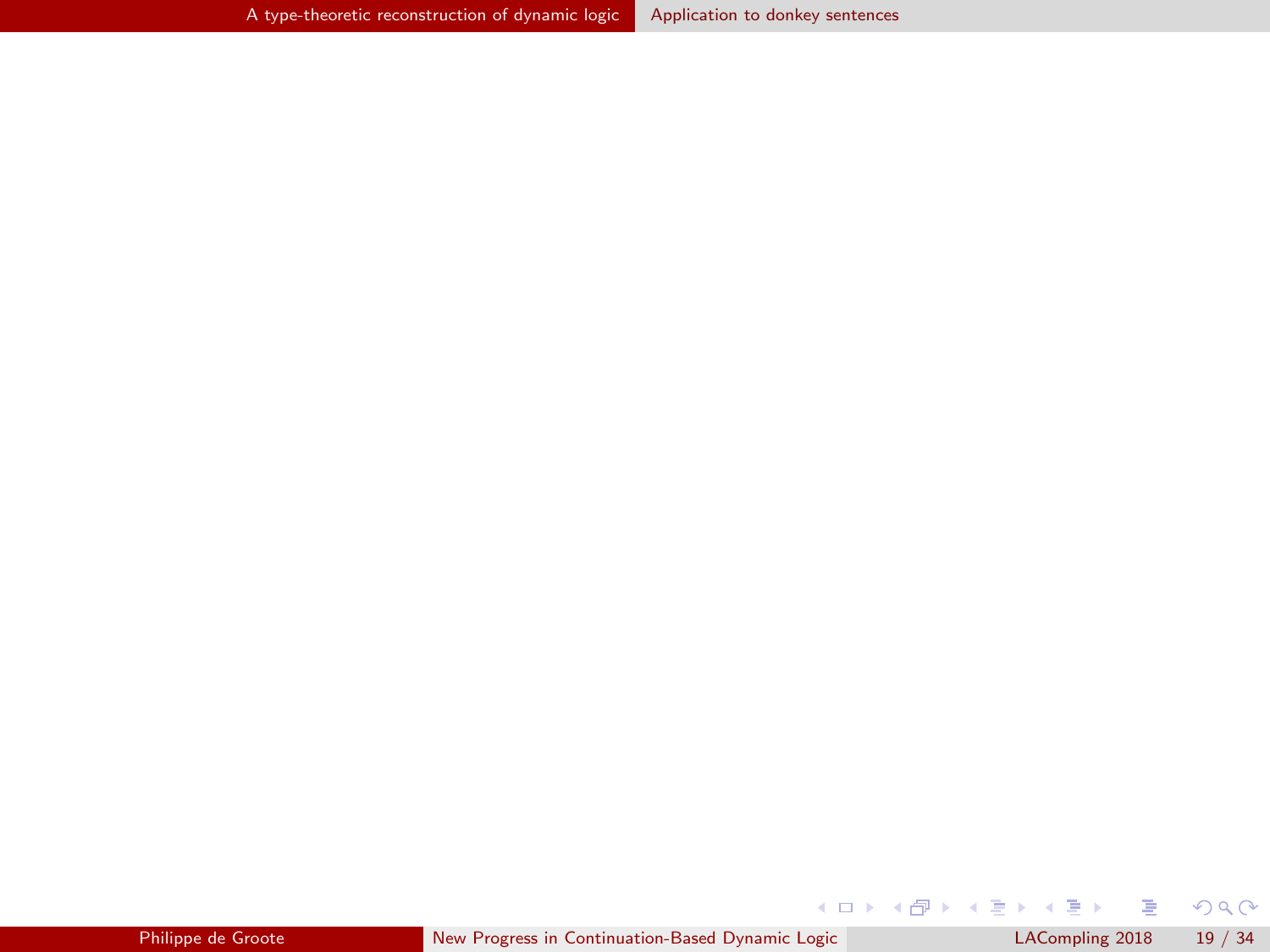<span id="page-85-0"></span>Dynamic interpretation:

 $299$ 

**K ロ ト K 御 ト K 澄 ト K 差 ト**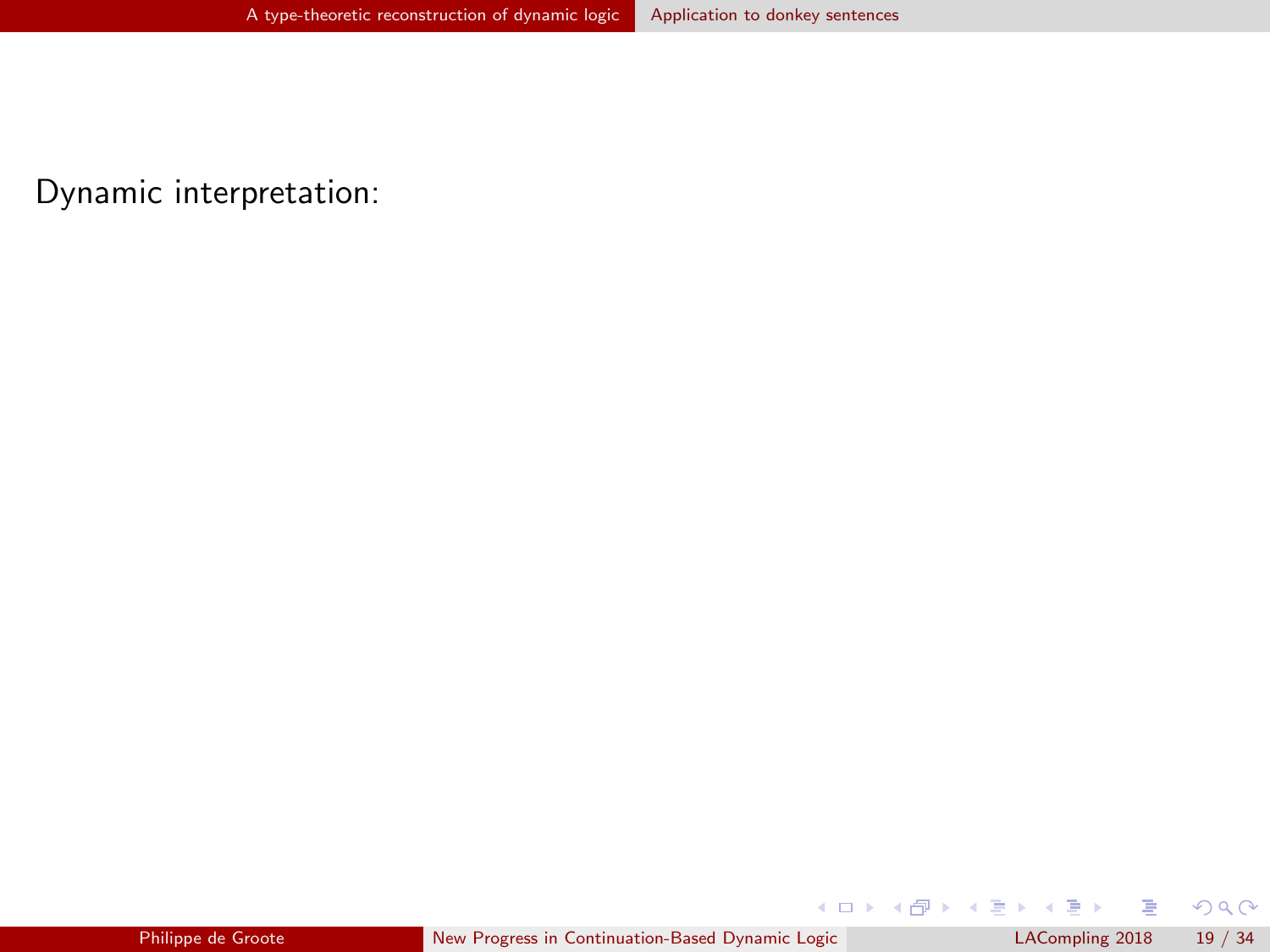<span id="page-86-0"></span>Dynamic interpretation:

 $\llbracket$  farmer $\rrbracket = \lambda x$ . farmer x  $\llbracket$ donkey $\rrbracket = \lambda x$ . donkey x  $\sqrt{\text{Iown}} = \lambda OS. S(\lambda x. O(\lambda y. \overline{\text{own } x y}))$  $\lbrack \lbrack \mathsf{beats} \rbrack \rbrack = \lambda OS. S (\lambda x. O (\lambda y. \mathbf{beat} x y))$  $\llbracket$ who $\rrbracket = \lambda RQx. (Q x)$ V  $(R(\lambda P.P x))$  $\begin{bmatrix} \begin{bmatrix} a \end{bmatrix} = \lambda PQ. \exists x. (Px) \end{bmatrix}$ V  $(Q x)$  $\text{[every]} = \lambda PQ. \forall x. (Px) \Rightarrow (Qx)$  $\lbrack \mathsf{I}\rbrack \mathsf{it} \rbrack = \lambda Pe\phi$ . P (sel e) e  $\phi$ 

 $\Omega$ 

イロト イ押ト イヨト イヨト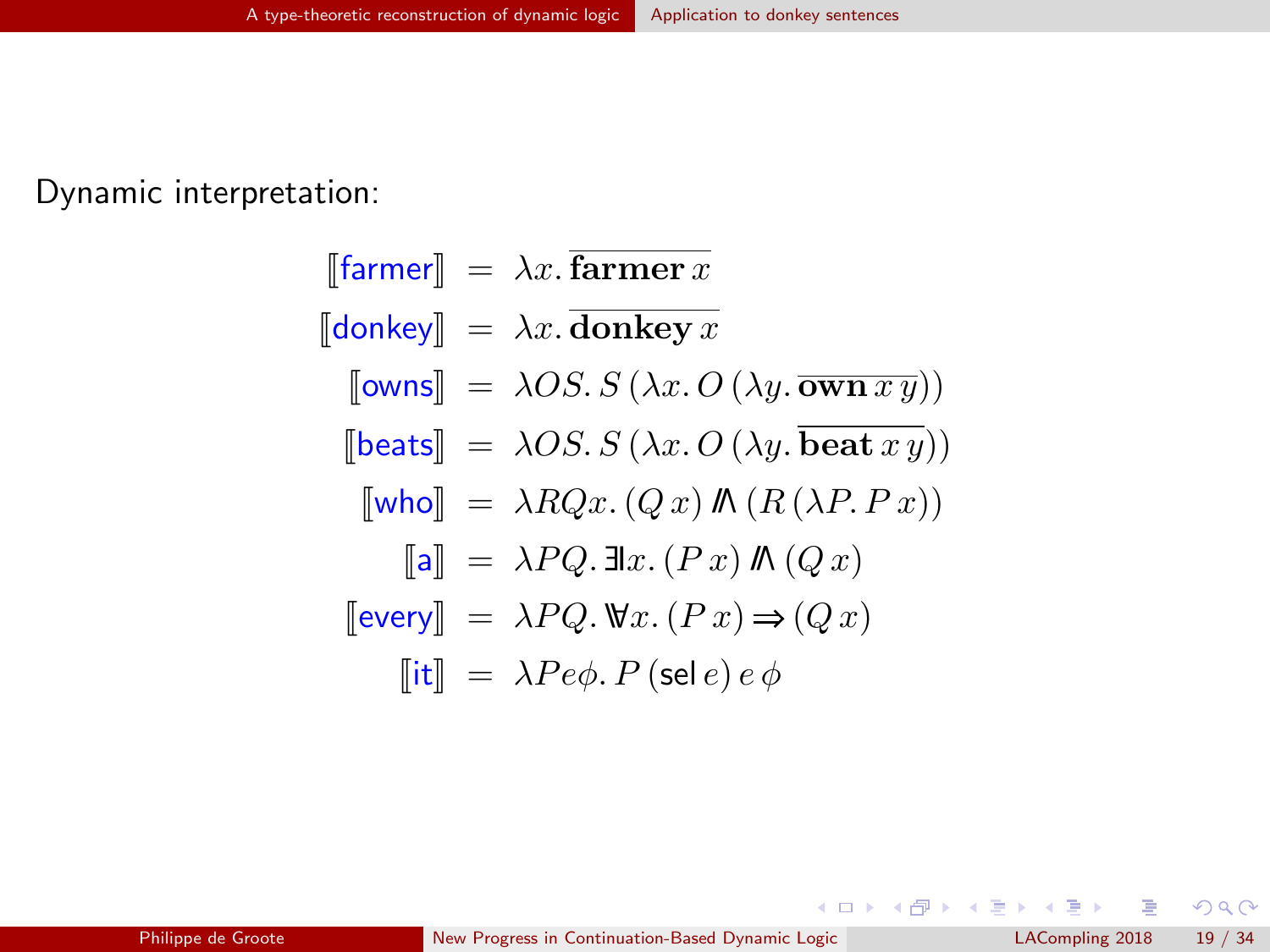# <span id="page-87-0"></span>**Outline**

2 [Need for more flexibility](#page-87-0)

- [Accessibility constraints](#page-88-0)
- **•** [Limitations](#page-94-0)

舌

 $299$ 

メロトメ 御下 メミトメ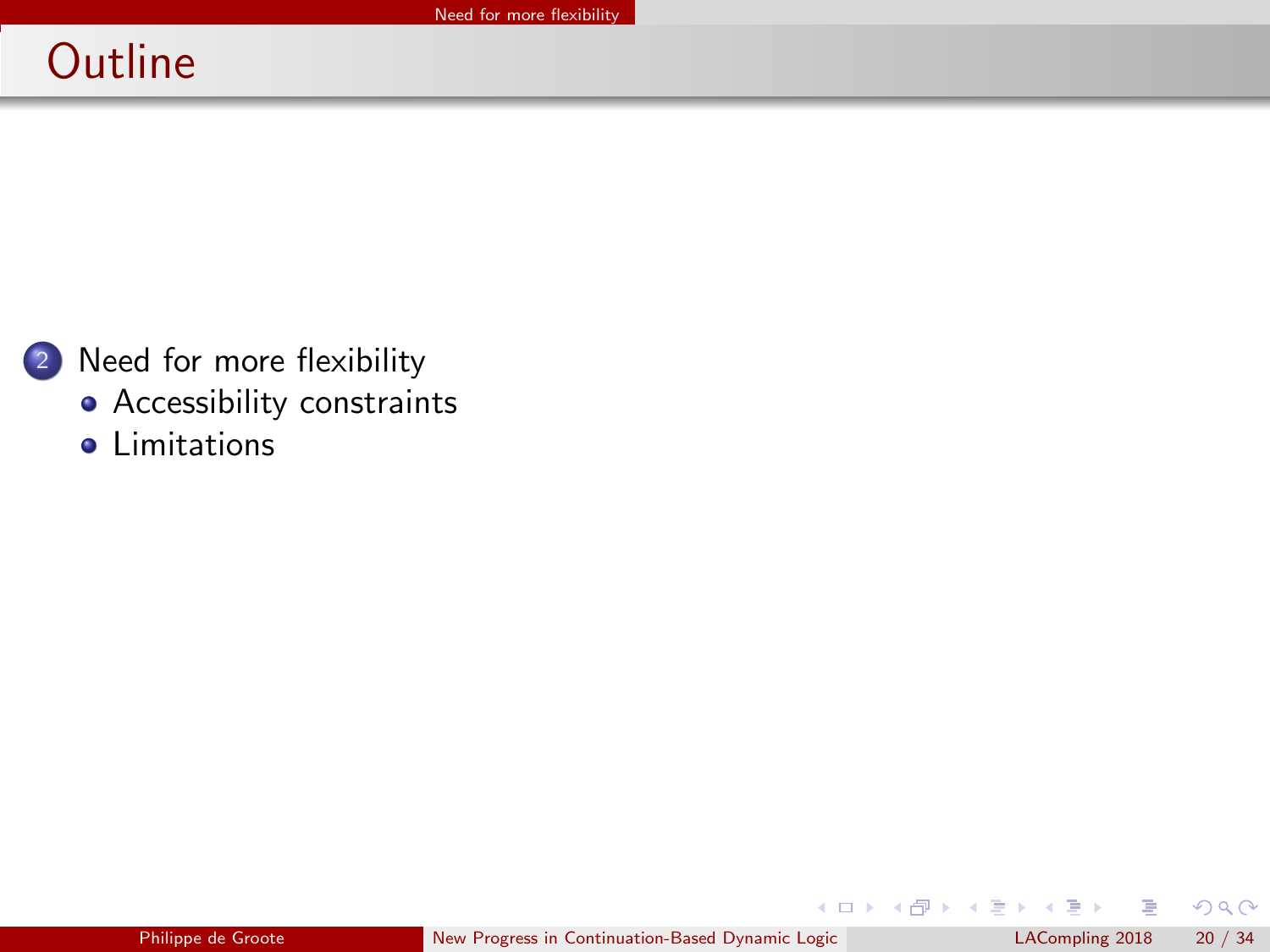<span id="page-88-0"></span>DRT like accessibility constraints:

 $\equiv$ 

 $299$ 

**K ロ ト K 何 ト K ヨ ト K**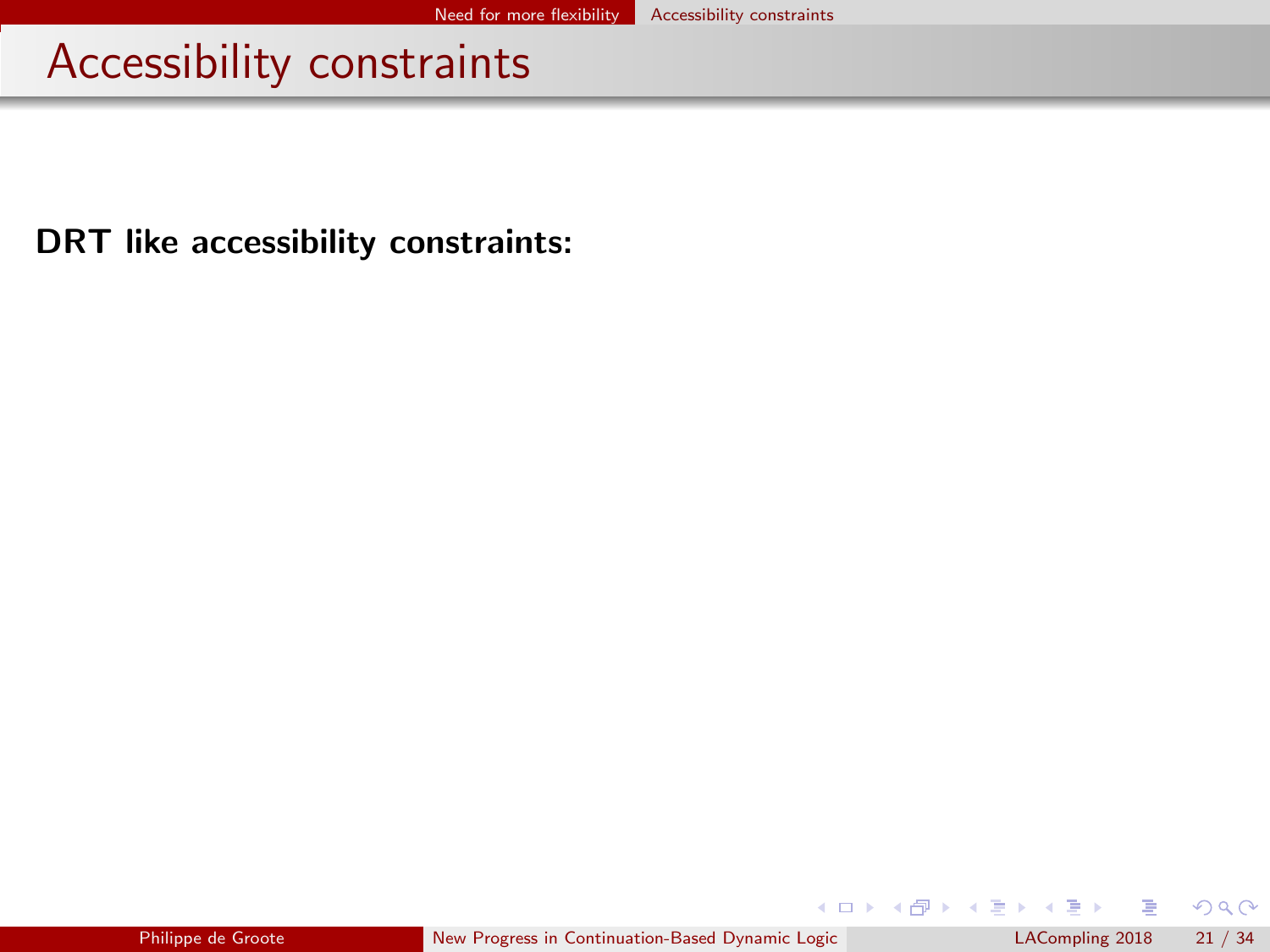#### <span id="page-89-0"></span>DRT like accessibility constraints:

Bill doesn't have a car. ∗ It is black. (Karttunen 1976)

 $\equiv$ 

 $\left\{ \begin{array}{ccc} \square & \rightarrow & \left\{ \bigcap \mathbb{P} \right\} & \left\{ \begin{array}{ccc} \square & \rightarrow & \left\{ \end{array} \right\} \end{array} \right.$ 

 $QQ$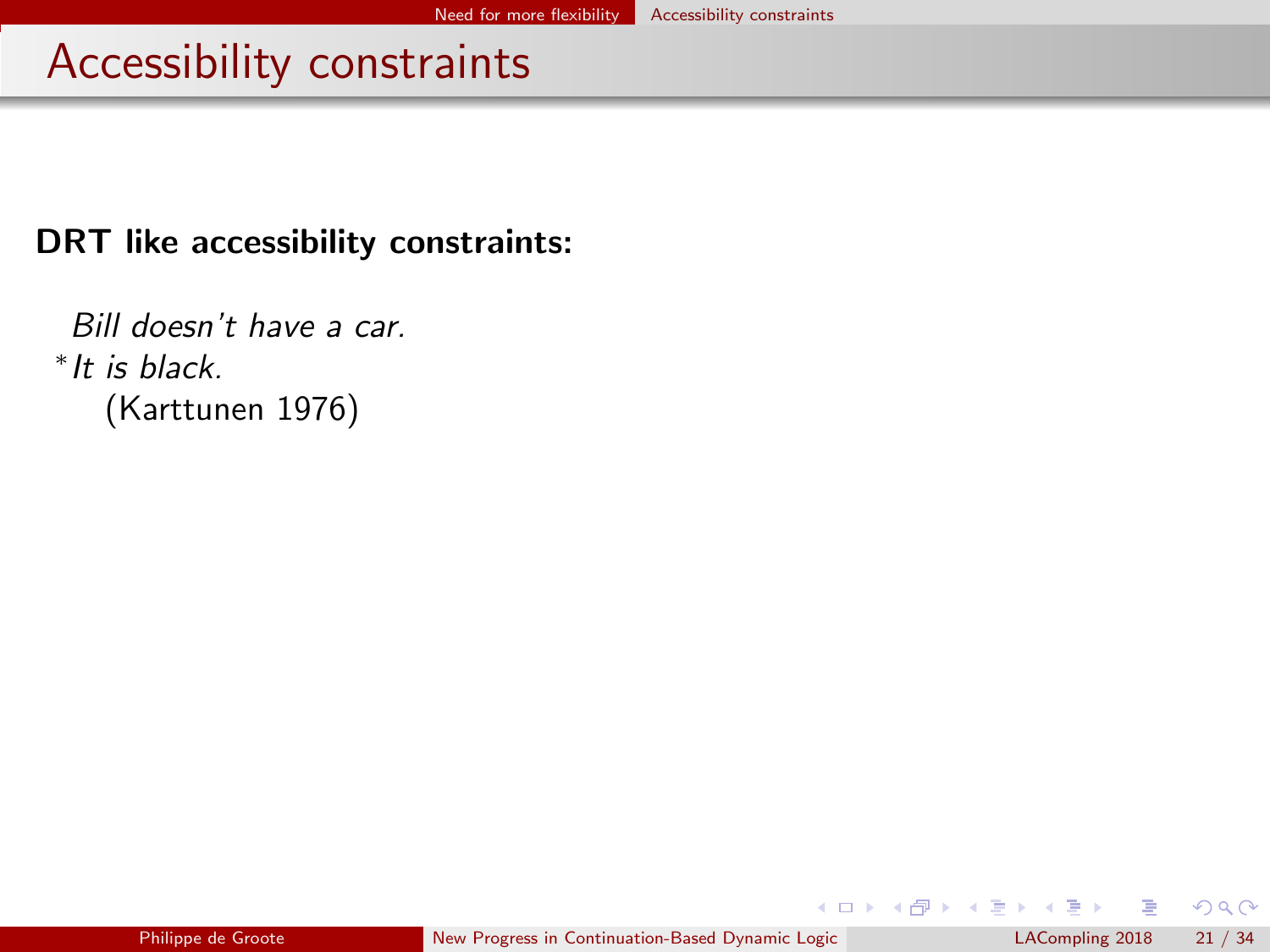#### <span id="page-90-0"></span>DRT like accessibility constraints:

```
Bill doesn't have a car.
∗
It is black.
   (Karttunen 1976)
```
Harvey courts a girl at every convention. (non specific reading) <sup>∗</sup>She is very pretty. (Karttunen 1976)

4 D F

 $\rightarrow$   $\overline{m}$   $\rightarrow$   $\rightarrow$   $\overline{m}$   $\rightarrow$   $\rightarrow$ 

 $\Omega$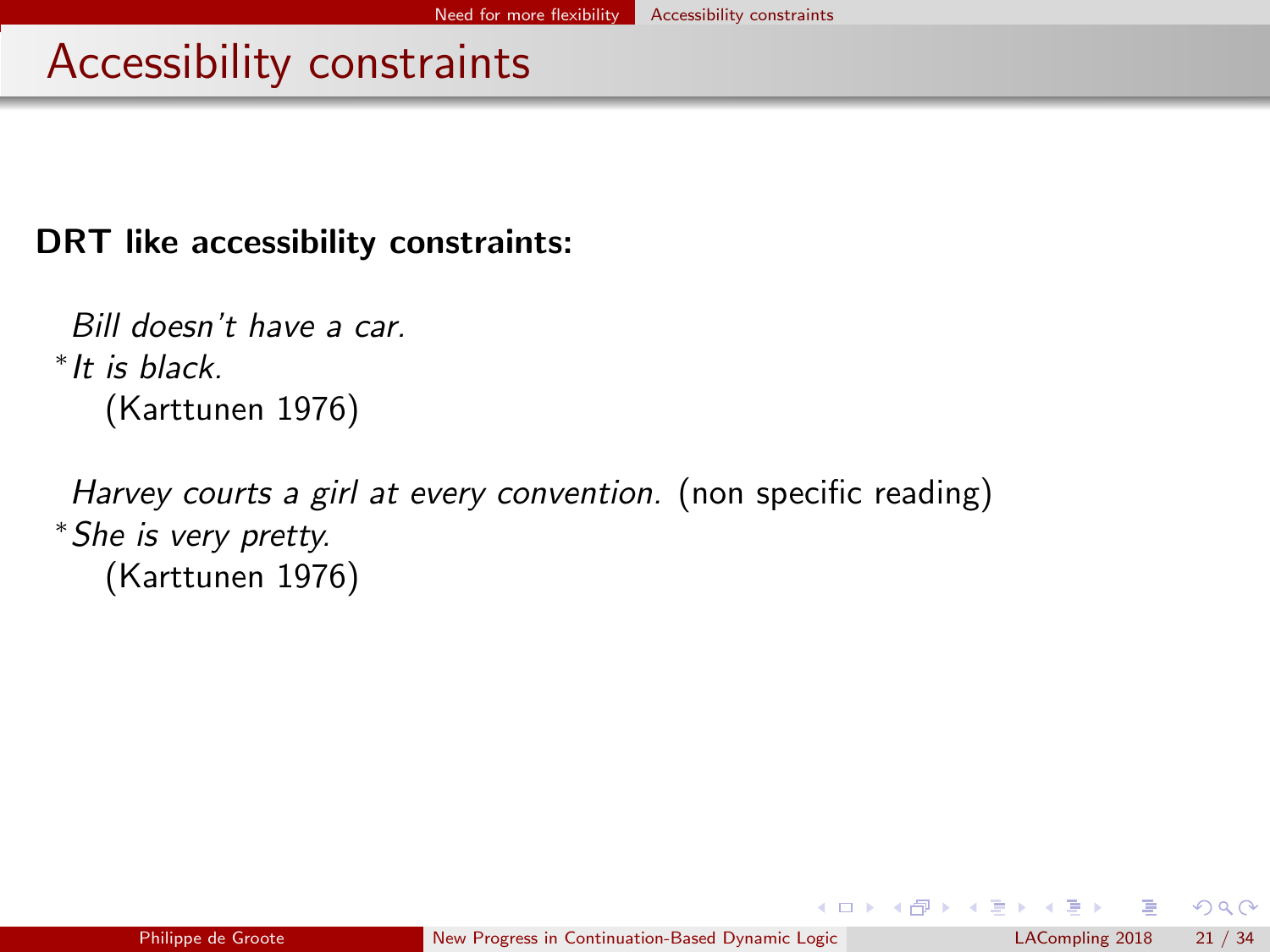#### <span id="page-91-0"></span>DRT like accessibility constraints:

```
Bill doesn't have a car.
∗
It is black.
   (Karttunen 1976)
```

```
Harvey courts a girl at every convention. (non specific reading)
∗She is very pretty.
   (Karttunen 1976)
```
You must write a letter to your parents. <sup>∗</sup>They are expecting the letter. (Karttunen 1976)

 $-10<sup>-10</sup>$ 

 $\rightarrow$   $\overline{m}$   $\rightarrow$   $\rightarrow$   $\overline{m}$   $\rightarrow$   $\rightarrow$ 

 $\Omega$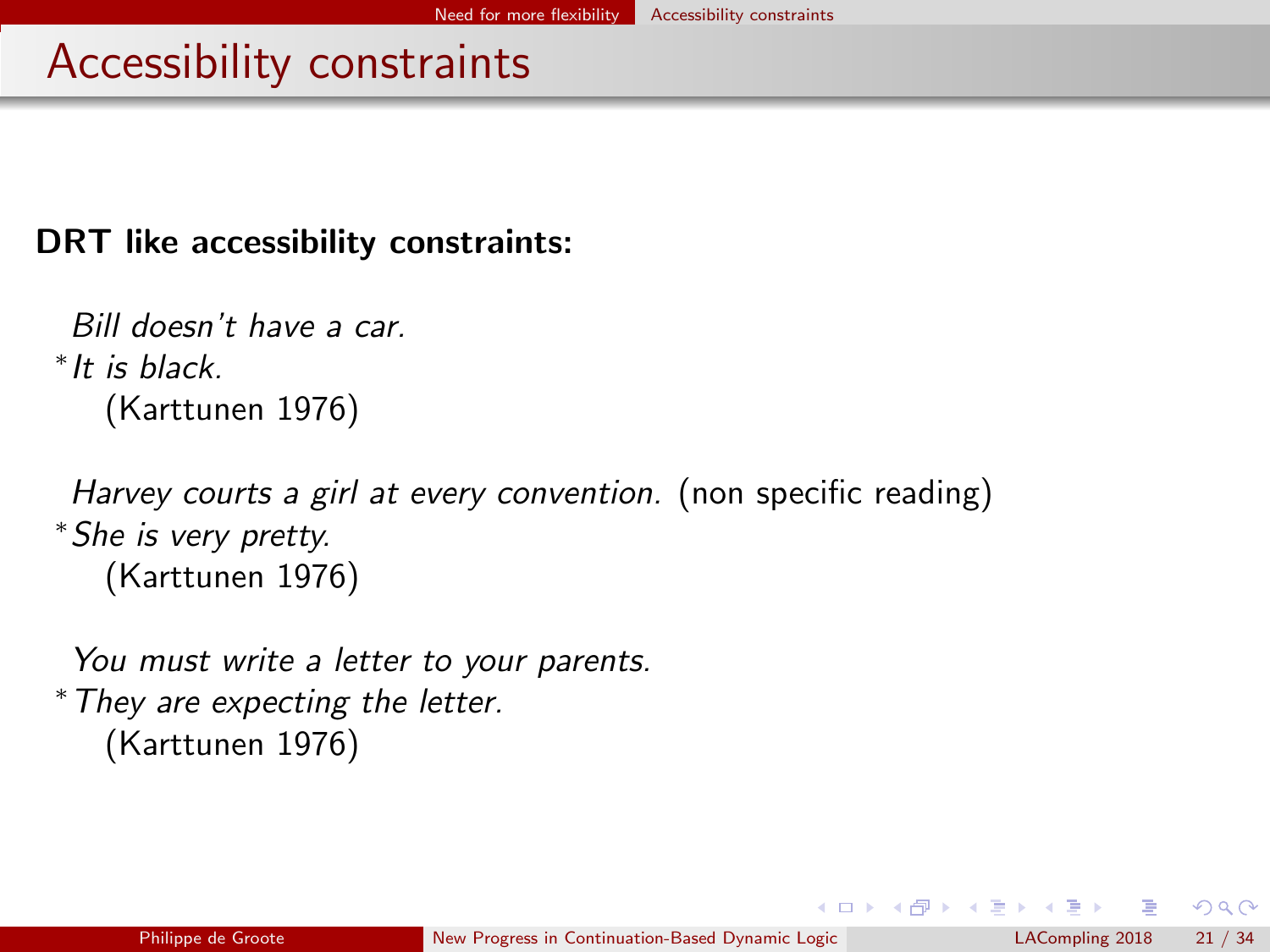#### <span id="page-92-0"></span>But...

 $299$ 

K ロラ メタラ メ きょ メ きょ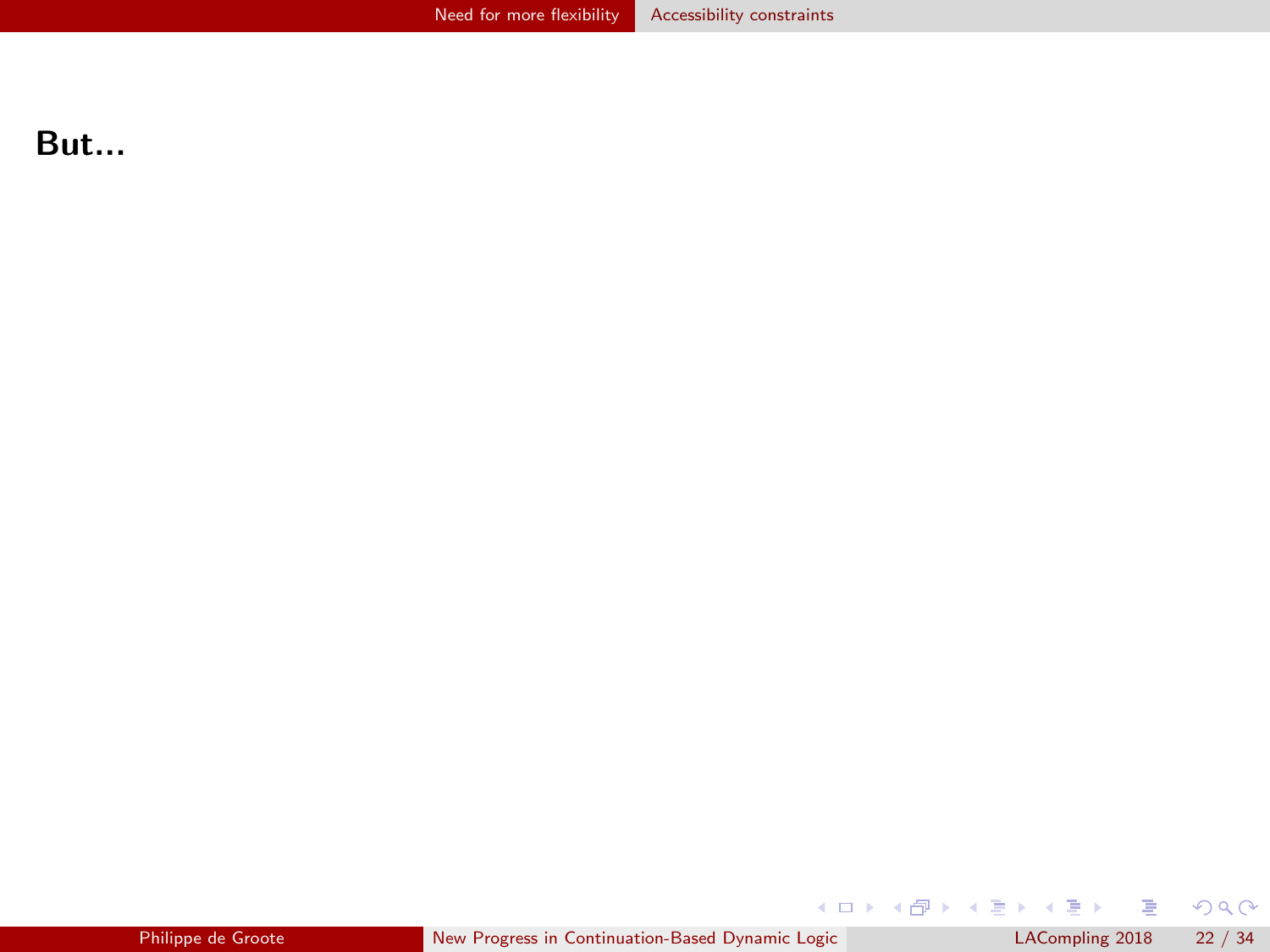#### <span id="page-93-0"></span>But...

I don't have a microwave oven. I wouldn't know what to do with it. (Frank 1996)

Harvey courts a girl at every convention. She always comes to the banquet with him. The girl is usually also very pretty. (Karttunen 1976)

You must write a letter to your parents. It has to be sent by airmail. The letter must get there by tomorrow (Karttunen 1976)

A thief might break into the house. He would take the silver. (Roberts 1989)

 $\Omega$ 

メロト メ御 トメ きょ メきょ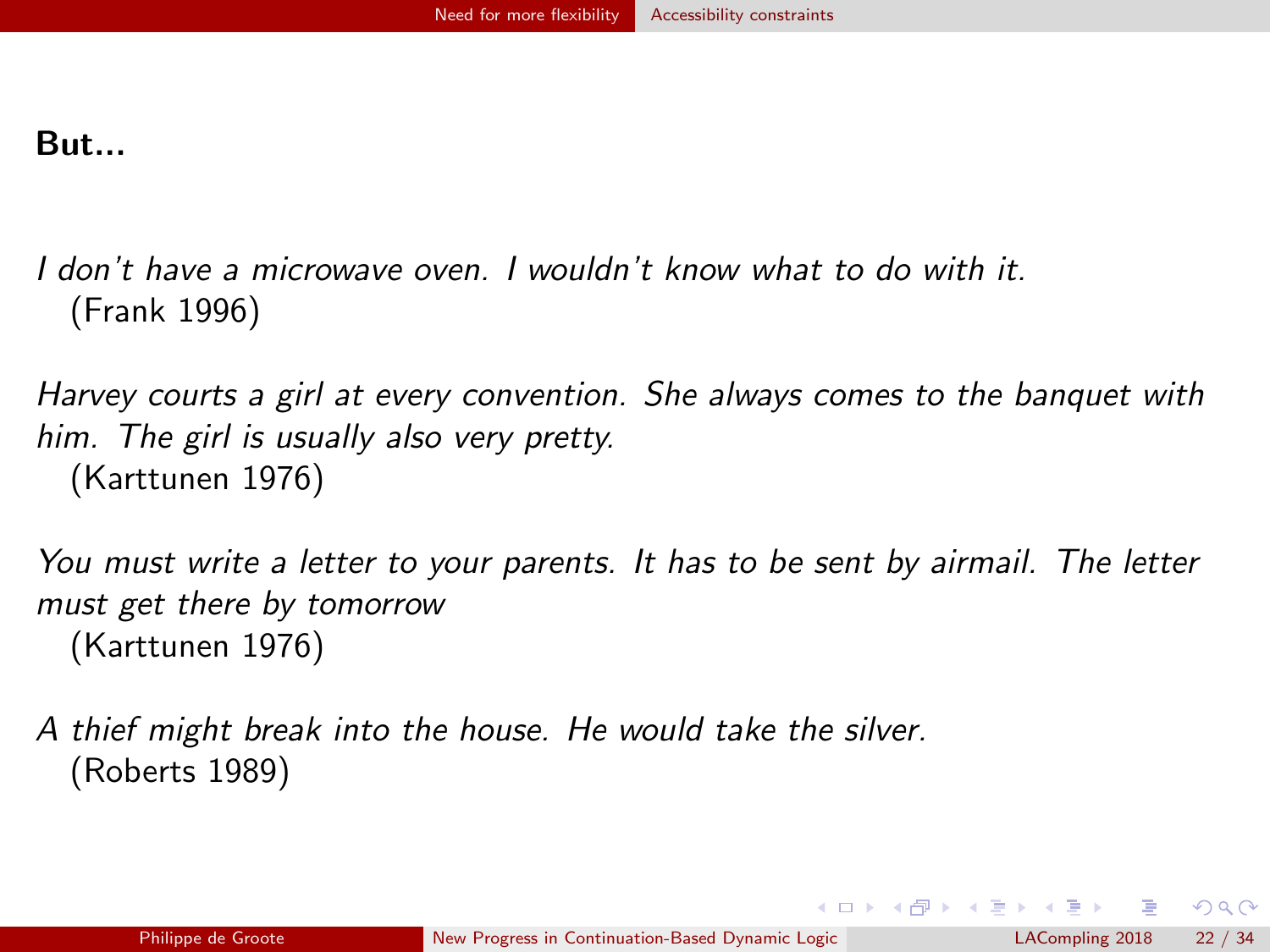## <span id="page-94-0"></span>Limitations

 $299$ 

イロト イ部ト イミト イミト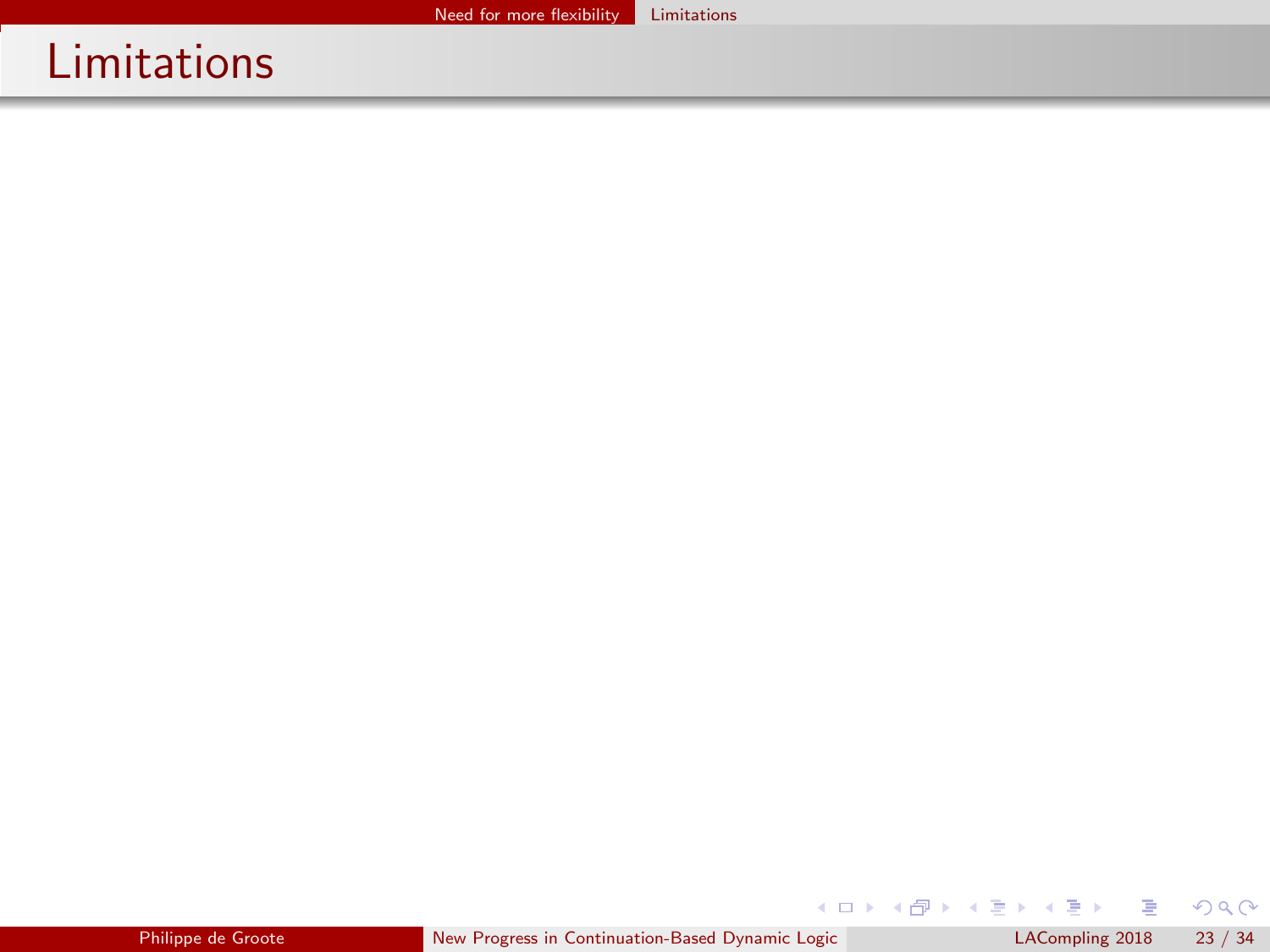## <span id="page-95-0"></span>Limitations

Accessibility constraints are wired into the formalism.

 $299$ 

メロト メ御 トメ きょ メきょ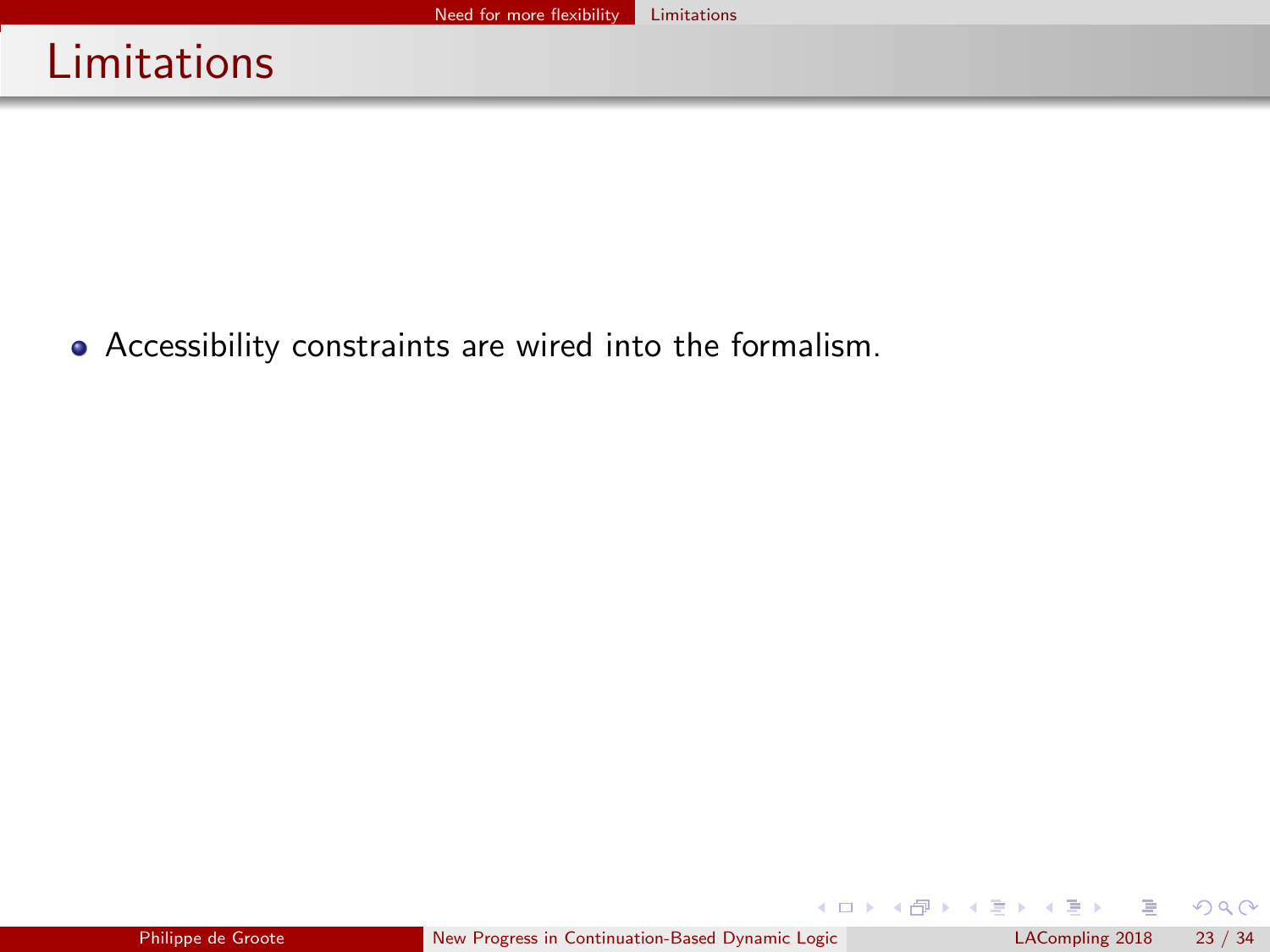- <span id="page-96-0"></span>Accessibility constraints are wired into the formalism.
- Only one mode of composition.

舌

 $299$ 

 $\left\{ \begin{array}{ccc} 1 & 0 & 0 \\ 0 & 1 & 0 \end{array} \right\}$  ,  $\left\{ \begin{array}{ccc} 0 & 0 & 0 \\ 0 & 0 & 0 \end{array} \right\}$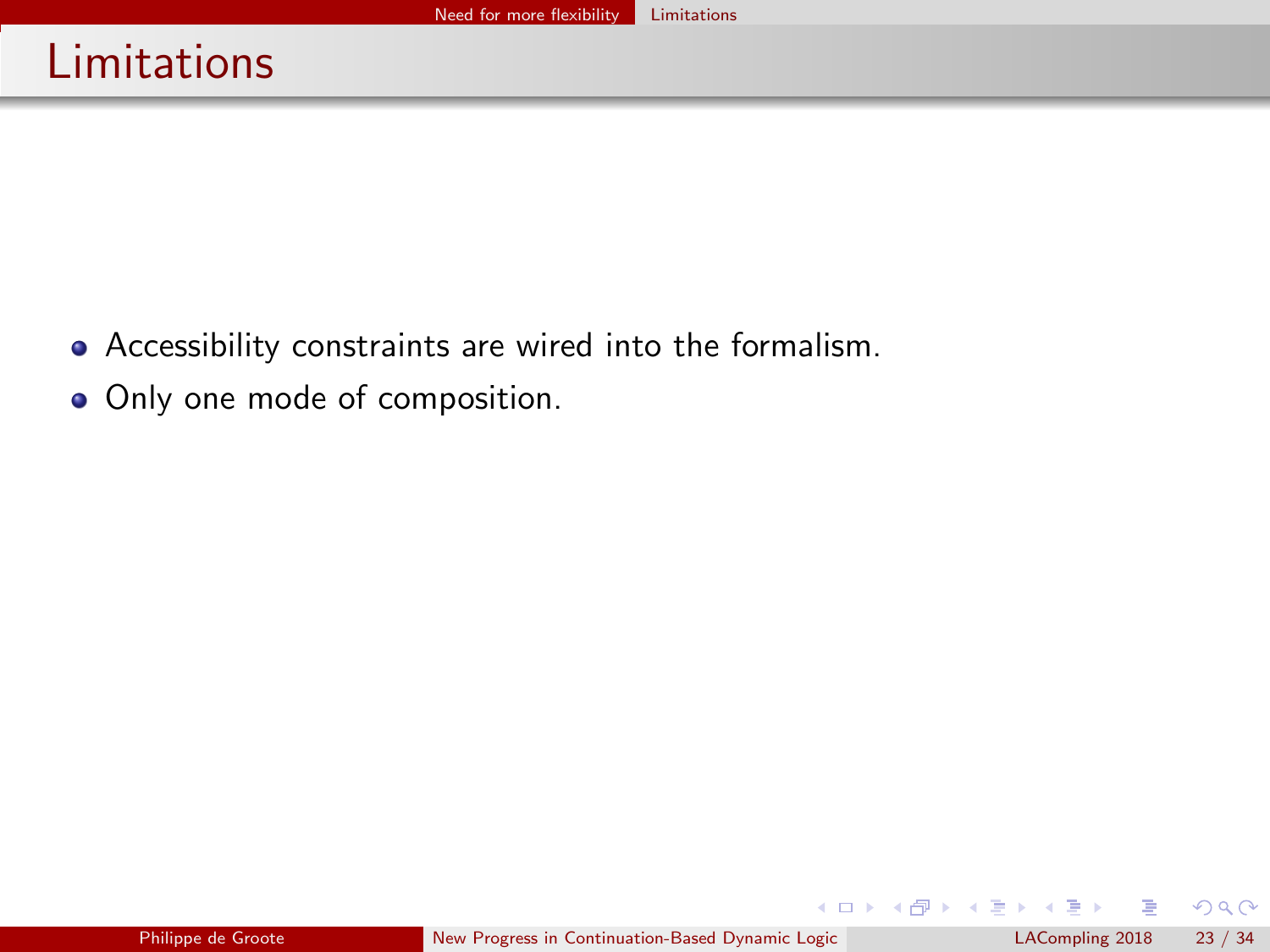- <span id="page-97-0"></span>Accessibility constraints are wired into the formalism.
- Only one mode of composition.
- No systematic way of defining the logical connectives.

 $\Omega$ 

(□ ) ( n ) ( 三 )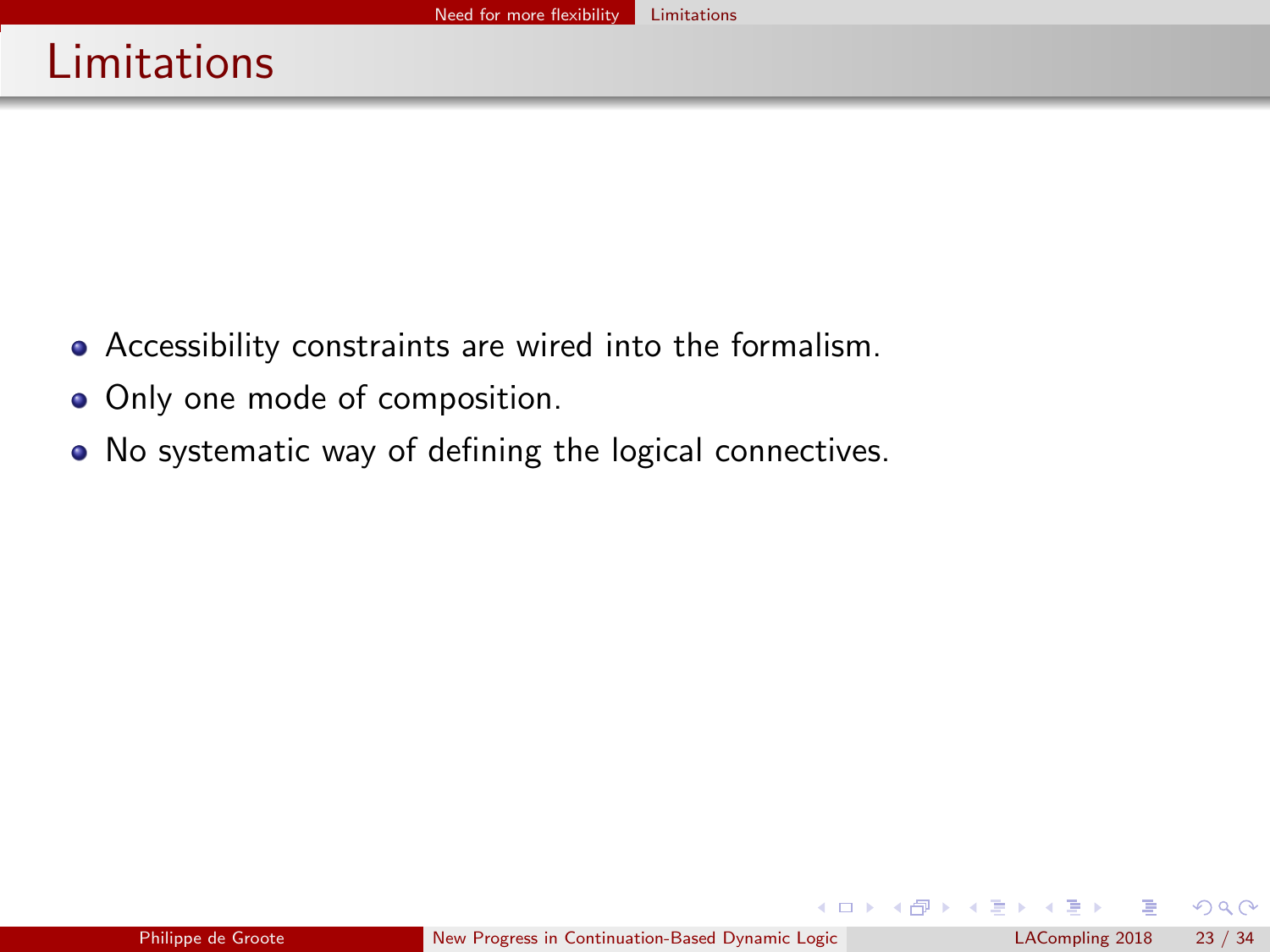- <span id="page-98-0"></span>Accessibility constraints are wired into the formalism.
- Only one mode of composition.
- No systematic way of defining the logical connectives.
- The obtained logic relies heavily on classical logic.

K □ ▶ K 何 ▶ K 글

**Si** 

 $QQ$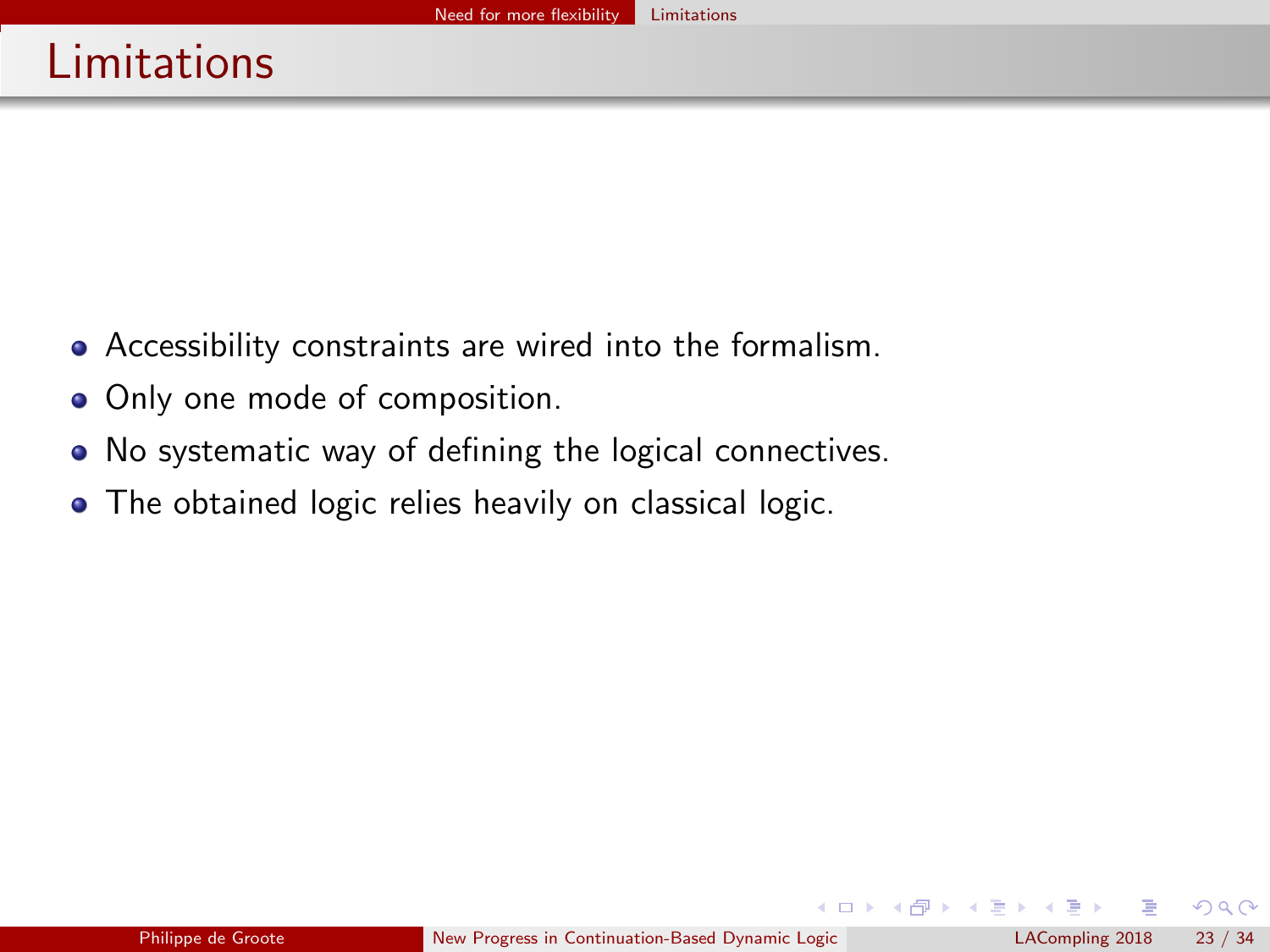- <span id="page-99-0"></span>Accessibility constraints are wired into the formalism.
- Only one mode of composition.
- No systematic way of defining the logical connectives.
- The obtained logic relies heavily on classical logic.
- No methodology for extending the frameork (generalized quantifiers, plurality, temporality, intentionality, ...)

 $\Omega$ 

**K ロ ▶ - K 何 ▶ - K ヨ ▶ - K**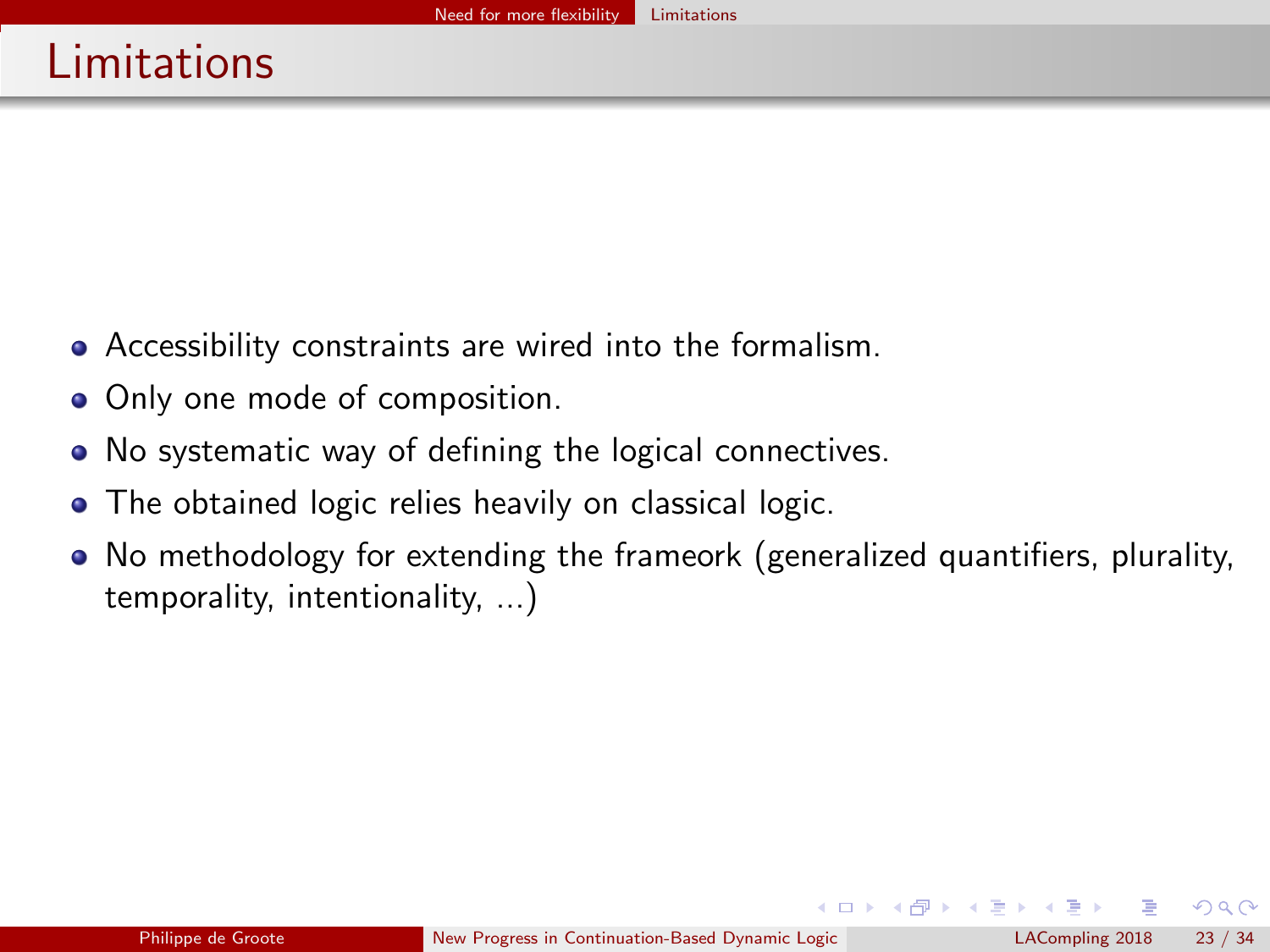# <span id="page-100-0"></span>**Outline**

### <sup>3</sup> [A more flexible framework](#page-100-0)

- [Revisiting the picture](#page-101-0)
- [Accomodating the connectives](#page-109-0)
- [Specifying accessibility constraints](#page-123-0)
- [Taking polarity into account](#page-127-0)
- [Putting everything together](#page-140-0)

4 D F

**100 m Card Text**   $\Omega$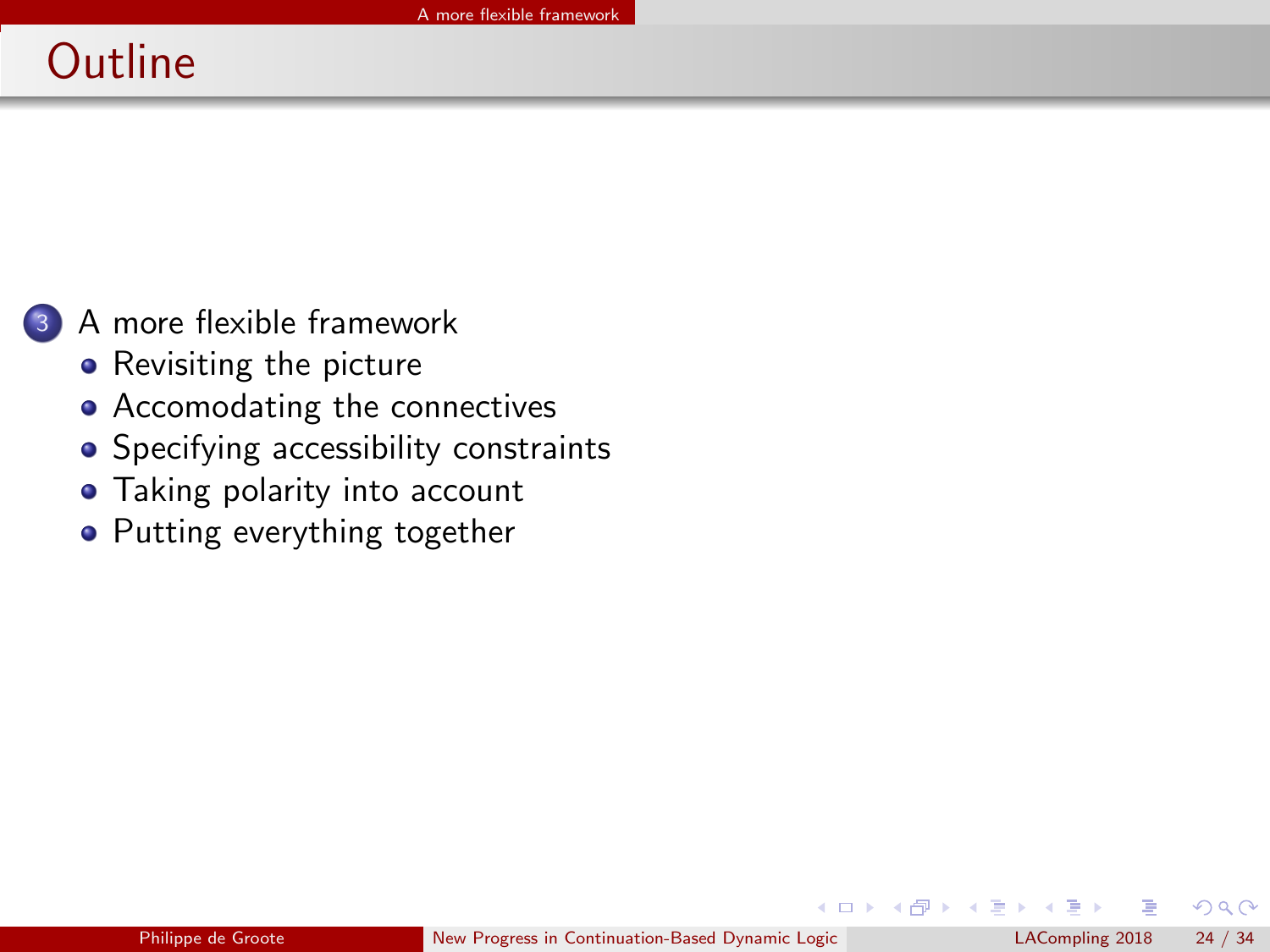<span id="page-101-0"></span>•

 $299$ 

メロト メ御 トメ きょ メきょ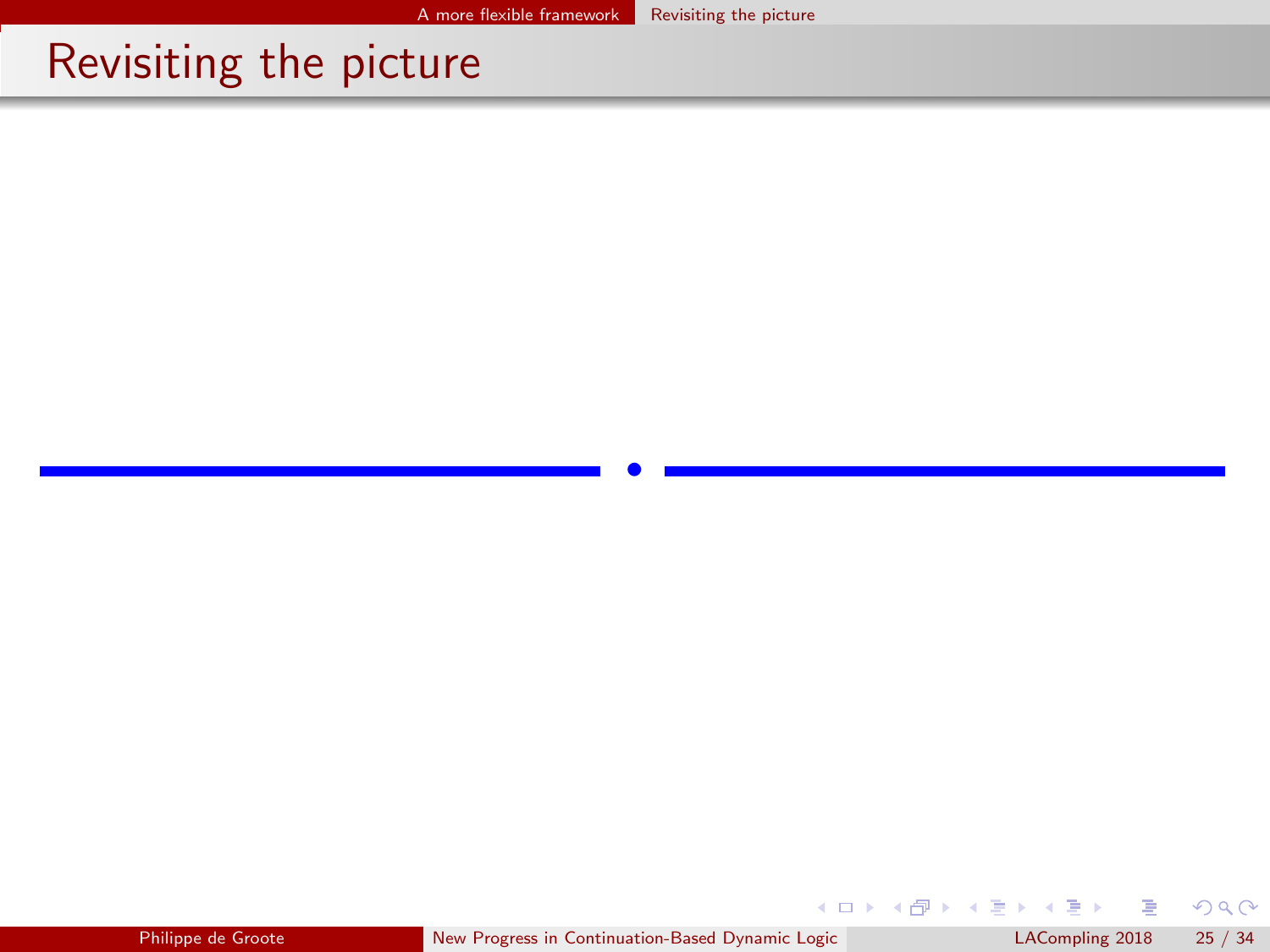<span id="page-102-0"></span>

舌

 $299$ 

メロトメ 御下 メミトメ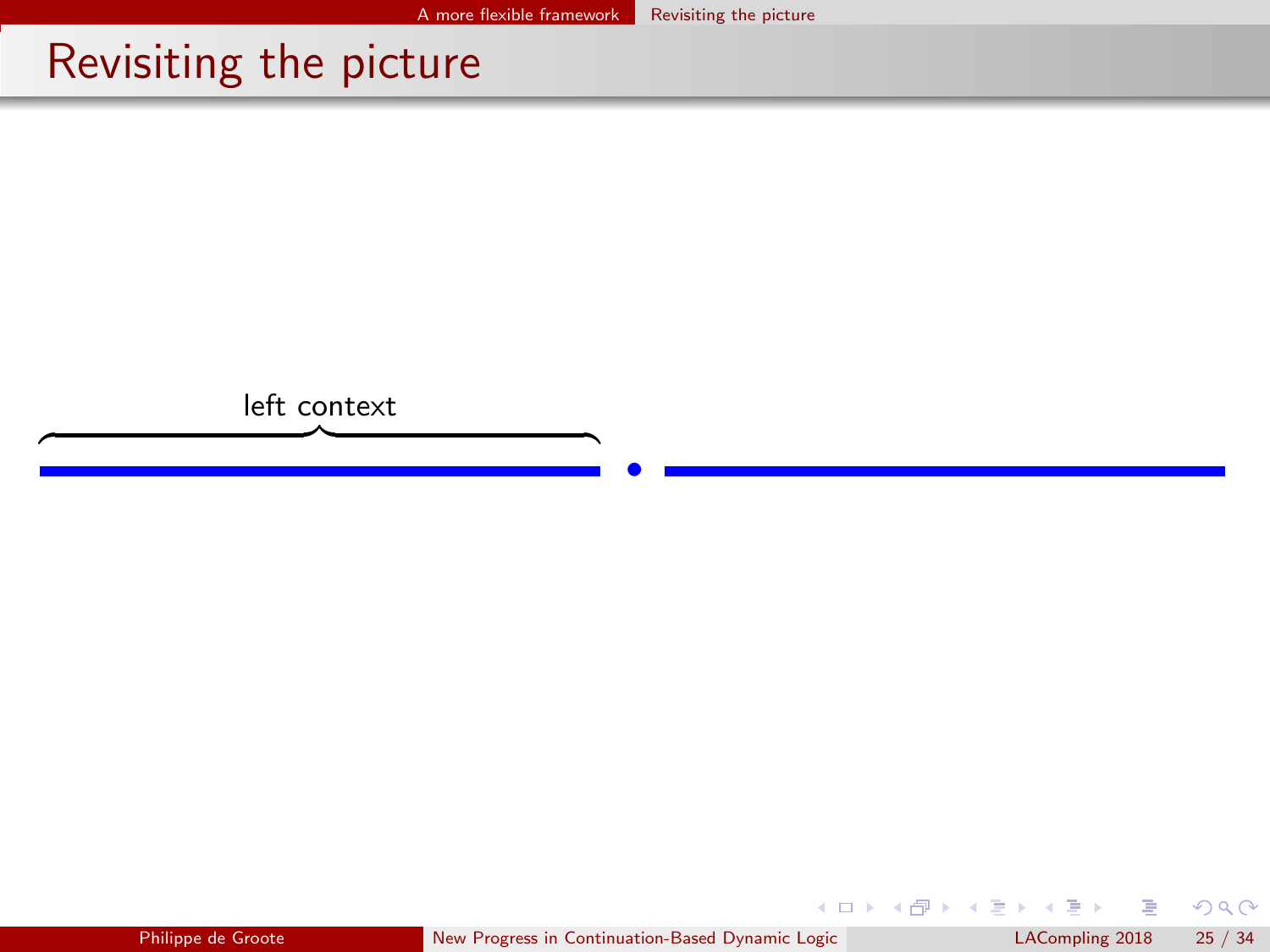<span id="page-103-0"></span>

 $\sim$ 舌  $299$ 

 $4$  O  $\rightarrow$   $4$   $\overline{m}$   $\rightarrow$   $4$   $\overline{m}$   $\rightarrow$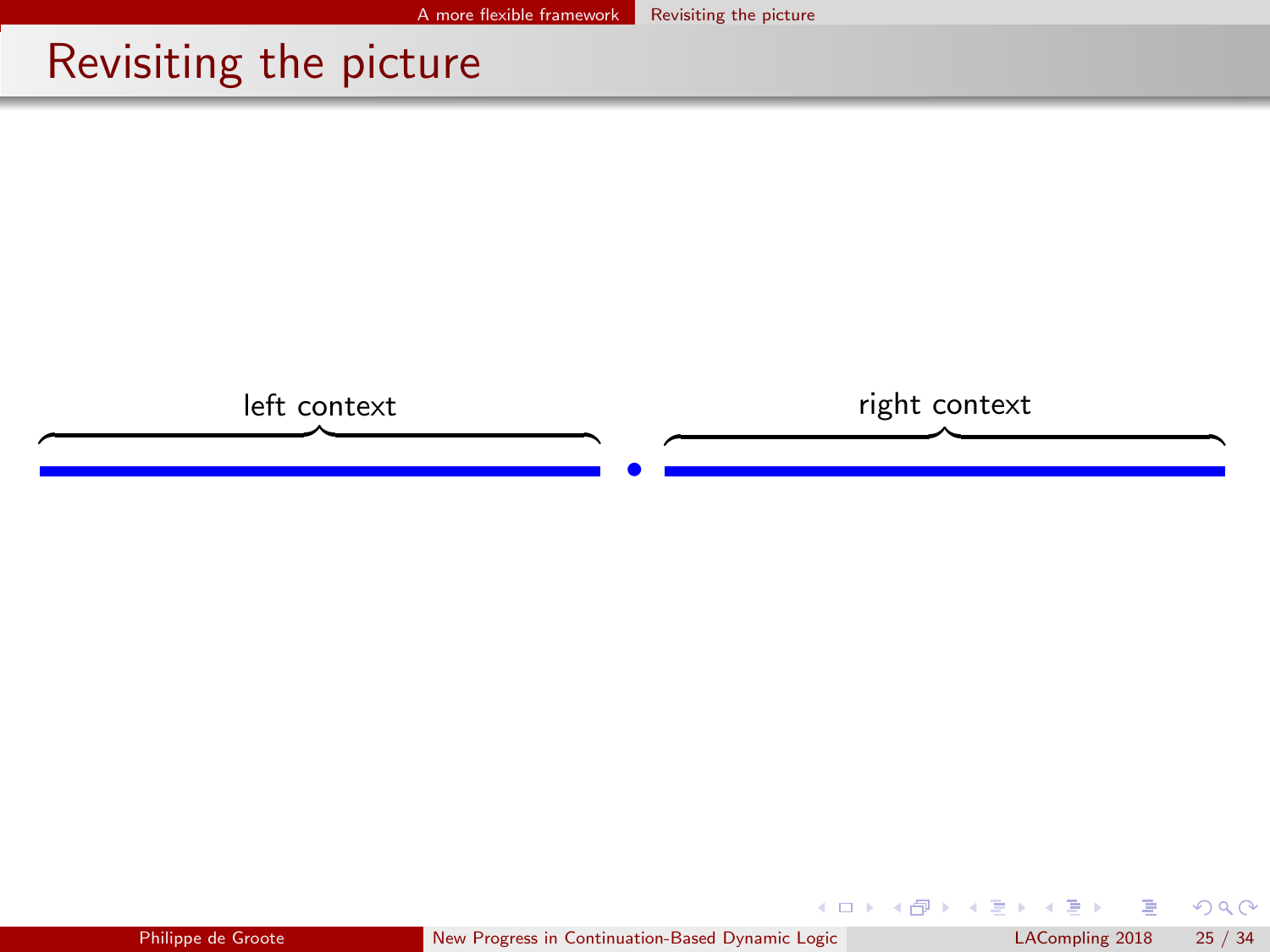<span id="page-104-0"></span>

 $299$ 

**K ロ ⊁ K 何 ≯** 

一本語 ×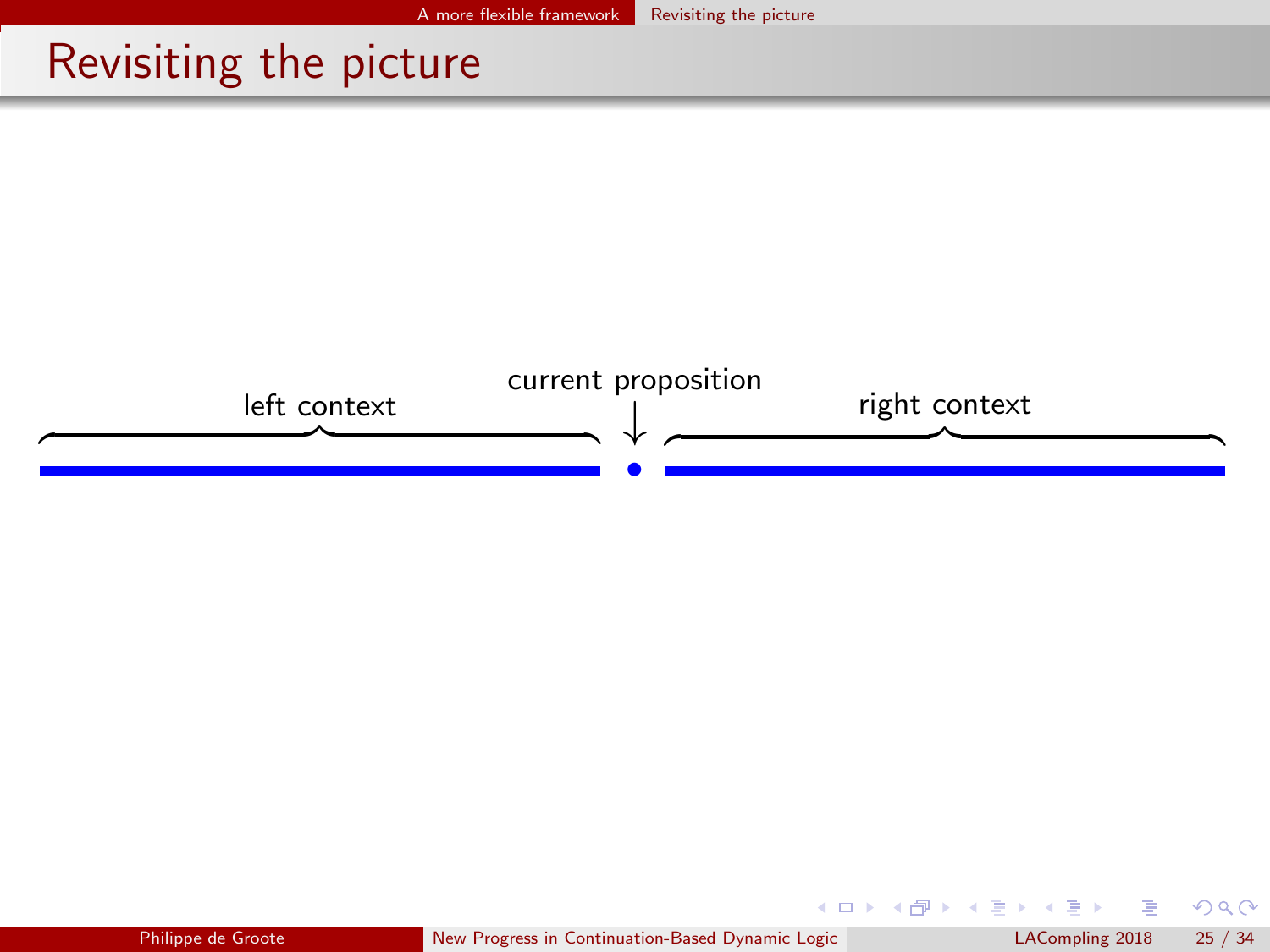<span id="page-105-0"></span>

 $299$ 

**K ロ ト K 何 ト K ヨ** 

 $\sim$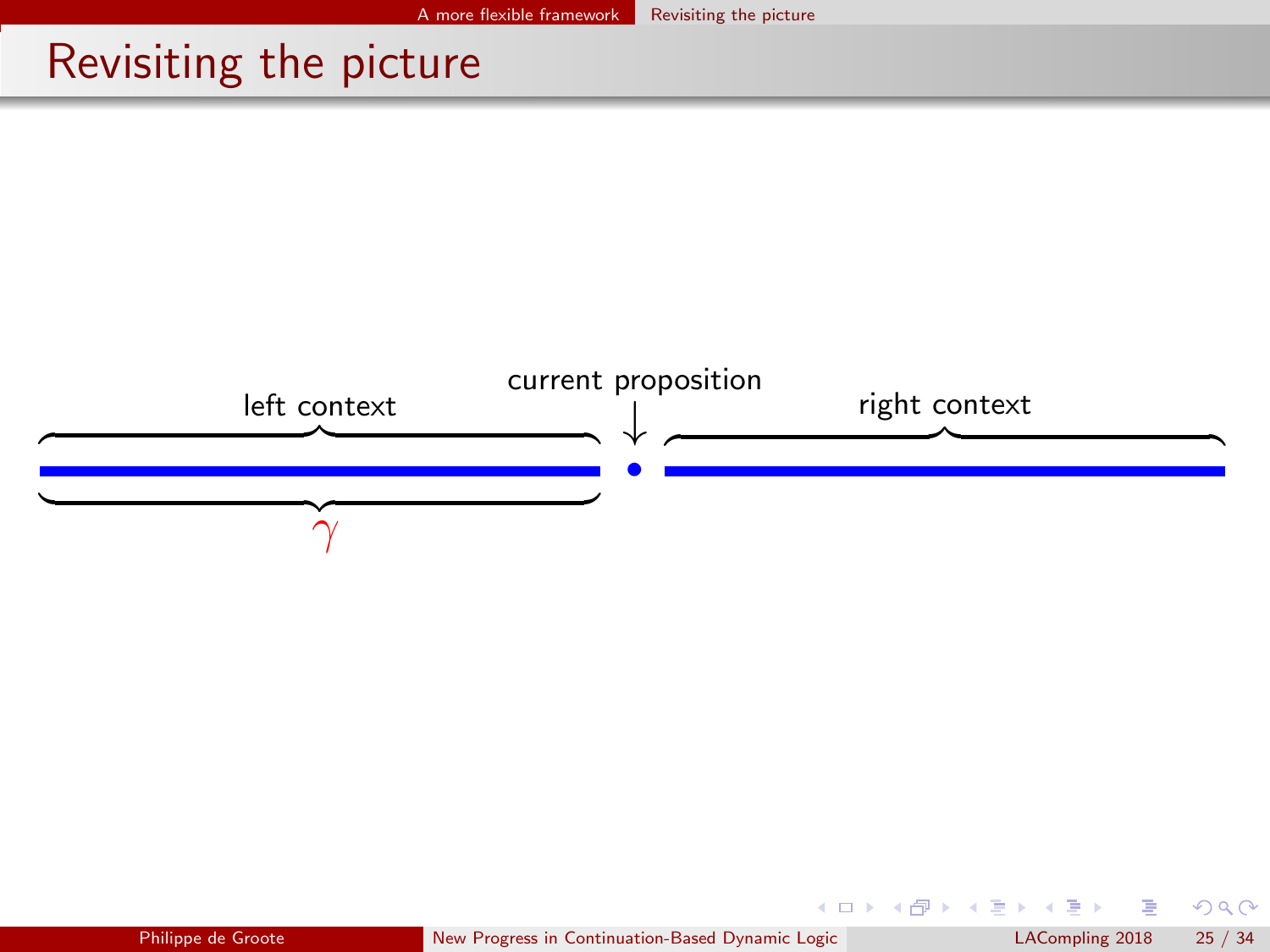<span id="page-106-0"></span>

 $\sim$  40 舌  $299$ 

 $4$  O  $\rightarrow$   $4$   $\overline{m}$   $\rightarrow$   $4$   $\overline{m}$   $\rightarrow$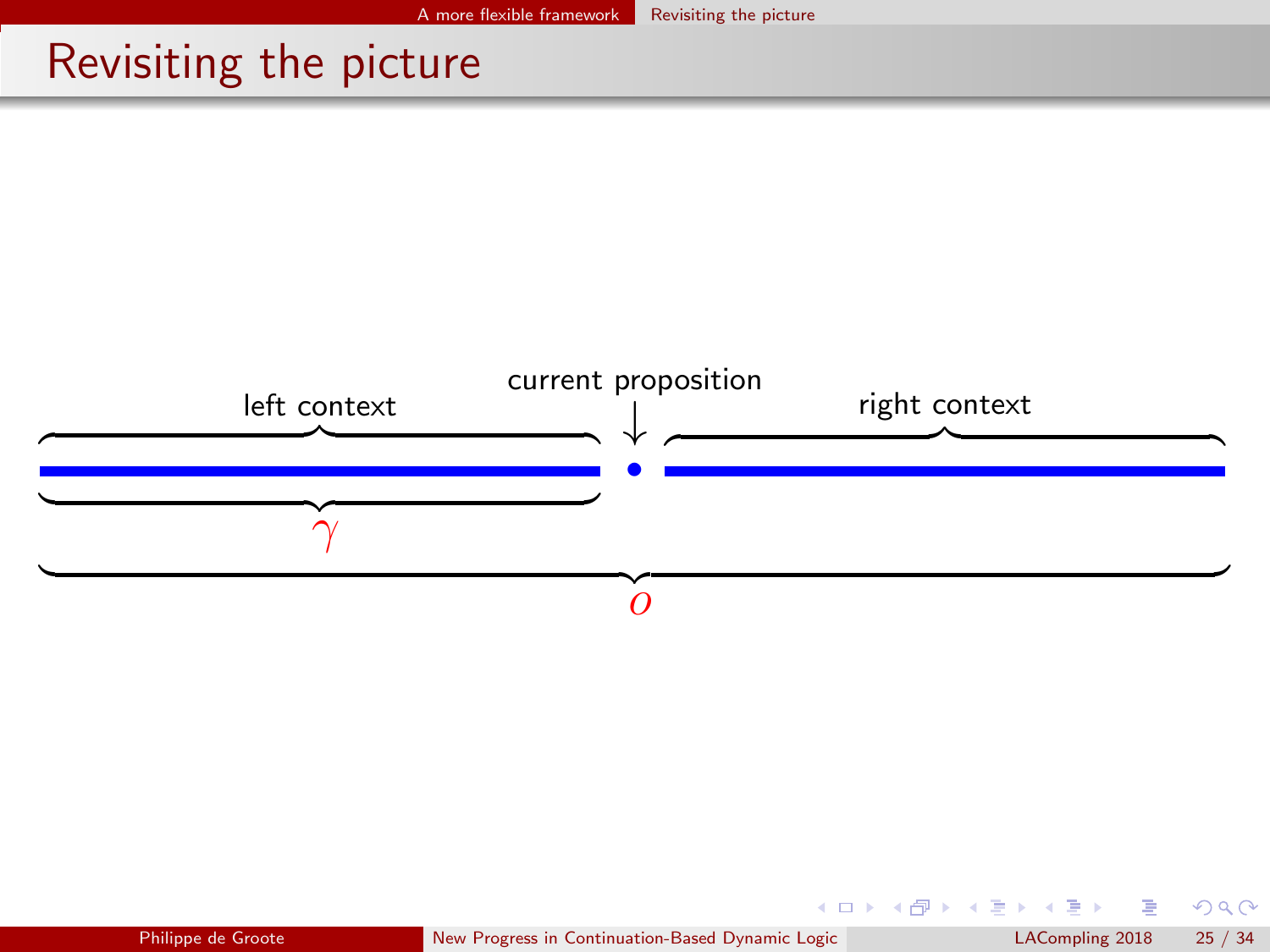<span id="page-107-0"></span>

舌

 $299$ 

 $4$  O  $\rightarrow$   $4$   $\overline{m}$   $\rightarrow$   $4$   $\overline{m}$   $\rightarrow$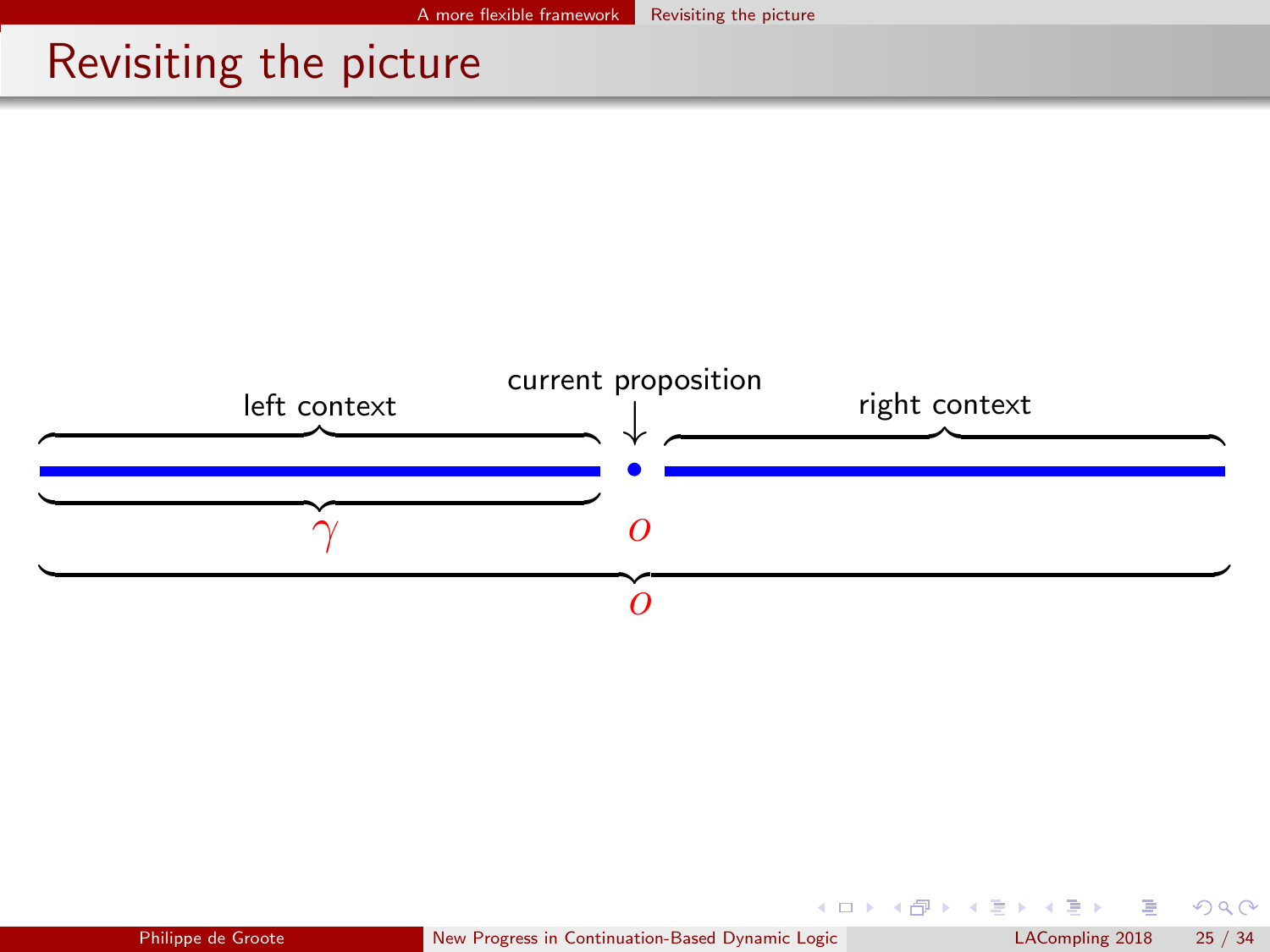# <span id="page-108-0"></span>Revisiting the picture



 $\sim$ 舌  $299$ 

 $4$  O  $\rightarrow$   $4$   $\overline{m}$   $\rightarrow$   $4$   $\overline{m}$   $\rightarrow$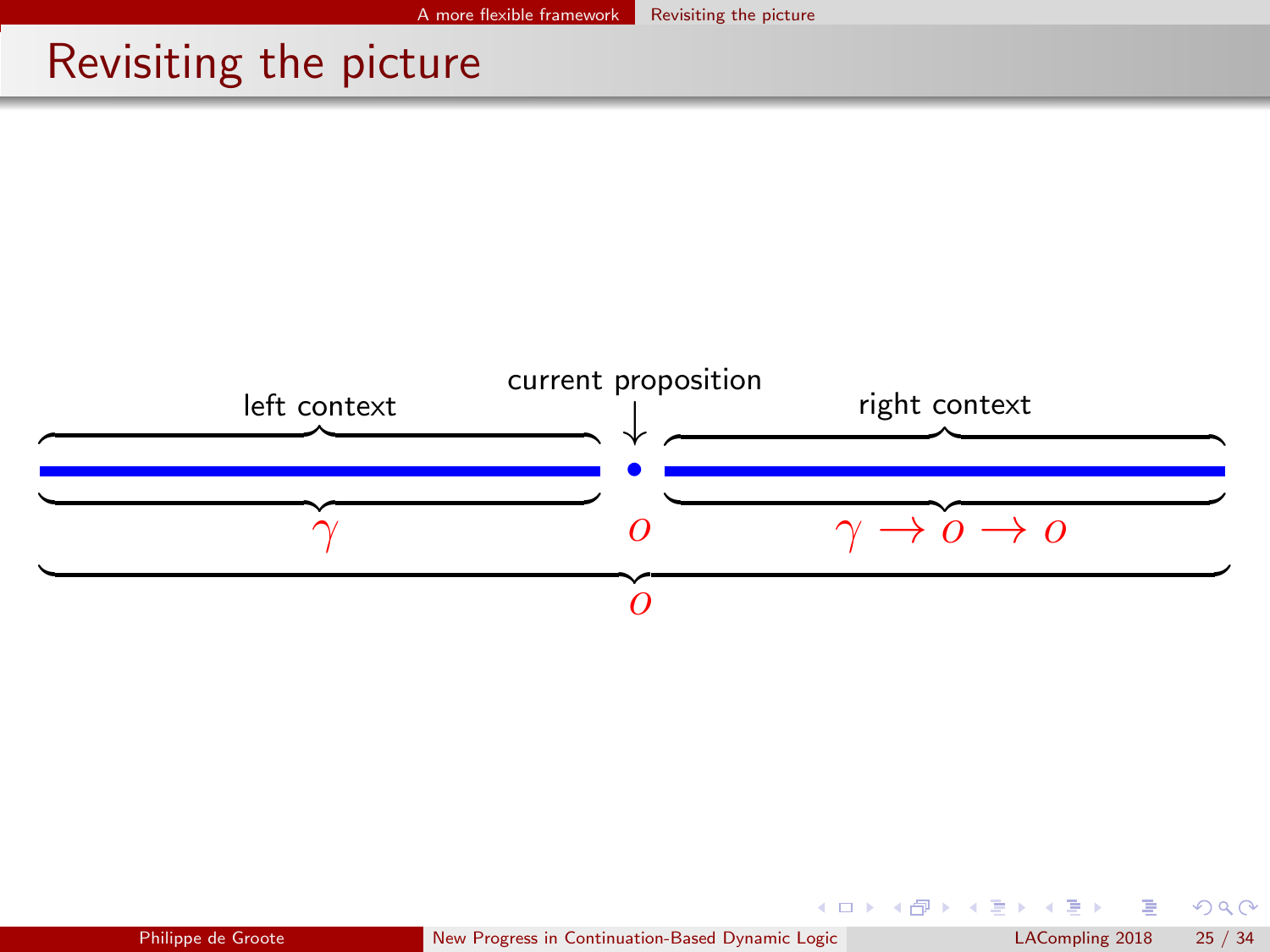$2990$ 

<span id="page-109-0"></span>メロト メ御 トメ きょ メきょ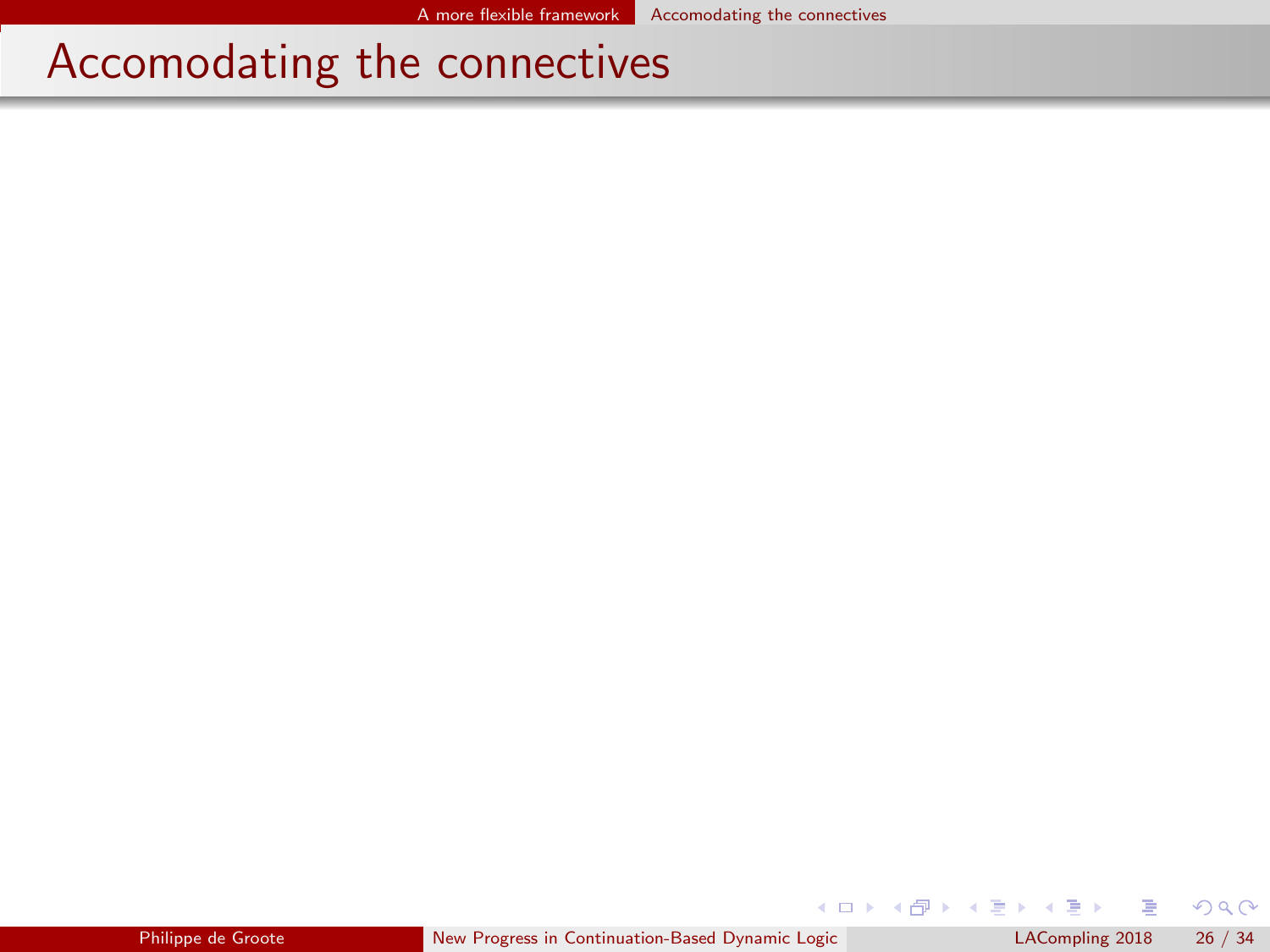#### <span id="page-110-0"></span>Conjunction

$$
P \mathbb{M} Q \stackrel{\triangle}{=} \lambda e_0 \phi. \, P \, e_0 \, (\lambda e_1 p. \, Q \, e_1 \, (\lambda e_2 q. \, \phi \, e_2 \, (p \wedge q)))
$$

 $299$ 

K ロメ X 御 X X 평 X X 평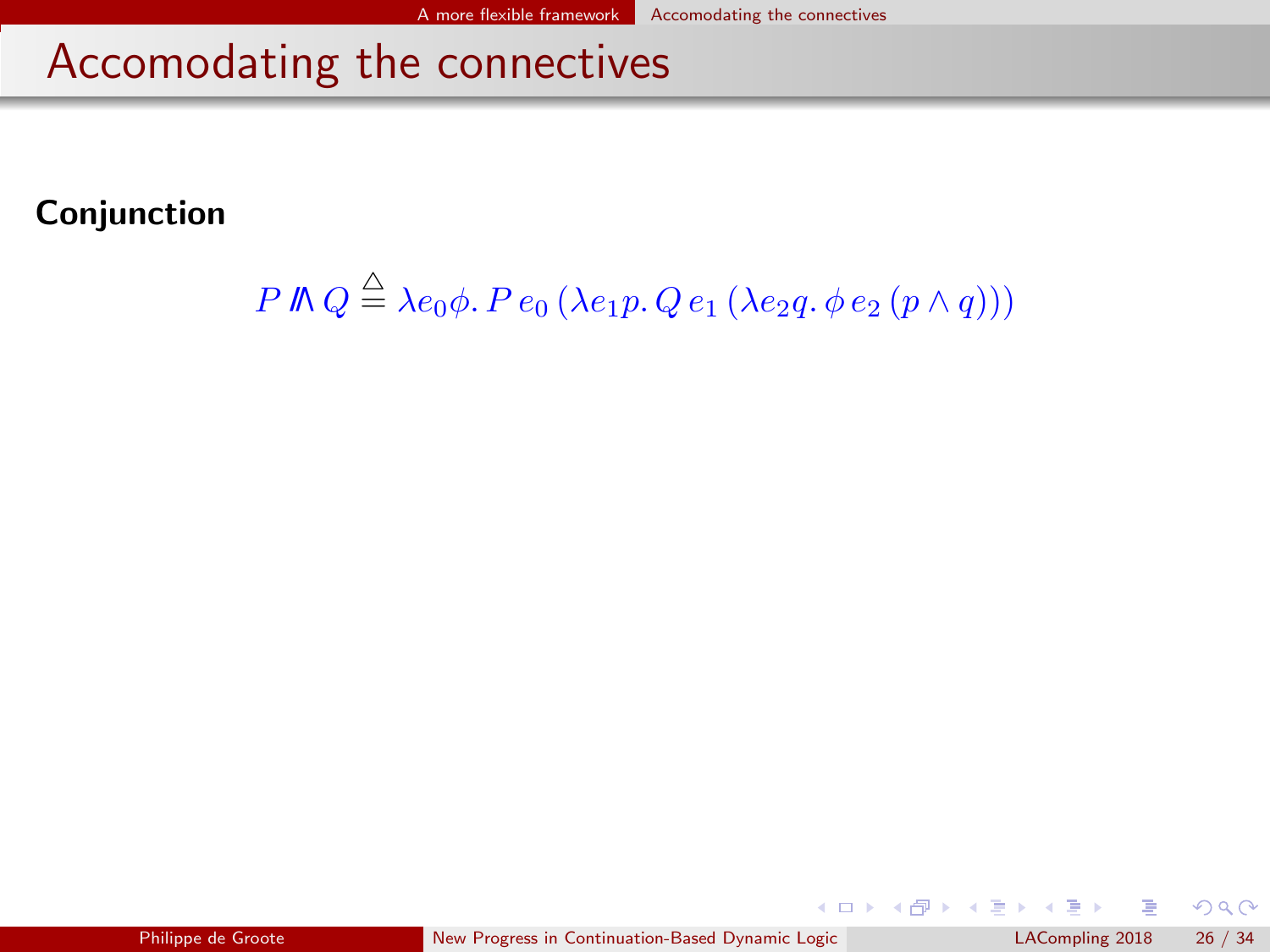#### <span id="page-111-0"></span>Conjunction

$$
P \mathbb{I} \cap Q \stackrel{\triangle}{=} \lambda e_0 \phi. \, P \, e_0 \, (\lambda e_1 p. \, Q \, e_1 \, (\lambda e_2 q. \, \phi \, e_2 \, (p \wedge q)))
$$

#### Variants

÷.

 $299$ 

**K ロ ト K 何 ト K ヨ ト K**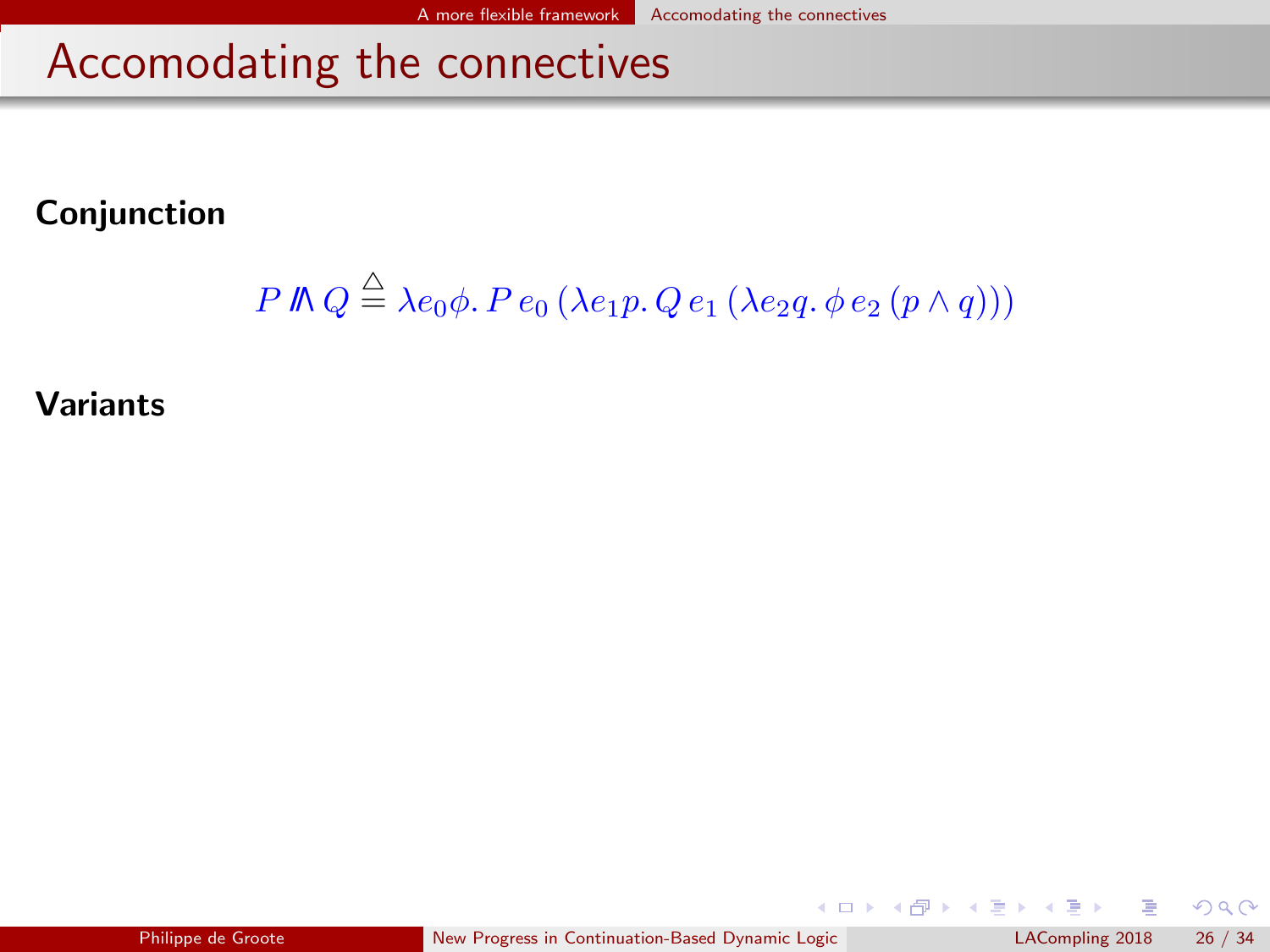#### <span id="page-112-0"></span>Conjunction

$$
P \mathbb{I} \cap Q \stackrel{\triangle}{=} \lambda e_0 \phi. \, P \, e_0 \, (\lambda e_1 p. \, Q \, e_1 \, (\lambda e_2 q. \, \phi \, e_2 \, (p \wedge q)))
$$

#### Variants

 $\lambda e_0 \phi$ .  $P e_0 (\lambda e_1 p. Q e_1 (\lambda e_2 q. \phi e_0 (p \wedge q)))$ 

 $\Omega$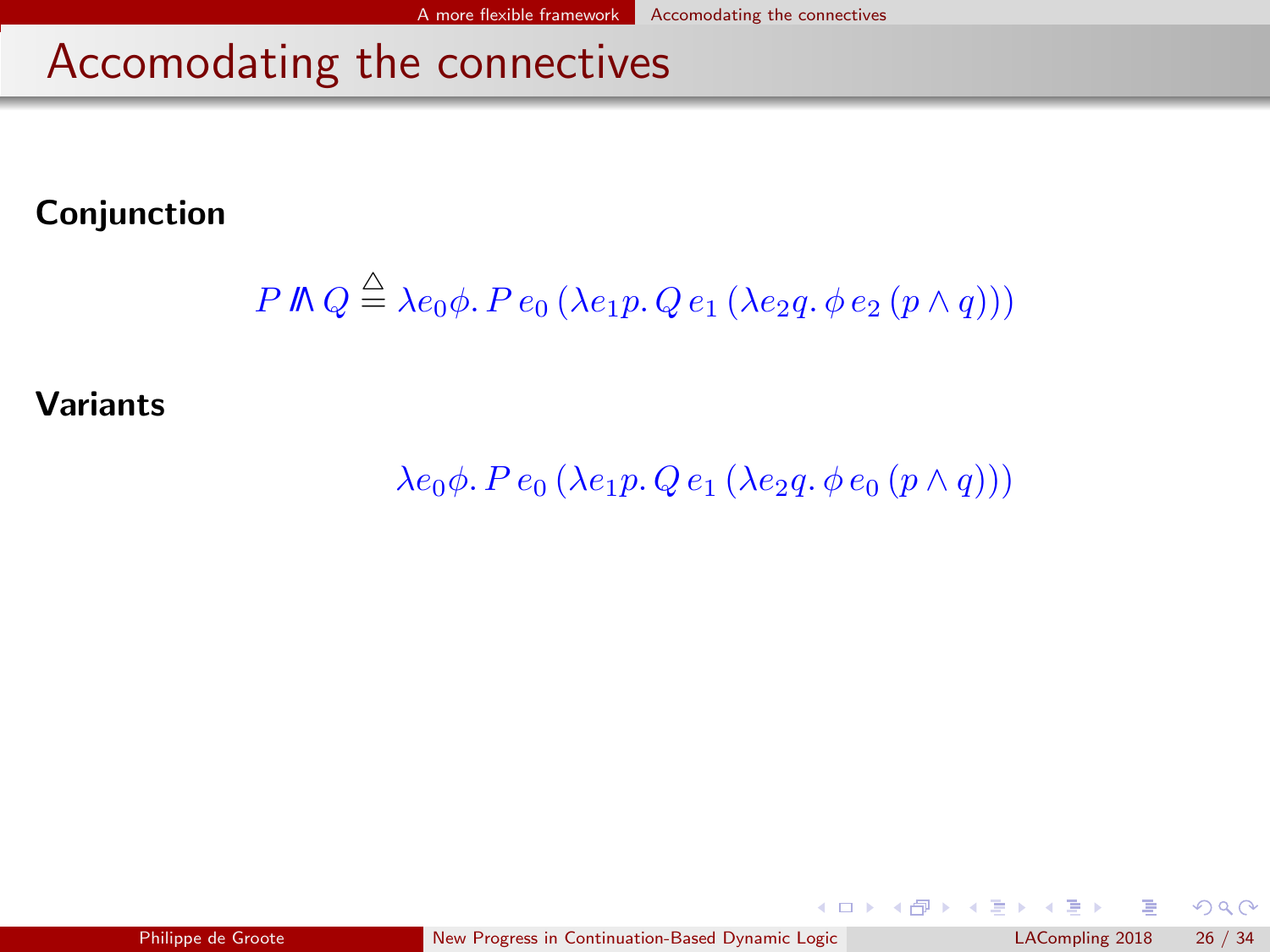#### <span id="page-113-0"></span>Conjunction

P  $Q \stackrel{\triangle}{=} \lambda e_0 \phi. \, P \, e_0 \, (\lambda e_1 p. \, Q \, e_1 \, (\lambda e_2 q. \, \phi \, e_2 \, (p \wedge q)))$ 

#### Variants

 $\lambda e_0 \phi$ . P  $e_0$  ( $\lambda e_1 p$ . Q  $e_1$  ( $\lambda e_2 q$ .  $\phi e_0$  ( $p \wedge q$ )))  $\lambda e_0 \phi$ ,  $P e_0 (\lambda e_1 p$ ,  $Q e_0 (\lambda e_2 q, \phi e_0 (p \wedge q)))$ 

 $\left\{ \begin{array}{ccc} 1 & 0 & 0 \\ 0 & 1 & 0 \end{array} \right\}$ 

 $\Omega$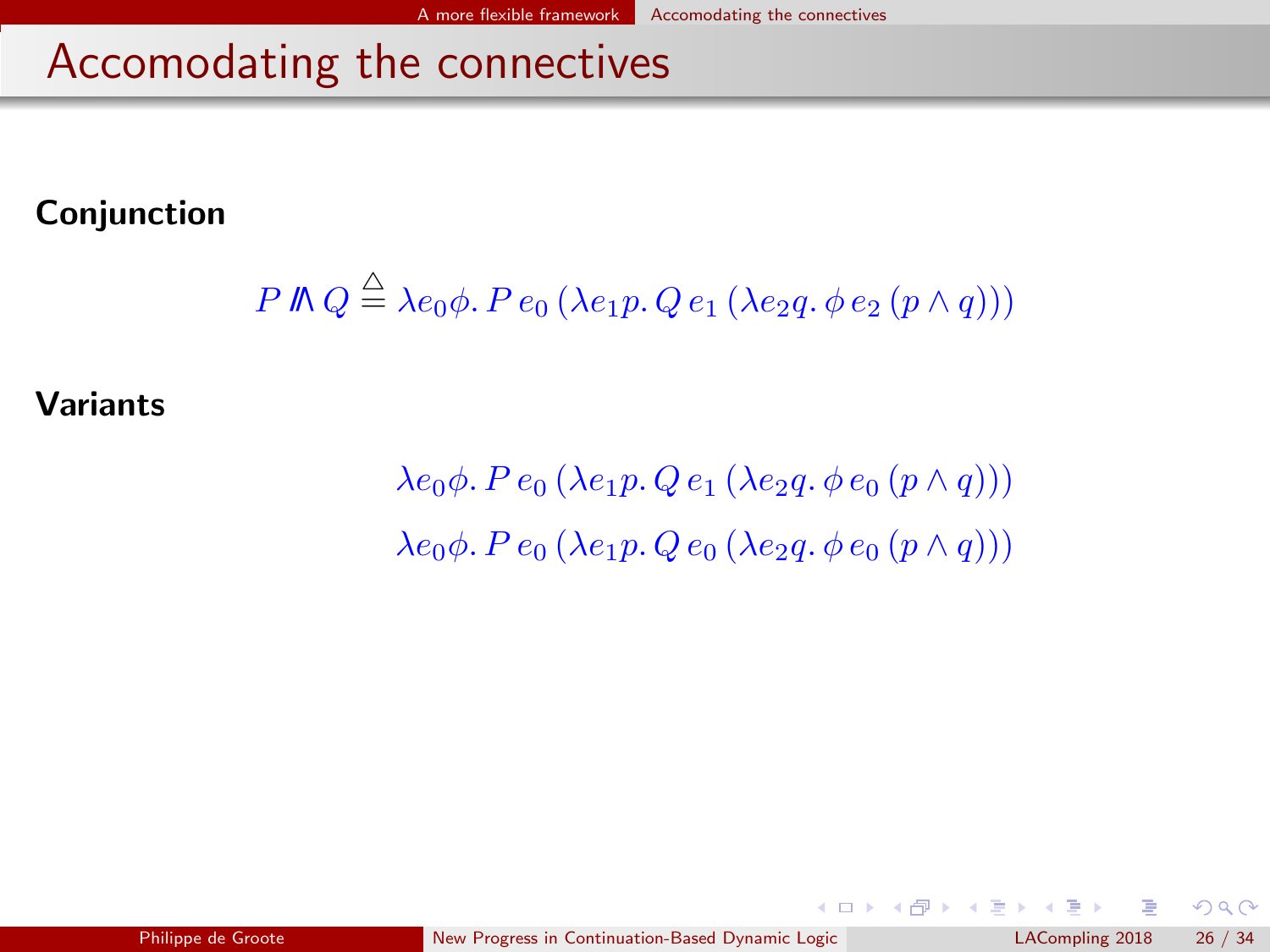#### <span id="page-114-0"></span>Conjunction

P  $Q \stackrel{\triangle}{=} \lambda e_0 \phi. \, P \, e_0 \, (\lambda e_1 p. \, Q \, e_1 \, (\lambda e_2 q. \, \phi \, e_2 \, (p \wedge q)))$ 

#### Variants

 $\lambda e_0 \phi$ . P  $e_0$  ( $\lambda e_1 p$ . Q  $e_1$  ( $\lambda e_2 q$ .  $\phi e_0$  ( $p \wedge q$ )))  $\lambda e_0 \phi$ . P  $e_0$  ( $\lambda e_1 p$ . Q  $e_0$  ( $\lambda e_2 q$ .  $\phi e_0$  ( $p \wedge q$ )))  $\lambda e_0 \phi$ . Q  $e_0$  ( $\lambda e_1 p$ . P  $e_1$  ( $\lambda e_2 q$ .  $\phi e_2$   $(p \wedge q)$ ))

 $\Omega$ 

 $\left\{ \begin{array}{ccc} 1 & 1 & 1 & 1 & 1 \end{array} \right\}$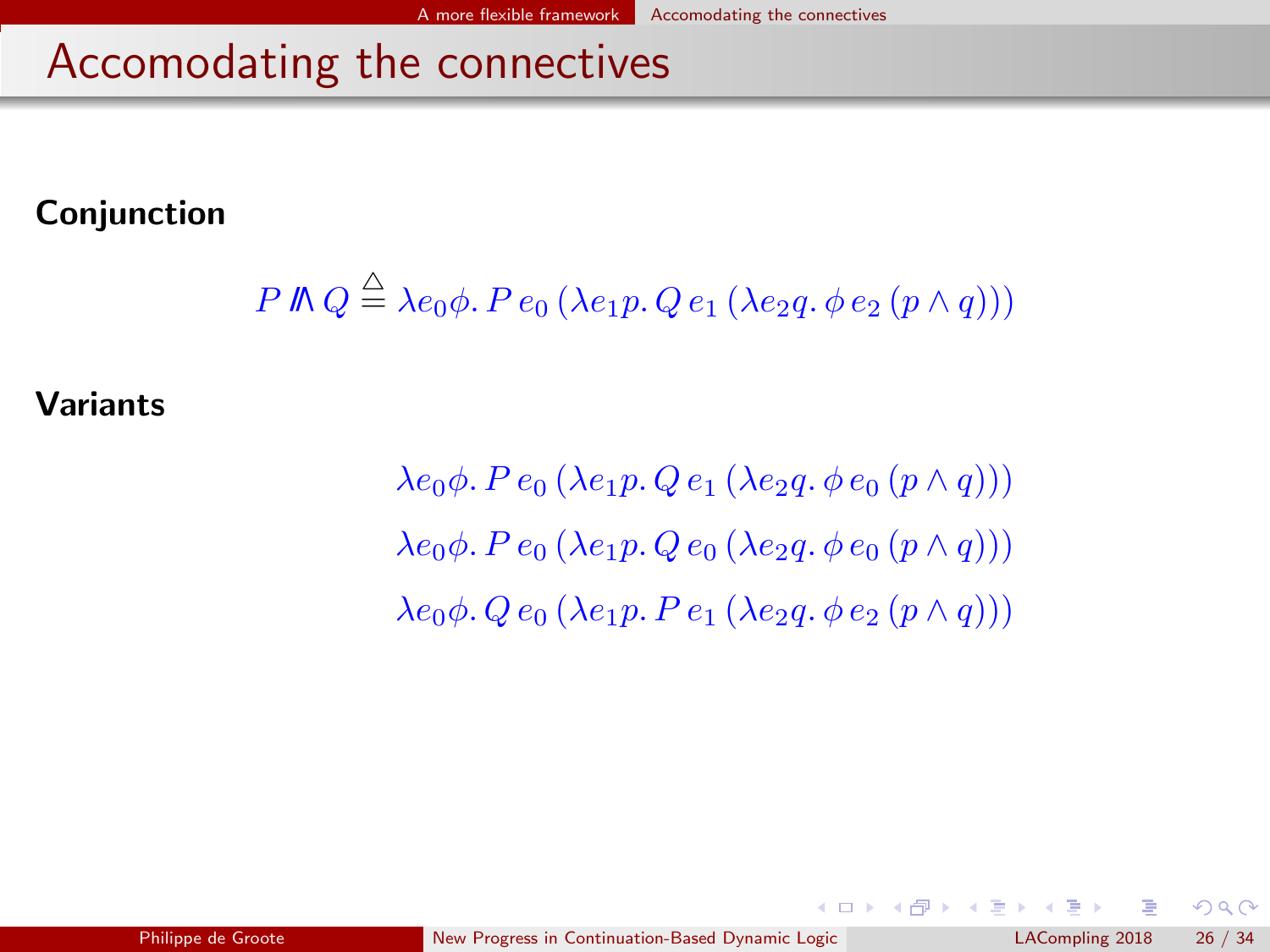#### <span id="page-115-0"></span>Conjunction

P  $Q \stackrel{\triangle}{=} \lambda e_0 \phi. \, P \, e_0 \, (\lambda e_1 p. \, Q \, e_1 \, (\lambda e_2 q. \, \phi \, e_2 \, (p \wedge q)))$ 

#### Variants

 $\lambda e_0 \phi$ . P  $e_0$  ( $\lambda e_1 p$ . Q  $e_1$  ( $\lambda e_2 q$ .  $\phi e_0$  ( $p \wedge q$ )))  $\lambda e_0 \phi$ ,  $P e_0 (\lambda e_1 p$ ,  $Q e_0 (\lambda e_2 q, \phi e_0 (p \wedge q)))$  $\lambda e_0 \phi$ . Q  $e_0$  ( $\lambda e_1 p$ . P  $e_1$  ( $\lambda e_2 q$ .  $\phi e_2$  ( $p \wedge q$ )))  $\lambda e_0 \phi$ . P  $e_0$  ( $\lambda e_1 p$ . Q  $e_1$  ( $\lambda e_2 q$ ,  $p \wedge (\phi e_2 q)$ ))

 $\Omega$ 

 $\left\{ \begin{array}{ccc} 1 & 0 & 0 \\ 0 & 1 & 0 \end{array} \right\}$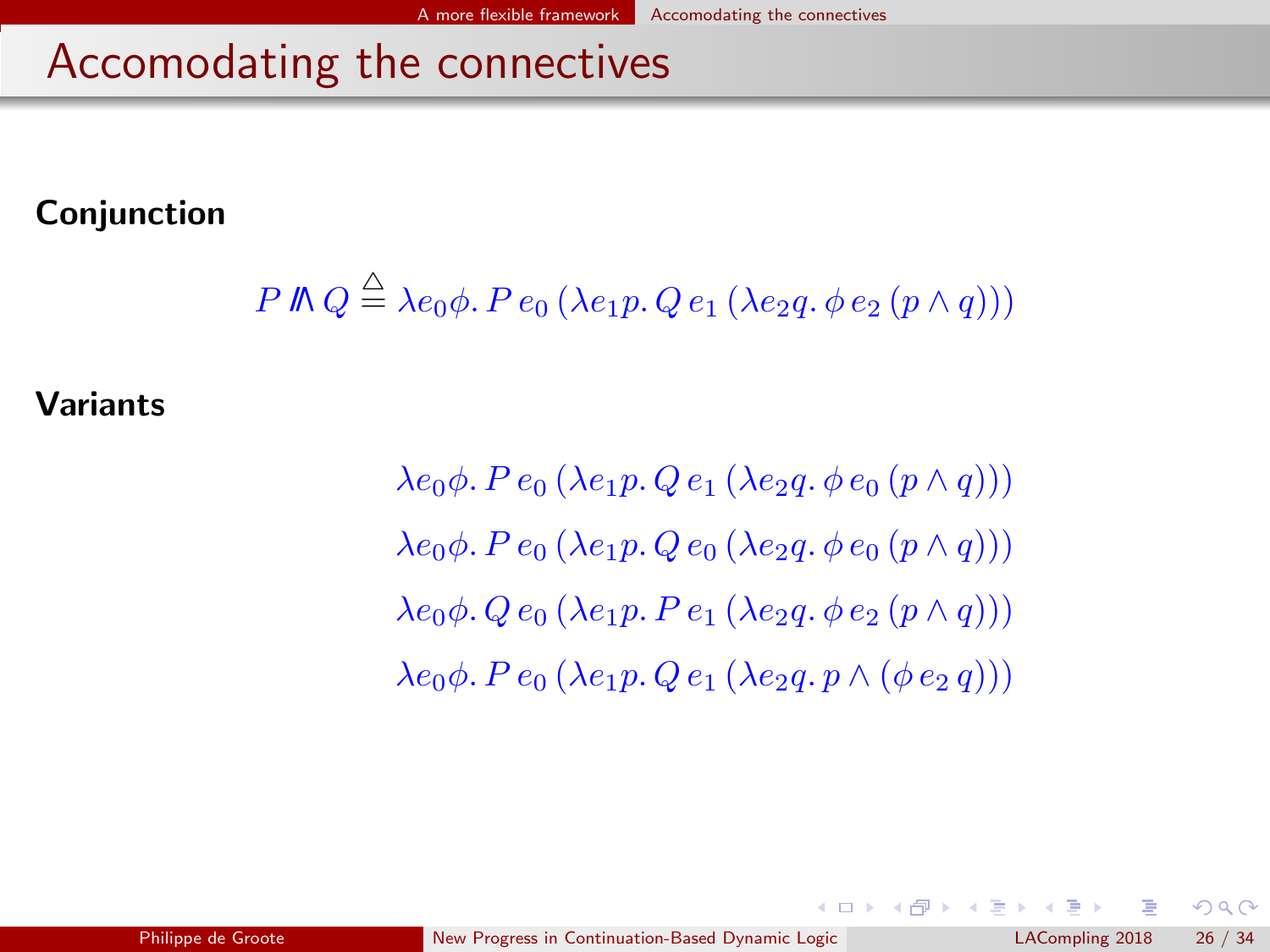#### <span id="page-116-0"></span>Conjunction

P  $Q \stackrel{\triangle}{=} \lambda e_0 \phi. \, P \, e_0 \, (\lambda e_1 p. \, Q \, e_1 \, (\lambda e_2 q. \, \phi \, e_2 \, (p \wedge q)))$ 

#### Variants

 $\lambda e_0 \phi$ . P  $e_0$  ( $\lambda e_1 p$ . Q  $e_1$  ( $\lambda e_2 q$ .  $\phi e_0$  ( $p \wedge q$ )))  $\lambda e_0 \phi$ ,  $P e_0 (\lambda e_1 p$ ,  $Q e_0 (\lambda e_2 q, \phi e_0 (p \wedge q)))$  $\lambda e_0 \phi$ . Q  $e_0$  ( $\lambda e_1 p$ . P  $e_1$  ( $\lambda e_2 q$ .  $\phi e_2$  ( $p \wedge q$ )))  $\lambda e_0 \phi$ . P  $e_0$  ( $\lambda e_1 p$ . Q  $e_1$  ( $\lambda e_2 q$ ,  $p \wedge (\phi e_2 q)$ )) . . .

 $\Omega$ 

イロト イ団ト イモト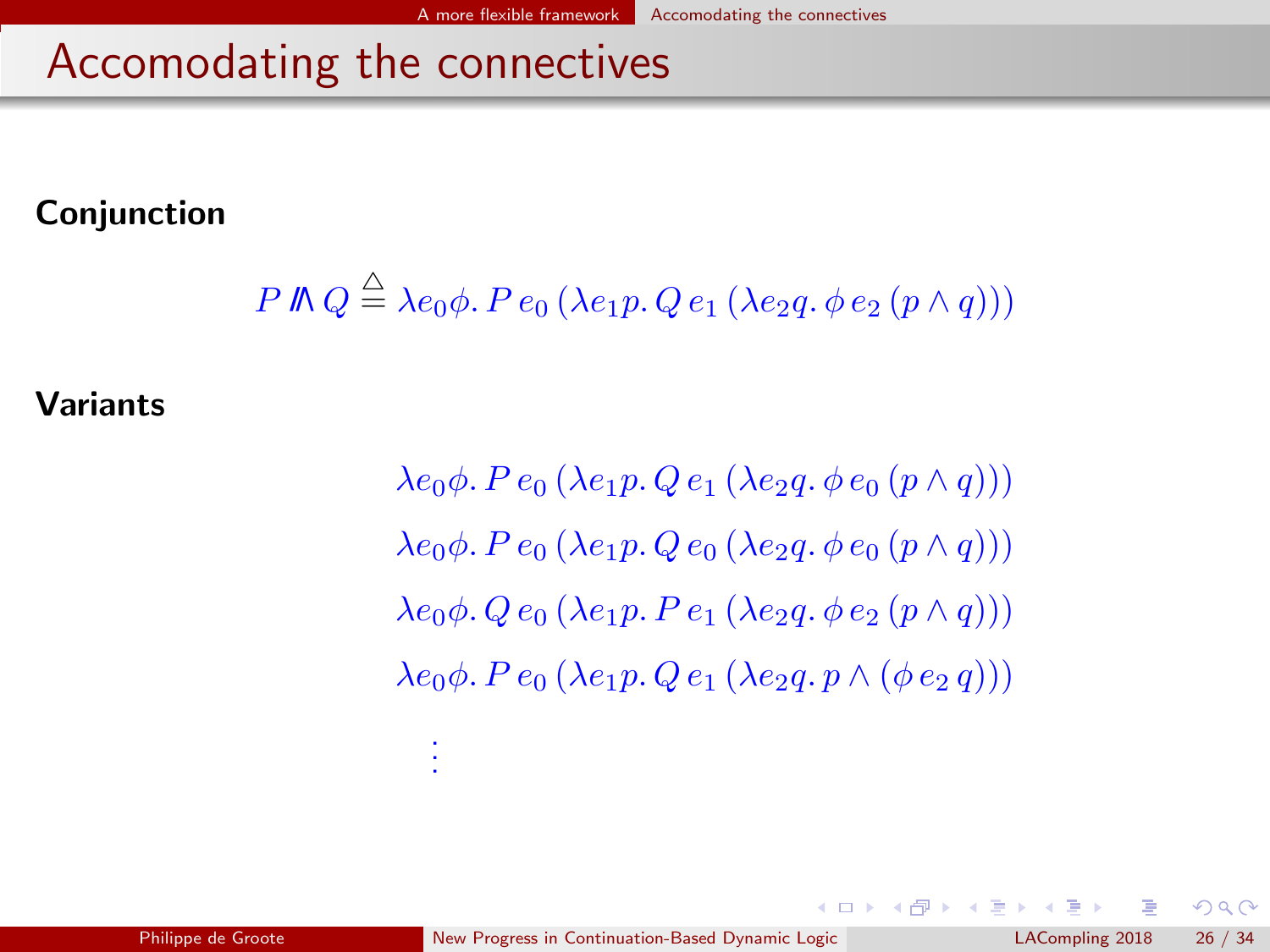$299$ 

<span id="page-117-0"></span>メロトメ 御 トメ 君 トメ 君 ト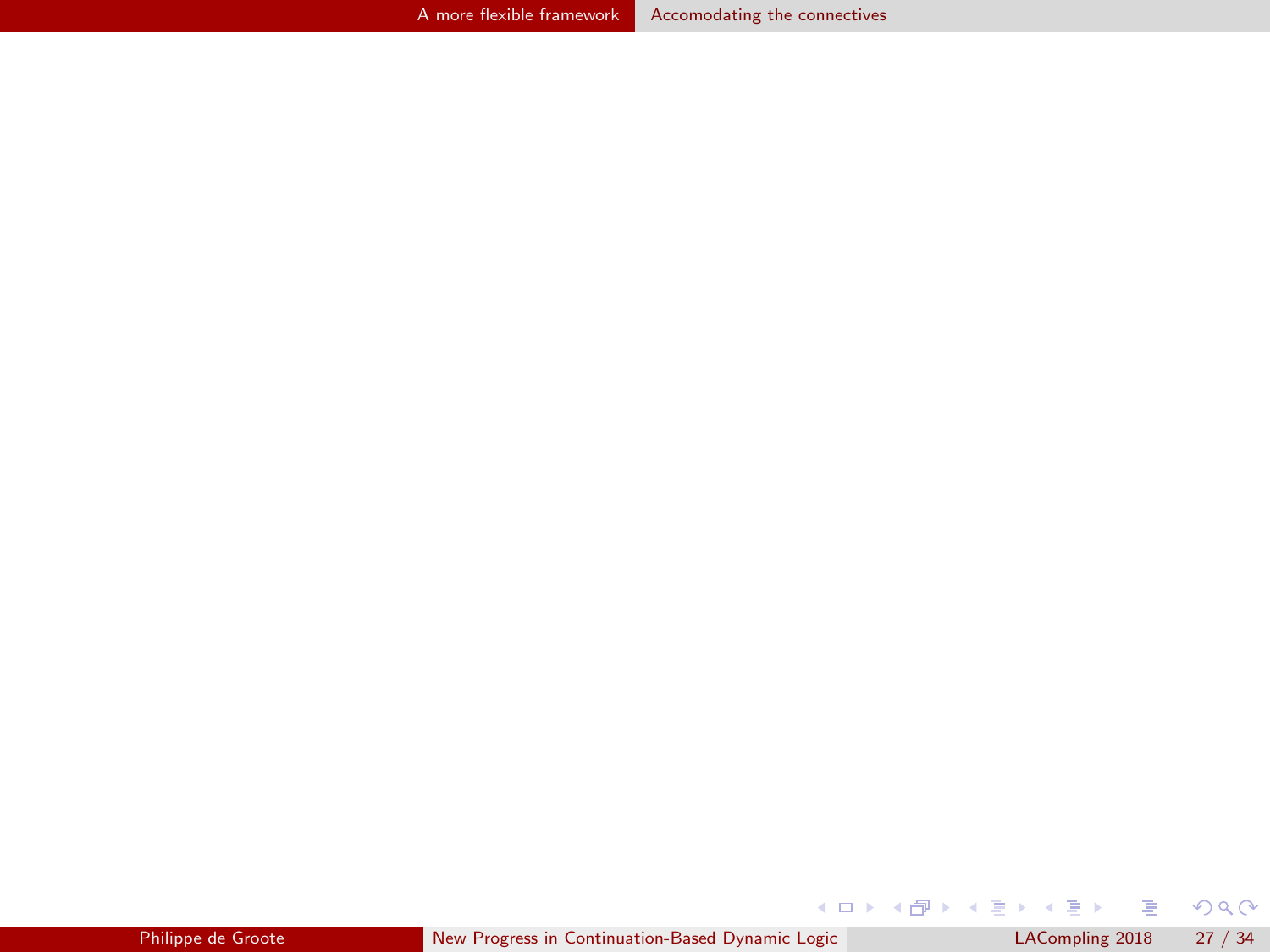$299$ 

<span id="page-118-0"></span>**K ロ ト K 御 ト K 澄 ト K 差 ト**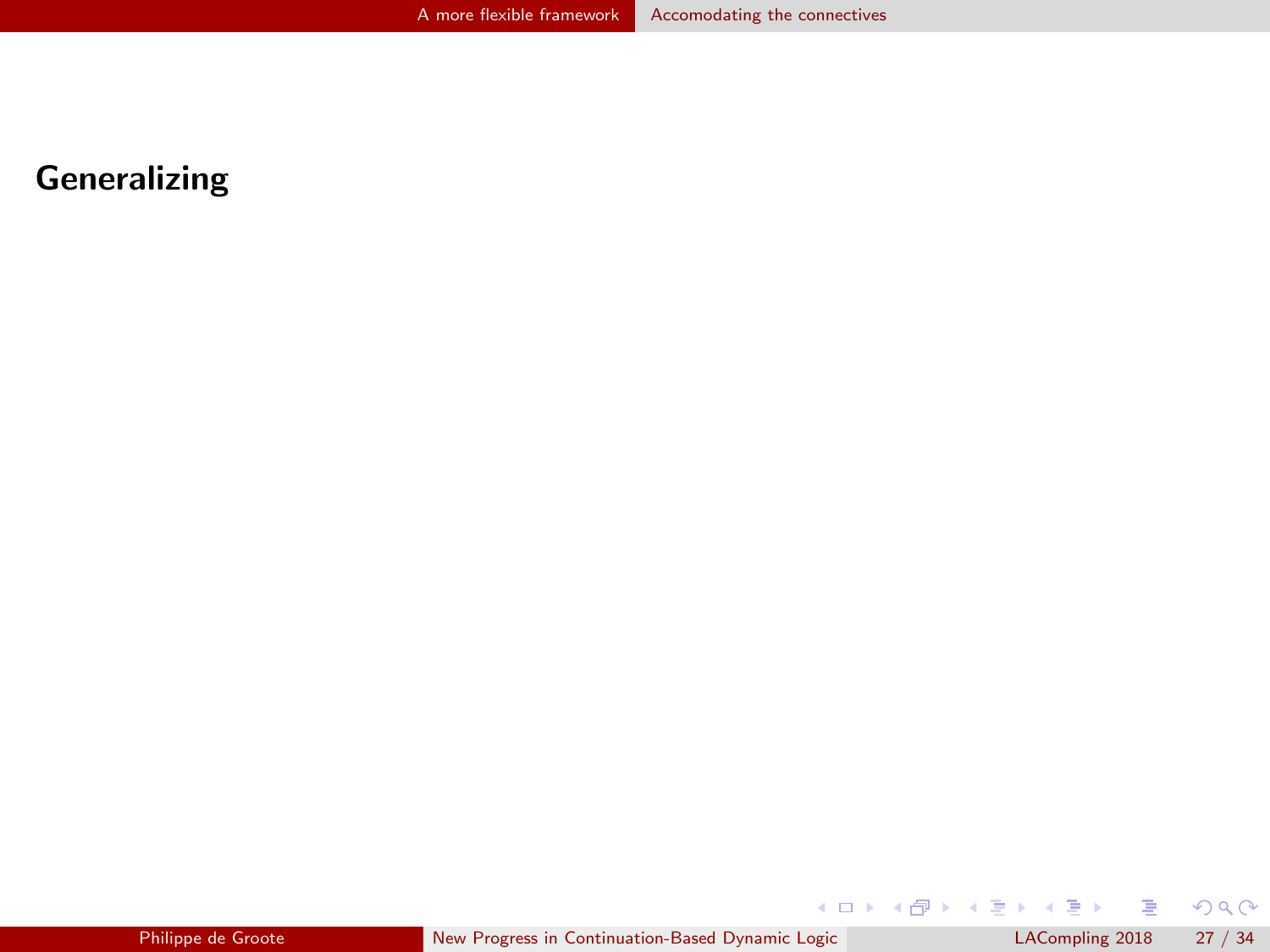<span id="page-119-0"></span>Let  $* : o \rightarrow o \rightarrow o$  be a (static) binary connective. We define:

 $[*]^{++} \stackrel{\Delta}{=} \lambda PQe_0\phi$ .  $P e_0 (\lambda e_1 p. Q e_1 (\lambda e_2 q. \phi e_2 (p * q)))$ 

 $QQ$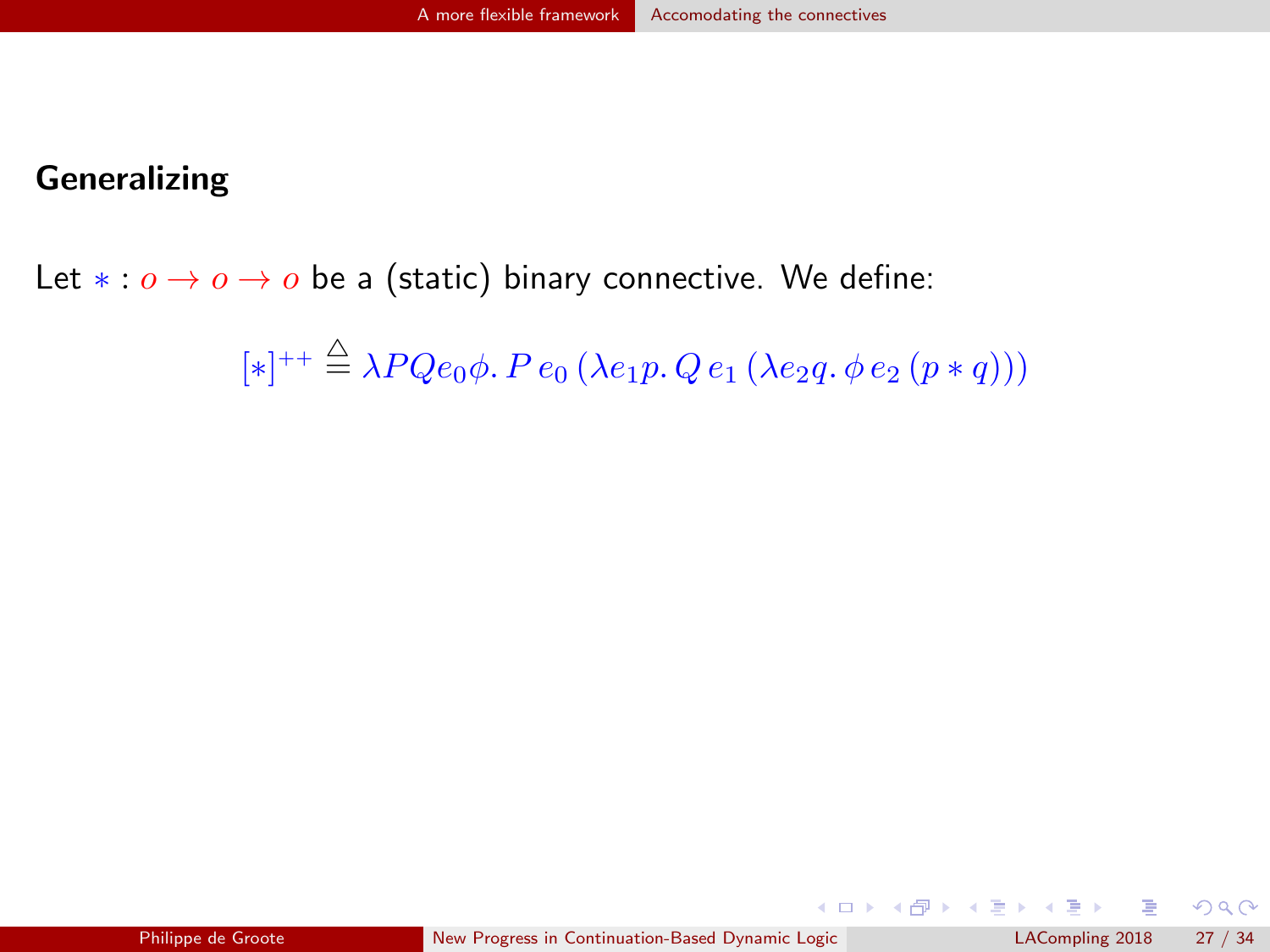<span id="page-120-0"></span>Let  $* : o \rightarrow o \rightarrow o$  be a (static) binary connective. We define:

$$
[*]^{++} \stackrel{\Delta}{=} \lambda PQe_0\phi. \, P \, e_0 \, (\lambda e_1 p. \, Q \, e_1 \, (\lambda e_2 q. \, \phi \, e_2 \, (p * q)))
$$

Then, we have:

P V  $Q \stackrel{\triangle}{=} P\,[\wedge]^{++}\, Q$ 

 $QQ$ 

メロト メ都 トメ ヨ トメ ヨト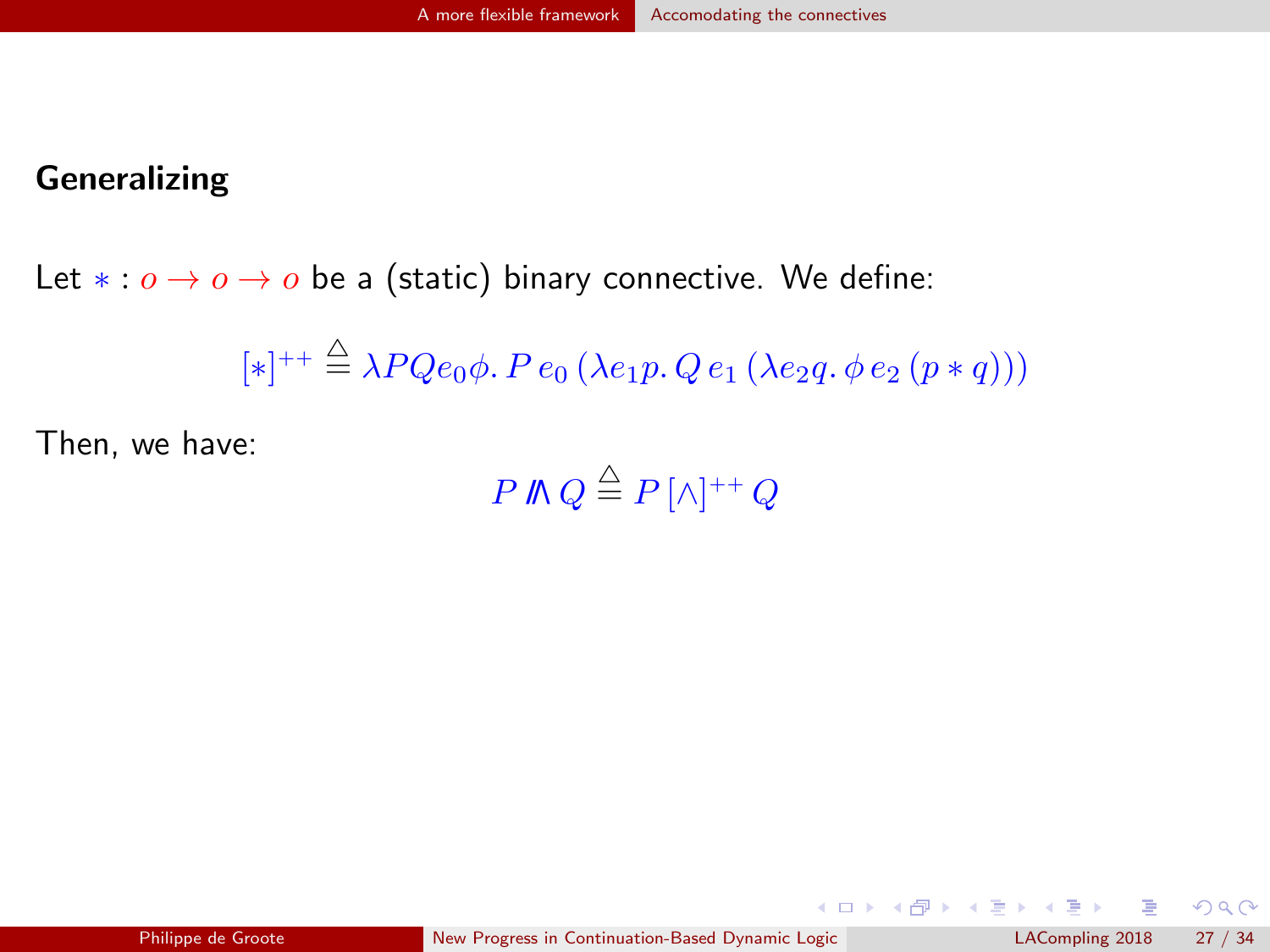<span id="page-121-0"></span>Let  $* : o \rightarrow o \rightarrow o$  be a (static) binary connective. We define:

$$
[*]^{++} \stackrel{\Delta}{=} \lambda PQe_0\phi. \, P \, e_0 \, (\lambda e_1 p. \, Q \, e_1 \, (\lambda e_2 q. \, \phi \, e_2 \, (p * q)))
$$

Then, we have:

$$
P \mathbb{N} Q \stackrel{\triangle}{=} P \, [\wedge]^{++} \, Q
$$

Similarly, let  $\triangleright : o \to o$  be a unary connective. We define:

$$
[\triangleright]^+\stackrel{\triangle}{=} \lambda Pe_0\phi.\,P\,e_0\,(\lambda e_1p.\,\phi\,e_1\,(\triangleright p))
$$

 $QQ$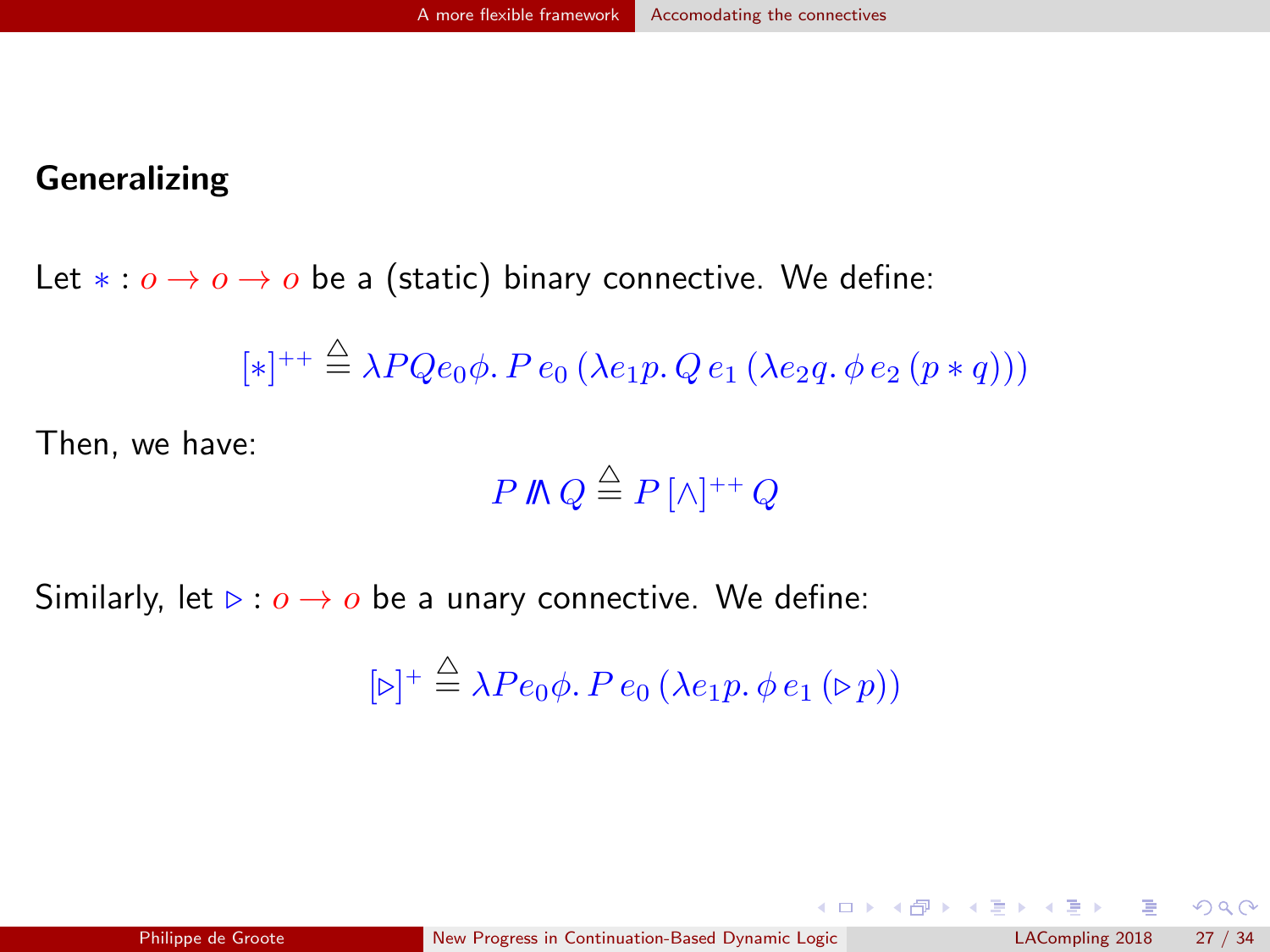<span id="page-122-0"></span>Finally, let  $\mathcal{Q}: (\iota \to o) \to o$  be a first-order quantifier. We define:

 $[Q] \stackrel{\triangle}{=} \lambda Pe_0\phi$ .  $Qx$ .  $Px$   $e_0(\lambda e_1p \phi(x:: e_1)p)$ 

 $QQ$ 

メロト メ都 トメ ヨ トメ ヨト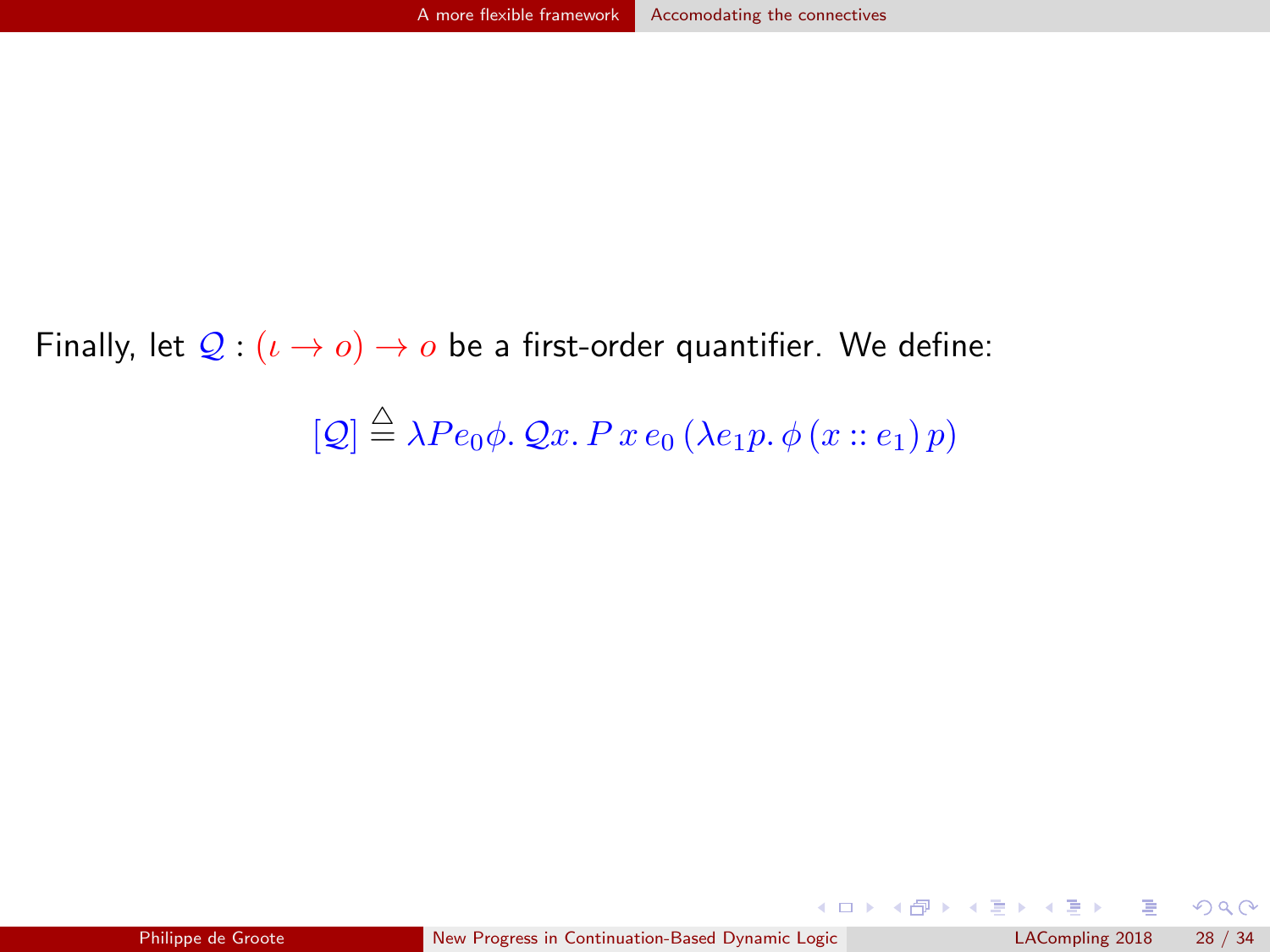$299$ 

<span id="page-123-0"></span>メロト メ都 トメ ヨ トメ ヨト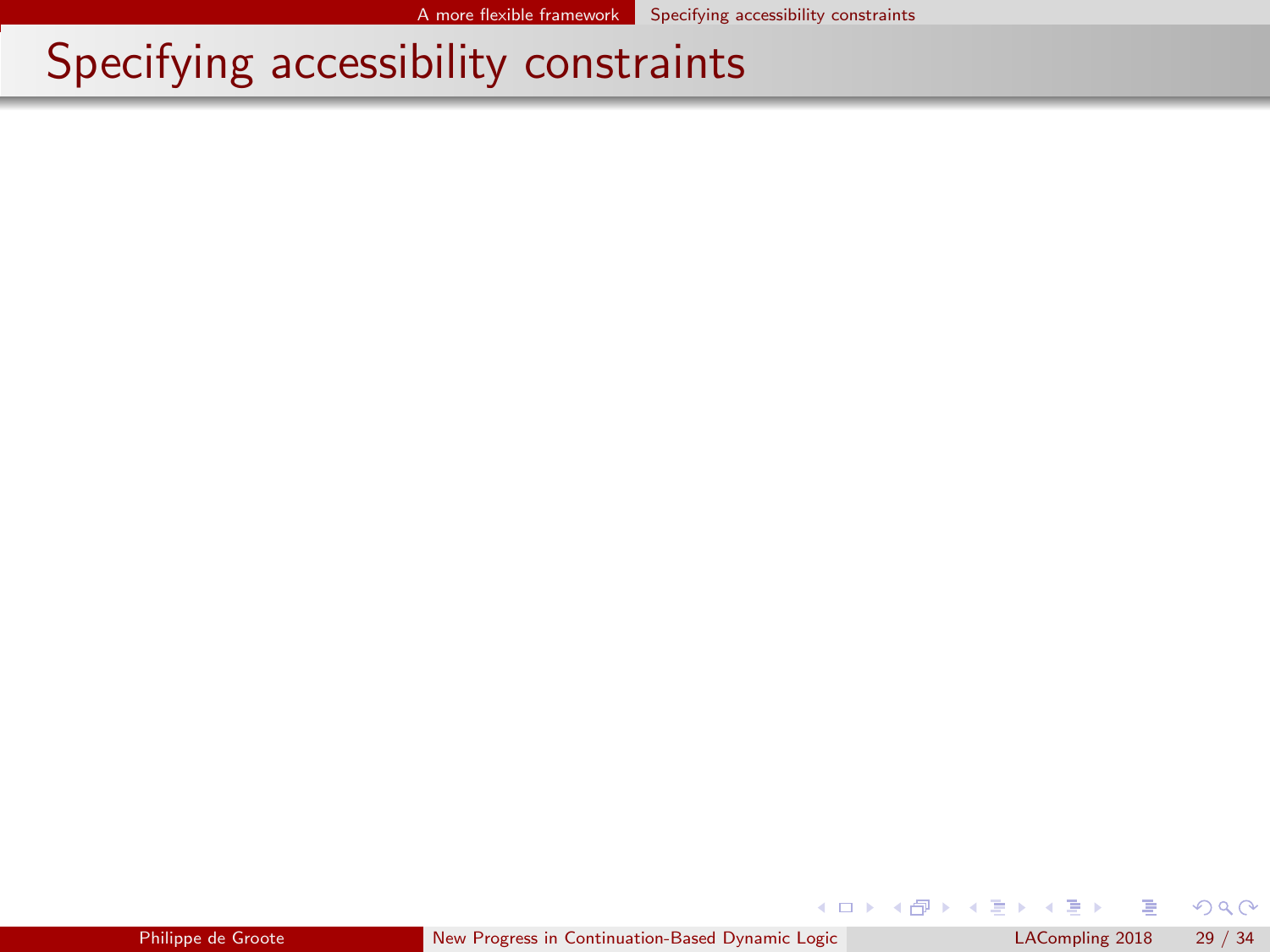<span id="page-124-0"></span>The following lambda-term:

```
\lambda ep. p : \gamma \to o \to o
```
discards the current left context and returns the current proposition. It corresponds to the empty continuation.

 $\Omega$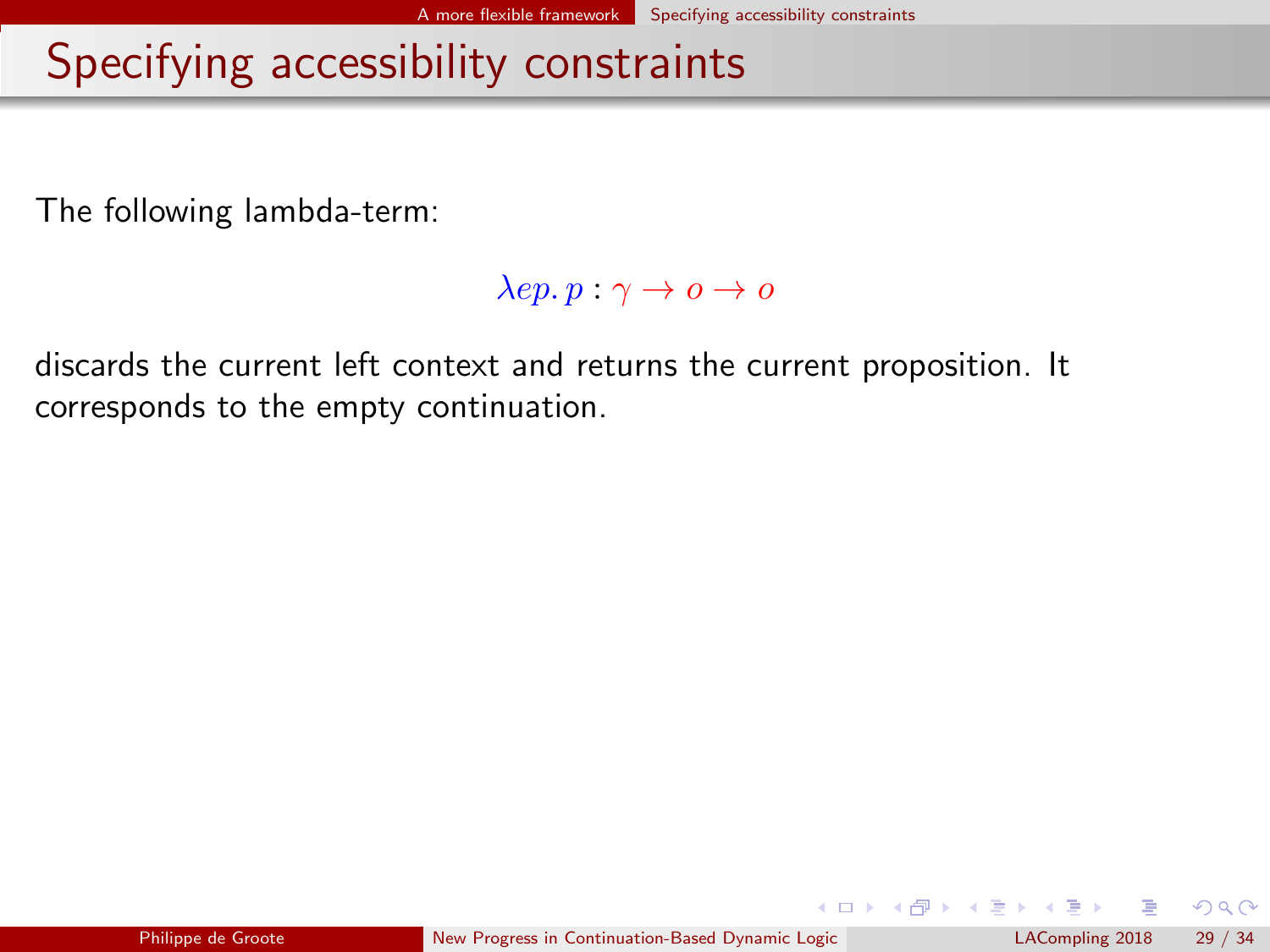<span id="page-125-0"></span>The following lambda-term:

```
\lambda ep. p : \gamma \to o \to o
```
discards the current left context and returns the current proposition. It corresponds to the empty continuation.

We may then define the following closure operator:

 $\Diamond P \stackrel{\triangle}{=} \lambda e \phi \ldotp \phi e (P e (\lambda e p \ldotp p))$ 

( ロ ) ( 何 ) ( ヨ ) ( ヨ )

 $\Omega$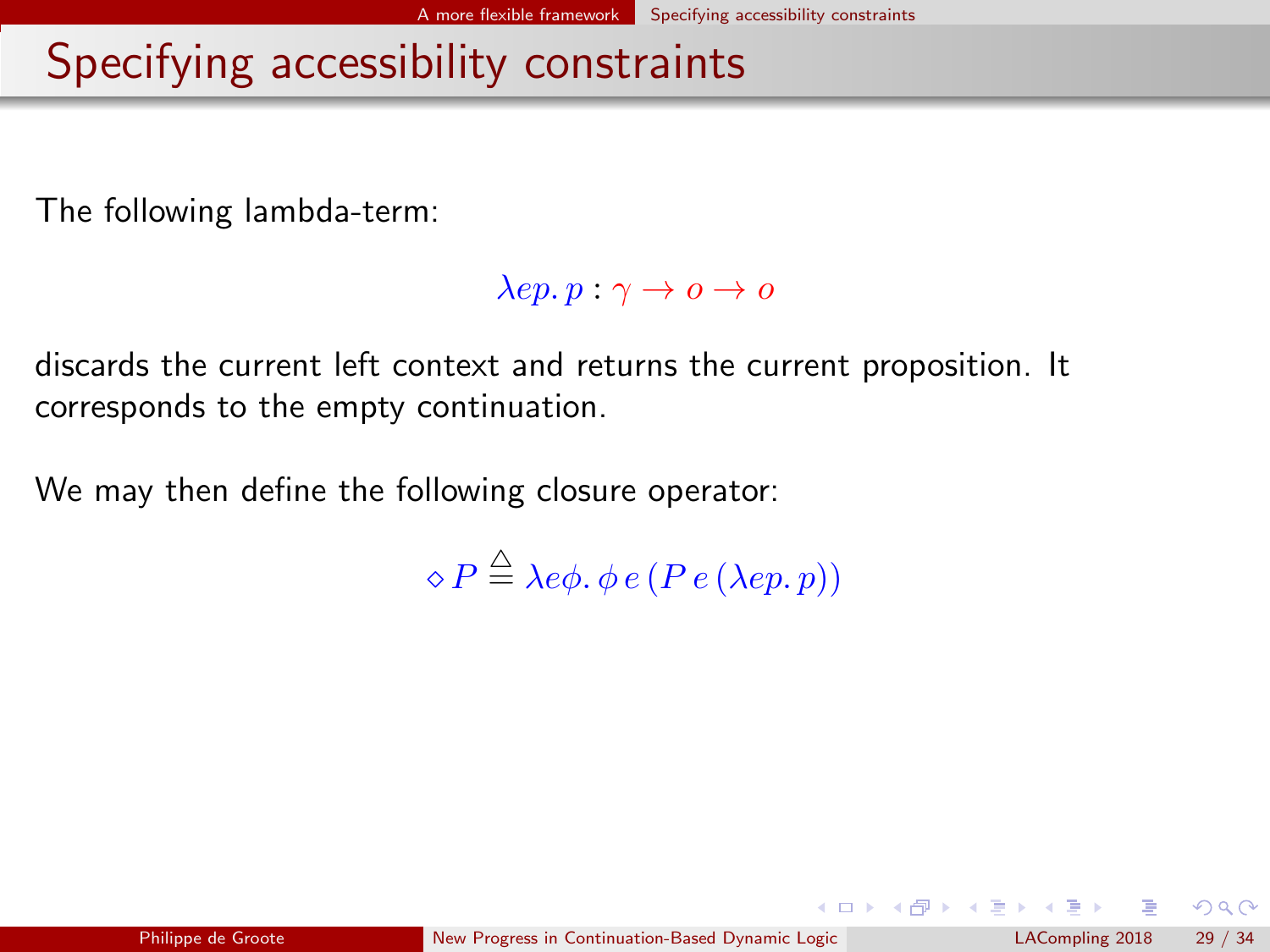<span id="page-126-0"></span>The following lambda-term:

```
\lambda ep. p : \gamma \to o \to o
```
discards the current left context and returns the current proposition. It corresponds to the empty continuation.

We may then define the following closure operator:

 $\Diamond P \stackrel{\triangle}{=} \lambda e \phi \ldotp \phi e (P e (\lambda e p \ldotp p))$ 

This allows, for instance, the "usual" dynamic disjunction to be defined as follows:

 $P$  W  $Q \stackrel{\triangle}{=} \diamond (\diamond P \, [\vee]^{++} \diamond Q)$ 

 $209$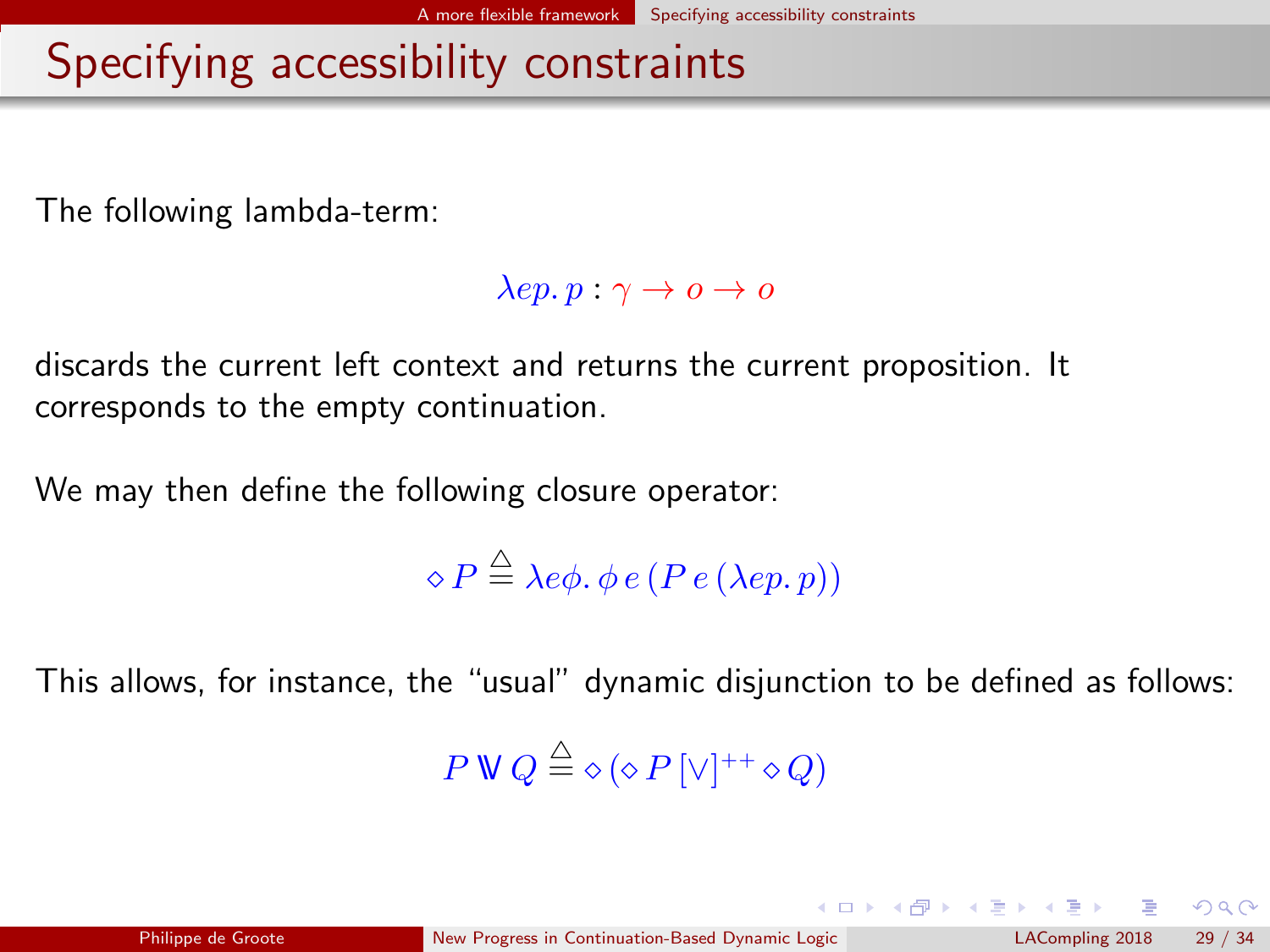$299$ 

<span id="page-127-0"></span>メロト メ御 トメ きょ メきょ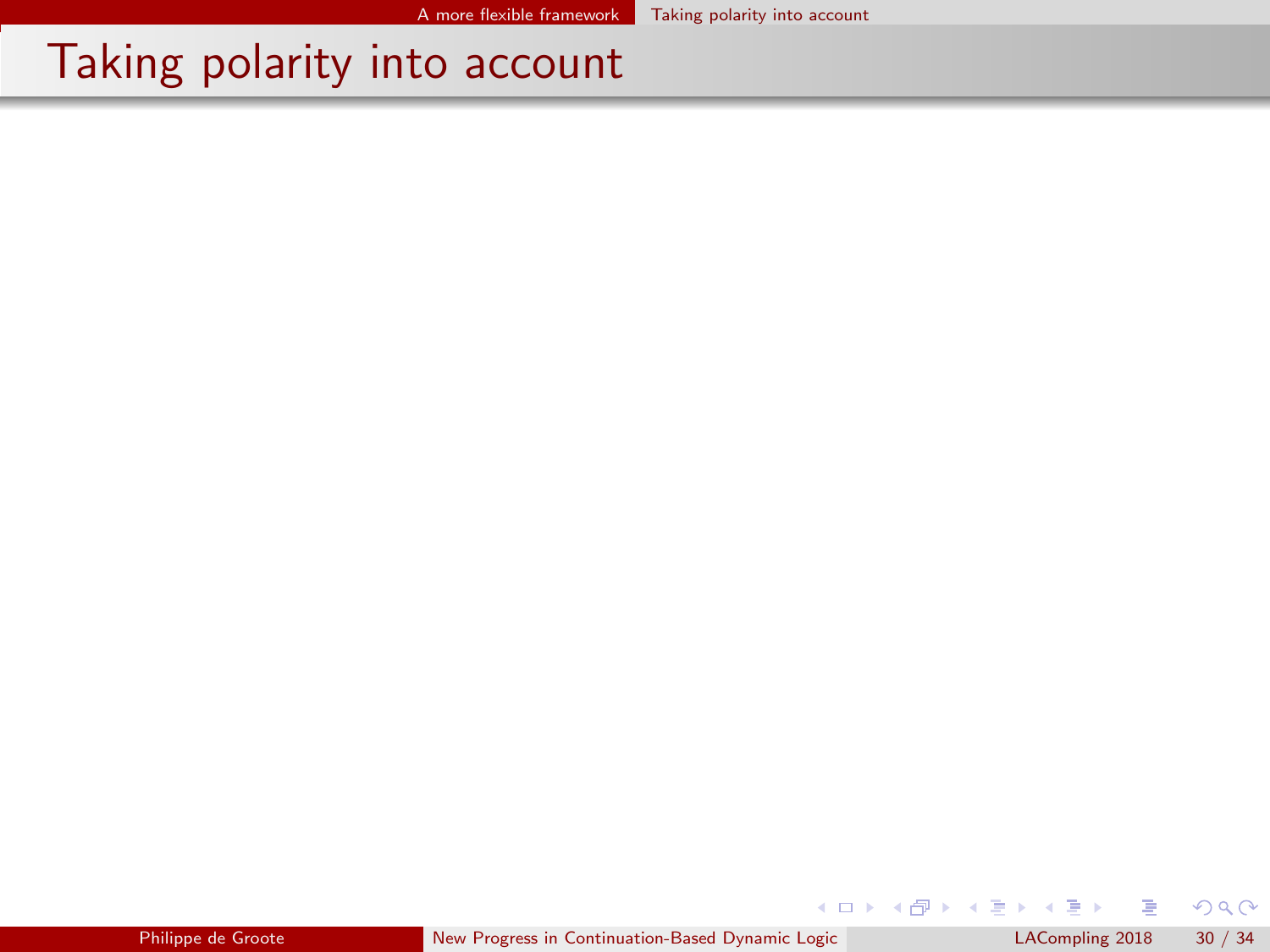<span id="page-128-0"></span>The part played by classical negation

 $299$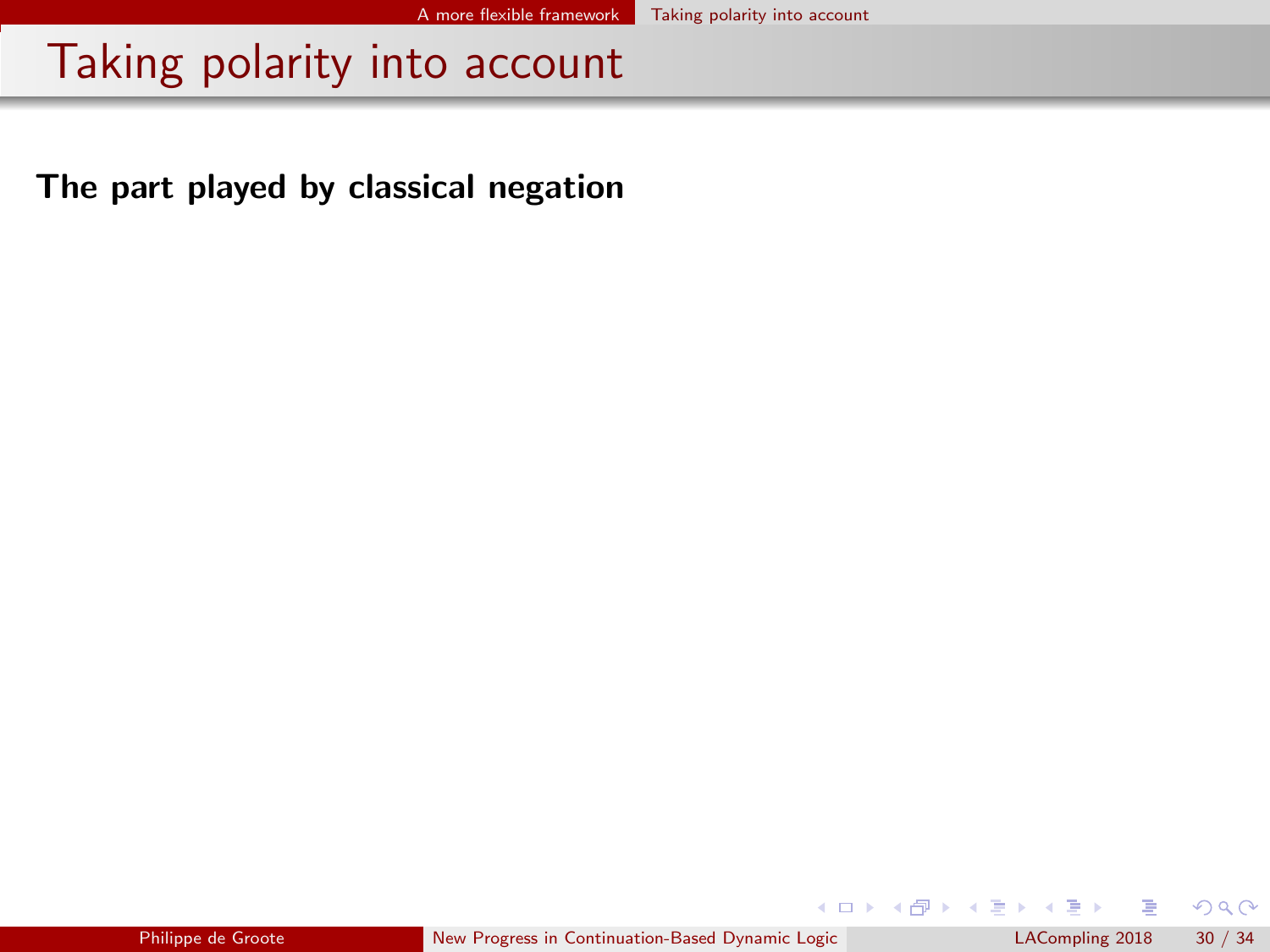<span id="page-129-0"></span>The part played by classical negation

 $\forall x. (\exists y. A[x, y]) \rightarrow B[x]$ 

 $\equiv$ 

 $299$ 

**K ロ ト K 何 ト K ヨ ト K**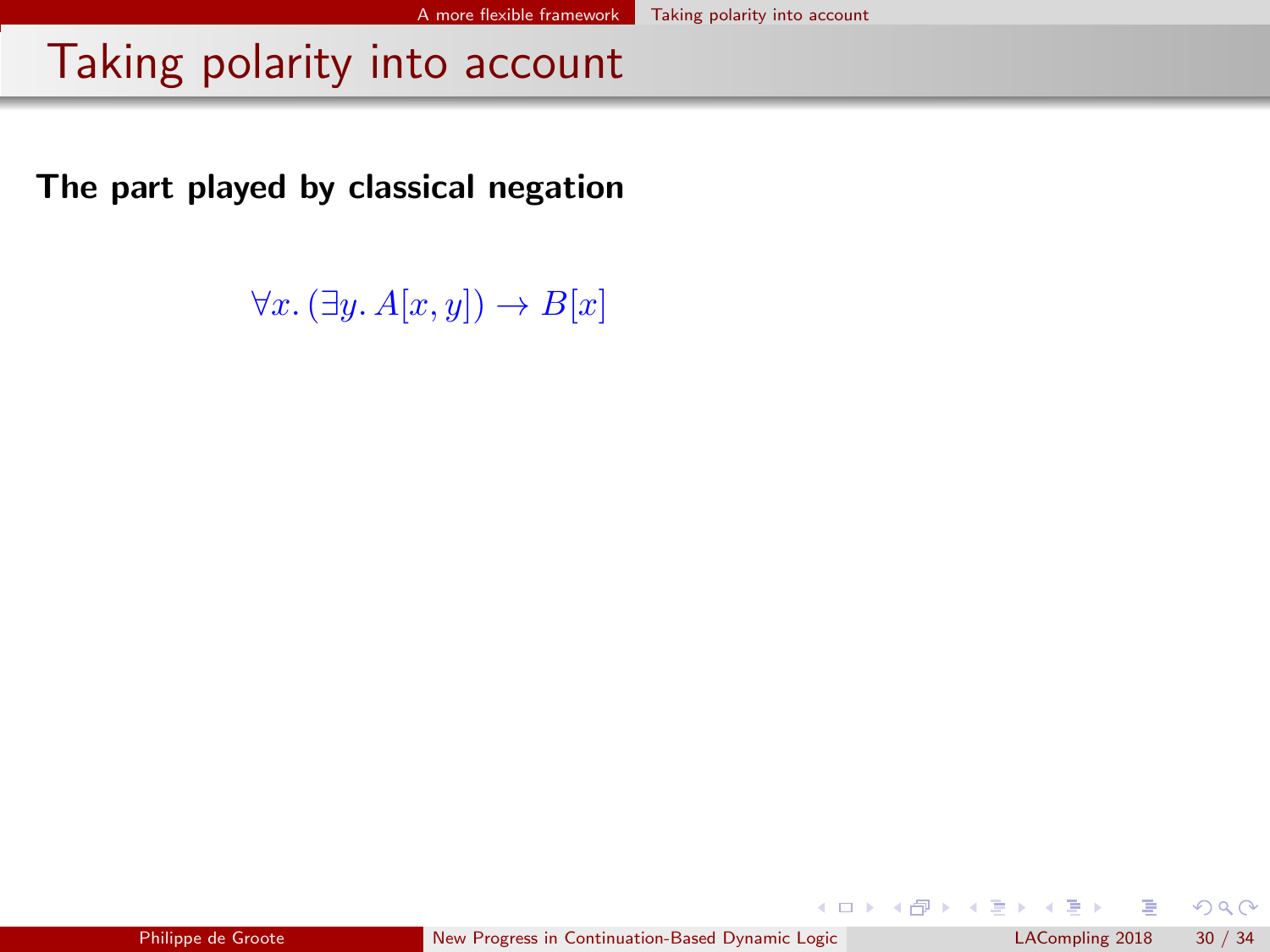<span id="page-130-0"></span>The part played by classical negation

 $\forall x. (\exists y. A[x, y]) \rightarrow B[x] \equiv \forall x. \neg (\exists y. A[x, y]) \vee B[x]$ 

 $299$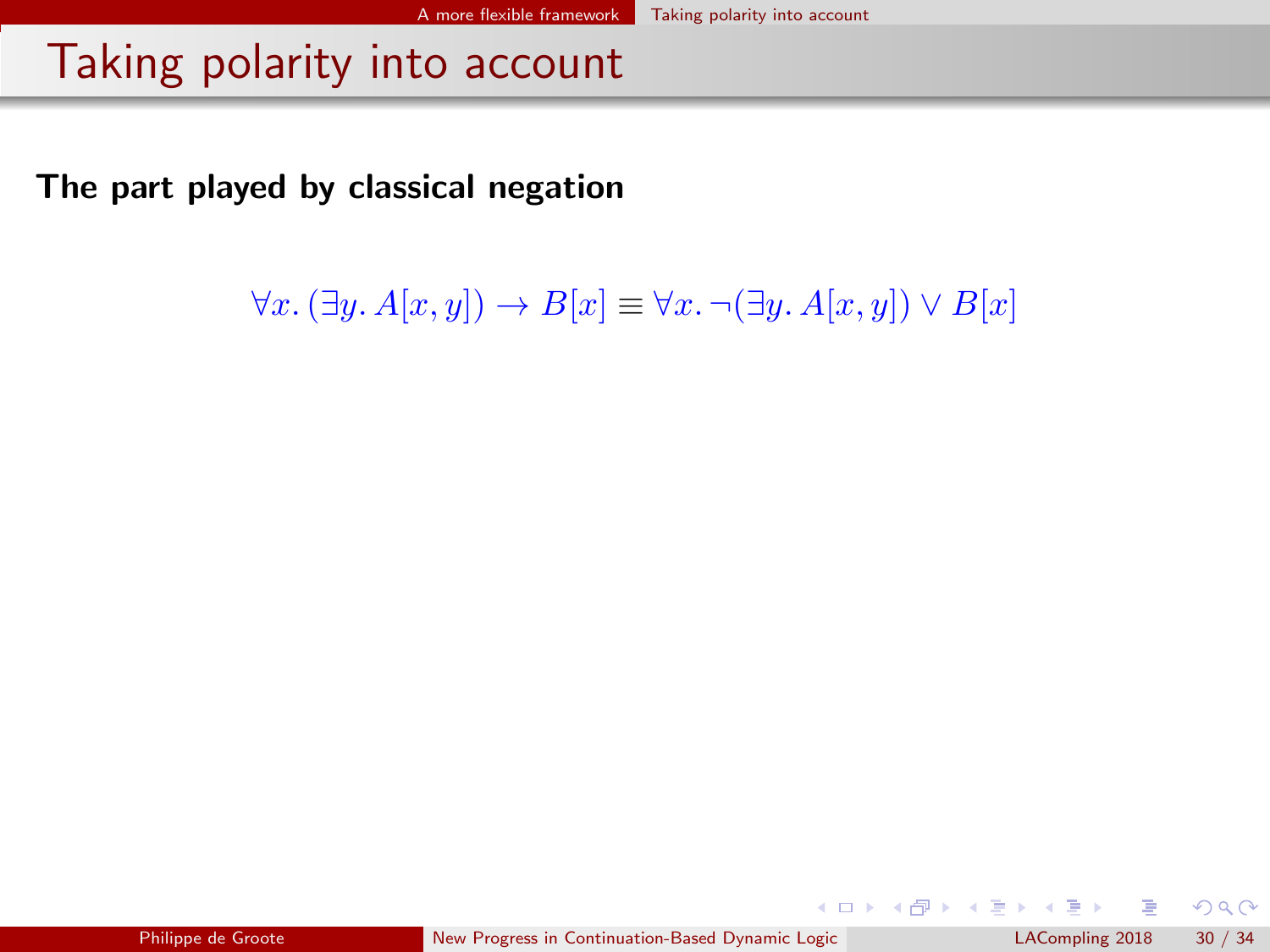<span id="page-131-0"></span>The part played by classical negation

$$
\forall x. (\exists y. A[x, y]) \rightarrow B[x] \equiv \forall x. \neg (\exists y. A[x, y]) \lor B[x]
$$

$$
\equiv \forall x. (\forall y. \neg A[x, y]) \lor B[x]
$$

 $299$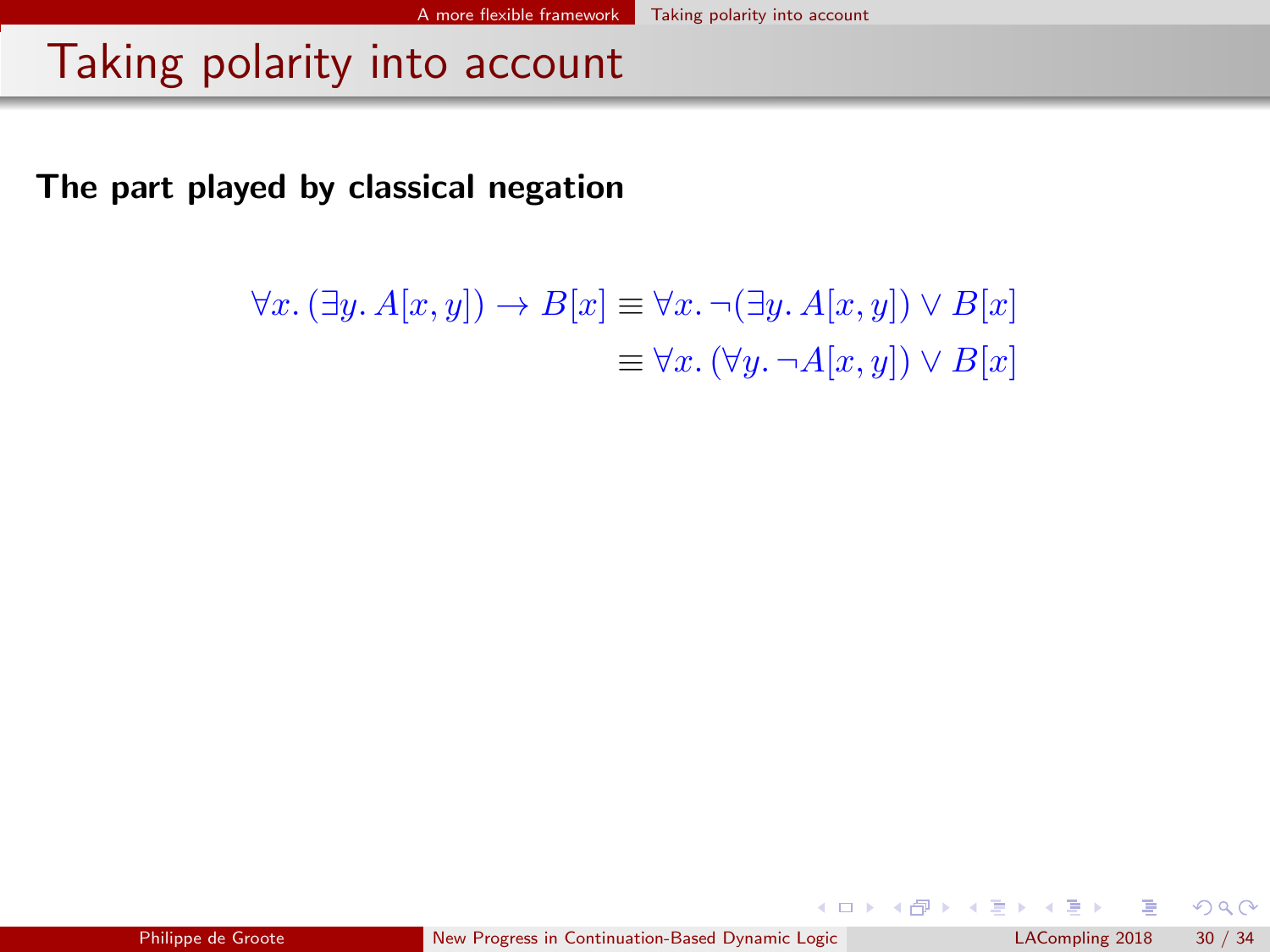<span id="page-132-0"></span>The part played by classical negation

$$
\forall x. (\exists y. A[x, y]) \rightarrow B[x] \equiv \forall x. \neg(\exists y. A[x, y]) \vee B[x]
$$

$$
\equiv \forall x. (\forall y. \neg A[x, y]) \vee B[x]
$$

$$
\equiv \forall x. \forall y. \neg A[x, y] \vee B[x]
$$

 $299$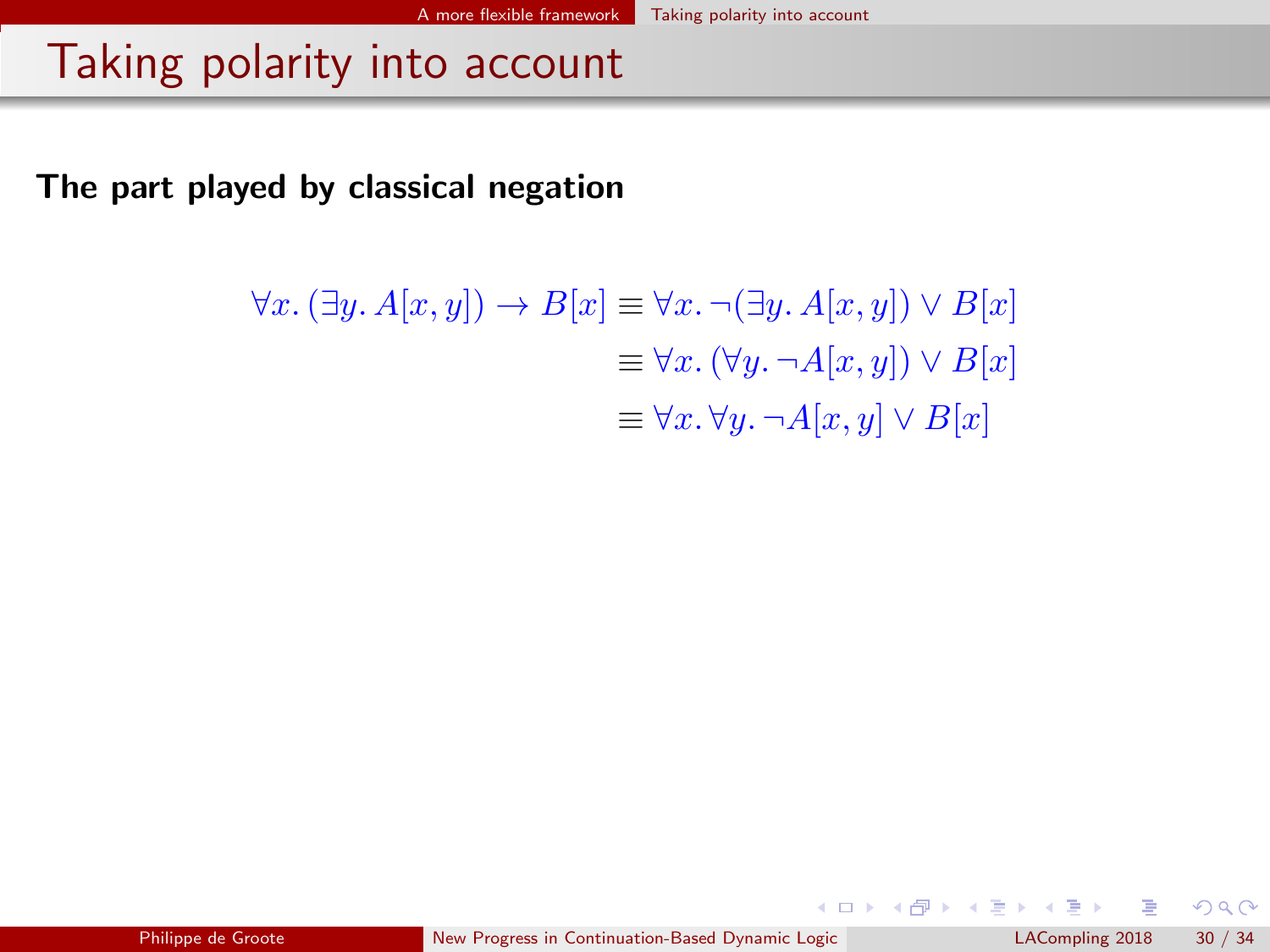<span id="page-133-0"></span>The part played by classical negation

$$
\forall x. (\exists y. A[x, y]) \rightarrow B[x] \equiv \forall x. \neg(\exists y. A[x, y]) \lor B[x]
$$

$$
\equiv \forall x. (\forall y. \neg A[x, y]) \lor B[x]
$$

$$
\equiv \forall x. (\forall y. \neg A[x, y]) \lor B[x]
$$

$$
\equiv \forall x. \forall y. \neg A[x, y] \rightarrow B[x]
$$

舌

 $299$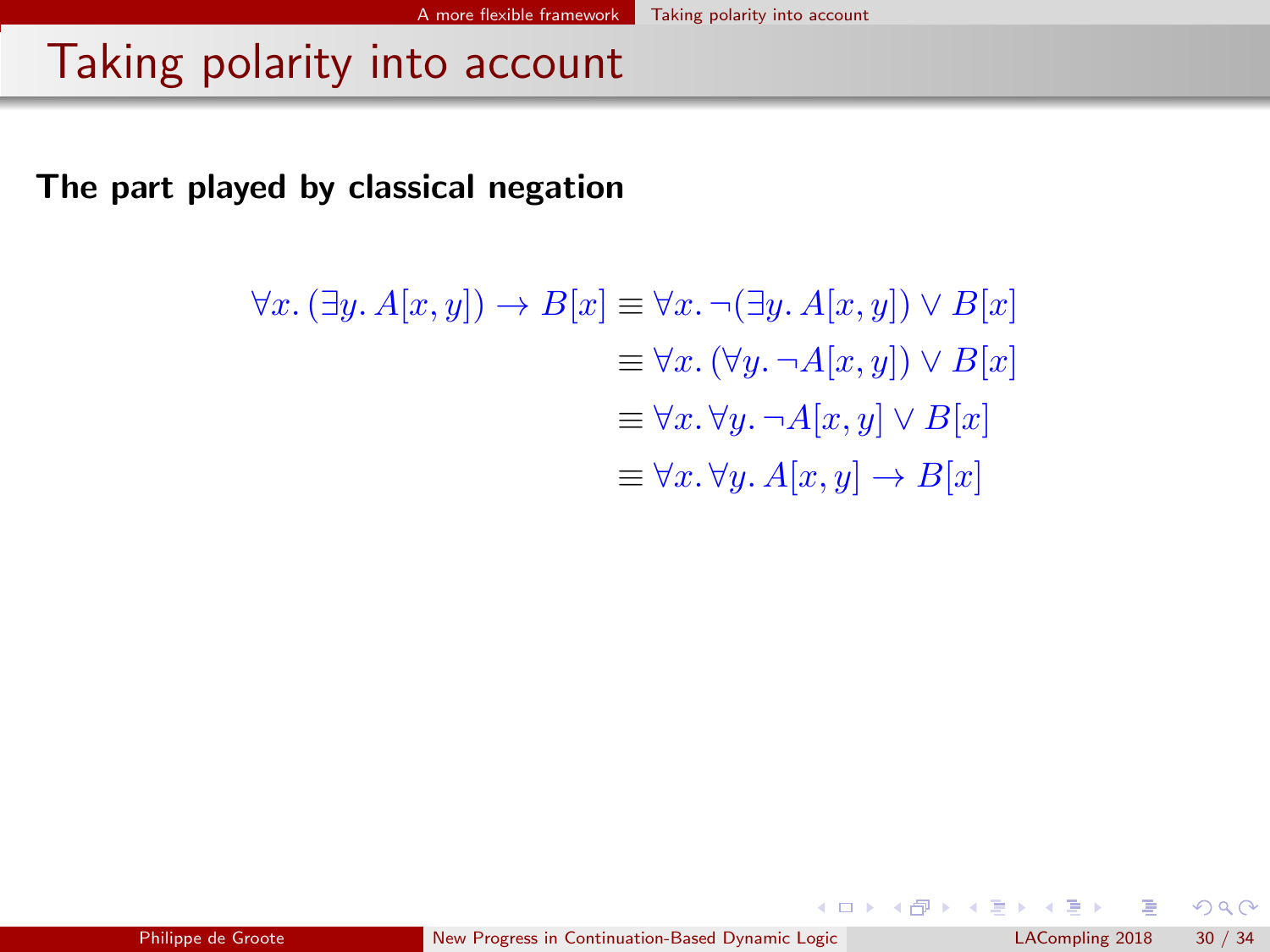<span id="page-134-0"></span>The part played by classical negation

$$
\forall x. (\exists y. A[x, y]) \rightarrow B[x] \equiv \forall x. \neg(\exists y. A[x, y]) \lor B[x]
$$

$$
\equiv \forall x. (\forall y. \neg A[x, y]) \lor B[x]
$$

$$
\equiv \forall x. (\forall y. \neg A[x, y]) \lor B[x]
$$

$$
\equiv \forall x. \forall y. A[x, y] \rightarrow B[x]
$$

Connective polarity

 $299$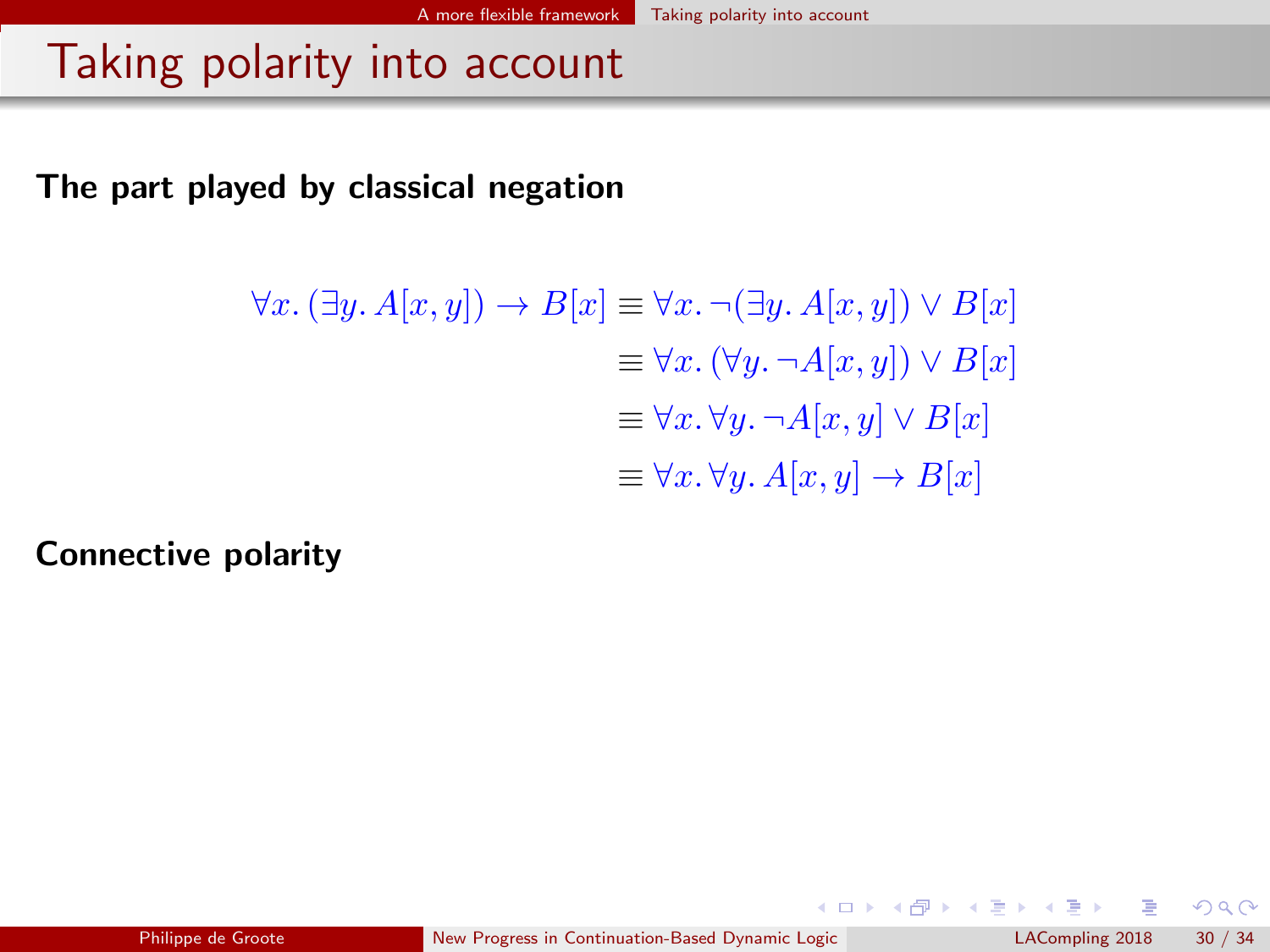<span id="page-135-0"></span>The part played by classical negation

$$
\forall x. (\exists y. A[x, y]) \rightarrow B[x] \equiv \forall x. \neg(\exists y. A[x, y]) \lor B[x]
$$

$$
\equiv \forall x. (\forall y. \neg A[x, y]) \lor B[x]
$$

$$
\equiv \forall x. (\forall y. \neg A[x, y]) \lor B[x]
$$

$$
\equiv \forall x. \forall y. A[x, y] \rightarrow B[x]
$$

Connective polarity

 $(\neg P^{-})^{+}$  $(P^+ \vee Q^+)^+$  $(P^+ \wedge Q^+)^+$  $(P^- \to Q^+)^+$ 

 $QQ$ 

メロメ メ御き メミメ メミメ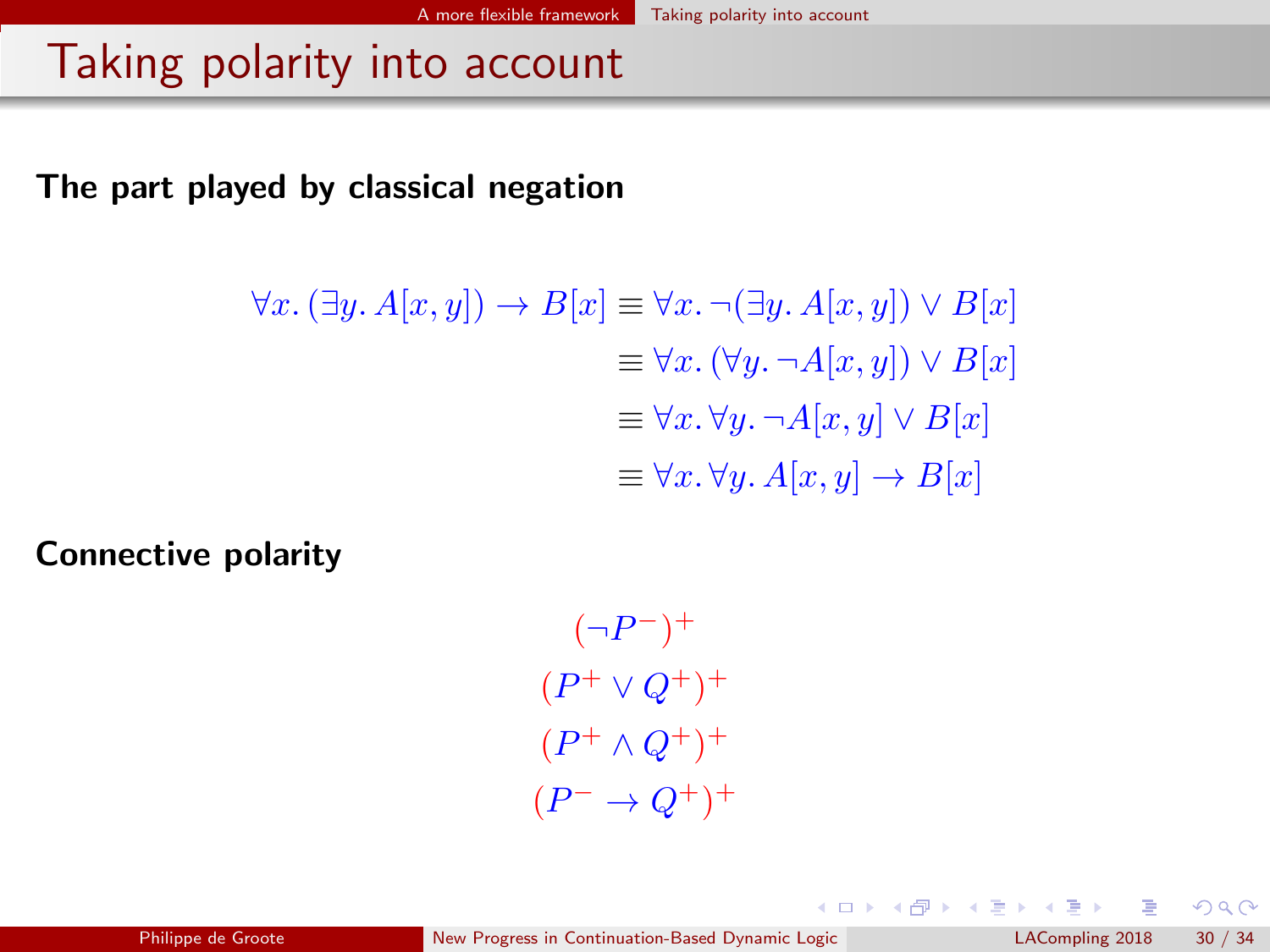### <span id="page-136-0"></span>Adding a dualizing operator

 $\perp$  :  $o \rightarrow o$ 

 $299$ 

イロト イ部ト イミト イミト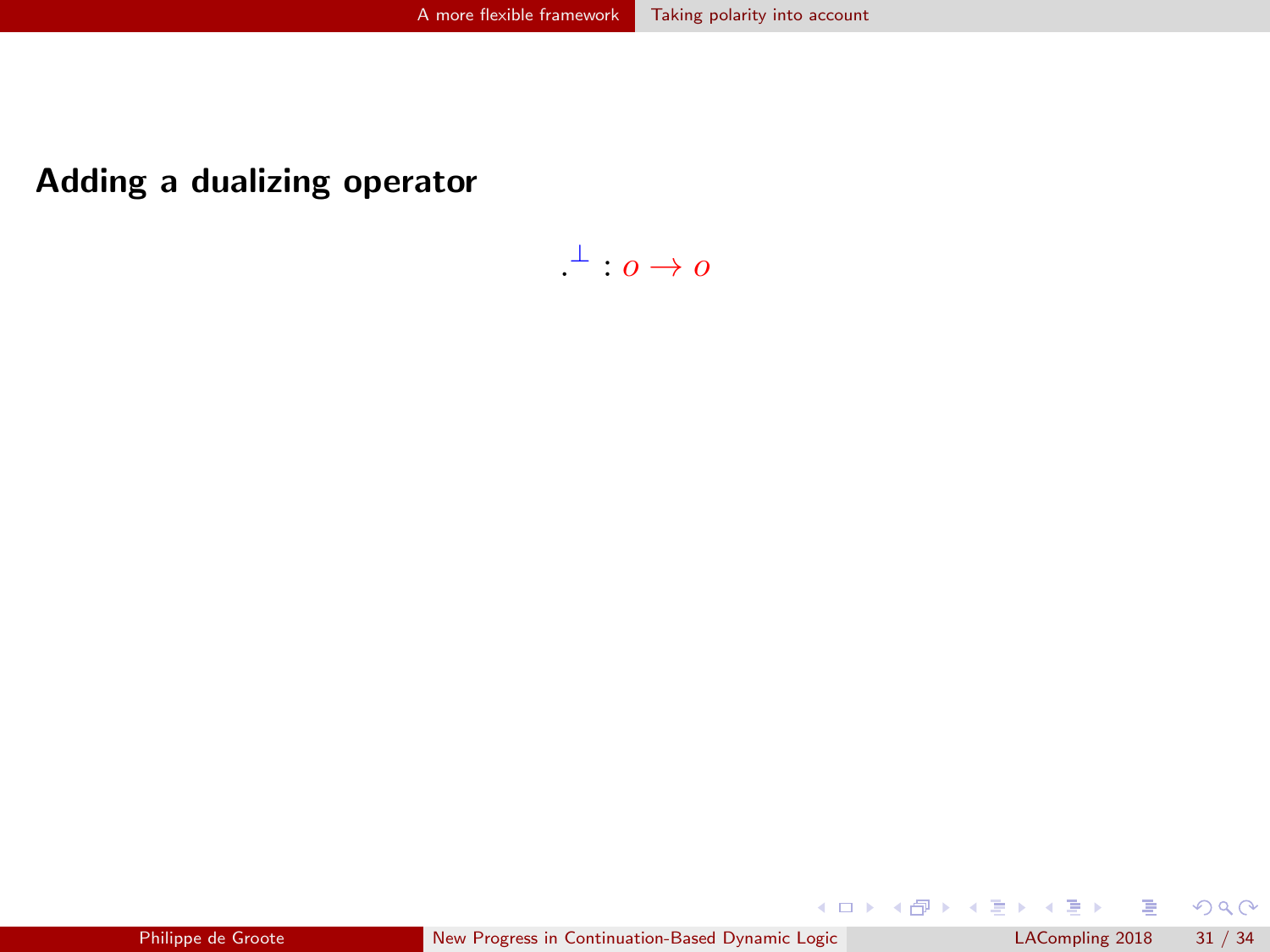#### <span id="page-137-0"></span>Adding a dualizing operator

 $\perp$  :  $o \rightarrow o$ 

such that:

 $P^{\perp\perp} = P$  $(\neg P)^{\perp} = \neg P^{\perp}$  $(P \vee Q)^{\perp} = P^{\perp} \wedge Q^{\perp}$  $(P \wedge Q)^{\perp} = P^{\perp} \vee Q^{\perp}$  $(\exists x. P)^{\perp} = \forall x. P^{\perp}$  $(\forall x. P)^{\perp} = \exists x. P^{\perp}$ 

 $299$ 

メロメ メ御き メミメ メミメ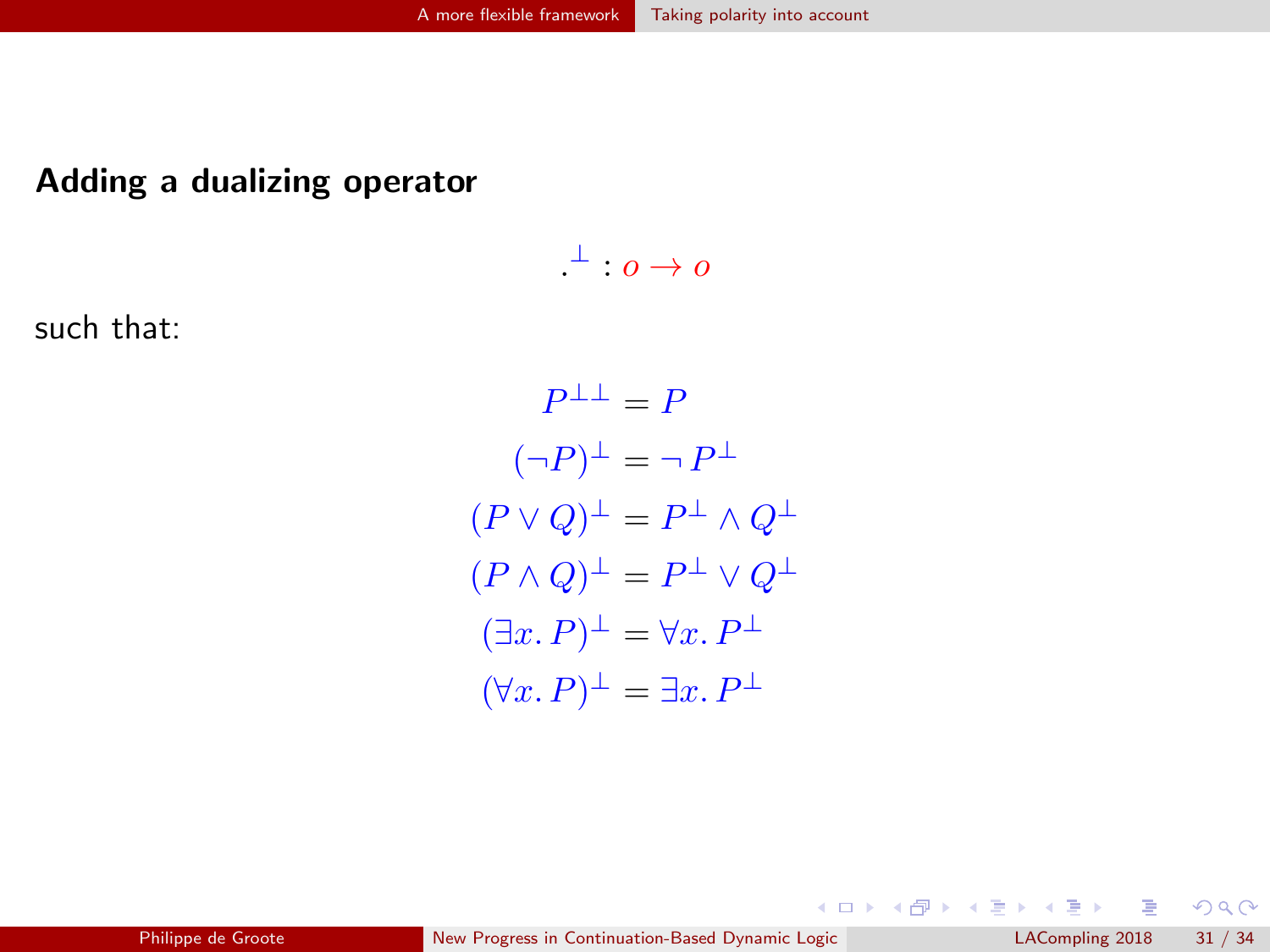<span id="page-138-0"></span>Remeber that we defined:

$$
[\triangleright]^+\stackrel{\Delta}{=} \lambda Pe_0\phi. \,Pe_0\,(\lambda e_1 p. \, \phi \, e_1 \, (\triangleright p))
$$

and

$$
[*]^{++} \stackrel{\Delta}{=} \lambda P Q e_0 \phi. P e_0 (\lambda e_1 p. Q e_1 (\lambda e_2 q. \phi e_2 (p * q)))
$$

 $299$ 

**K ロ ト K 御 ト K 澄 ト K 差 ト**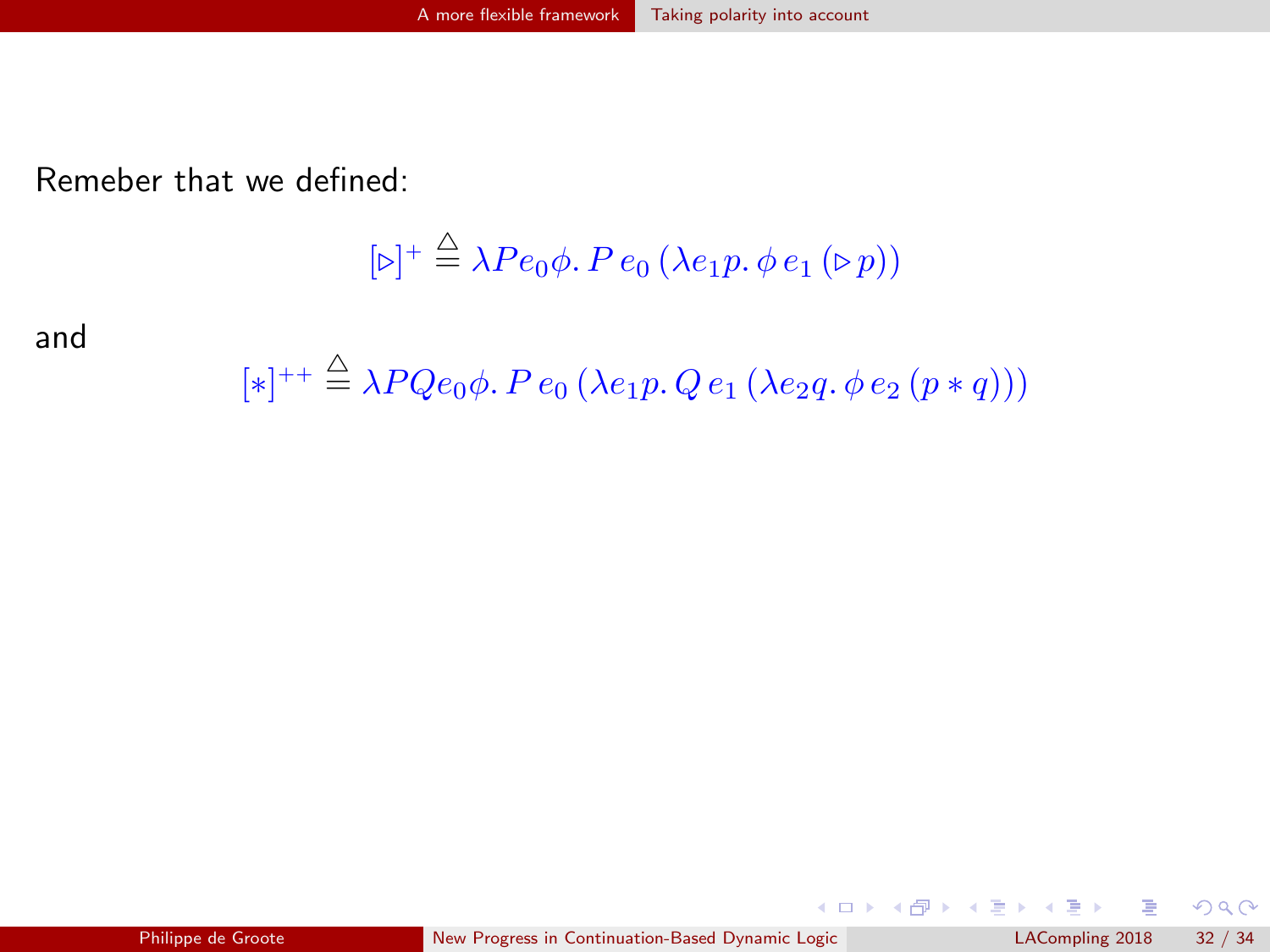<span id="page-139-0"></span>Remeber that we defined:

$$
[\triangleright]^+\stackrel{\Delta}{=} \lambda Pe_0\phi. \,Pe_0\,(\lambda e_1 p. \, \phi \, e_1 \, (\triangleright p))
$$

and

$$
[*]^{++} \stackrel{\Delta}{=} \lambda P Q e_0 \phi. P e_0 (\lambda e_1 p. Q e_1 (\lambda e_2 q. \phi e_2 (p * q)))
$$

Similarly, we define:

$$
[\triangleright]^{-} \stackrel{\Delta}{=} \lambda P e_0 \phi. (P e_0 (\lambda e_1 p. (\phi e_1 (\triangleright p)))^{\perp}))^{\perp}
$$

and

$$
[*]^{-+} \stackrel{\Delta}{=} \lambda PQe_0\phi. (P e_0 (\lambda e_1 p. (Q e_1 (\lambda e_2 q. \phi e_2 (p * q)))^{\perp}))^{\perp}
$$

 $299$ 

イロト イ部ト イミト イミト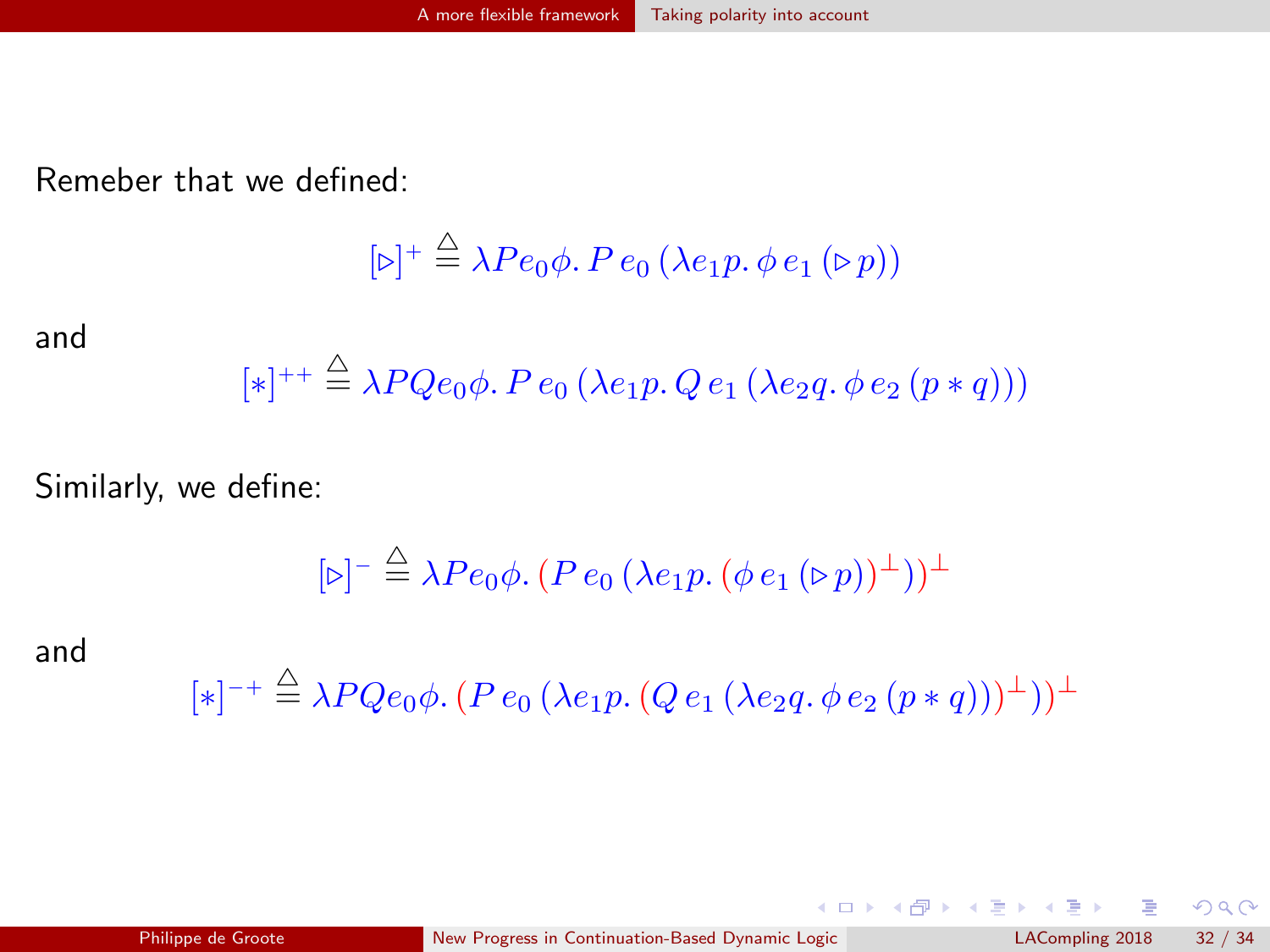$\equiv$ 

 $299$ 

<span id="page-140-0"></span>メロトメ 御下 メミトメ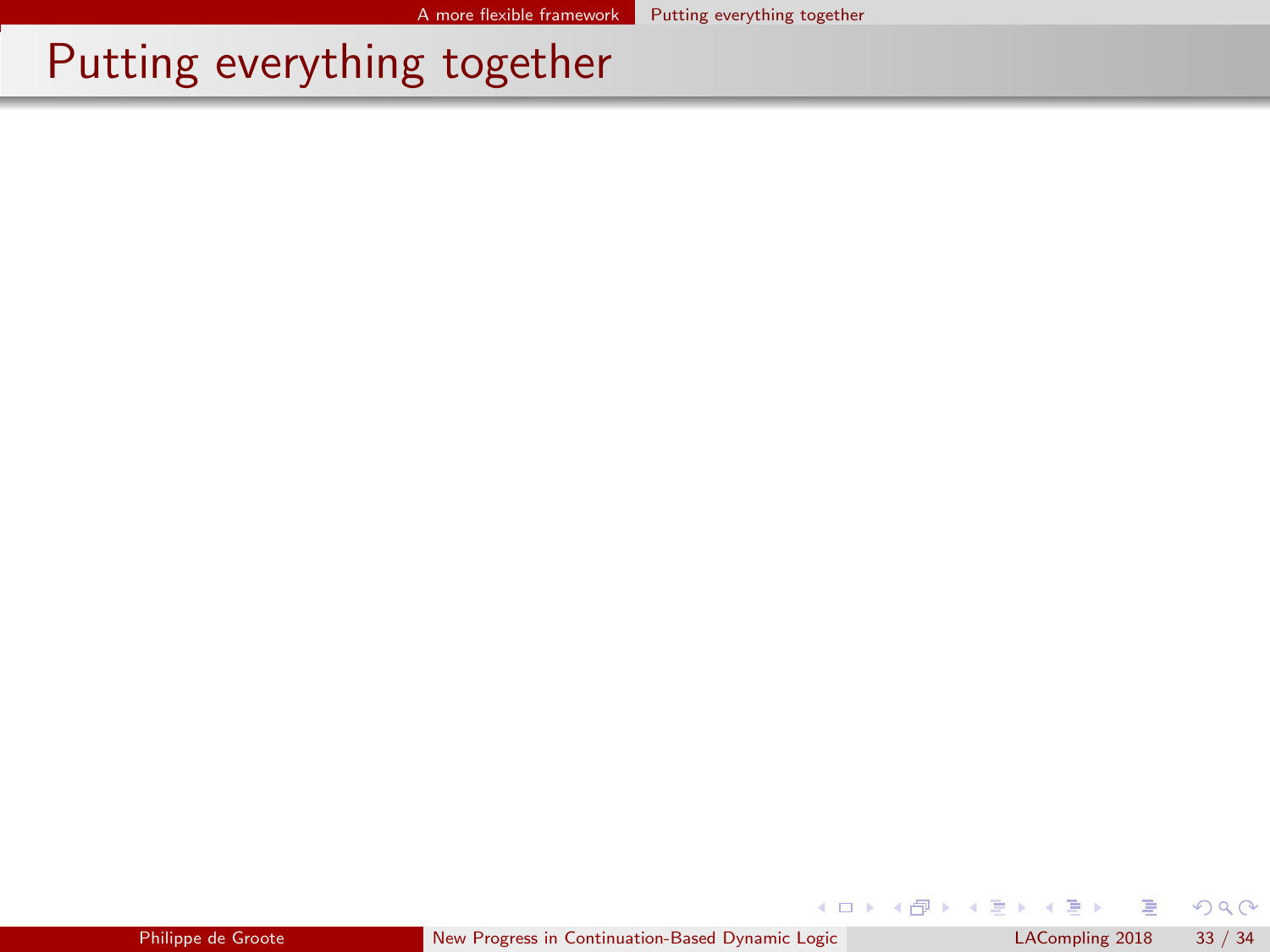<span id="page-141-0"></span>Definition of the dynamic connectives

 $299$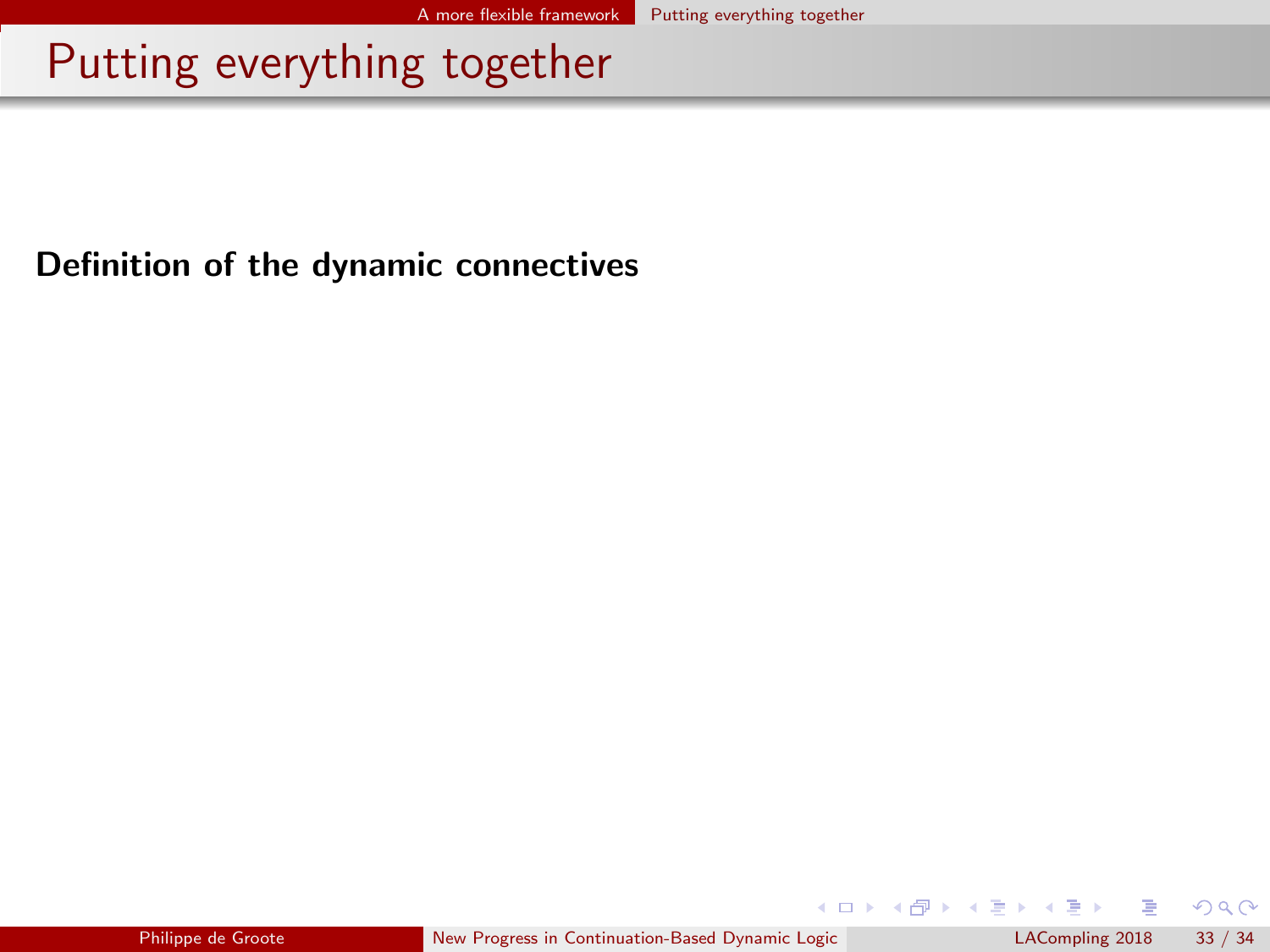<span id="page-142-0"></span>Definition of the dynamic connectives

P  $\mathbb{M} Q \triangleq P[\wedge]^{++} Q$ 

 $299$ 

メロト メ御 トメ きょ メきょ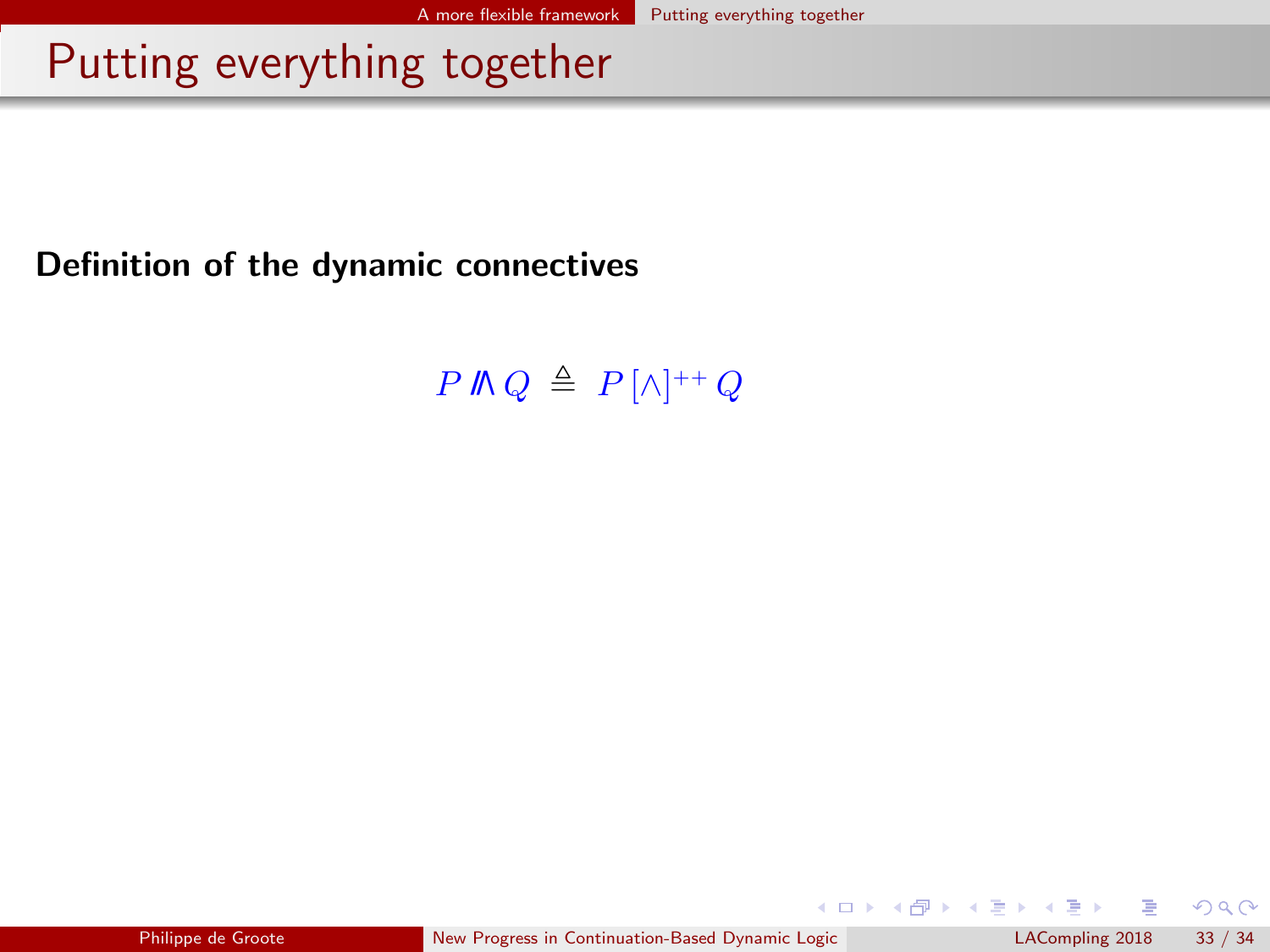<span id="page-143-0"></span>Definition of the dynamic connectives

P  $\mathbb{M} Q \triangleq P[\wedge]^{++} Q$  $P \mathbb{V} Q \triangleq \diamond ( \diamond P [\vee]^{++} \diamond Q )$ 

メロト メ母 トメミト メミト

 $QQ$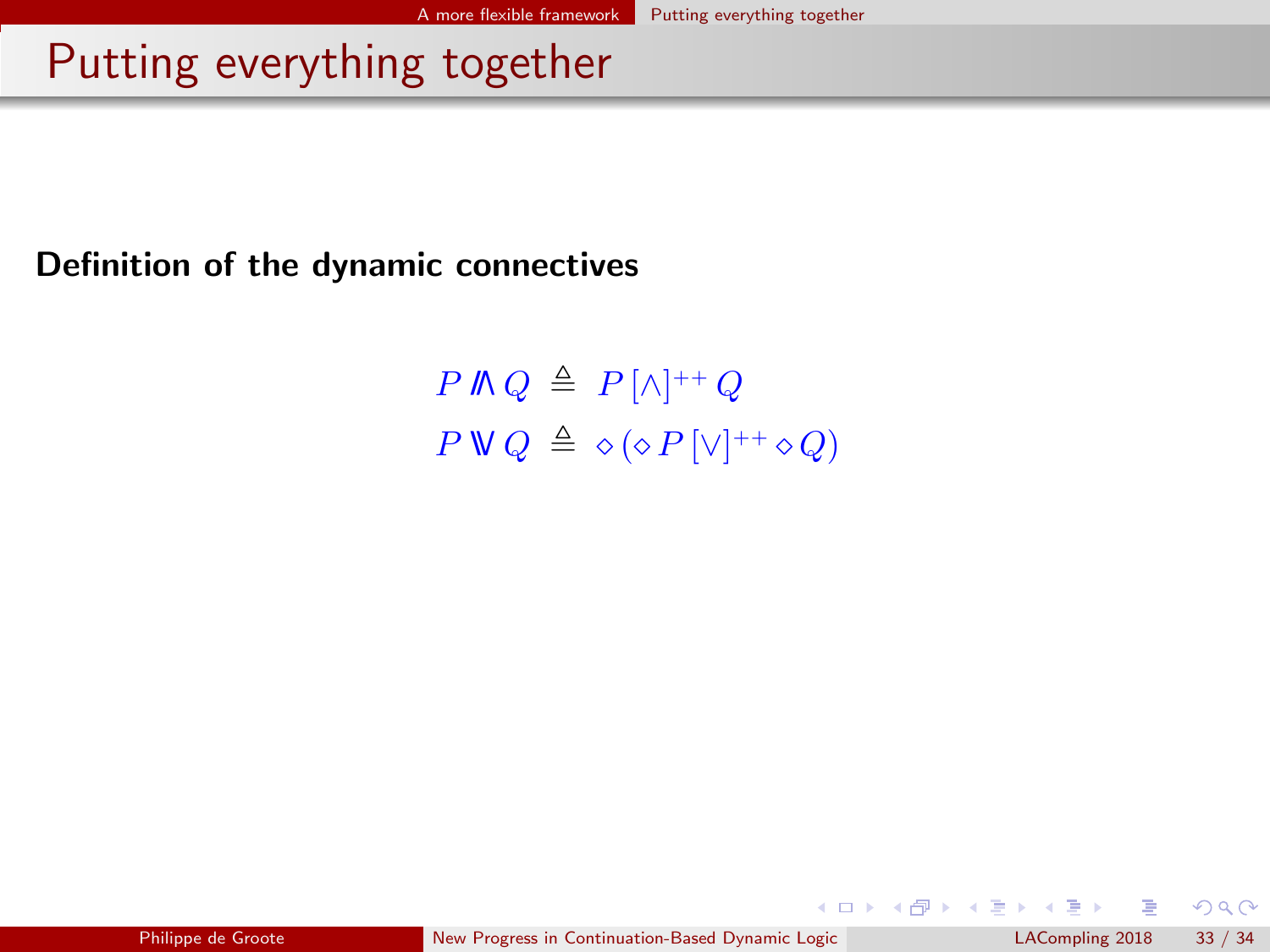<span id="page-144-0"></span>Definition of the dynamic connectives

P  $\mathbb{M} Q \triangleq P[\wedge]^{++} Q$  $P \mathbb{V} Q \triangleq \diamond ( \diamond P [\vee]^{++} \diamond Q )$  $P \Rightarrow Q \triangleq \diamond (P[\rightarrow]^{-+} Q)$ 

メロト メ母 トメミト メミト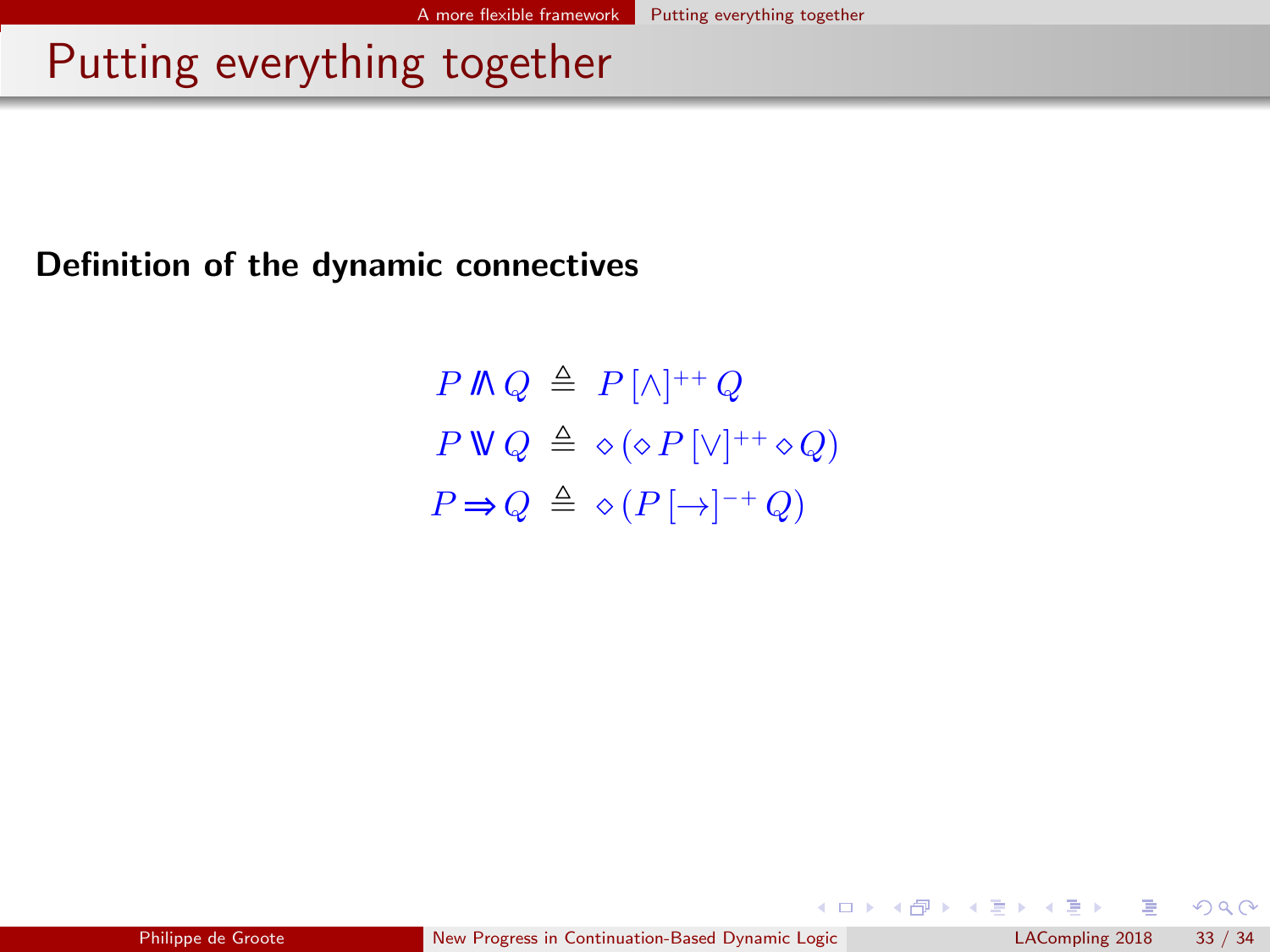<span id="page-145-0"></span>Definition of the dynamic connectives

P  $\mathbb{M} Q \triangleq P[\wedge]^{++} Q$  $P \mathbb{V} Q \triangleq \diamond ( \diamond P [\vee]^{++} \diamond Q )$  $P \Rightarrow Q \triangleq \diamond (P[\rightarrow]^{-+} Q)$  $P \triangleq \diamond ([\neg]^{-} P)$ 

メロト メ母 トメミト メミト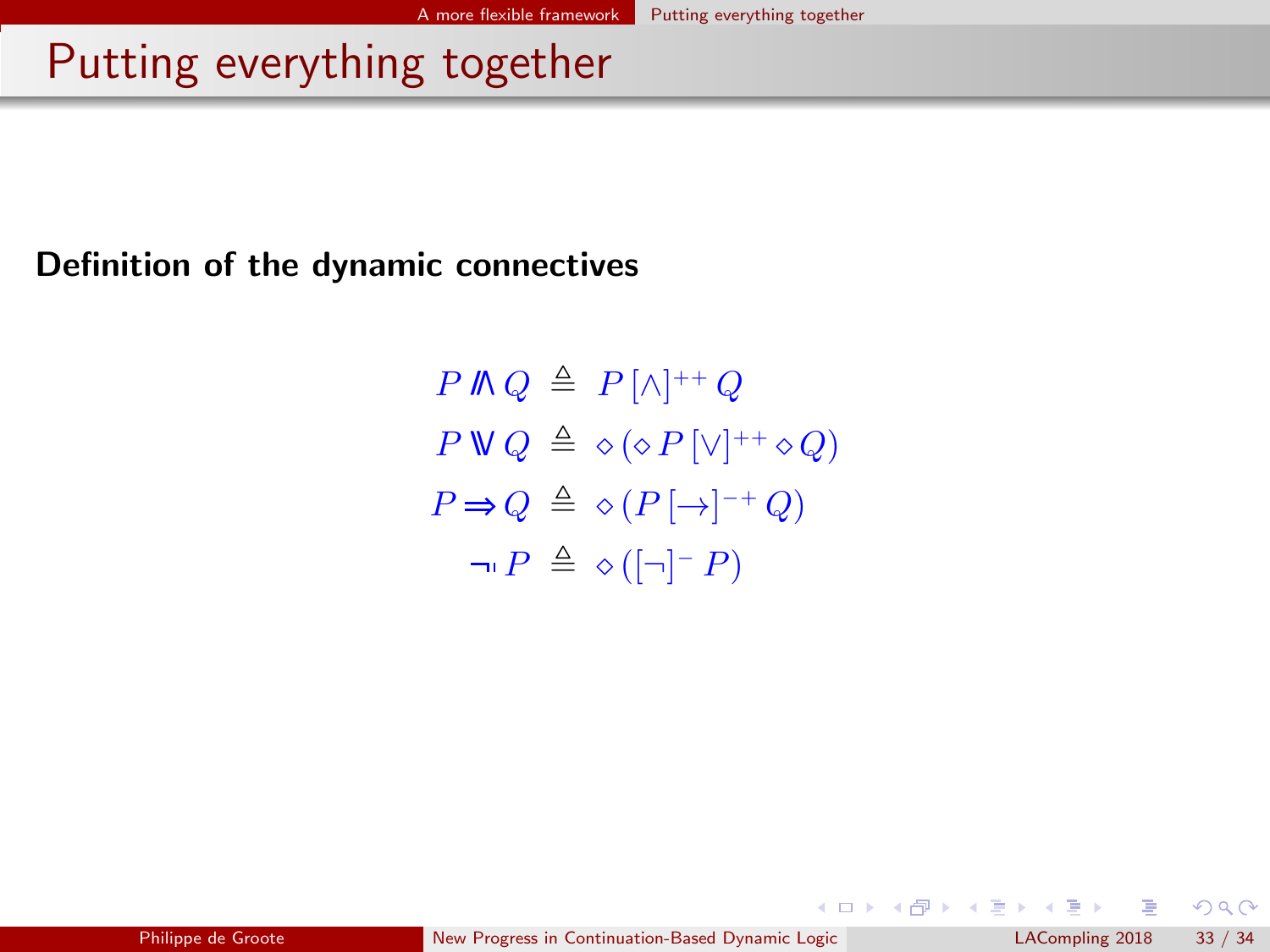<span id="page-146-0"></span>Definition of the dynamic connectives

P  $\mathbb{M} Q \triangleq P[\wedge]^{++} Q$  $P \mathbb{V} Q \triangleq \diamond ( \diamond P [\vee]^{++} \diamond Q )$  $P \Rightarrow Q \triangleq \diamond (P[\rightarrow]^{-+} Q)$  $P \triangleq \diamond ([\neg]^{-} P)$  $\exists x. P \triangleq [\exists] (\lambda x. P)$ 

メロト メ母 トメミト メミト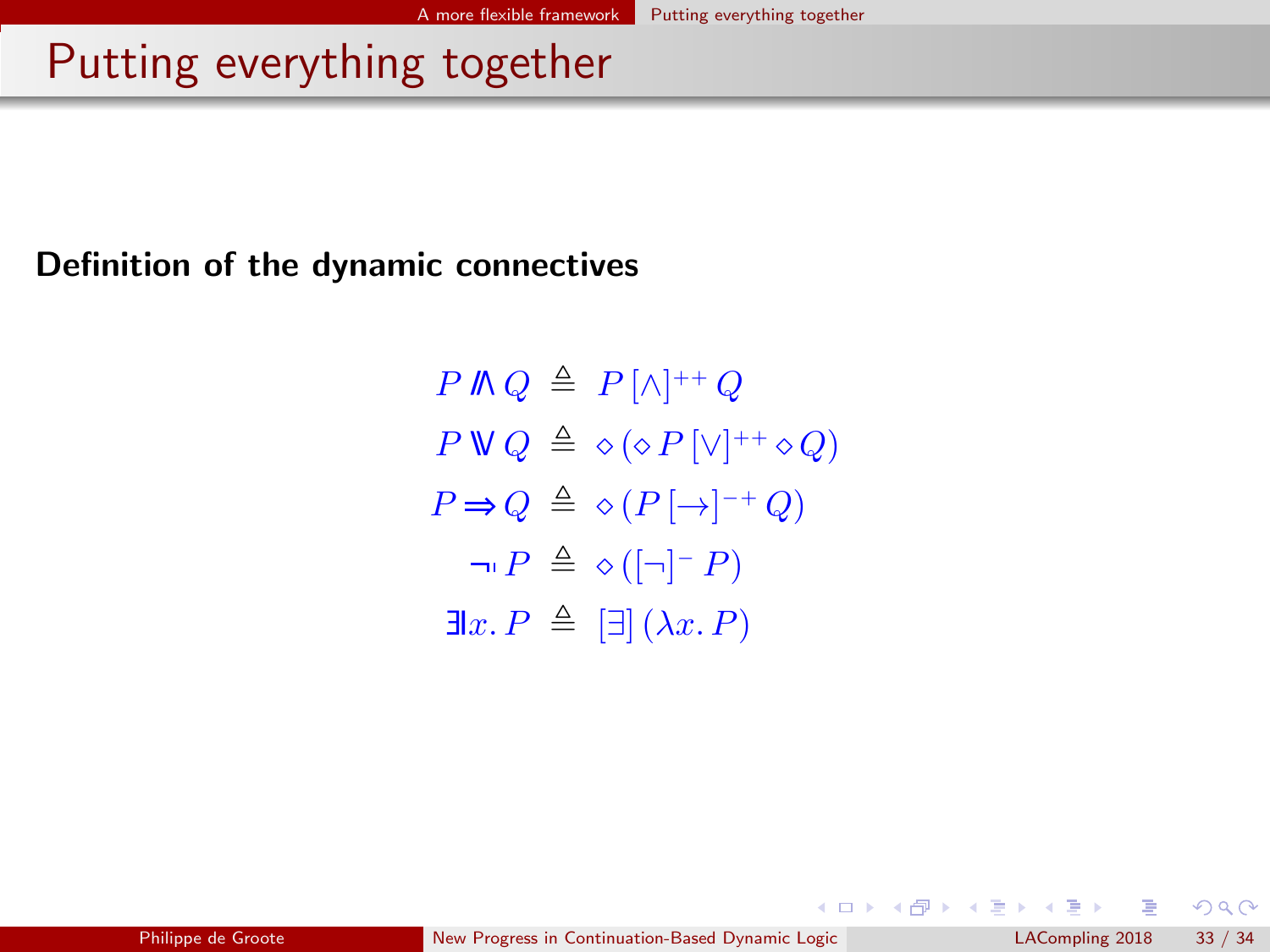<span id="page-147-0"></span>Definition of the dynamic connectives

P  $\mathbb{M} Q \triangleq P[\wedge]^{++} Q$  $P \mathbb{V} Q \triangleq \diamond ( \diamond P [\vee]^{++} \diamond Q )$  $P \Rightarrow Q \triangleq \diamond (P[\rightarrow]^{-+} Q)$  $P \triangleq \diamond ([\neg]^{-} P)$  $\exists x. P \triangleq [\exists] (\lambda x. P)$  $\forall x. P \triangleq \diamond ( [\forall ] (\lambda x. P))$ 

メロト メ母 トメミト メミト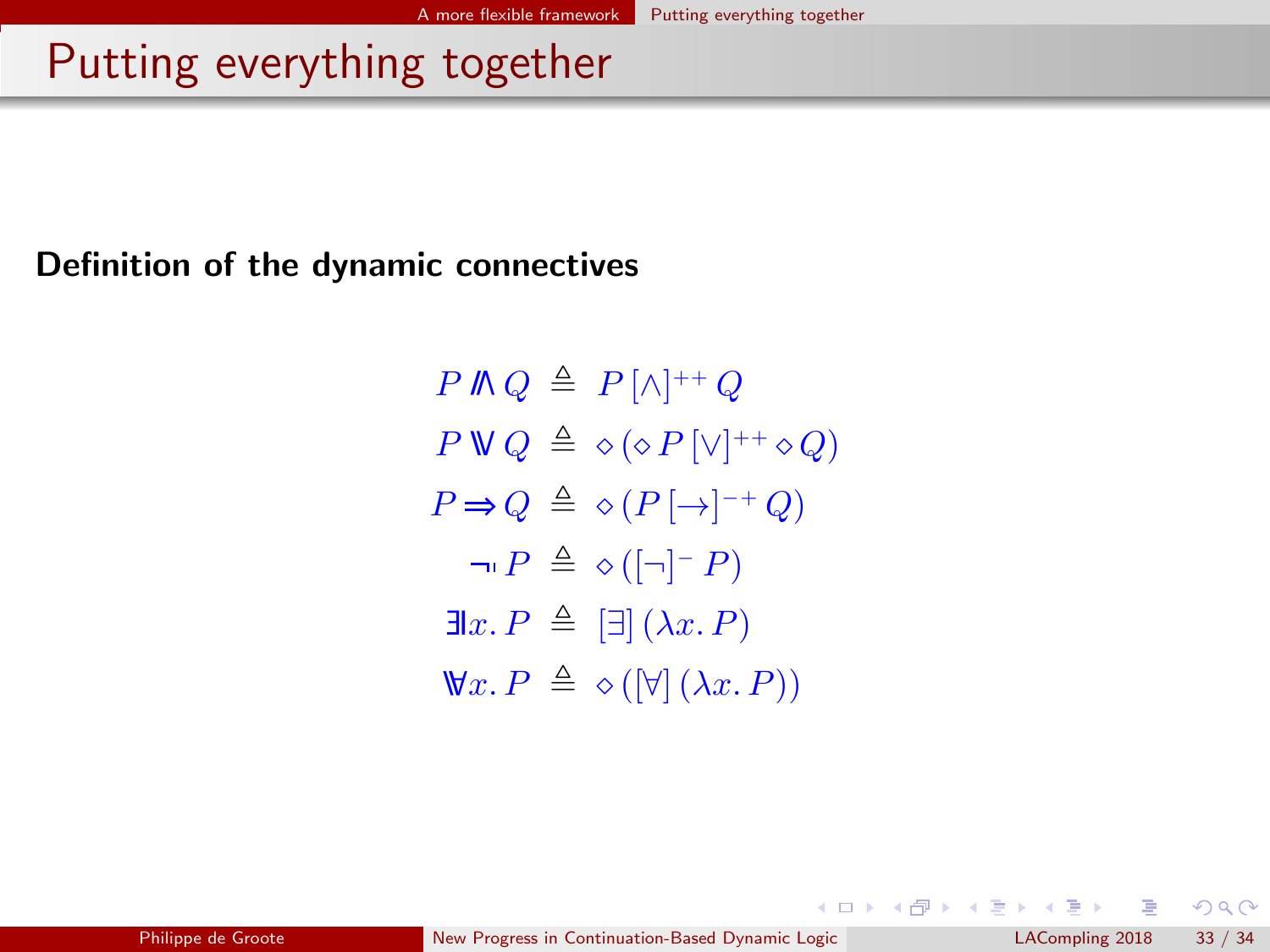### <span id="page-148-0"></span>Embedding of first-order logic into dynamic logic

 $299$ 

イロト イ部ト イ君ト イ君)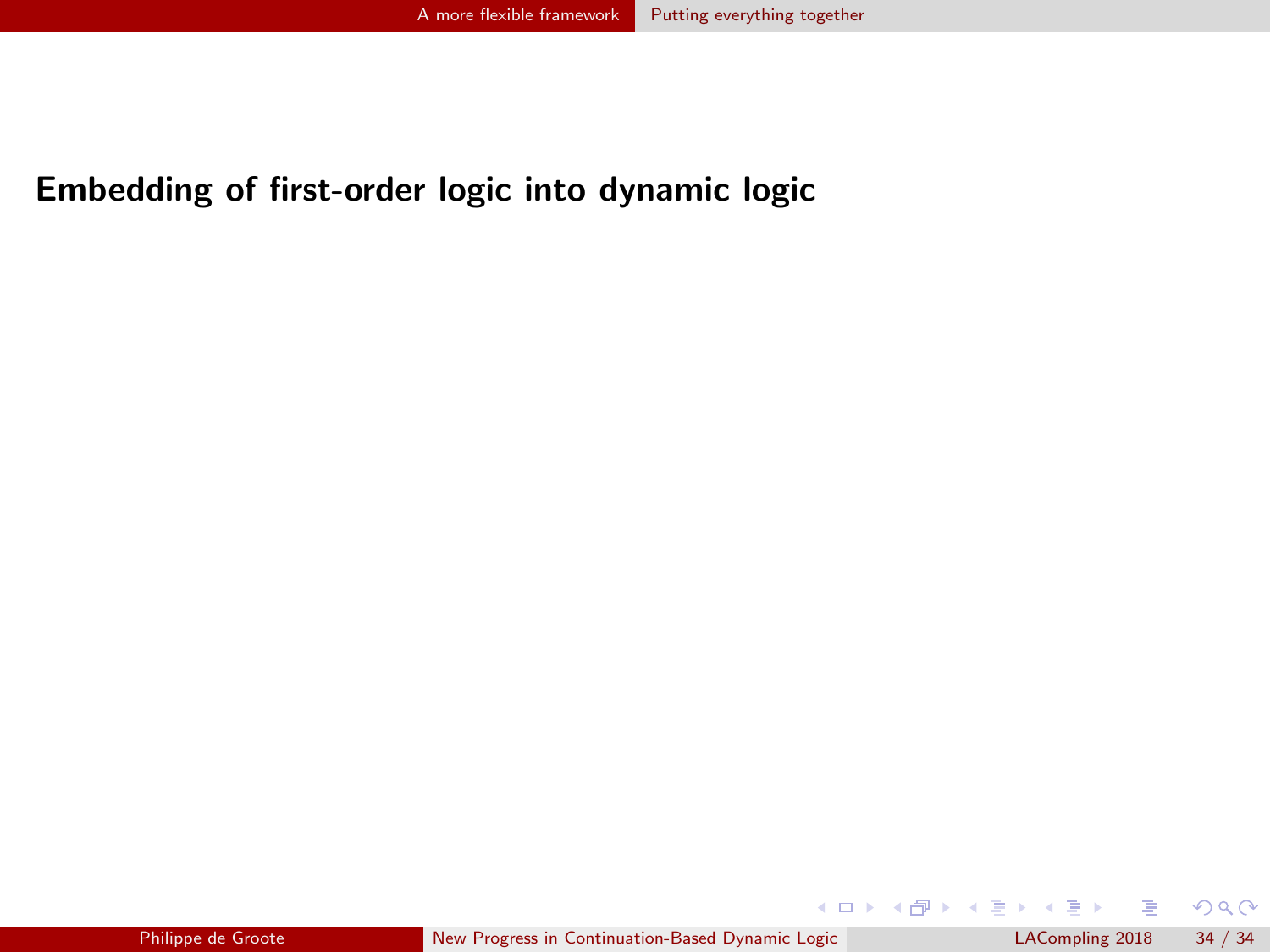### <span id="page-149-0"></span>Embedding of first-order logic into dynamic logic

 $\overline{A} = \lambda e \phi \cdot \phi e A$ 

 $299$ 

イロト イ部ト イミト イミト